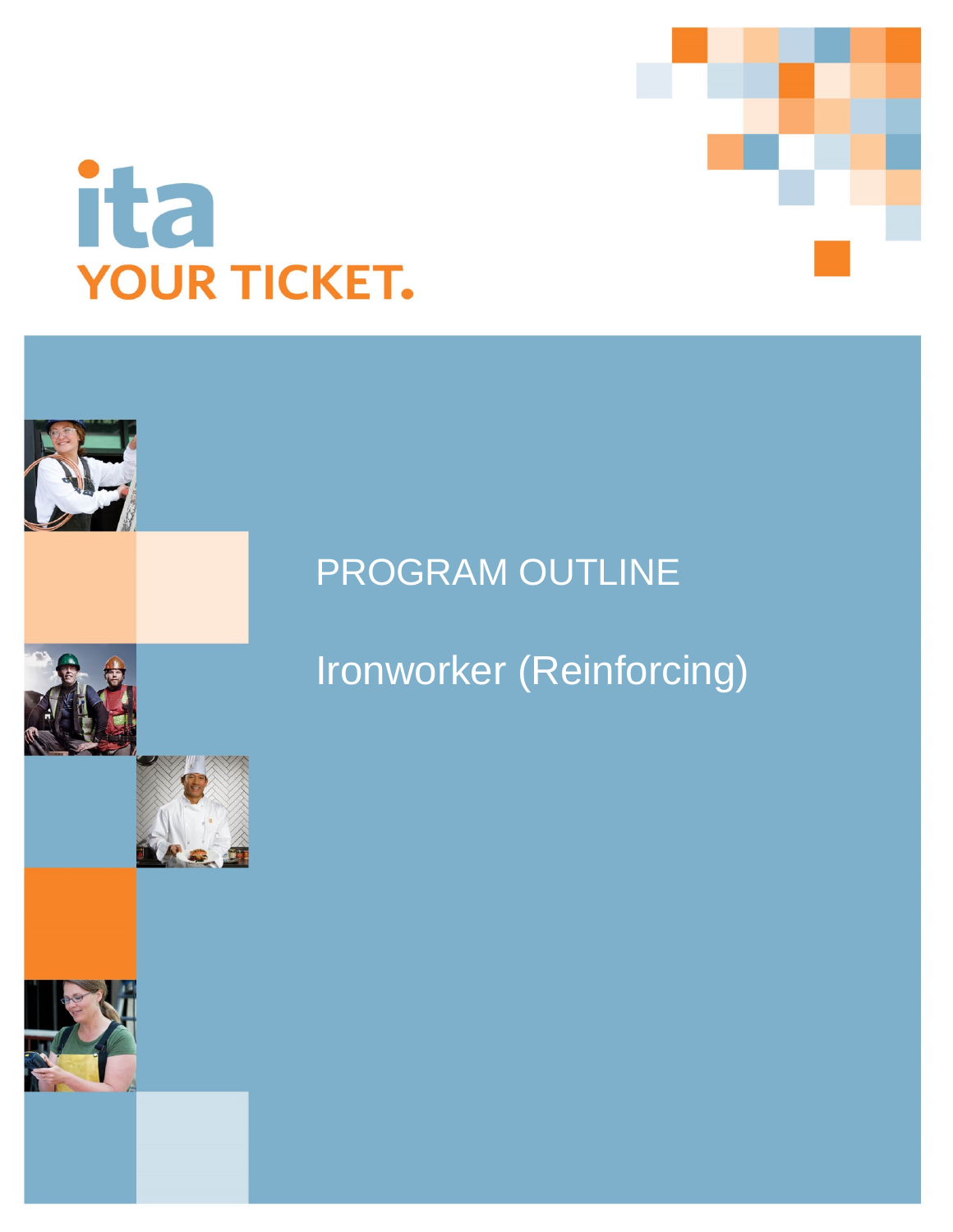# ita



The latest version of this document is available in PDF format on the ITA website [www.itabc.ca](http://www.itabc.ca/)

To order printed copies of Program Outlines or learning resources (where available) for BC trades contact:

Crown Publications, Queen's Printer Web: www.crownpub.bc.ca Email: crownpub@gov.bc.ca Toll Free 1 800 663-6105

### **Copyright © 2016 Industry Training Authority**

This publication may not be modified in any way without permission of the Industry Training Authority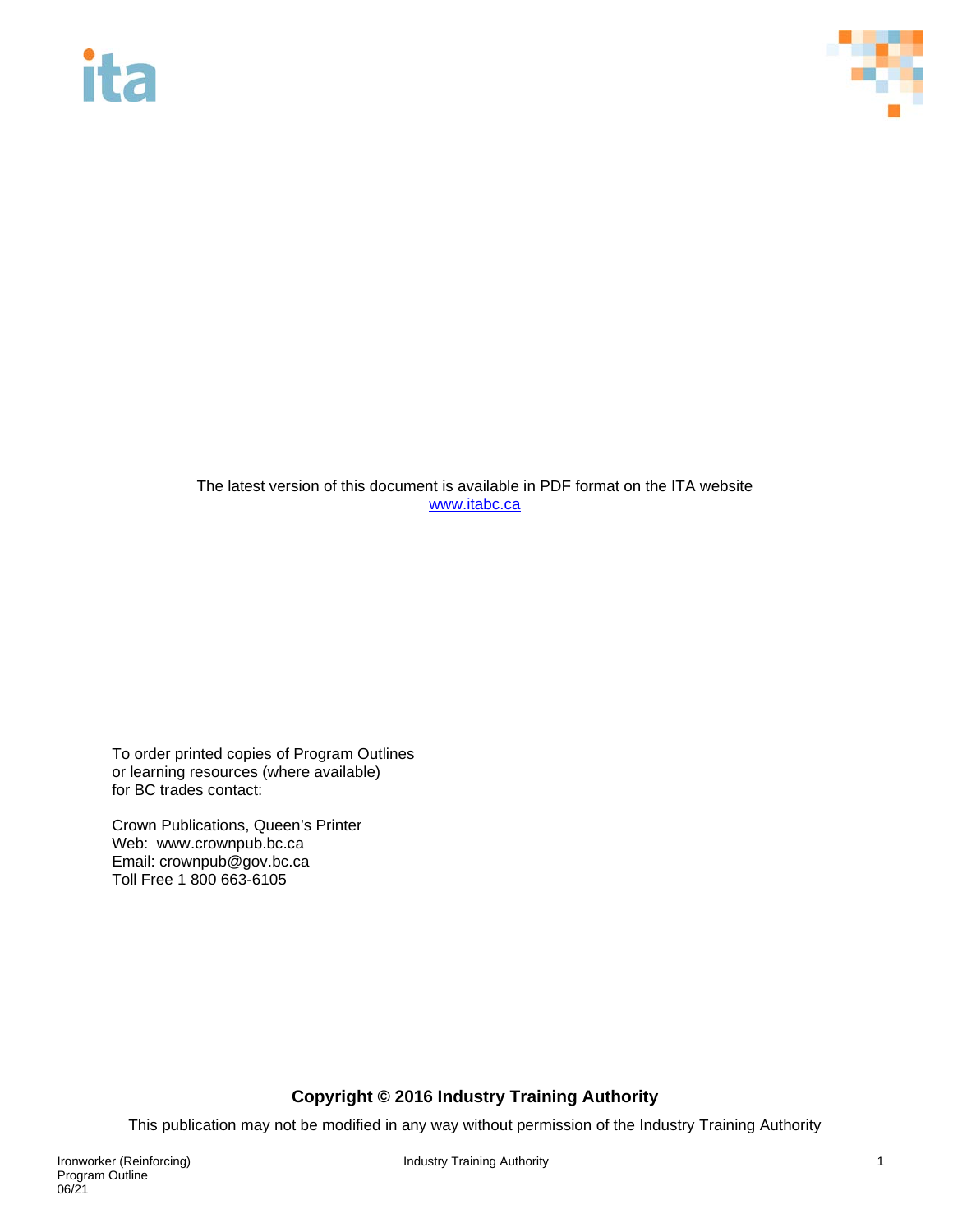



# **IRONWORKER (REINFORCING)**

## **PROGRAM OUTLINE**

**APPROVED BY INDUSTRY MAY 2012**

> **BASED ON NOA 2010**

**Developed by Industry Training Authority Province of British Columbia**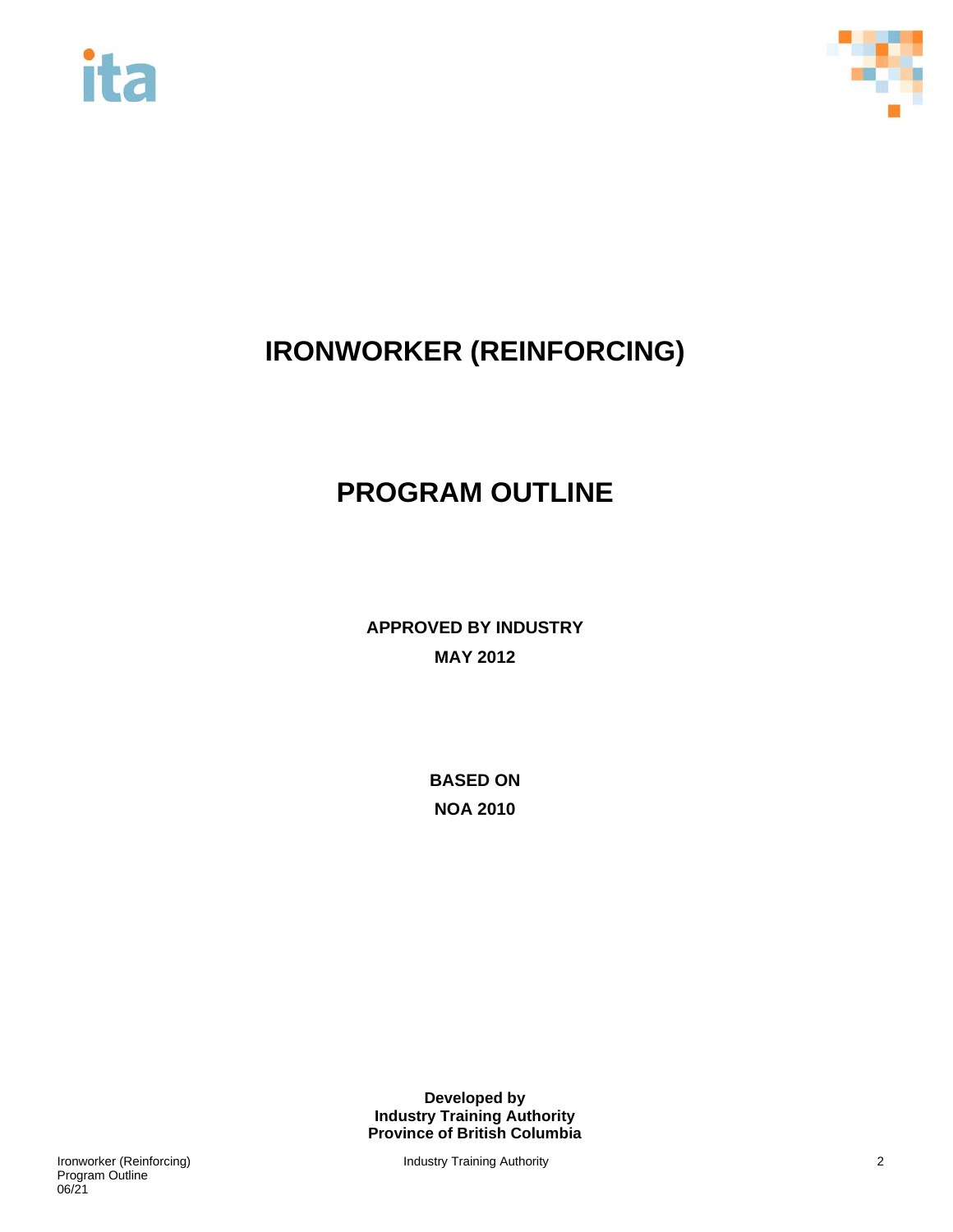



## **TABLE OF CONTENTS**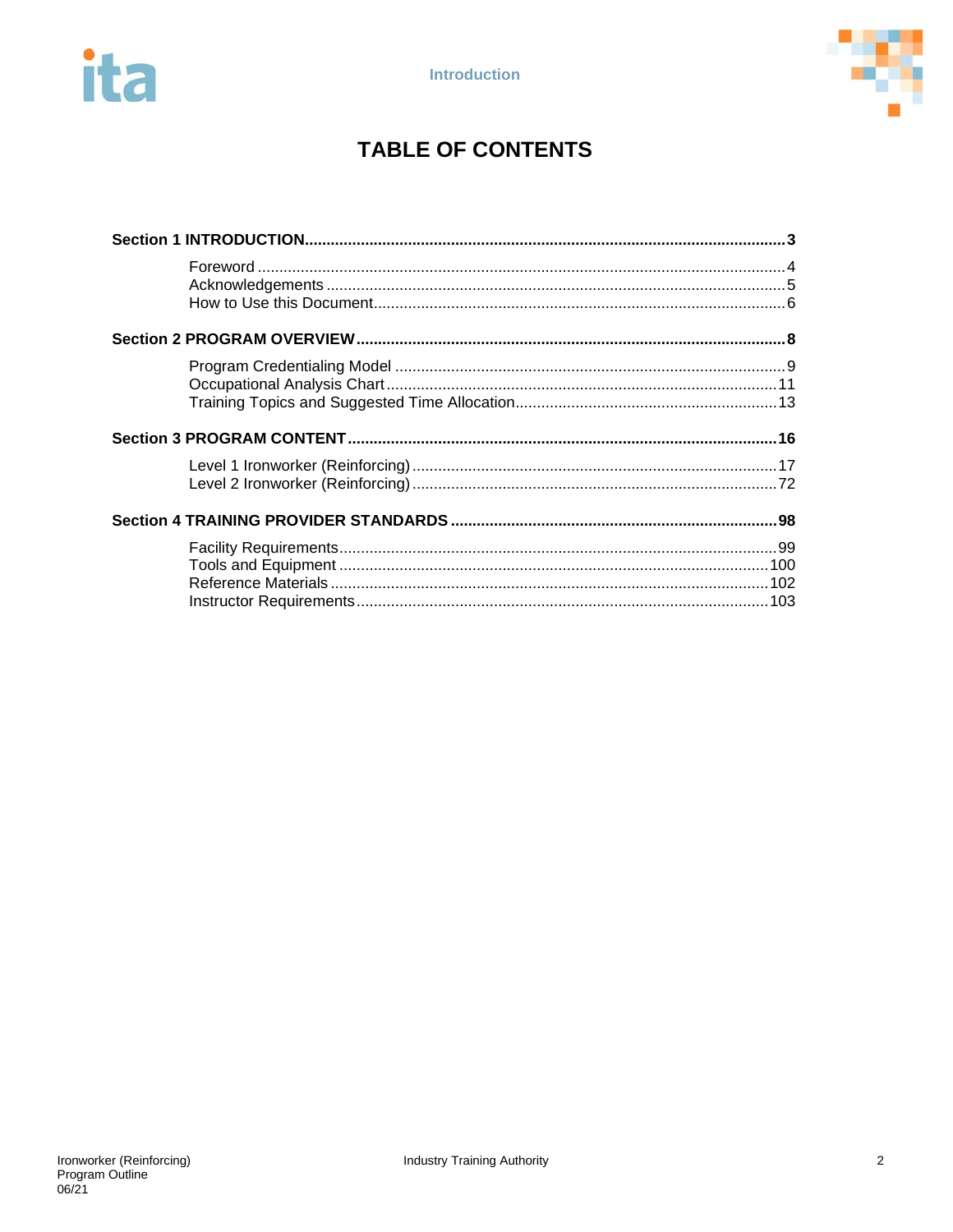



# <span id="page-4-0"></span>**Section 1 INTRODUCTION**

# **Ironworker (Reinforcing)**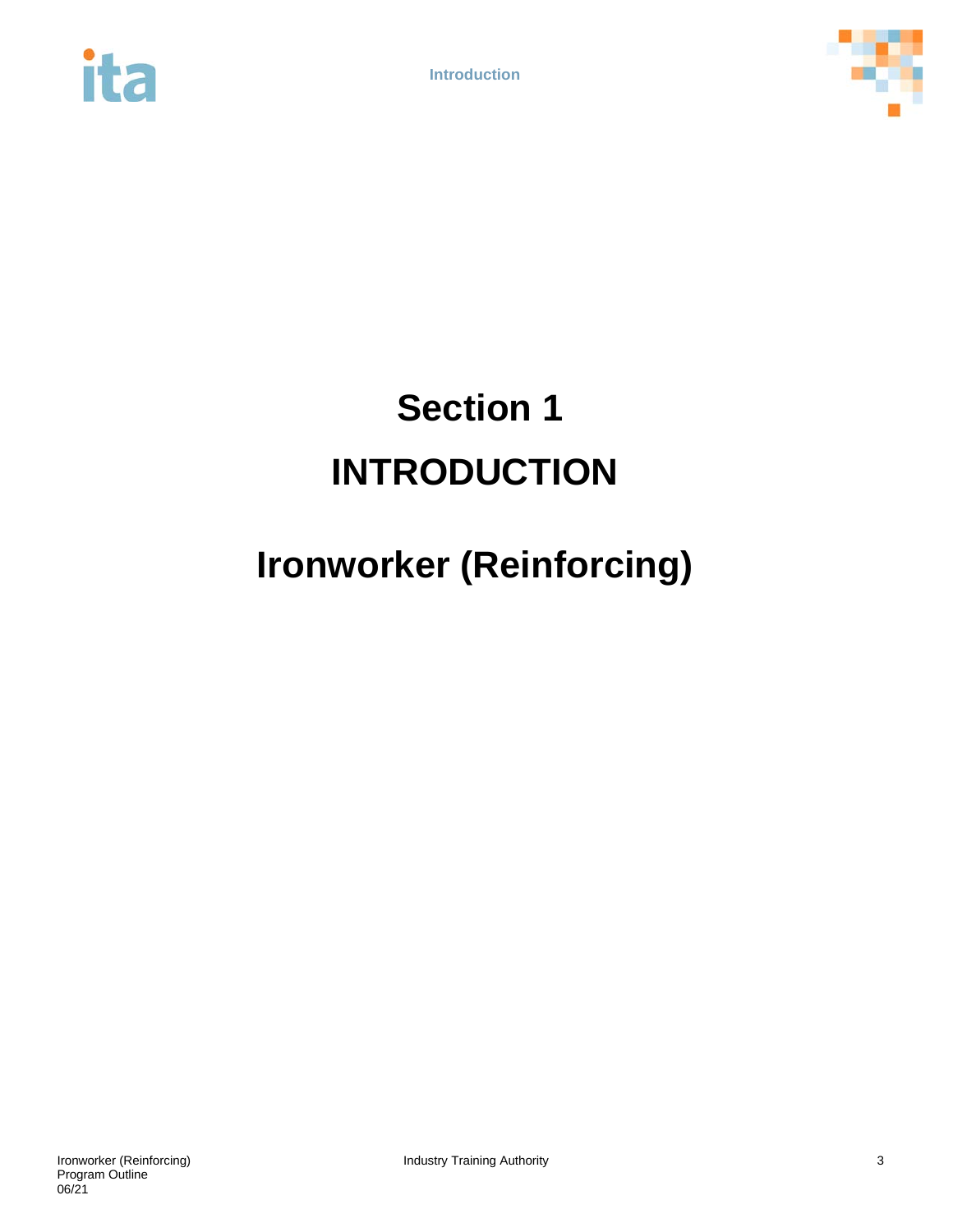

## **Foreword**

<span id="page-5-0"></span>A Program Outline is an ITA Program Standards communication tool. It reflects the full scope of knowledge and skills required to competently perform an occupation anywhere in B.C.

The Program Outline must guide development of curriculum and learning resources because all ITA assessment tools are designed to measure achievement of the competencies and learning tasks it describes for an occupation (e.g., level exams, certification exams, practical assessments).

The Program Outline informs industry, training providers, instructors, the public, apprentices, and sponsors of the occupation's requirements for certification, including:

- The program Credentialing Model
- General Areas of Competence (GACs) and specific competencies required by individuals to perform proficiently in this occupation
- Learning tasks and content that must be mastered in order for an individual to be deemed competent
- Achievement Criteria for demonstrating practical competencies

It further informs technical training delivery regarding:

- Levels at which competence mastery is required
- Suggested time allocation for each topic
- Facility requirements
- Required tools and equipment
- Reference materials
- Instructor qualifications
- Assessment guidelines

Practical instruction by demonstration and student participation should be integrated with classroom sessions. Safe working practices, even though not always specified in each operation or topic, are an implied part of the program and should be stressed throughout the apprenticeship.

The performance spelled out in the Achievement Criteria is a suggested performance and is not meant to stifle flexibility of delivery. Training providers are welcome to substitute other practical performances that measure skills and attainment of the competency. Multiple performances may also be used to replace individual performances where appropriate.

## **SAFETY ADVISORY**

Be advised that references to the WorkSafeBC safety regulations contained within these materials do not/may not reflect the most recent Occupational Health and Safety Regulation (the current Standards and Regulation in BC can be obtained on the following website:

[http://www.worksafebc.com\)](http://www.worksafebc.com/). Please note that it is always the responsibility of any person using these materials to inform him/herself about the Occupational Health and Safety Regulation pertaining to his/her work.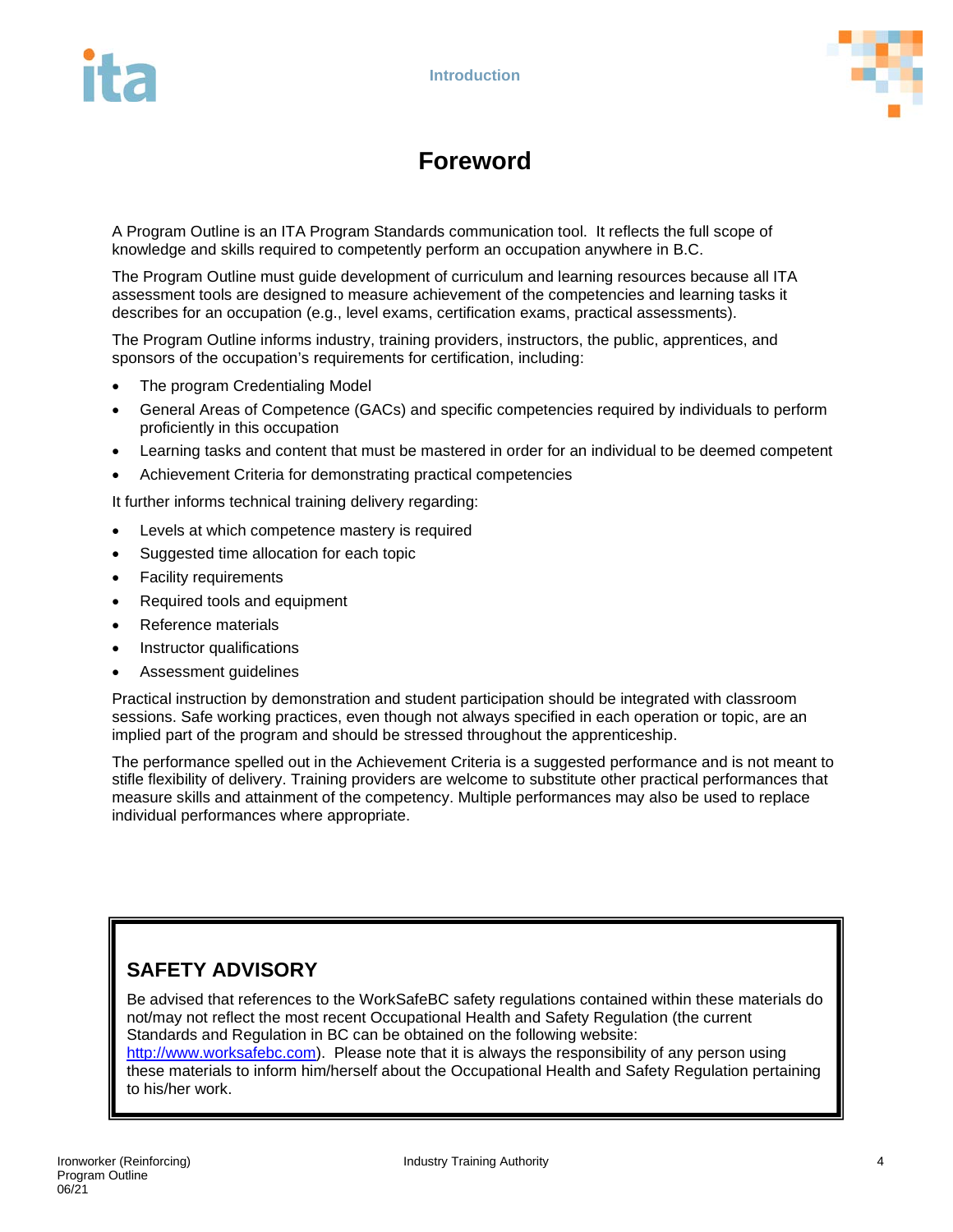

## **Acknowledgements**

<span id="page-6-0"></span>The Program Outline was prepared with the advice and direction of an industry steering committee convened initially by the Construction Industry Training Organization (CITO).

Industry Subject Matter Experts retained to assist in the development of Program Outline content:

- Neil Basaraba
- Lucien Cloutier
- Neil Corley
- Ray Donison
- Maurice Lavallee
- Alphonse Lavallee
- Kirk Linardis
- Mike McKoryk
- Andrew Reid
- Ron Rollins

Industry Subject Matter Experts retained as outline reviewers:

• Mike McKoryk

The Industry Training Authority would like to acknowledge the dedication and hard work of all the industry representatives appointed to identify the training requirements of the Ironworker (Reinforcing) occupation.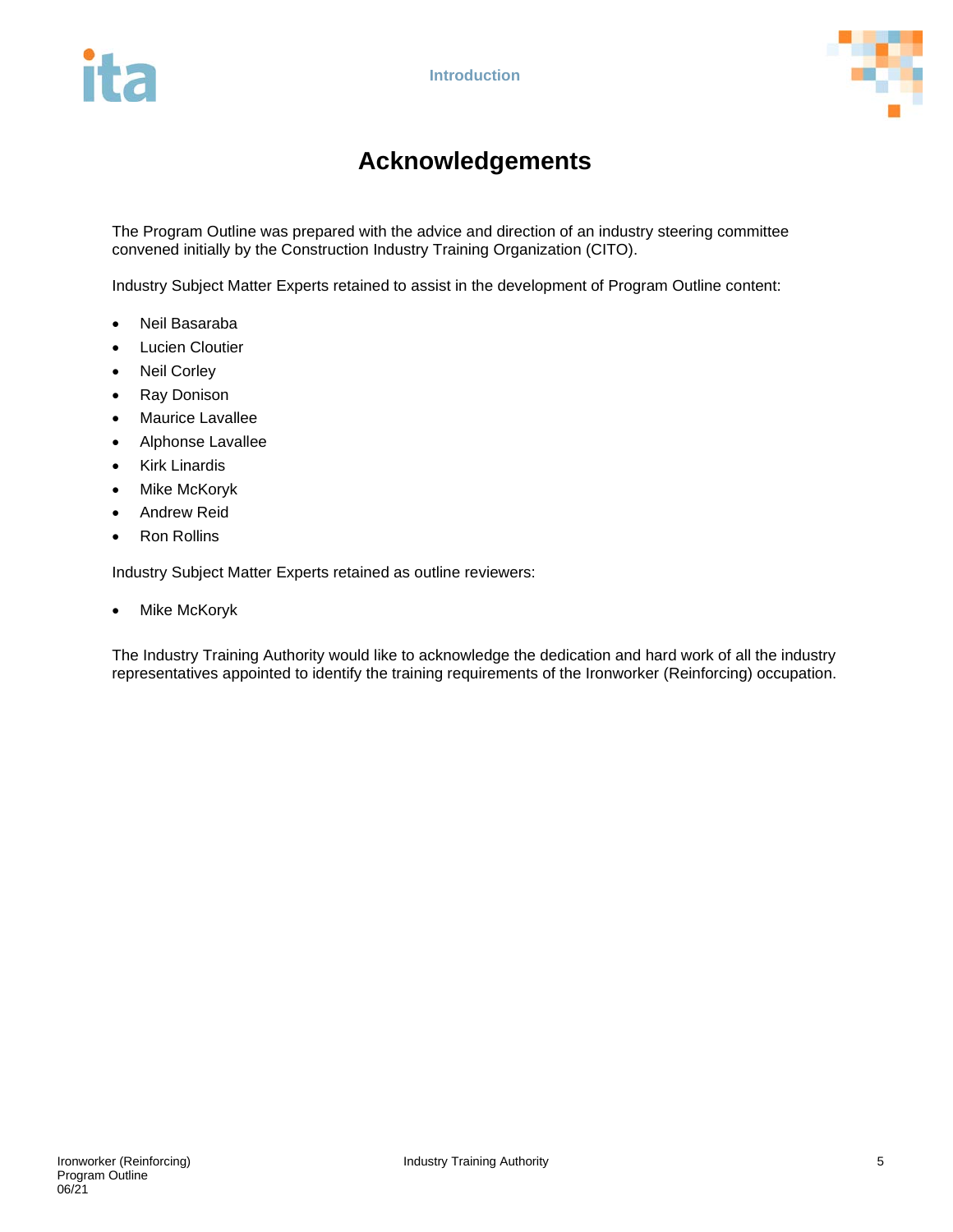

## **How to Use this Document**

<span id="page-7-0"></span>This Program Outline has been developed for the use of individuals from several different audiences. The table below describes how each section can be used by each intended audience.

| <b>Training Providers</b><br><b>Section</b> |                                                                                              | <b>Employers/</b><br><b>Sponsors</b>                                                                                                                                                                                                                     | <b>Apprentices</b>                                                                                                                                                                                                                                    | <b>Challengers</b>                                                                                                                                                                                                                     |                                                                                                                                                            |
|---------------------------------------------|----------------------------------------------------------------------------------------------|----------------------------------------------------------------------------------------------------------------------------------------------------------------------------------------------------------------------------------------------------------|-------------------------------------------------------------------------------------------------------------------------------------------------------------------------------------------------------------------------------------------------------|----------------------------------------------------------------------------------------------------------------------------------------------------------------------------------------------------------------------------------------|------------------------------------------------------------------------------------------------------------------------------------------------------------|
|                                             | Program<br><b>Credentialing</b><br><b>Model</b>                                              | Communicate<br>program length and<br>structure, and all<br>pathways to<br>completion                                                                                                                                                                     | Understand the length<br>and structure of the<br>program                                                                                                                                                                                              | Understand the length<br>and structure of the<br>program, and pathway<br>to completion                                                                                                                                                 | Understand<br>challenger pathway to<br>Certificate of<br>Qualification                                                                                     |
|                                             | <b>OAC</b>                                                                                   | Communicate the<br>competencies that<br>industry has defined<br>as representing the<br>scope of the<br>occupation                                                                                                                                        | Understand the<br>competencies that an<br>apprentice is expected<br>to demonstrate in<br>order to achieve<br>certification                                                                                                                            | View the<br>competencies they will<br>achieve as a result of<br>program completion                                                                                                                                                     | Understand the<br>competencies they<br>must demonstrate in<br>order to challenge the<br>program                                                            |
|                                             | <b>Training</b><br><b>Topics and</b><br><b>Suggested</b><br><b>Time</b><br><b>Allocation</b> | Shows proportionate<br>representation of<br>general areas of<br>competency (GACs)<br>at each program level,<br>the suggested<br>proportion of time<br>spent on each GAC,<br>and percentage of<br>time spent on theory<br>versus practical<br>application | Understand the scope<br>of competencies<br>covered in the<br>technical training, the<br>suggested proportion<br>of time spent on each<br>GAC, and the<br>percentage of that<br>time spent on theory<br>versus practical<br>application                | Understand the scope<br>of competencies<br>covered in the<br>technical training, the<br>suggested proportion<br>of time spent on each<br>GAC, and the<br>percentage of that<br>time spent on theory<br>versus practical<br>application | Understand the<br>relative weightings of<br>various competencies<br>of the occupation on<br>which assessment is<br>based                                   |
|                                             | Program<br><b>Content</b>                                                                    | Defines the<br>objectives, learning<br>tasks, high level<br>content that must be<br>covered for each<br>competency, as well<br>as defining<br>observable,<br>measureable<br>achievement criteria<br>for objectives with a<br>practical component         | Identifies detailed<br>program content and<br>performance<br>expectations for<br>competencies with a<br>practical component;<br>may be used as a<br>checklist prior to<br>signing a<br>recommendation for<br>certification (RFC) for<br>an apprentice | Provides detailed<br>information on<br>program content and<br>performance<br>expectations for<br>demonstrating<br>competency                                                                                                           | Allows individual to<br>check program<br>content areas against<br>their own knowledge<br>and performance<br>expectations against<br>their own skill levels |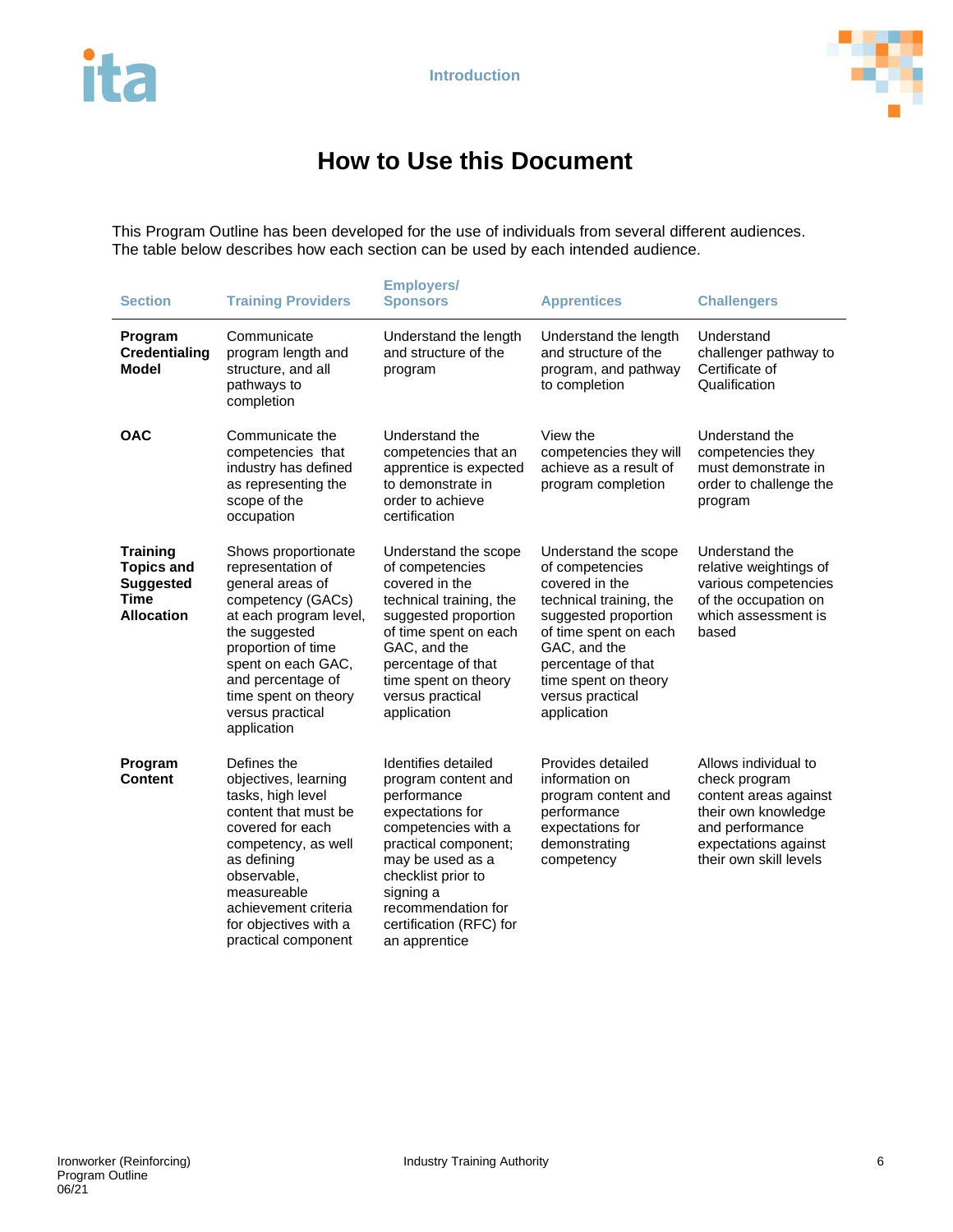



| <b>Section</b>                                         | <b>Training Providers</b>                                                                                                                          | <b>Employers/</b><br><b>Sponsors</b>                                                                                                                                                      | <b>Apprentices</b>                                                                                                                                                                                                                                    | <b>Challengers</b>                                                                                                                                                                   |
|--------------------------------------------------------|----------------------------------------------------------------------------------------------------------------------------------------------------|-------------------------------------------------------------------------------------------------------------------------------------------------------------------------------------------|-------------------------------------------------------------------------------------------------------------------------------------------------------------------------------------------------------------------------------------------------------|--------------------------------------------------------------------------------------------------------------------------------------------------------------------------------------|
| <b>Training</b><br><b>Provider</b><br><b>Standards</b> | Defines the facility<br>requirements, tools<br>and equipment,<br>reference materials (if<br>any) and instructor<br>requirements for the<br>program | Identifies the tools and<br>equipment an<br>apprentice is expected<br>to have access to:<br>which are supplied by<br>the training provider<br>and which the student<br>is expected to own | Provides information<br>on the training facility,<br>tools and equipment<br>provided by the<br>school and the<br>student, reference<br>materials they may be<br>expected to acquire.<br>and minimum<br>qualification levels of<br>program instructors | Identifies the tools<br>and equipment a<br>tradesperson is<br>expected to be<br>competent in using or<br>operating; which may<br>be used or provided in<br>a practical<br>assessment |
| Appendix-<br>Glossary of<br><b>Acronyms</b>            |                                                                                                                                                    |                                                                                                                                                                                           | Defines program<br>specific acronyms                                                                                                                                                                                                                  |                                                                                                                                                                                      |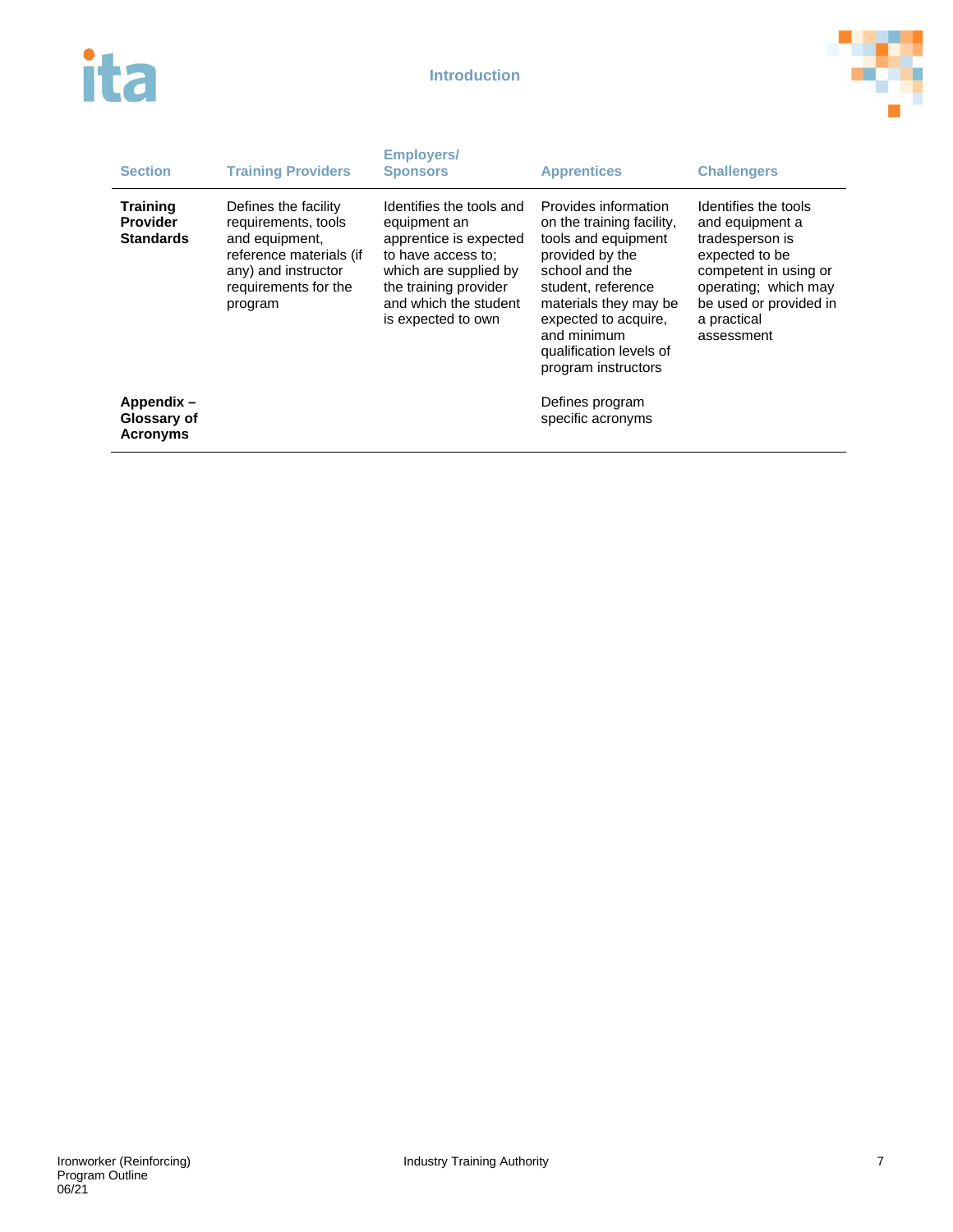<span id="page-9-0"></span>



# **Section 2 PROGRAM OVERVIEW**

# **Ironworker (Reinforcing)**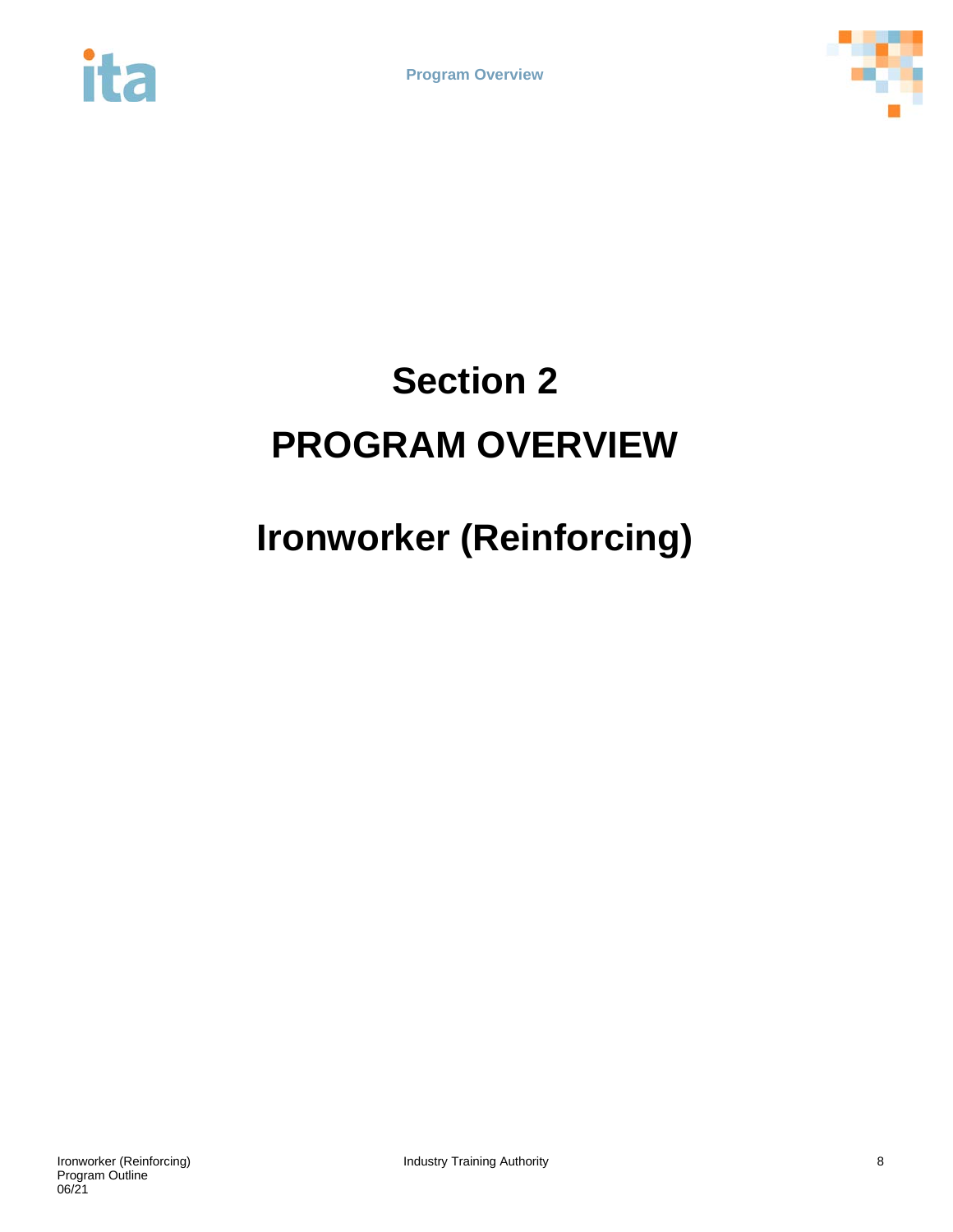

## **Program Credentialing Model**

#### <span id="page-10-0"></span>**Apprenticeship Pathway**

This graphic provides an overview of the Ironworker (Reinforcing) apprenticeship pathway.



CREDIT FOR PRIOR LEARNING

*Individuals who hold the credentials listed below are entitled to receive partial credit toward the completion requirements of this program*

*None*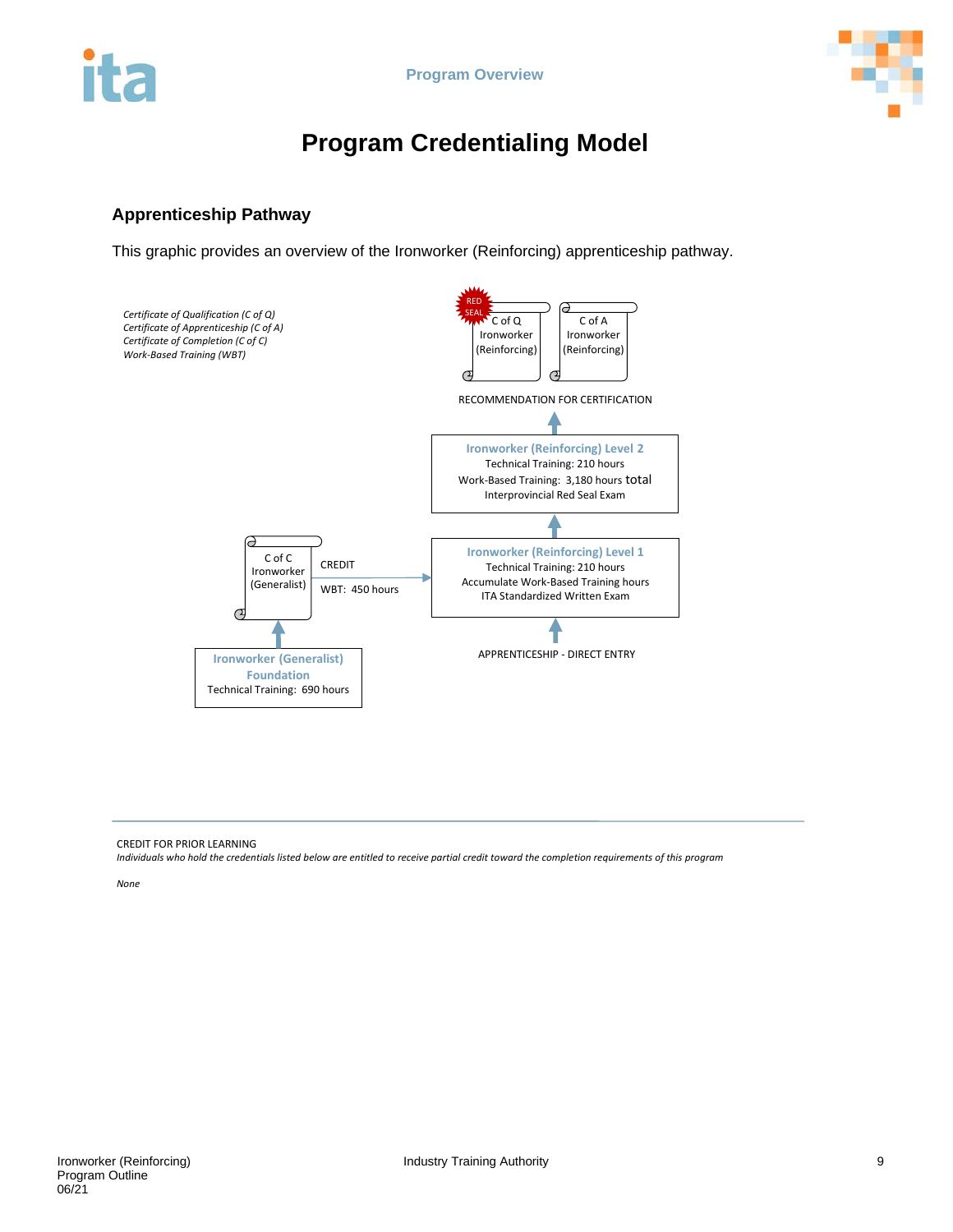



#### **Challenge Pathway**

This graphic provides an overview of the Ironworker (Reinforcing) challenge pathway.



CREDIT FOR PRIOR LEARNING

*Individuals who hold the credentials listed below are entitled to receive partial credit toward the completion requirements of this program:*

*None*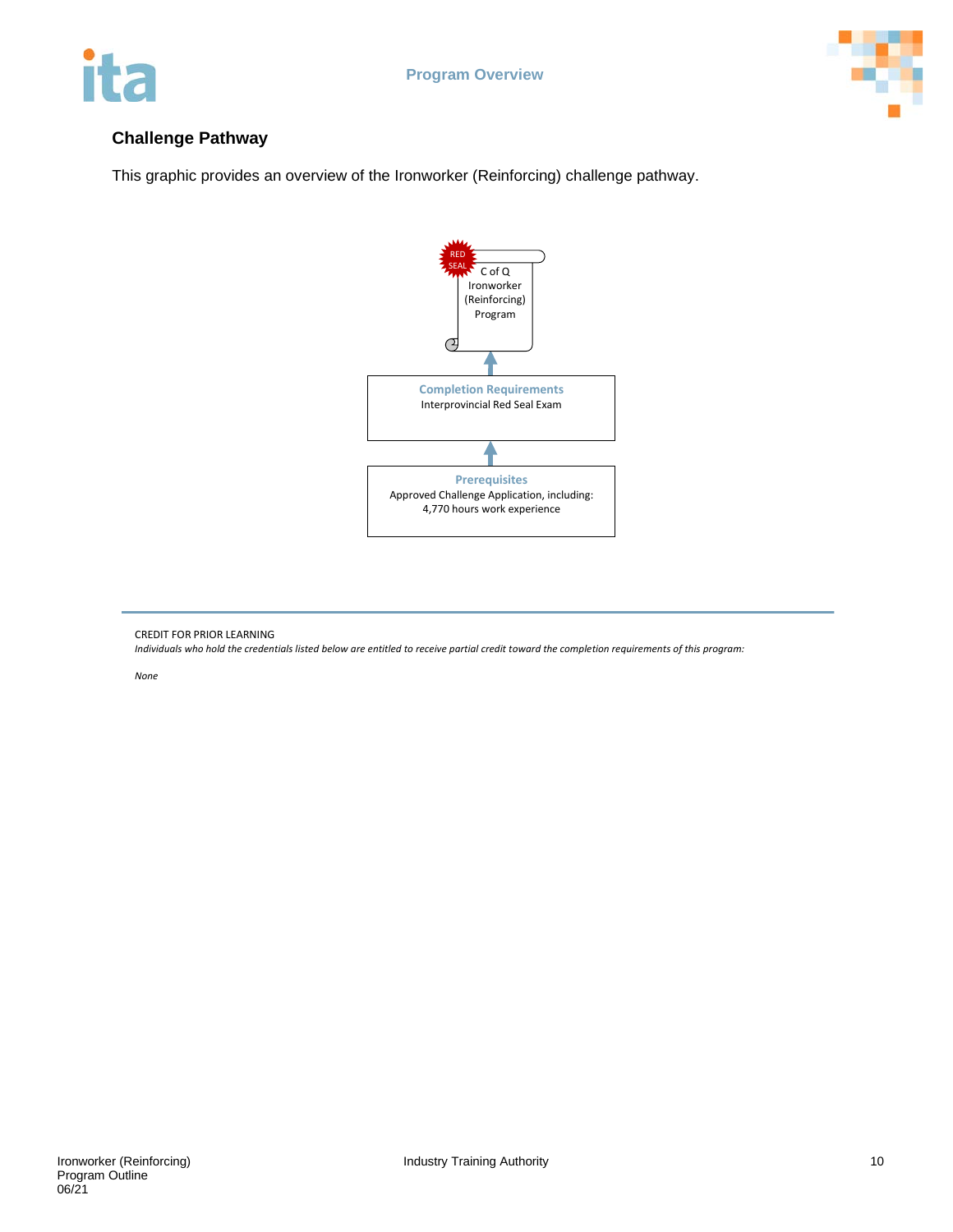



## **Occupational Analysis Chart**

## **IRONWORKER (REINFORCING)**

**Occupation Description:** Ironworker (Reinforcing) means a person who places and secures rebar in formwork. They work on foundations, walls, slabs and may prefabricate columns and zones. They also carry, cut, sort and site bend rebar and other materials used in reinforcing various concrete structures.

<span id="page-12-0"></span>

| <b>USE SAFE WORK</b><br><b>PRACTICES</b> | Control Workplace<br>Hazards             | Interpret OHS<br>Regulations and WCB<br>Standards | <b>Attain Confined Space</b><br>Awareness Training | Use Fall Protection<br>Systems   | Use Personal Protective<br>Equipment | Use Fire Safety<br>Procedures                                |  |
|------------------------------------------|------------------------------------------|---------------------------------------------------|----------------------------------------------------|----------------------------------|--------------------------------------|--------------------------------------------------------------|--|
| A                                        | A <sub>1</sub>                           | A2                                                | A <sub>3</sub>                                     | A4                               | A <sub>5</sub>                       | A6                                                           |  |
|                                          | <b>Attain First Aid</b><br>Certification |                                                   |                                                    |                                  |                                      |                                                              |  |
|                                          | A7                                       |                                                   |                                                    |                                  |                                      |                                                              |  |
| <b>USE TOOLS AND</b><br><b>EQUIPMENT</b> | Use Hand Tools                           | Use Measurement and<br>Layout Tools               | Use Power Tools                                    | Use Welding and Cutting<br>Tools | Use Ladders and<br>Platforms         | <b>Use Concrete</b><br>Connecting and<br>Anchoring Tools and |  |
| B                                        | B <sub>1</sub>                           | <b>B2</b><br>$\overline{2}$                       | B <sub>3</sub>                                     | <b>B4</b><br>$\overline{2}$      | B <sub>5</sub>                       | Equipment<br>B <sub>6</sub>                                  |  |
| <b>ORGANIZE WORK</b>                     | Use Mathematics                          | Interpret Drawings and<br>Specifications          | Communicate with Others                            | <b>Handle Materials</b>          |                                      |                                                              |  |
| C                                        | C <sub>1</sub><br>2                      | C <sub>2</sub><br>2                               | C <sub>3</sub>                                     | C <sub>4</sub>                   |                                      |                                                              |  |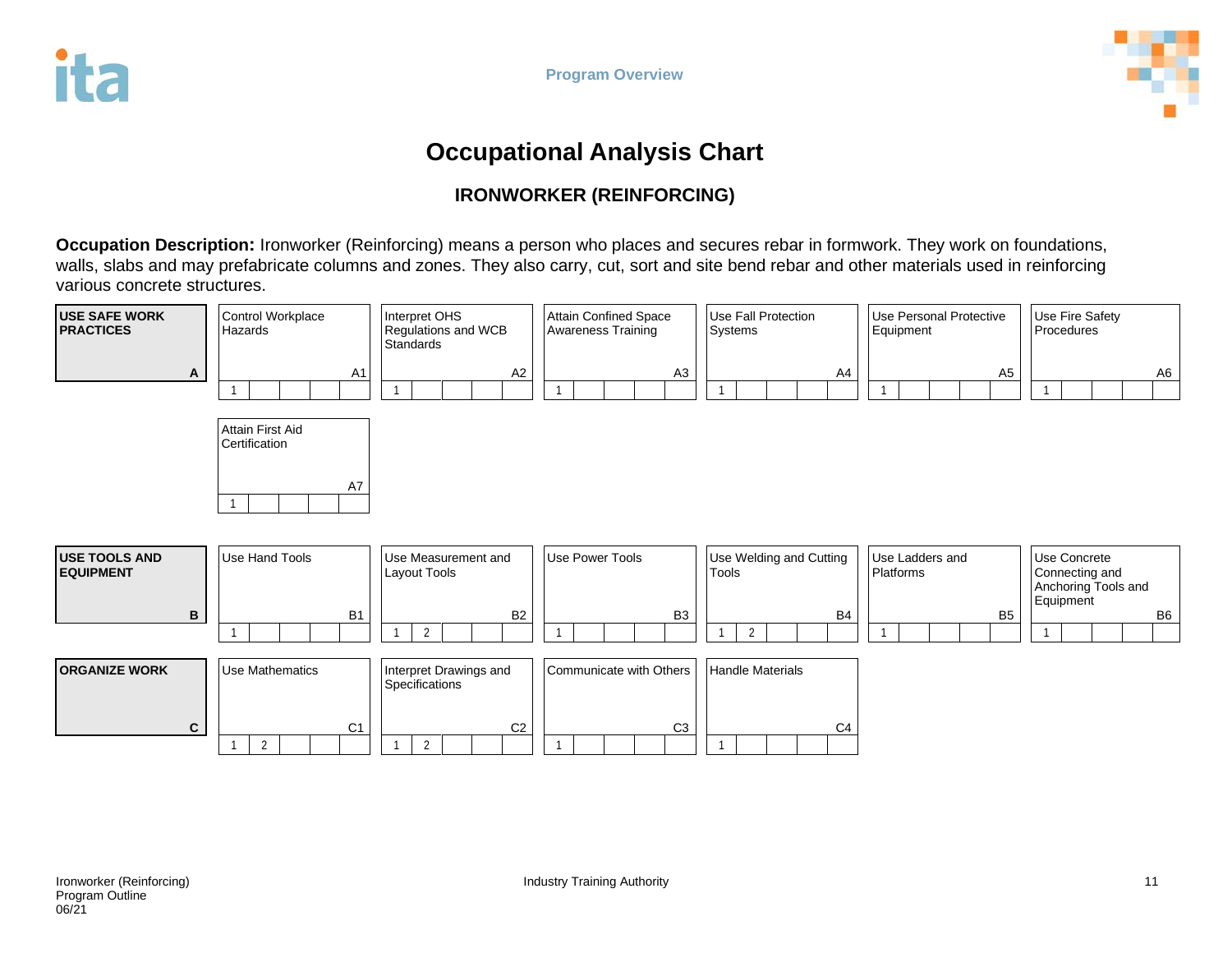

D4



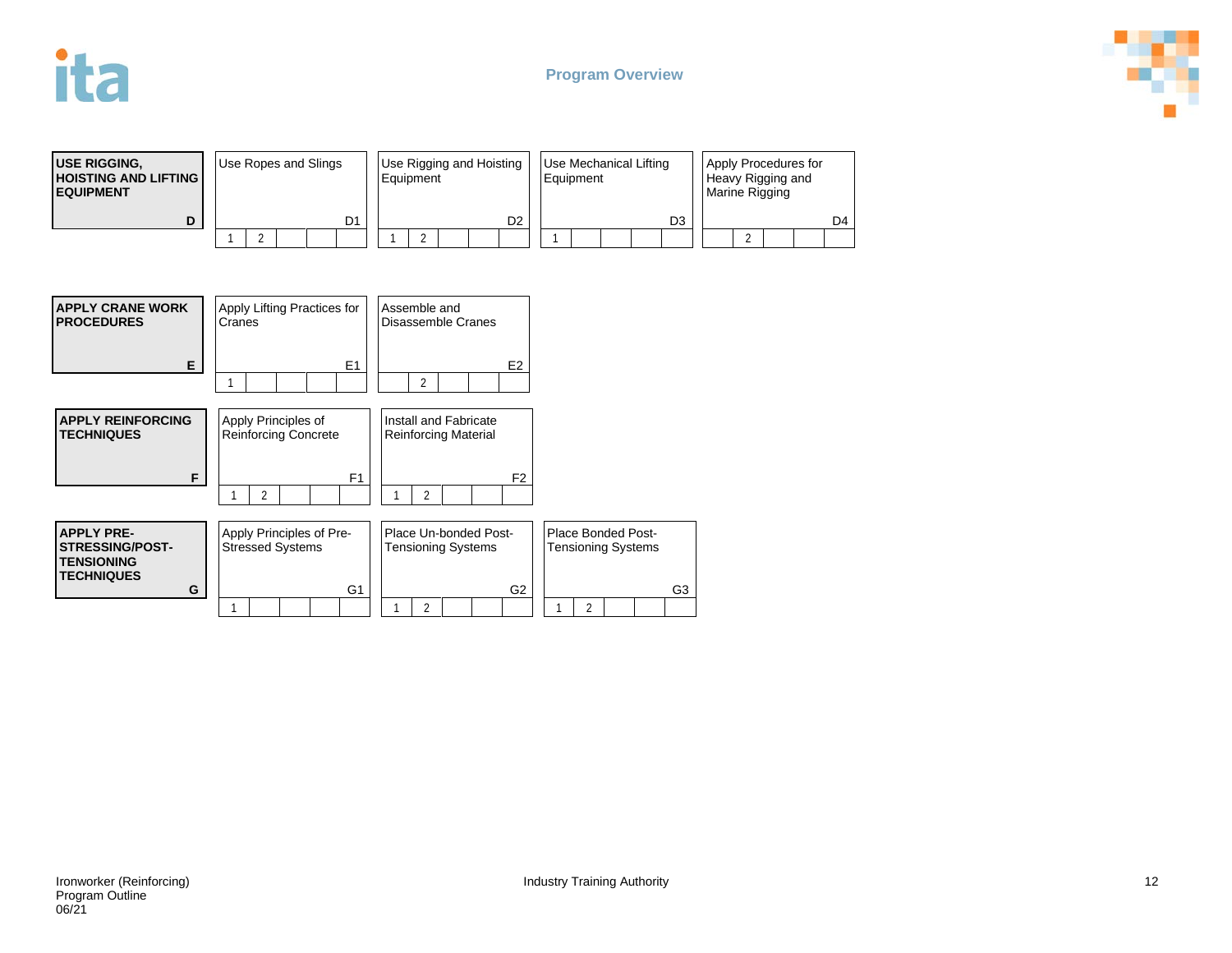



**% of Time Allocated to:**

## <span id="page-14-0"></span>**Training Topics and Suggested Time Allocation Ironworker (Reinforcing) – Level 1**

|                |                                                          |           |               | 70 OF THE ANOGALED TO. |              |  |
|----------------|----------------------------------------------------------|-----------|---------------|------------------------|--------------|--|
|                |                                                          | % of Time | <b>Theory</b> | <b>Practical</b>       | <b>Total</b> |  |
| Line A         | USE SAFE WORK PRACTICES                                  | 10%       | 60%           | 40%                    | 100%         |  |
| A <sub>1</sub> | <b>Control Workplace Hazards</b>                         |           | ✓             |                        |              |  |
| A2             | Interpret OHS Regulations and WCB Standards              |           | ✓             |                        |              |  |
| A <sub>3</sub> | Attain Confined Space Awareness Training                 |           | ✓             |                        |              |  |
| A4             | Use Fall Protection Systems                              |           | ✓             | ✓                      |              |  |
| A <sub>5</sub> | Use Personal Protective Equipment                        |           | ✓             | ✓                      |              |  |
| A <sub>6</sub> | Use Fire Safety Procedures                               |           | ✓             |                        |              |  |
| A7             | <b>Attain First Aid Certification</b>                    |           | ✓             |                        |              |  |
| <b>Line B</b>  | <b>USE TOOLS AND EQUIPMENT</b>                           | 15%       | 60%           | 40%                    | 100%         |  |
| <b>B1</b>      | <b>Use Hand Tools</b>                                    |           | ✓             |                        |              |  |
| <b>B2</b>      | Use Measurement and Layout Tools                         |           | ✓             |                        |              |  |
| B <sub>3</sub> | <b>Use Power Tools</b>                                   |           | ✓             |                        |              |  |
| <b>B4</b>      | Use Welding and Cutting Tools                            |           | ✓             | ✓                      |              |  |
| B <sub>5</sub> | Use Ladders and Platforms                                |           | ✓             | ✓                      |              |  |
| B <sub>6</sub> | Use Concrete Connecting and Anchoring Tools and          |           | ✓             | ✓                      |              |  |
|                | Equipment                                                |           |               |                        |              |  |
| Line C         | <b>ORGANIZE WORK</b>                                     | 10%       | 100%          | 0%                     | 100%         |  |
| C <sub>1</sub> | Use Mathematics                                          |           | ✓             |                        |              |  |
| C <sub>2</sub> | <b>Interpret Drawings and Specifications</b>             |           | ✓             |                        |              |  |
| C <sub>3</sub> | <b>Communicate with Others</b>                           |           | ✓             |                        |              |  |
| C <sub>4</sub> | <b>Handle Materials</b>                                  |           | ✓             |                        |              |  |
| Line D         | USE RIGGING, HOISTING AND LIFTING EQUIPMENT              | 15%       | 50%           | 50%                    | 100%         |  |
| D <sub>1</sub> | Use Ropes and Slings                                     |           | ✓             | ✓                      |              |  |
| D2             | Use Rigging and Hoisting Equipment                       |           | ✓             | ✓                      |              |  |
| D <sub>3</sub> | Use Mechanical Lifting Equipment                         |           | ✓             |                        |              |  |
| Line E         | <b>APPLY CRANE WORK PROCEDURES</b>                       | 10%       | 50%           | 50%                    | 100%         |  |
| E1             | Apply Lifting Practices for Cranes                       |           | ✓             | ✓                      |              |  |
| <b>Line F</b>  | <b>APPLY REINFORCING TECHNIQUES</b>                      | 25%       | 50%           | 50%                    | 100%         |  |
| F <sub>1</sub> | Apply Principles of Reinforcing Concrete                 |           | ✓             | ✓                      |              |  |
| F <sub>2</sub> | Install and Fabricate Reinforcing Material               |           | ✓             | $\checkmark$           |              |  |
| Line G         | APPLY PRE-STRESSING/POST-TENSIONING<br><b>TECHNIQUES</b> | 15%       | 50%           | 50%                    | 100%         |  |
| G <sub>1</sub> | Apply Principles of Pre-Stressed Systems                 |           | ✓             | ✓                      |              |  |
| G <sub>2</sub> | Place Un-bonded Post-Tensioning Systems                  |           | ✓             | ✓                      |              |  |
| G <sub>3</sub> | Place Bonded Post-Tensioning Systems                     |           | ✓             |                        |              |  |
|                |                                                          |           |               |                        |              |  |

**Total Percentage for Ironworker (Reinforcing)Level 1 100%**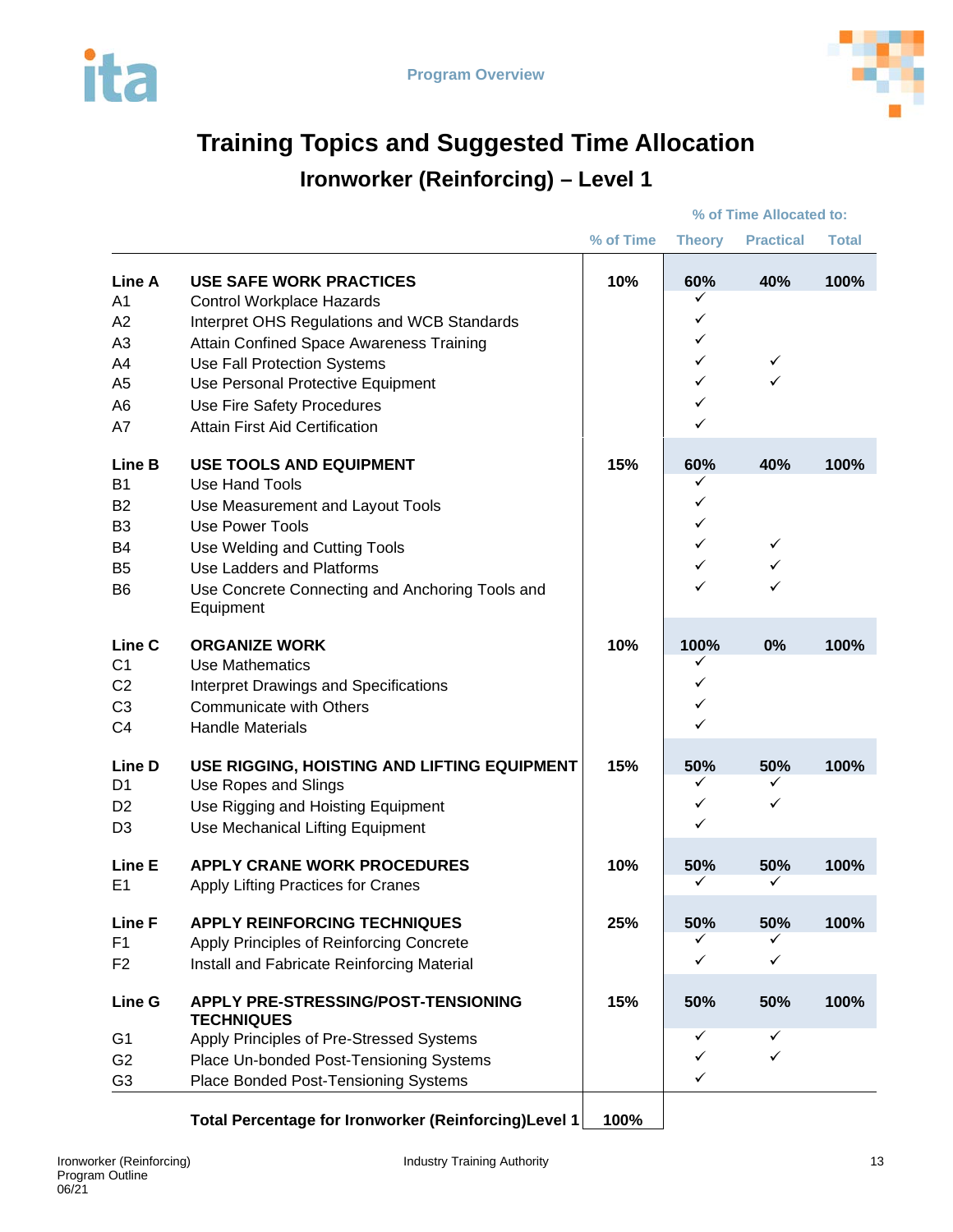

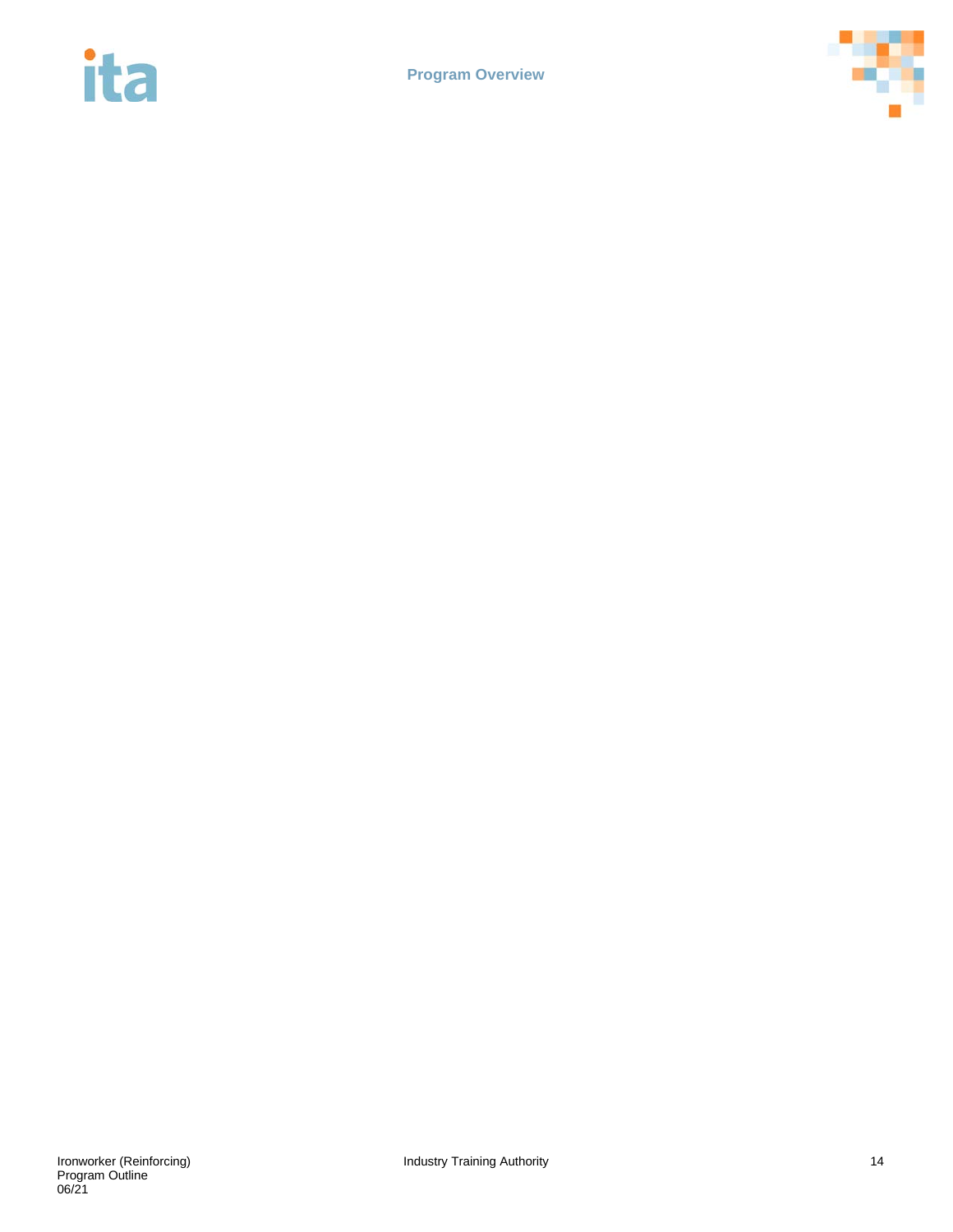



## **Training Topics and Suggested Time Allocation**

## **Ironworker (Reinforcing) – Level 2**

|                                                    |                                                                                                                               | % of Time | <b>Theory</b>                     | <b>Practical</b>                  | <b>Total</b> |
|----------------------------------------------------|-------------------------------------------------------------------------------------------------------------------------------|-----------|-----------------------------------|-----------------------------------|--------------|
| Line B<br><b>B2</b><br>B4                          | <b>USE TOOLS AND EQUIPMENT</b><br>Use Measurement and Layout Tools<br>Use Welding and Cutting Tools                           | 15%       | 50%<br>✓                          | 50%<br>✓<br>✓                     | 100%         |
| Line C<br>C <sub>1</sub><br>C <sub>2</sub>         | <b>ORGANIZE WORK</b><br>Use Mathematics<br><b>Interpret Drawings and Specifications</b>                                       | 15%       | 100%<br>✓<br>✓                    | 0%                                | 100%         |
| Line D                                             | USE RIGGING, HOISTING AND LIFTING EQUIPMENT                                                                                   | 20%       | 50%                               | 50%                               | 100%         |
| D <sub>1</sub><br>D <sub>2</sub><br>D <sub>4</sub> | Use Ropes and Slings<br>Use Rigging and Hoisting Equipment<br>Apply Procedures for Heavy Rigging and Marine Rigging           |           | $\checkmark$<br>$\checkmark$<br>✓ | $\checkmark$<br>✓<br>$\checkmark$ |              |
| Line E<br>E <sub>1</sub><br>E <sub>2</sub>         | <b>APPLY CRANE WORK PROCEDURES</b><br>Apply Lifting Practices for Cranes<br>Assemble and Disassemble Cranes                   | 15%       | 50%<br>$\checkmark$<br>✓          | 50%                               | 100%         |
| Line F<br>F <sub>1</sub><br>F <sub>2</sub>         | <b>APPLY REINFORCING TECHNIQUES</b><br>Apply Principles of Reinforcing Concrete<br>Install and Fabricate Reinforcing Material | 25%       | 50%<br>✓<br>✓                     | 50%<br>✓<br>✓                     | 100%         |
| <b>Line G</b>                                      | APPLY PRE-STRESSING/POST-TENSIONING<br><b>TECHNIQUES</b>                                                                      | 10%       | 50%                               | 50%                               | 100%         |
| G <sub>2</sub><br>G <sub>3</sub>                   | Place Un-bonded Post-Tensioning Systems<br>Place Bonded Post-Tensioning Systems                                               |           | $\checkmark$<br>✓                 | $\checkmark$<br>$\checkmark$      |              |
|                                                    | Total Percentage for Ironworker (Reinforcing)Level 2                                                                          | 100%      |                                   |                                   |              |

#### **% of Time Allocated to:**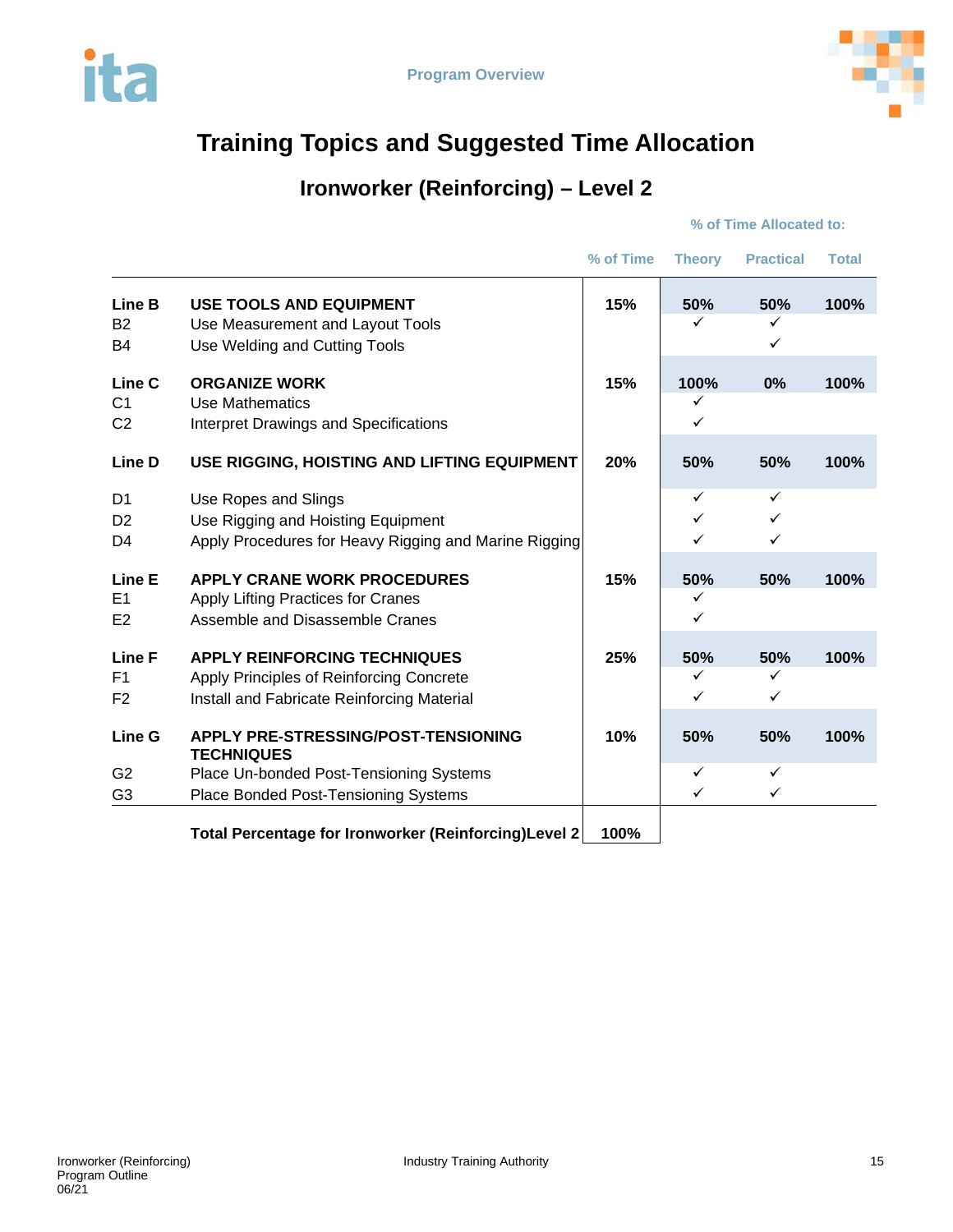<span id="page-17-0"></span>



# **Section 3 PROGRAM CONTENT**

# **Ironworker (Reinforcing)**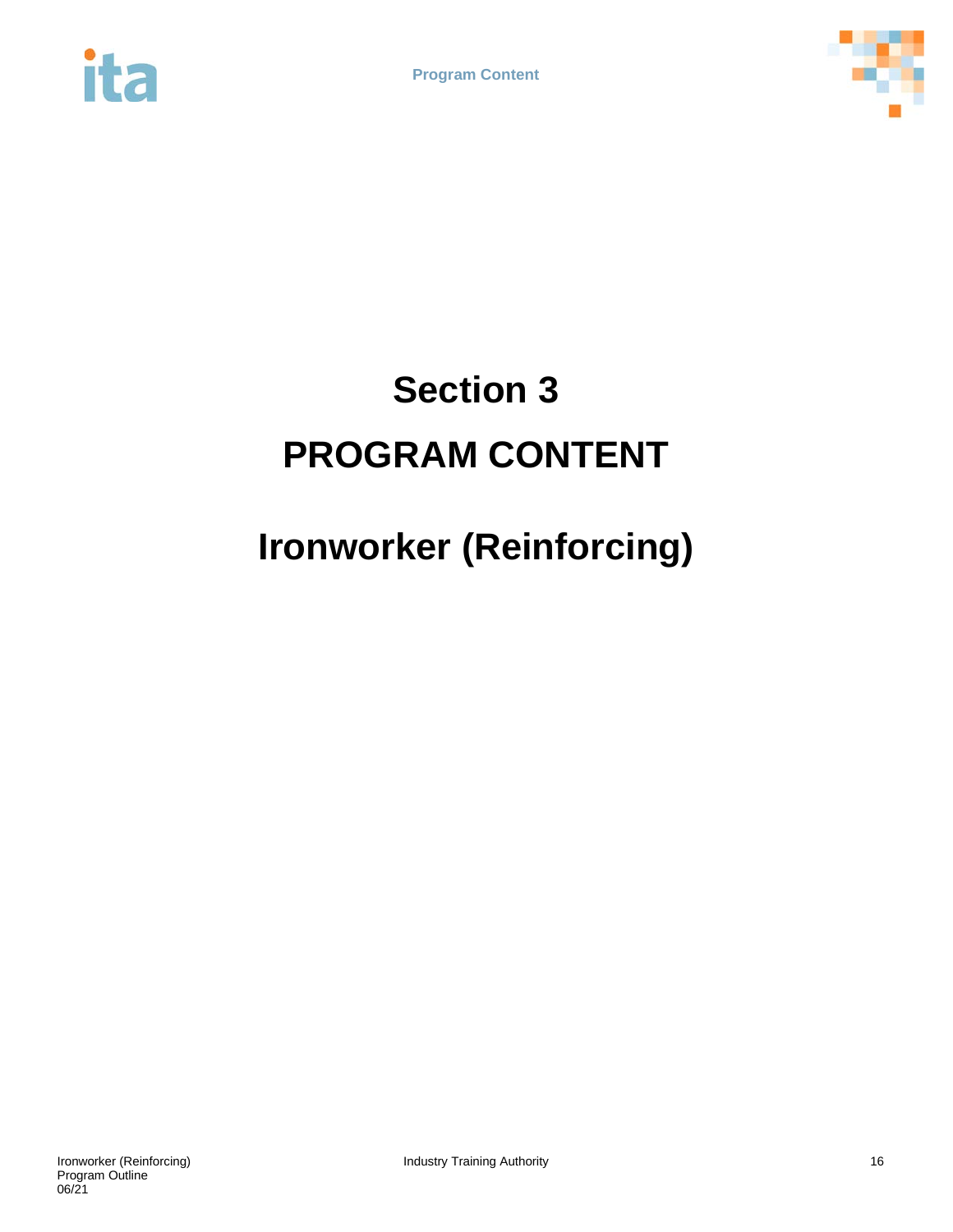<span id="page-18-0"></span>



# **Level 1 Ironworker (Reinforcing)**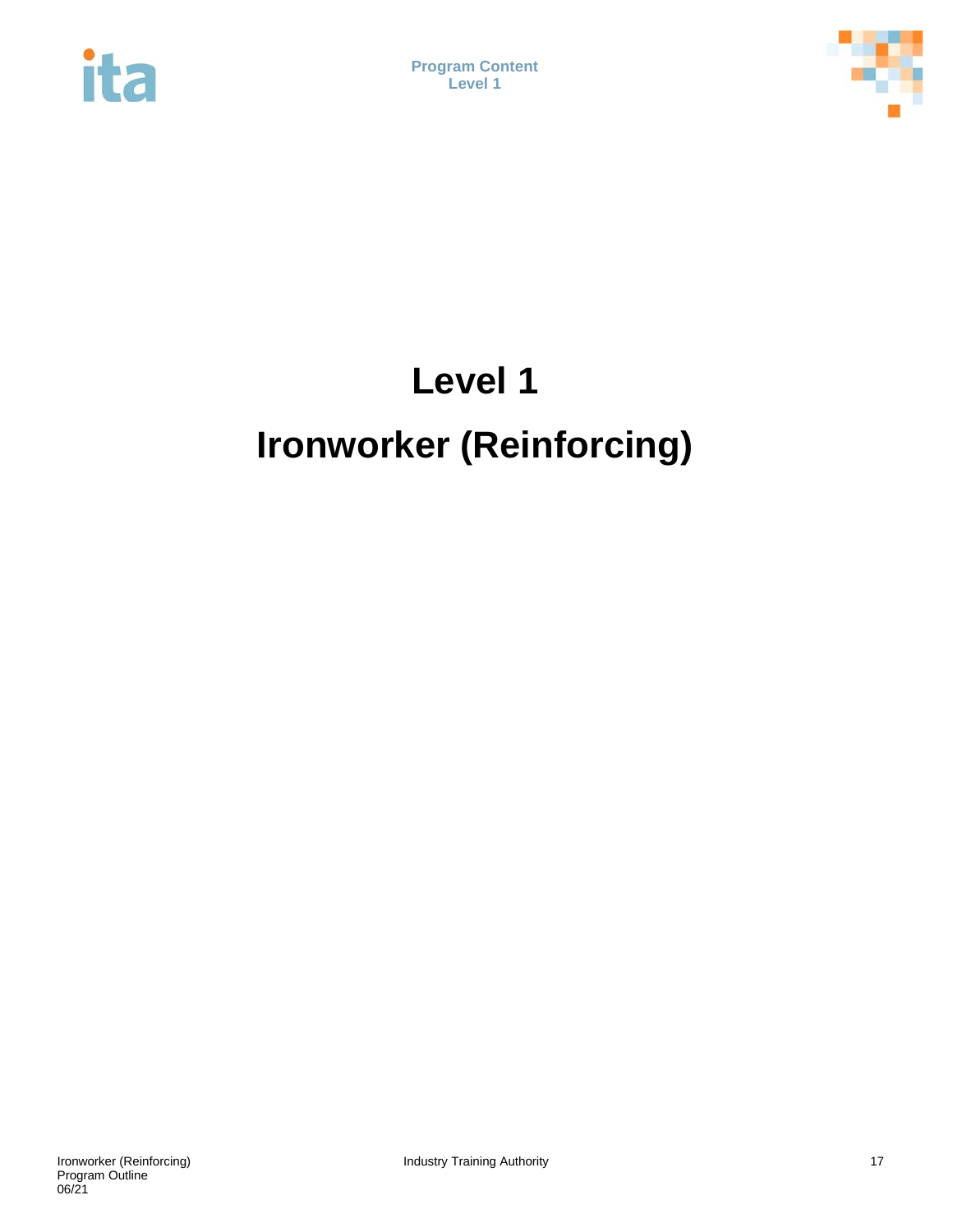

**Competency: A1 Control Workplace Hazards**

#### **Objectives**

To be competent in this area, the individual must be able to:

- Identify and describe workplace hazards.
- Manage workplace hazards.
- Demonstrate emergency procedures.
- Describe non-emergency injury reporting procedures.
- Describe how worksite safety policies are established.

#### **LEARNING TASKS CONTENT**

1. Describe short term hazards in the Ironworker Reinforcing trade

- Excavation
- Rock anchors
- Pile driving
- Suspended slab (falsework)
- Overhead hazards
- Geothermal drilling
- Slip hazards
- Fall hazards
- Swing hazards
- Pinch points and bites
- Sharp objects
- **Ladders**
- Work platforms
- Electrical
- Lockout procedures
- Compressed gas
- Explosive material (dust)
- Lifting/ergonomics
	- o Clothing
	- o Hair and beards
	- o Jewellery
- Housekeeping
- Clear head-impairment
- Horseplay
- Respect for others' safety
	- o Workplace conduct
	- o Workplace violence
- Constant awareness of surroundings
- Safe attitude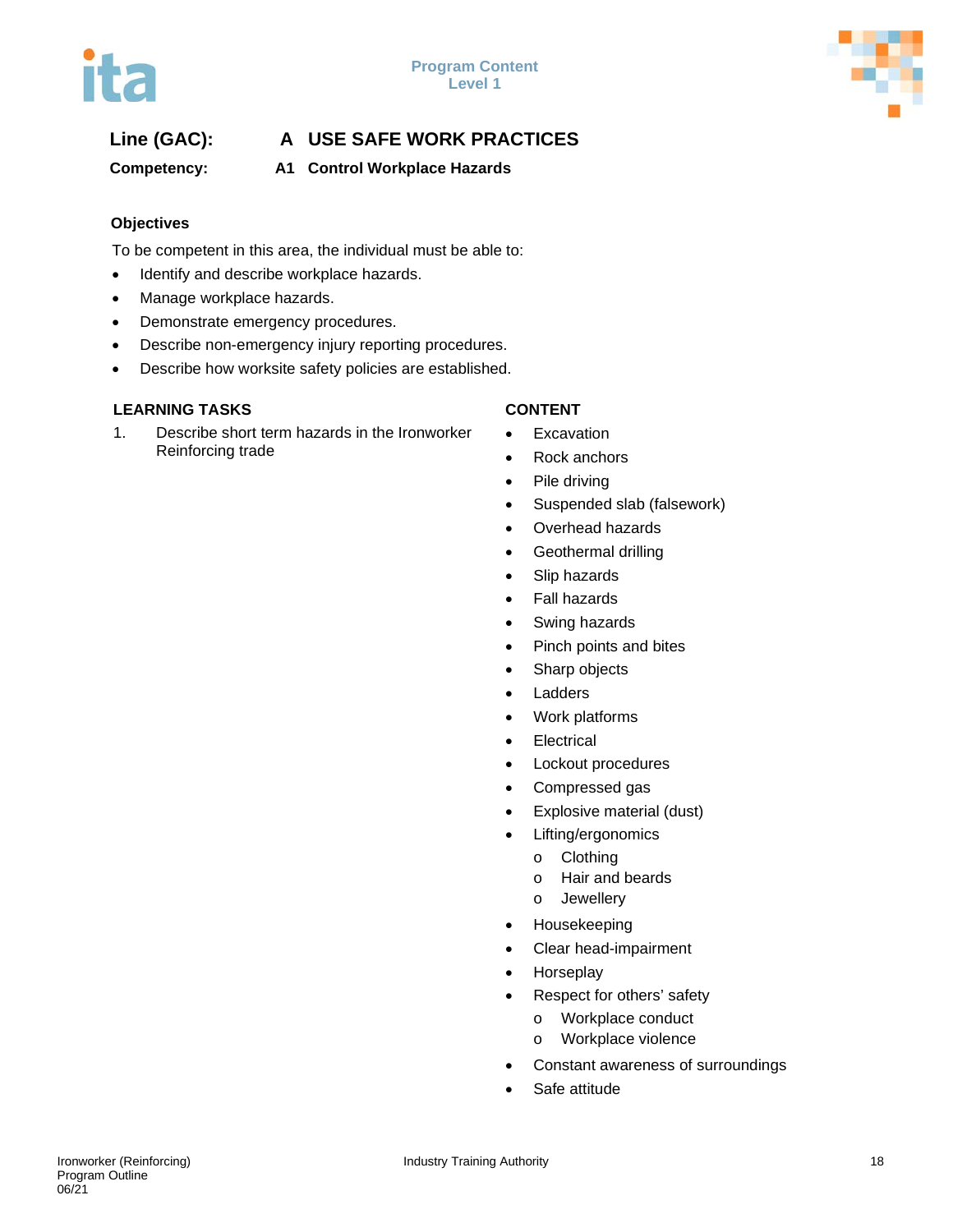

#### **LEARNING TASKS CONTENT**

- Management of hazards
- Noise
- **Environmental** 
	- o Water
	- o Wildlife
	- o Sunstroke
	- o Fatigue
	- o Dehydration
- Shot-crete
- Grout
- Respiratory disease
- Asbestos
- Silica
- Noise
- Repetitive strain injuries
- Management of hazards
- Wind
- Floor openings
- Guard rails
- Safety lines
- Weather
- Stressed cables
- Access and egress
- Emergency evacuation
	- o On site evacuation box
- 
- Fire control systems
- Eye wash facilities
- Emergency exits
- Emergency contact/phone numbers
- Outside meeting place
- Disaster meeting place
- First aid facilities
- Reports
- 2. Describe long term hazards in the Ironworker Reinforcing trade
- 3. Describe safety precautions when working at elevations

4. Demonstrate emergency procedures • Emergency shutoffs

5. Describe non-emergency injury reporting procedures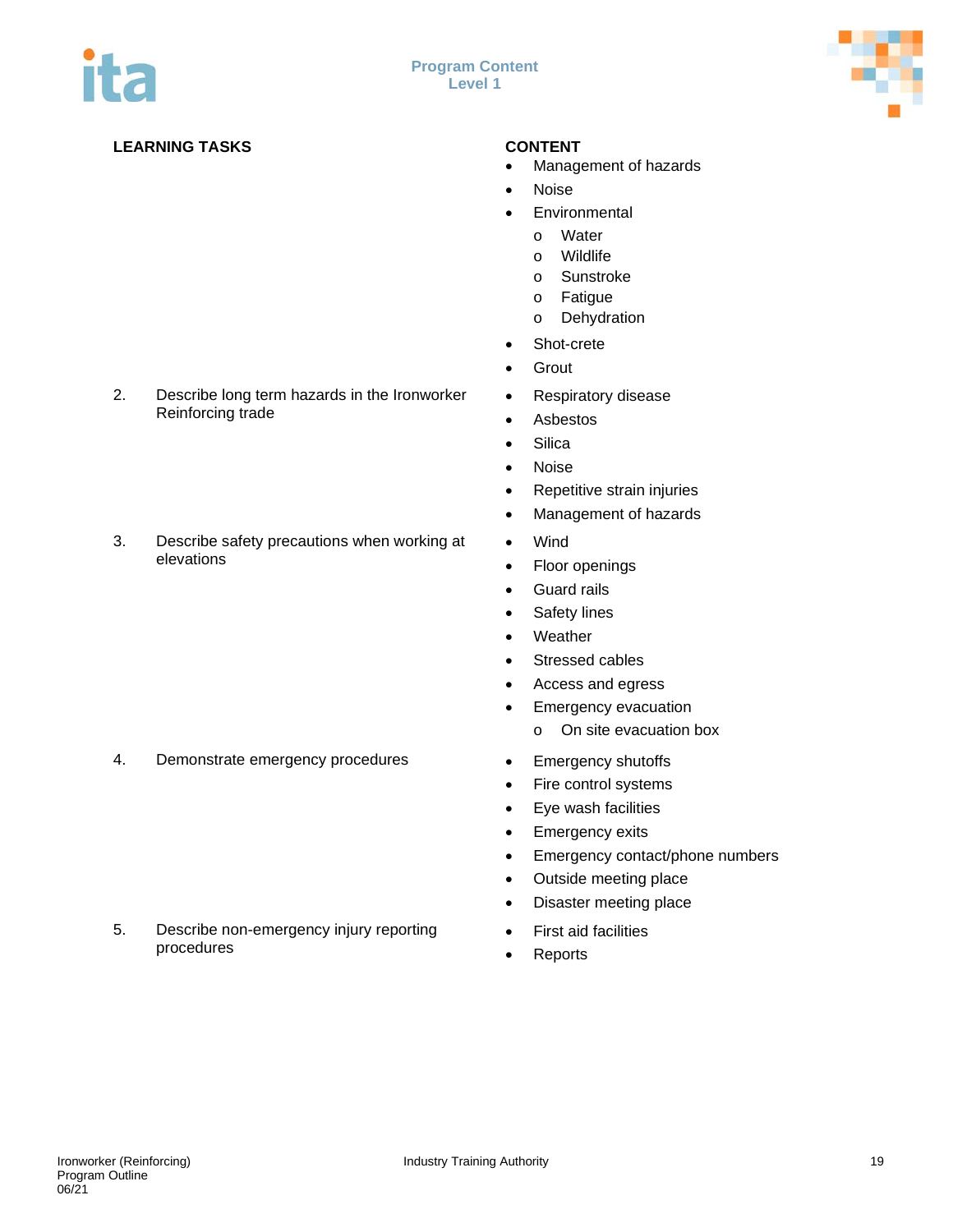

#### **LEARNING TASKS CONTENT**

6. Describe and interpret worksite safety policies • Process

- - o Hazard assessment
	- o Conditions
	- o Meeting requirements
	- o Reporting hazards and incidents (report immediately)
	- o Reporting injuries
	- o Investigations
	- o Committees
	- o Employee orientation
	- o First-aid
	- o Hearing
	- o Records and statistics
	- o Lock-out
	- o Non-compliance procedures
- Minimum standards
- Fall protection plan
- Acts and regulations
- Hierarchy of safety policies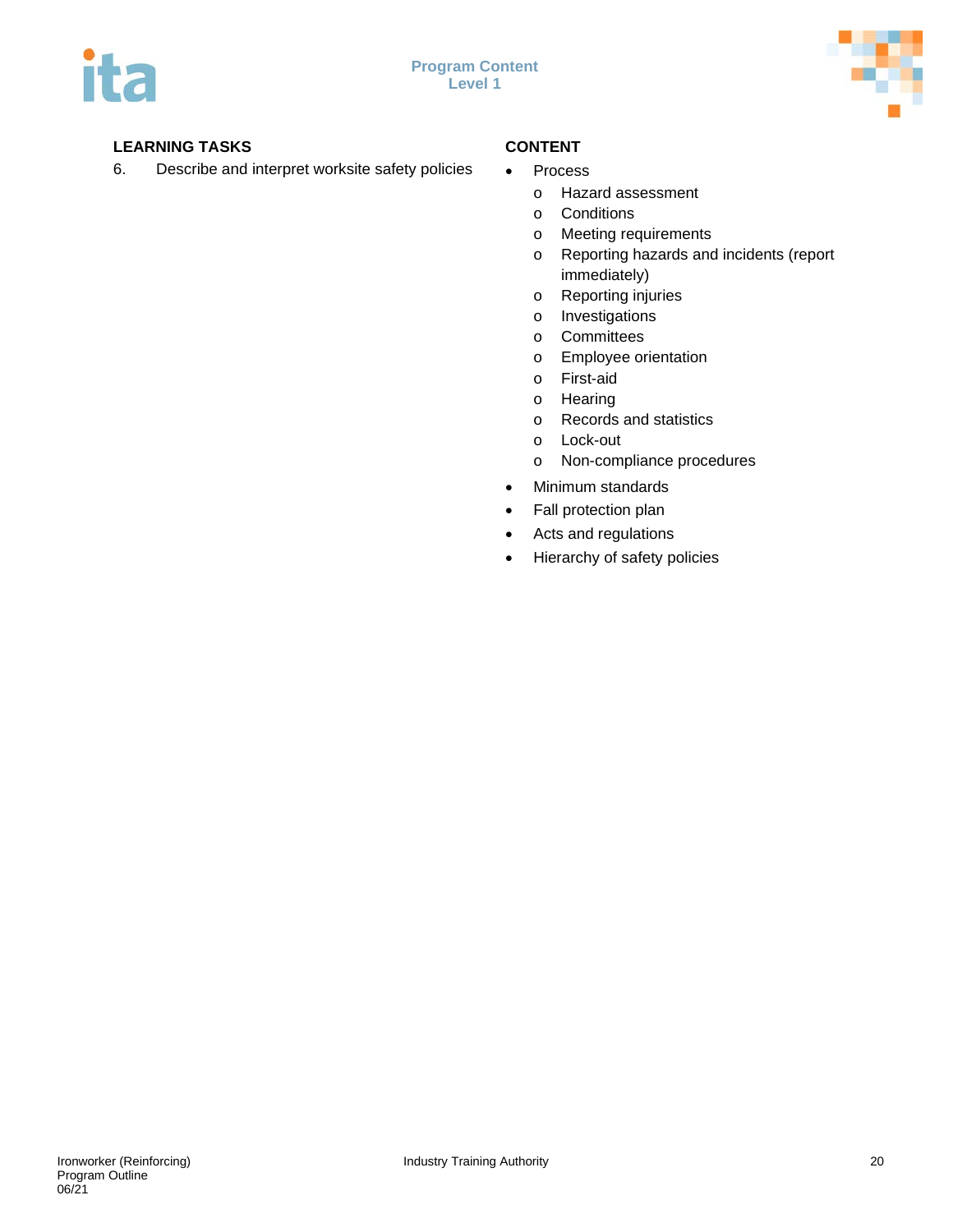



**Competency: A2 Interpret OHS Regulations and WCB Standards**

#### **Objectives**

To be competent in this area, the individual must be able to:

- Locate the parts of the Occupational Health and Safety Regulations applicable to the Ironworker workplace.
- Interpret the parts of the Occupational Health and Safety Regulations applicable to the Ironworker workplace.

#### **LEARNING TASKS CONTENT**

- 1. Locate terms used in the Workers Compensation Definitions, Section 1 of the Act Act
- 2. Locate the conditions under which compensation will be paid (Book 1) Part 1, Division 2 of the Act
- 3. Locate the general duties of employers,
- 4. Locate the Workers Compensation Act requirements for the reporting of accidents (Book 1)
- 5. Locate the "Core Requirements" of the Occupational Health and Safety Regulation (Book 1)

- 
- 
- Locate the general duties of employers,<br>
employees and others (Book 1) employees and others (Book 1) Act
	- Part 1, Division 5, Section 53 and 54 of the Act
	- **Definitions**
	- **Application**
	- Rights and responsibilities
		- o Health and safety programs
		- o Investigations and reports
		- o Workplace inspections
		- o Right to refuse work
	- General conditions
		- o Building and equipment safety
		- o Emergency preparedness
		- o Preventing violence
		- o Working alone
		- o Ergonomics
		- o Illumination
		- o Indoor air quality
		- o Smoking and lunchrooms
- 6. Locate the "General Hazard Requirements" of the Occupational Health and Safety Regulation (Book 2)
	- Chemical and biological substances
	- Substance specific requirements
	- Noise, vibration, radiation and temperature
	- Personal protective clothing and equipment
	- Confined spaces
	- De-energization and lockout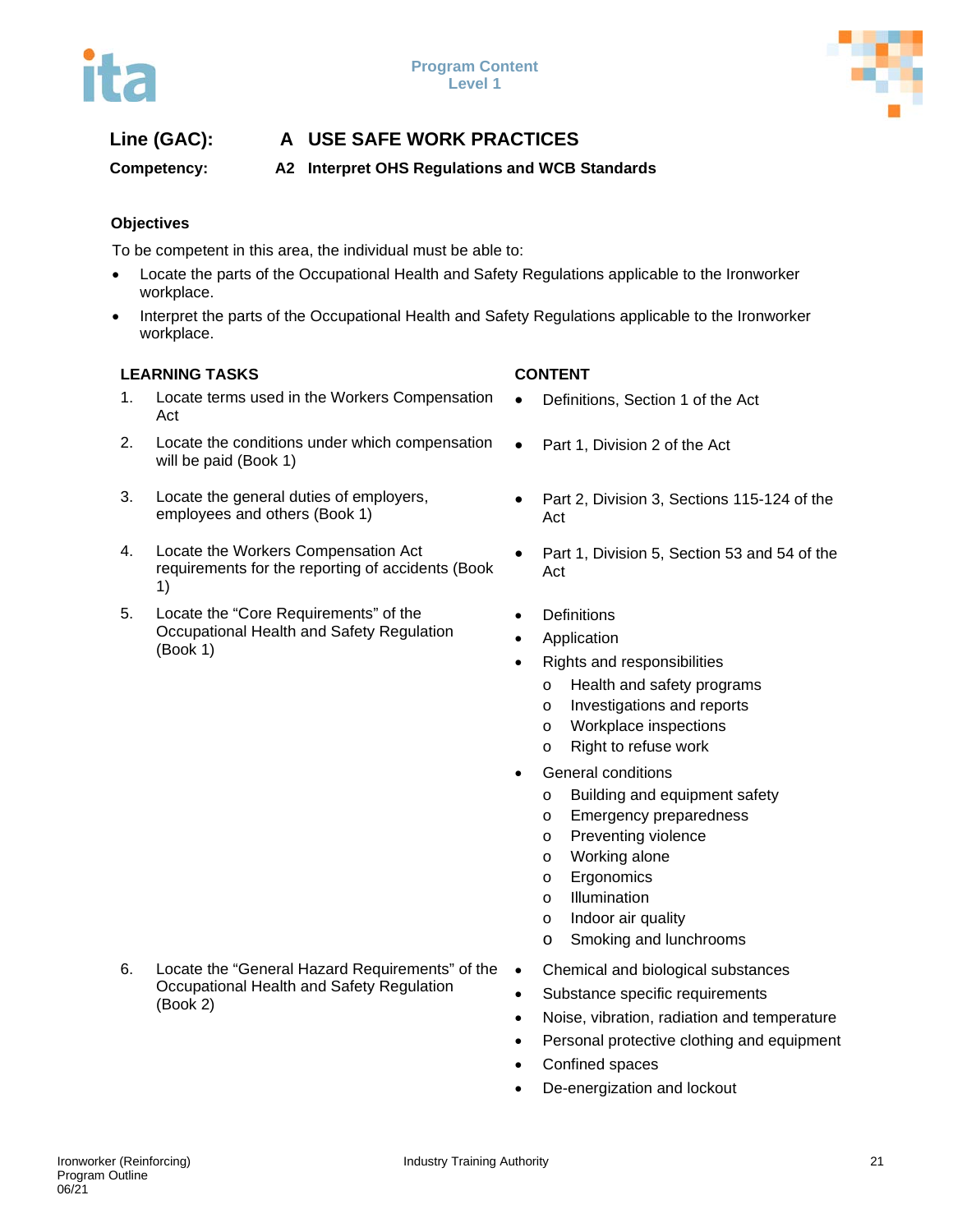



- Fall protection
- Tools, machinery and equipment
- Ladders, scaffolds and temporary work platforms
- Cranes and hoists
- Rigging
- Mobile equipment
- Transportation of workers
- Traffic control
- Electrical safety
- Post tensioning
- As per documentation
- 7. Interpret Occupational Health and Safety information that is relevant to the Ironworker trade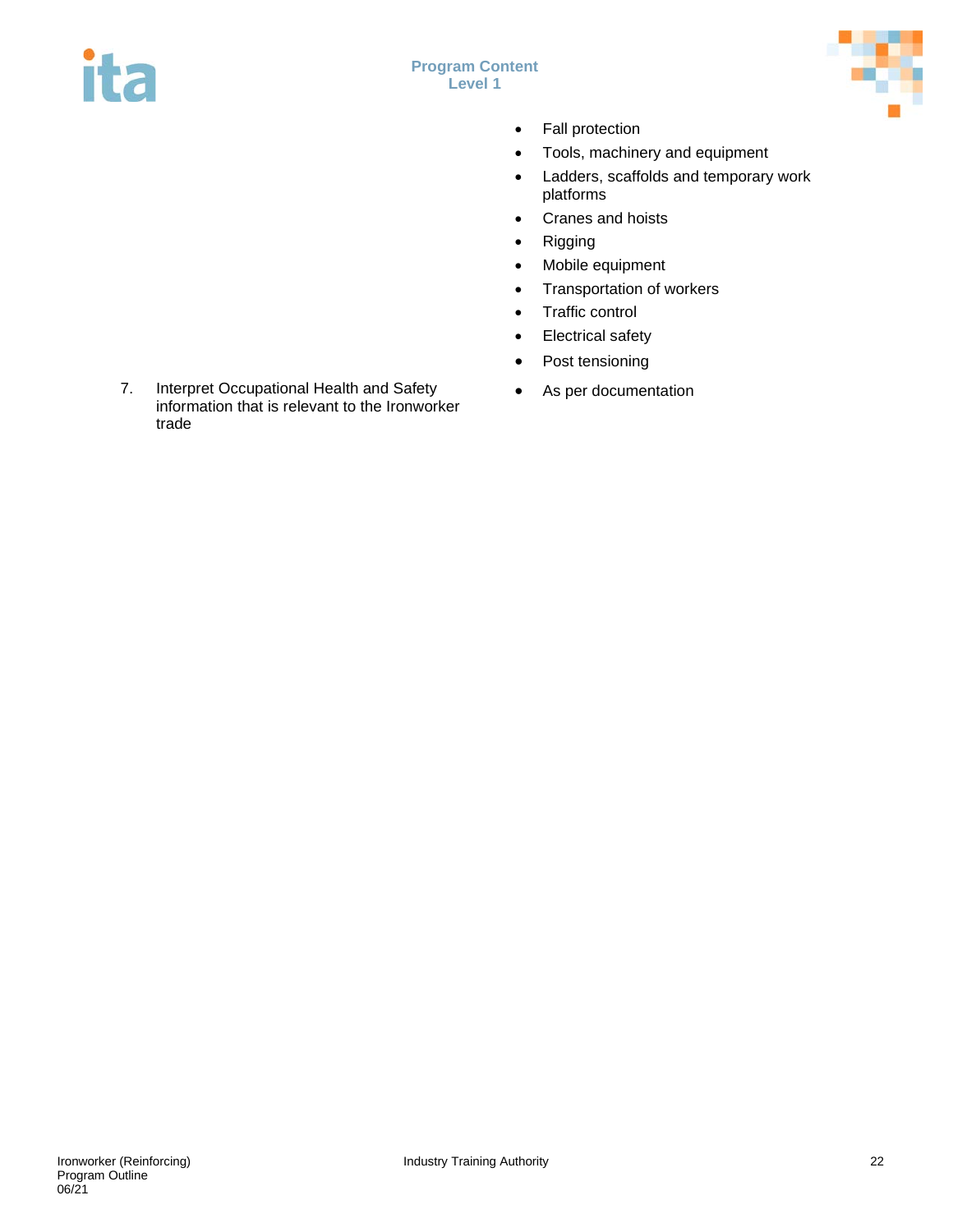

**Competency: A3 Attain Confined Space Awareness Training**

#### **Objectives**

To be competent in this area, the individual must be able to:

- Attain Confined Space Awareness qualification.
- Recognize a confined space.
- Apply a confined space procedure.

#### **LEARNING TASKS CONTENT**

1. Describe a confined space **•** Section 9 of OHS

- 
- Responsibilities of worker and employer
- Procedures
	- o Access/egress
	- o Hole watch
	- o Air quality testing
	- o Lock out and isolation
	- o Ventilation
	- o Cleaning/purging/venting/inserting
	- o Rescue procedures
- Entry permits
- Respirators
- Ladders
- Tripod
- Harness
- Air tester
- 
- 2. Identify equipment used when working in a confined space
- 3. Use equipment and procedures in a confined space scenario As per above content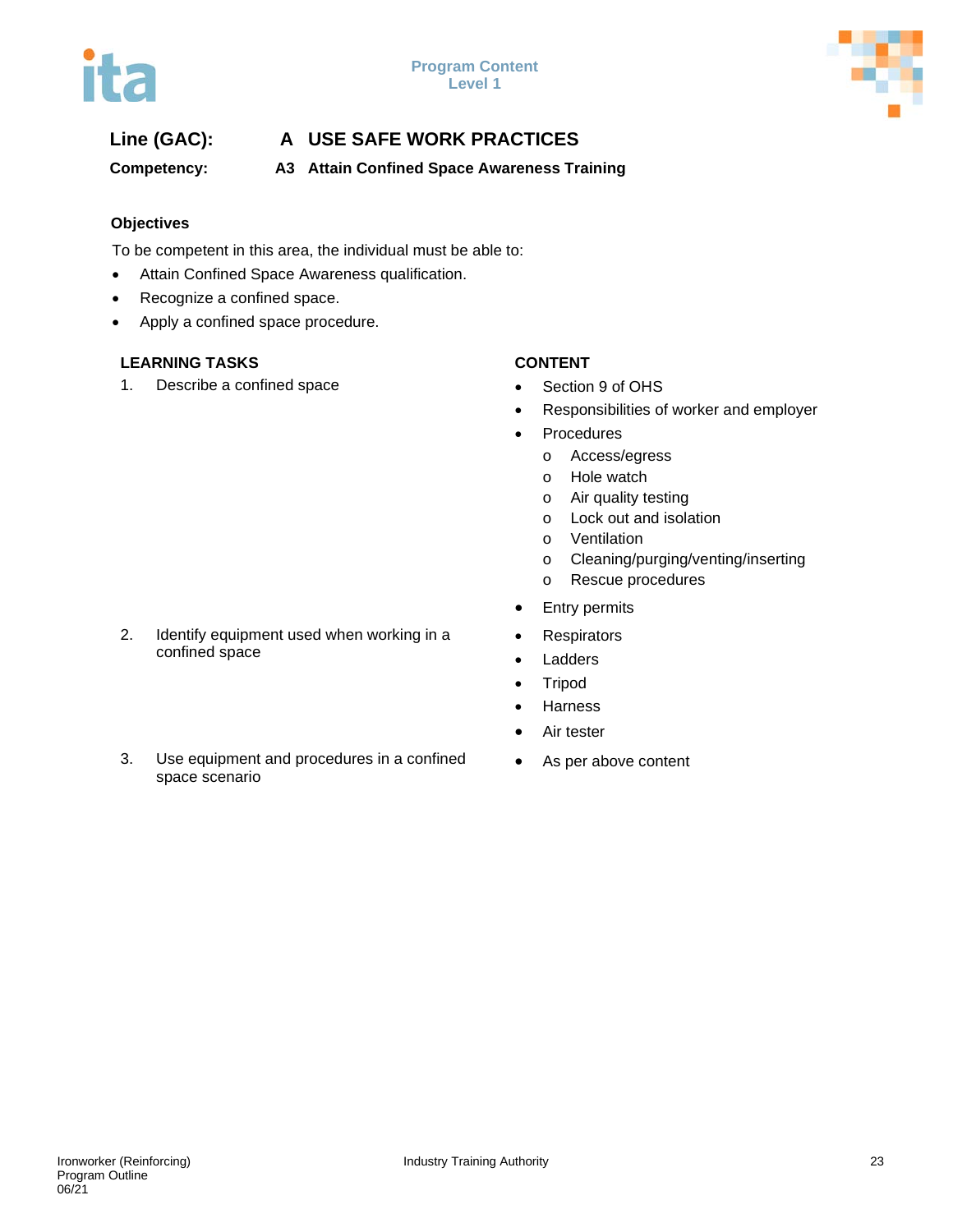

#### **Competency: A4 Use Fall Protection Systems**

#### **Objectives**

To be competent in this area, the individual must be able to:

- Select appropriate fall protection equipment.
- Use fall protection equipment and systems.

#### **LEARNING TASKS CONTENT**

- 1. Describe fall protection equipment Fall arrest/restraint/work positioning equipment
	- o Harness
	- o Waist belts/D-ring belt with belly hook
	- o Hardware
		- **Beamer**
		- Lanyard
		- Carabiner
		- Shock-absorbing devices
		- Retractable devices
		- Vertical line grab (fiber and wire)
		- Cable/nylon tie-off slings
		- Work positioning
	- o Standards (CSA)
	- Inspection and maintenance
	- Worksite awareness
	- OHS Regulations Part 11
	-
	- **Nets**
	- **Hardware**
	- Anchor points
	- **Assembly**
	- Ladder systems
	- Vertical and horizontal systems
	- OHS Regulations Part 11
	- Daily inspection
	- Assembly/disassembly
	- Fall protection plan
		- o Identify work area and risks
		- o List and choose equipment
		- o Rescue procedures
	- **Fit test**

2. Describe fall protection systems • Railings/scaffolds

3. Demonstrate proper use of fall protection

equipment and systems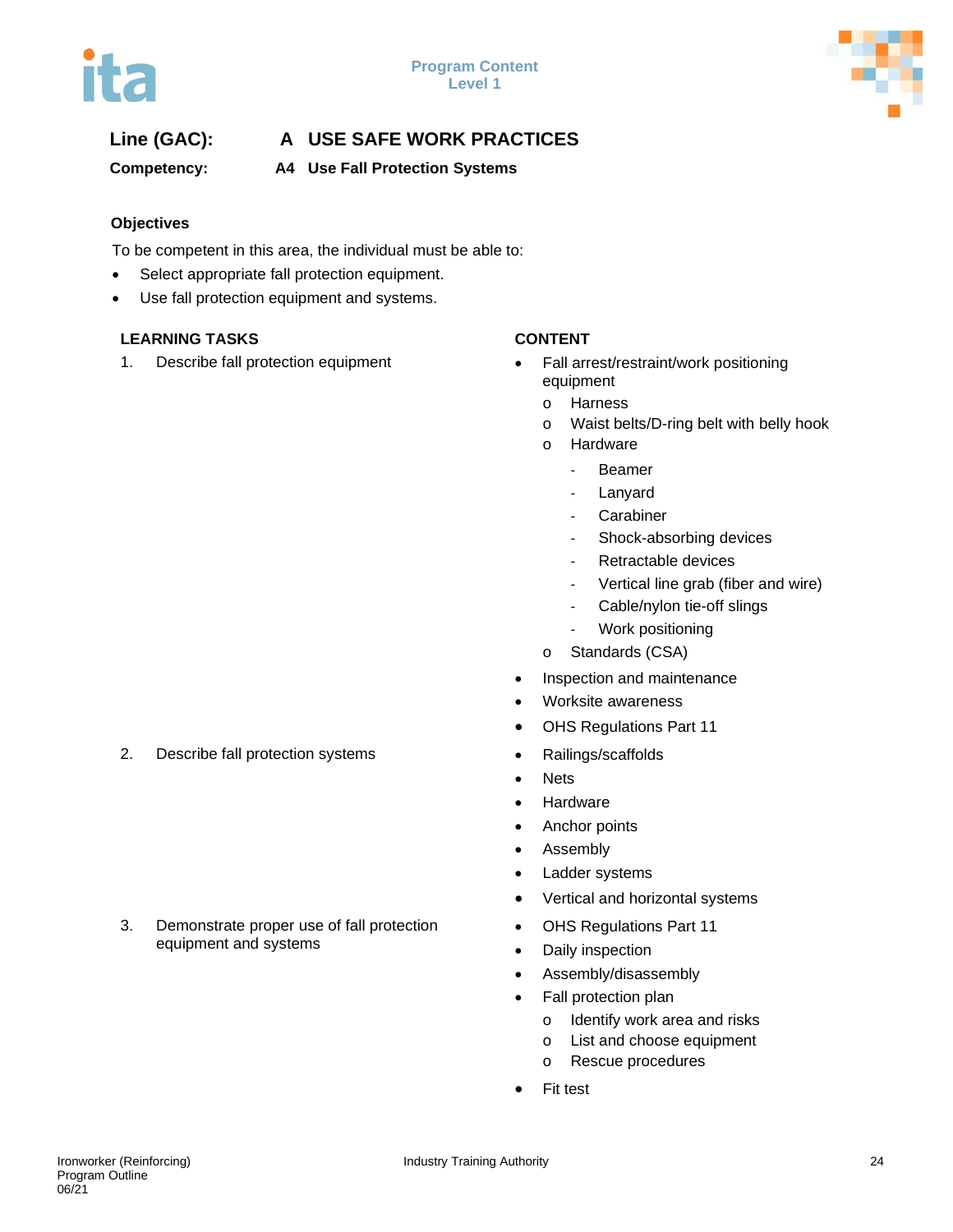



#### **Achievement Criteria**

Performance The learner will perform a fit test.

- Conditions The learner will be given:
	- A harness and a D-ring belt with a belly hook
- 

Criteria The learner will score 70% or better on a rating sheet that reflects the following criteria:

- D-ring position (between shoulders)
- Snugness of fit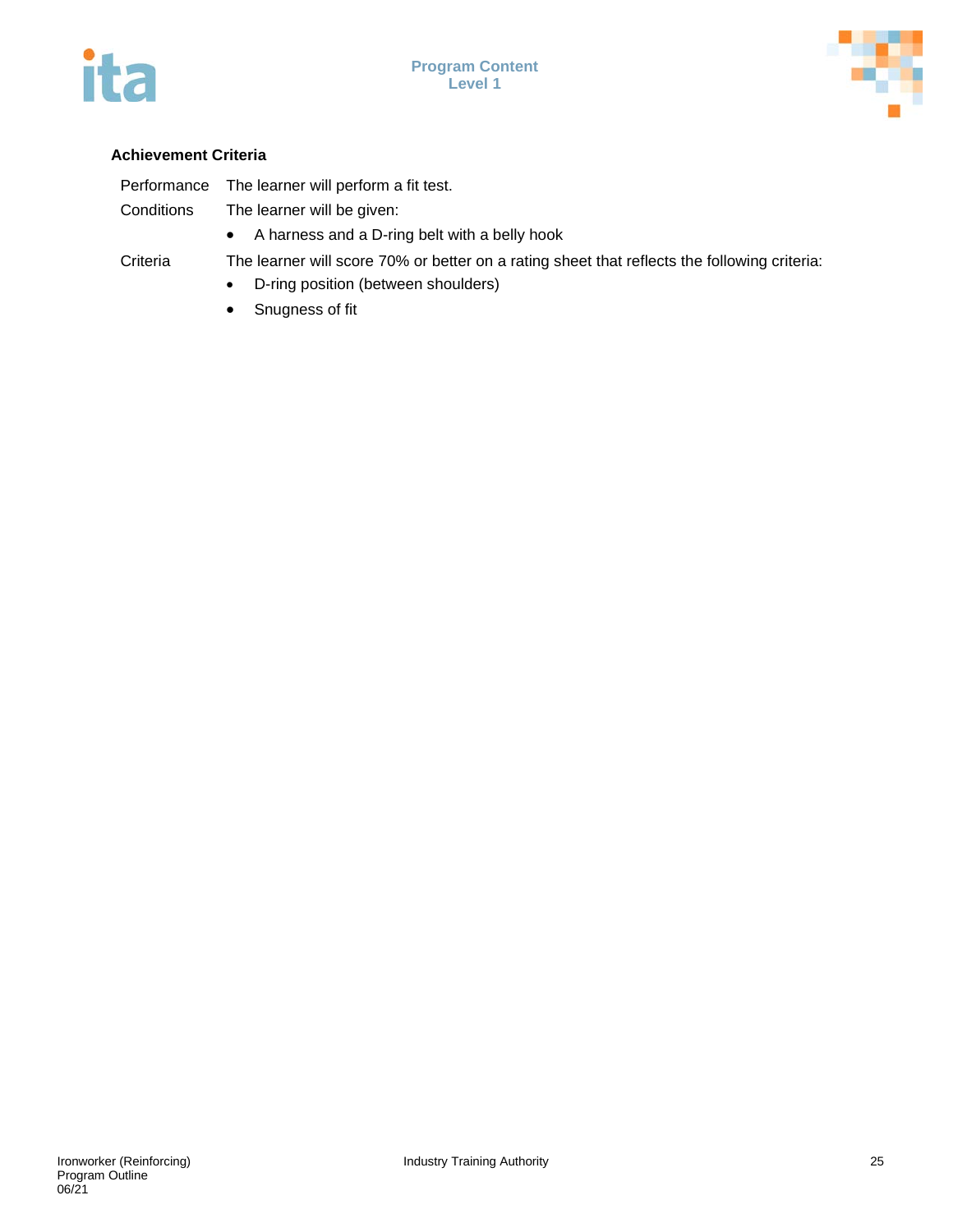

**Competency: A5 Use Personal Protective Equipment**

#### **Objectives**

To be competent in this area the individual must be able to:

• Select and use personal protective equipment.

#### **LEARNING TASKS CONTENT**

1. Describe personal protective equipment requirements

- Safety footwear
- Eye protection
- Ear protection
- Head protection
- Gloves
- Hi visibility vests
- Respiratory protection
- Fit test for respirator
- Clothing
	- o Chaps
- Fall protection
- Hydrogen sulphide gas monitors
- 
- **Inspection**
- **Maintenance**
- **Storage**

#### **Achievement Criteria**

Performance The learner will perform a fit test for a respirator.

Conditions The learner will be given:

- A respirator
- 

Criteria The learner will score 70% or better on a rating sheet that reflects the following criteria:

- Snugness of fit
- Timing: 30 seconds or less
- Accuracy

2. Use personal protective equipment • Use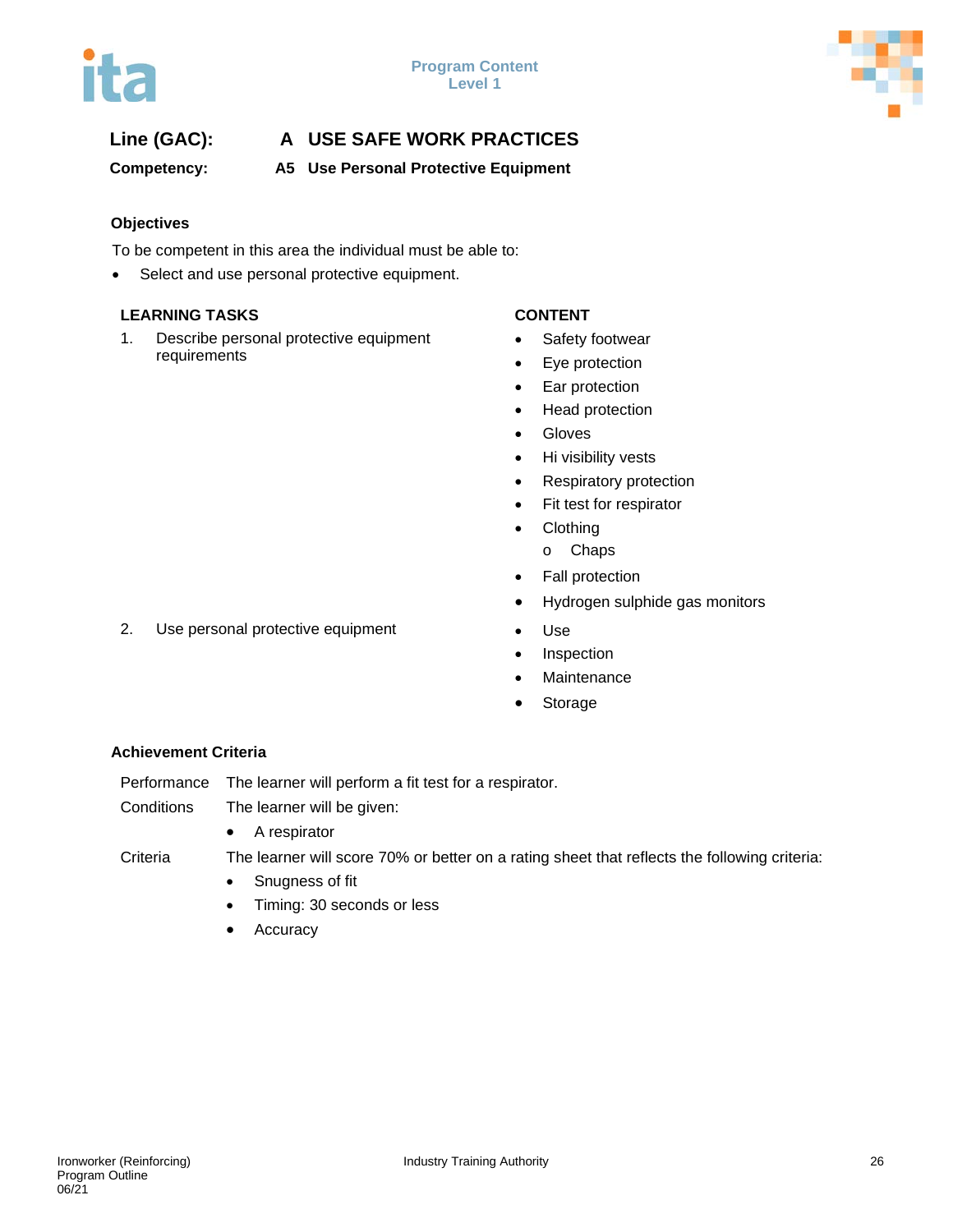

**Competency: A6 Use Fire Safety Procedures**

#### **Objectives**

To be competent in this area, the individual must be able to:

- Identify various classes of fires.
- Apply preventative fire safety precautions.
- Select appropriate fire extinguishers for the class of fire and environmental condition.
- Use equipment to prevent various classes of fire.

#### **LEARNING TASKS CONTENT**

- 1. Describe the conditions necessary to support a fire
- 2. Describe the classes of fires according to the materials being burned
- 3. Apply preventative fire safety precautions when working near, handling or storing flammable liquids or gases, combustible materials and electrical apparatus

- Air
- Fuel
- Heat
- Class A
- Class B
- Class C
- Class D
- Symbols and colours
- Fuels
	- o Diesel
	- o Gasoline
	- o Propane
	- o Natural gas
	- o Acetylene
- Ventilation
	- o Purging
- Lubricants
- Oily rags
- Combustible metals
- **Aerosols**
- Warning others and fire department
- Evacuation of others
- Fire contained and not spreading
- Personal method of egress
- **Training**

4. Describe the consideration and steps to be taken prior to fighting a fire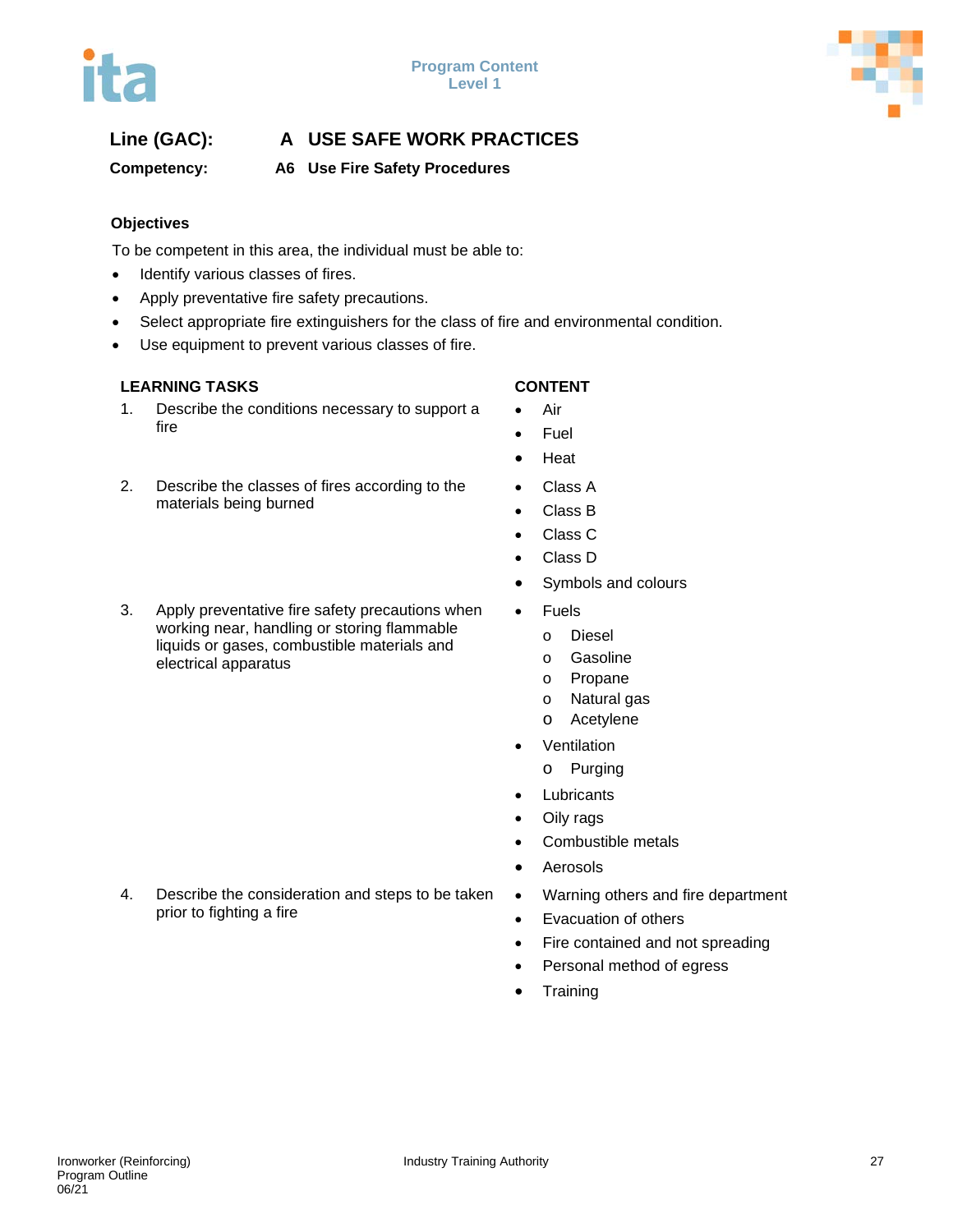



- 5. Apply the procedure for using a fire extinguisher Extinguisher selection
	-
	- P.A.S.S.
		- o Pull
		- o Aim
		- o Squeeze
		- o Sweep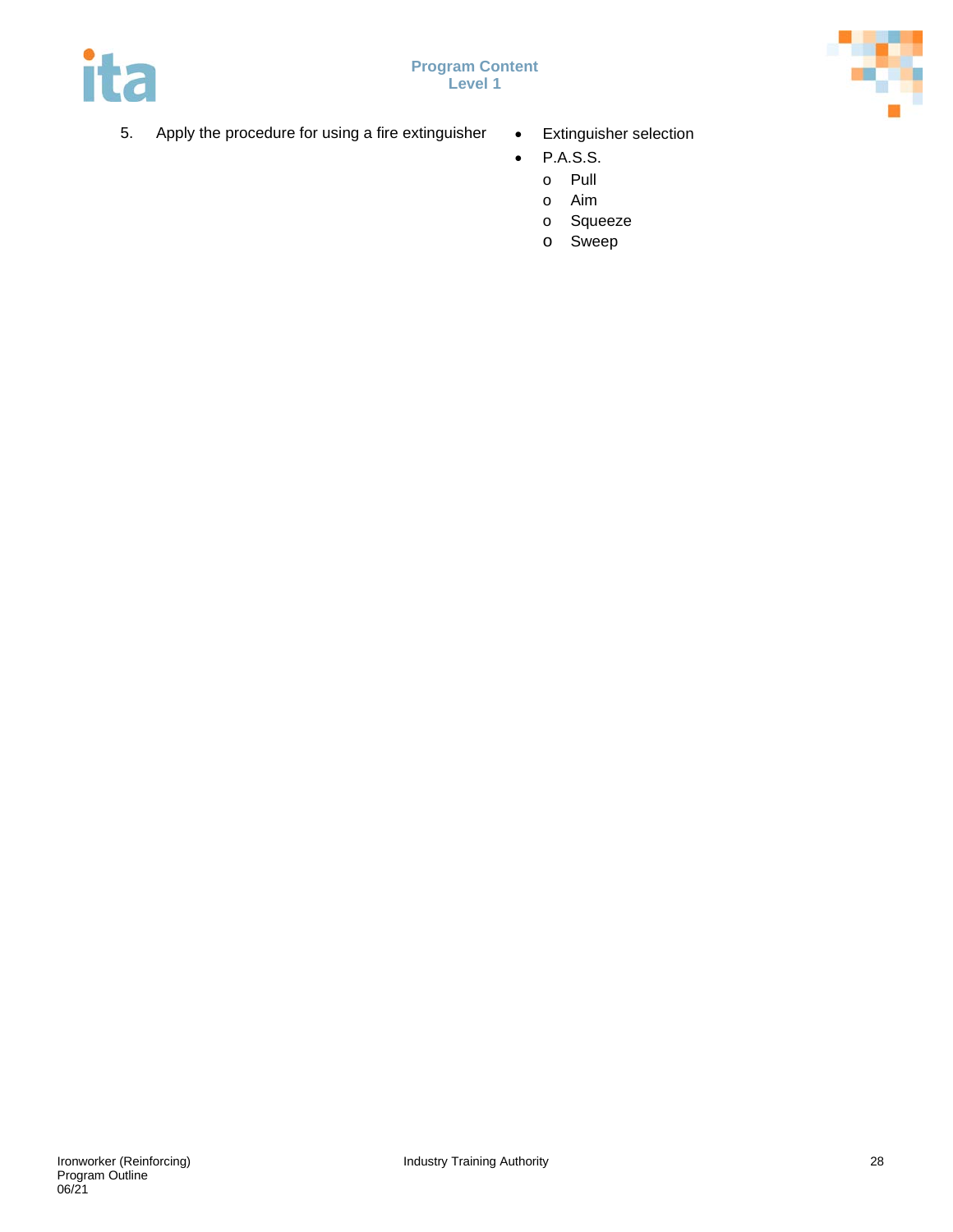

**Competency: A7 Attain First Aid Certification**

#### **Objectives**

To be competent in this area, the individual must:

• Attain First Aid Certification.

#### **LEARNING TASKS CONTENT**

1. Attain First Aid Certification **First Aid Certification** • Arrange training with a certified provider of First Aid Certification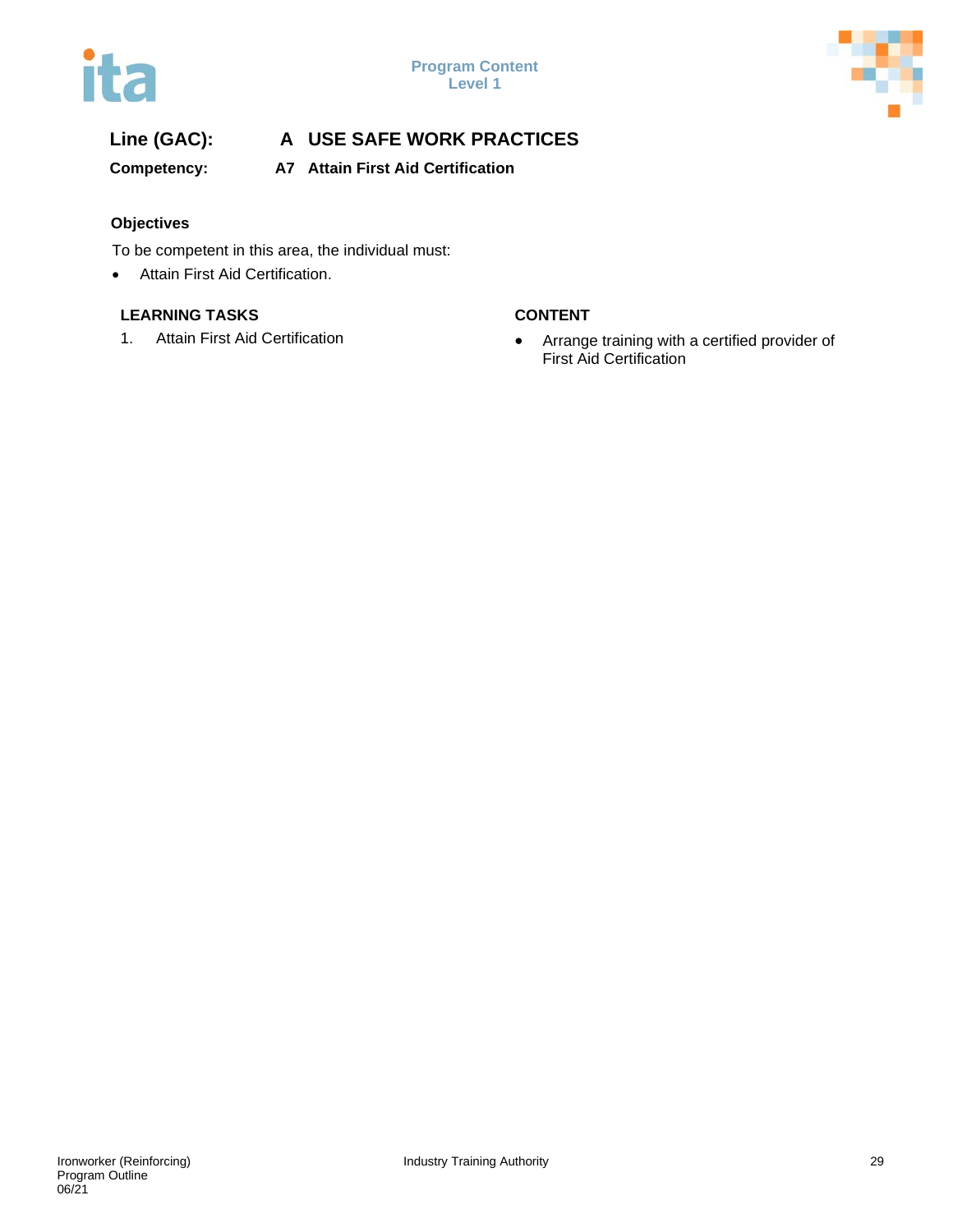



### **Line (GAC): B USE TOOLS AND EQUIPMENT**

**Competency: B1 Use Hand Tools**

#### **Objectives**

To be competent in this area, the individual must be able to:

- Select hand tools appropriate to the task.
- Use hand tools.
- Inspect and maintain tools.

#### **LEARNING TASKS CONTENT**

1. Describe and select hand tools **•** Tool belt

- - o Holster
	- o Adjustable wrench
	- o Saw wrench
	- o Bolt bag
	- o Hammers
	- o Pliers
	- o Snips/side cutters
	- o Tie wire reel
- Task-specific tools
	- o Tirfors/come-alongs
	- o Hickey bar
	- o Snipe
	- o Torque wrench
	- o Pry bars
	- o Sockets
	- o Pipe wrench
	- o Sledge hammer
	- o Wedges
	- o Spinners
	- o Hilti/epoxy gun
- Post-tensioning tools
	- o Screw driver
	- o Wedge-setting tools
	- o Sheath cutter
	- o Pocket former remover
	- o Staple gun (pneumatic and manual)
	- o Knife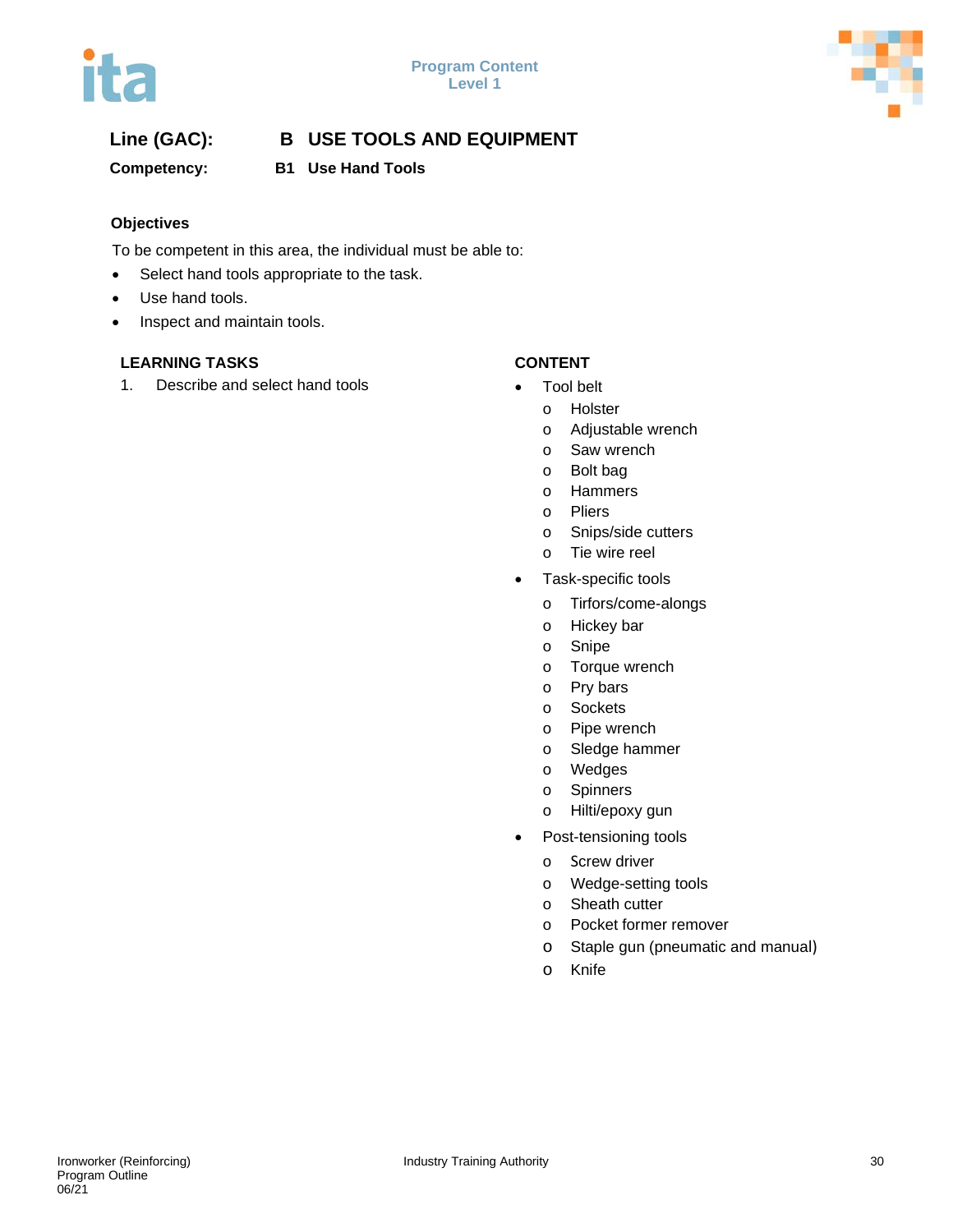



- 2. Use hand tools **be a set of the set of the set of the set of the set of the Purposes/uses** 
	-
	- Procedures/operations
	- Safety
	- Adjustment
	- Inspection
	- Maintenance
	- Storage
- 3. Inspect and maintain hand tools **•** As per job requirement and manufacturer specifications
-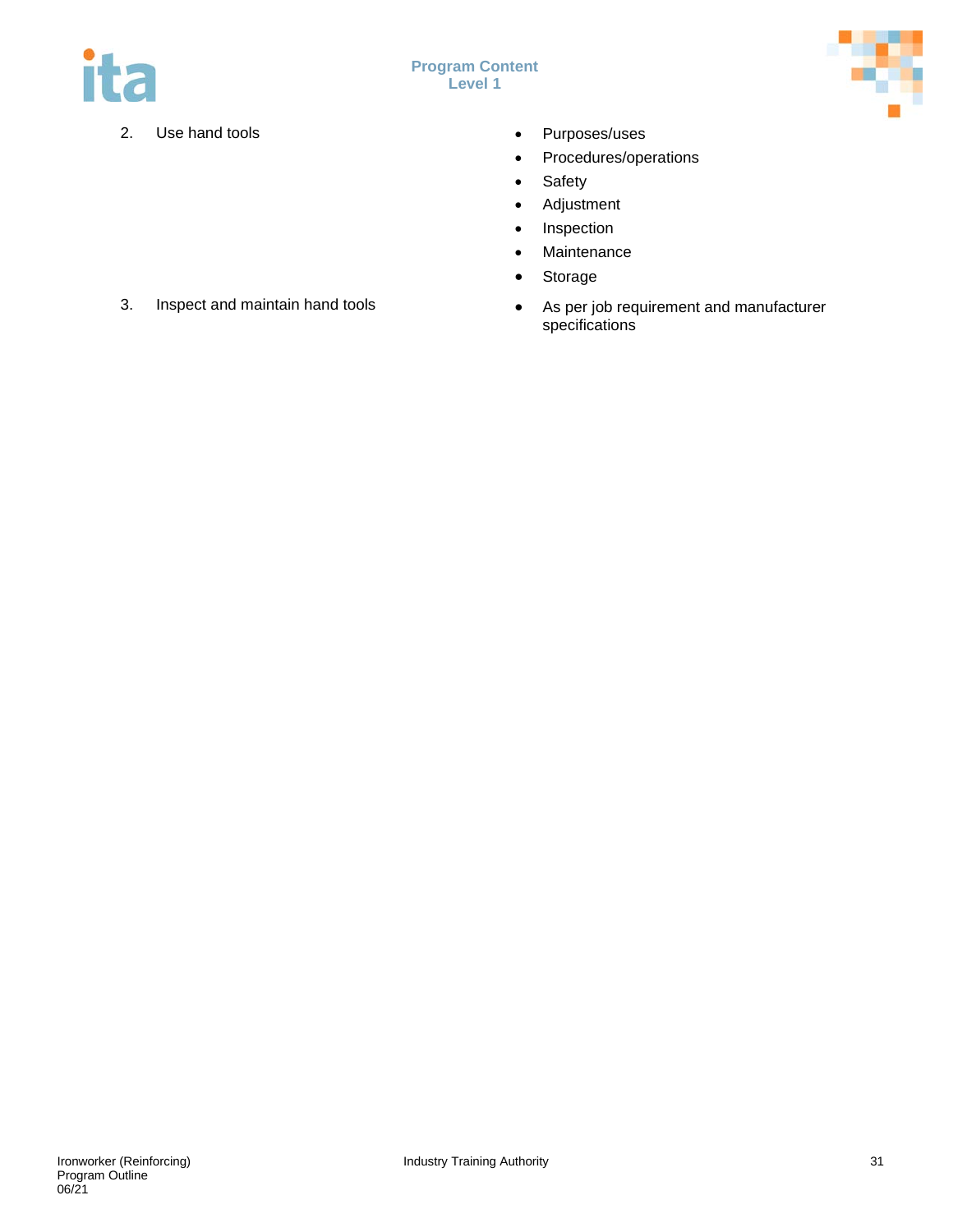

## **Line (GAC): B USE TOOLS AND EQUIPMENT**

**Competency: B2 Use Measurement and Layout Tools**

#### **Objectives**

To be competent in this area, the individual must be able to:

- Describe and select measurement and layout tools.
- Use measurement and layout tools.

#### **LEARNING TASKS CONTENT**

1. Describe and select measurement and layout tools

- Tape measure
- Marking device
- **Squares**
- Levels
	- o Laser, magnetic and manual
- Chalk line
- Straight edge
- Scribe and soapstone
- Plumb bob
- String/piano wire
- 
- Proper use
- Procedures/operations
- Set-up
- Safe use and storage
- Adjustment
- Inspection
- Maintenance

2. Use measurement and layout tools **•** Purposes/uses

3. Inspect and maintain measurement and layout tools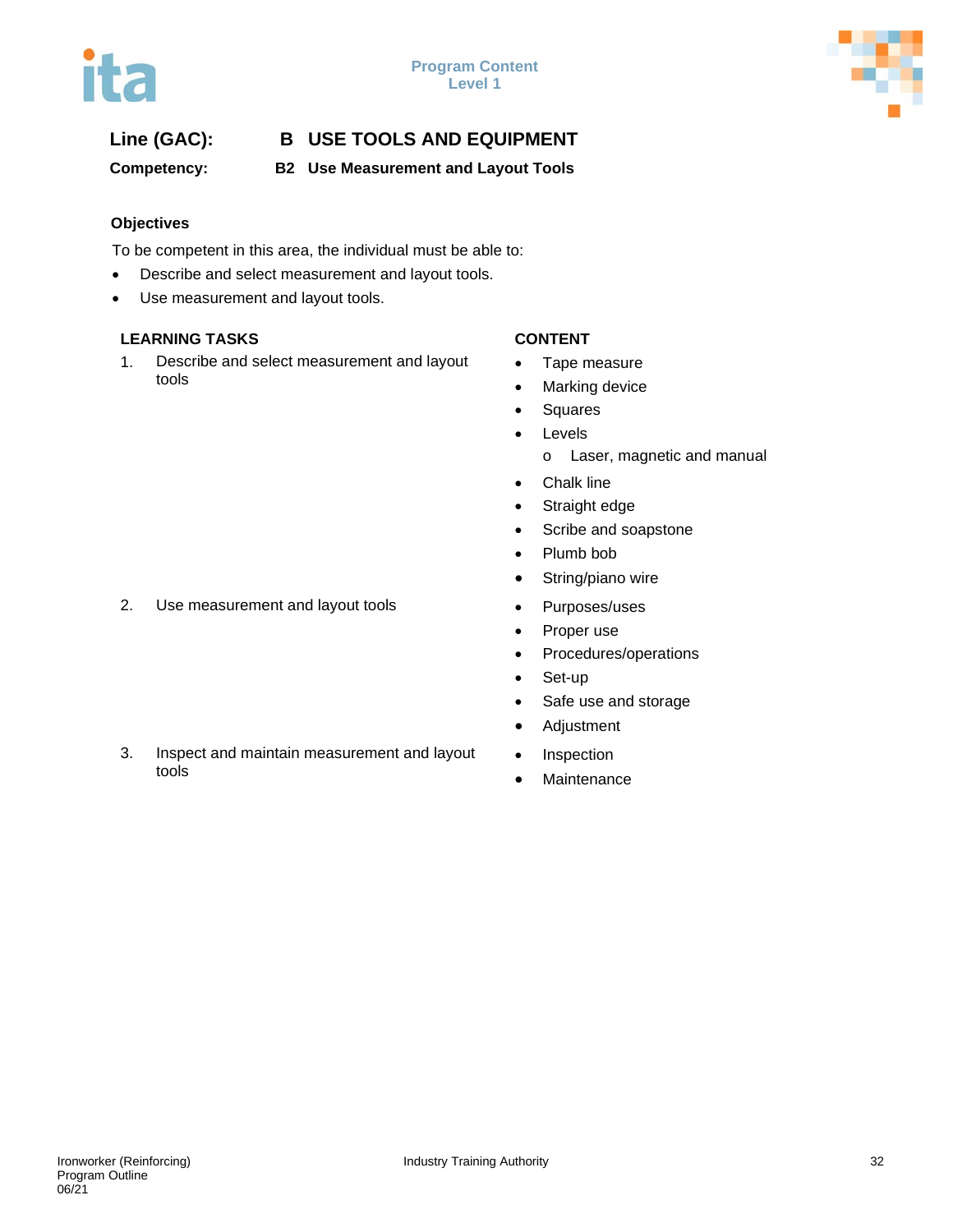



### **Line (GAC): B USE TOOLS AND EQUIPMENT**

**Competency: B3 Use Power Tools**

#### **Objectives**

To be competent in this area, the individual must be able to:

- Select power tools.
- Use power tools.
- Inspect and maintain power tools.

#### **LEARNING TASKS CONTENT**

1. Select power tools **by a set of the Secure 1** and Select power tools

- - o Cut-off saws
	- o Electric band saw
	- o Electric/hydraulic cutter
	- o Hand-held hydraulic bender
	- o Journeyman bender
	- o Table top bender
	- o Tie gun
	- o Impact guns
	- o Hammer drills
	- o Heavy duty compressors
	- o Grinder
	- o Generator
- Post-tensioning placing
	- o Pneumatic staple gun
	- o Stressing jacks/pump
	- o Compressor
	- o Grout machine
	- o Cable cutter
	- o Hydraulic pocket cutter
	- o Grinder
	- o Plasma cutter
	- o Hand drills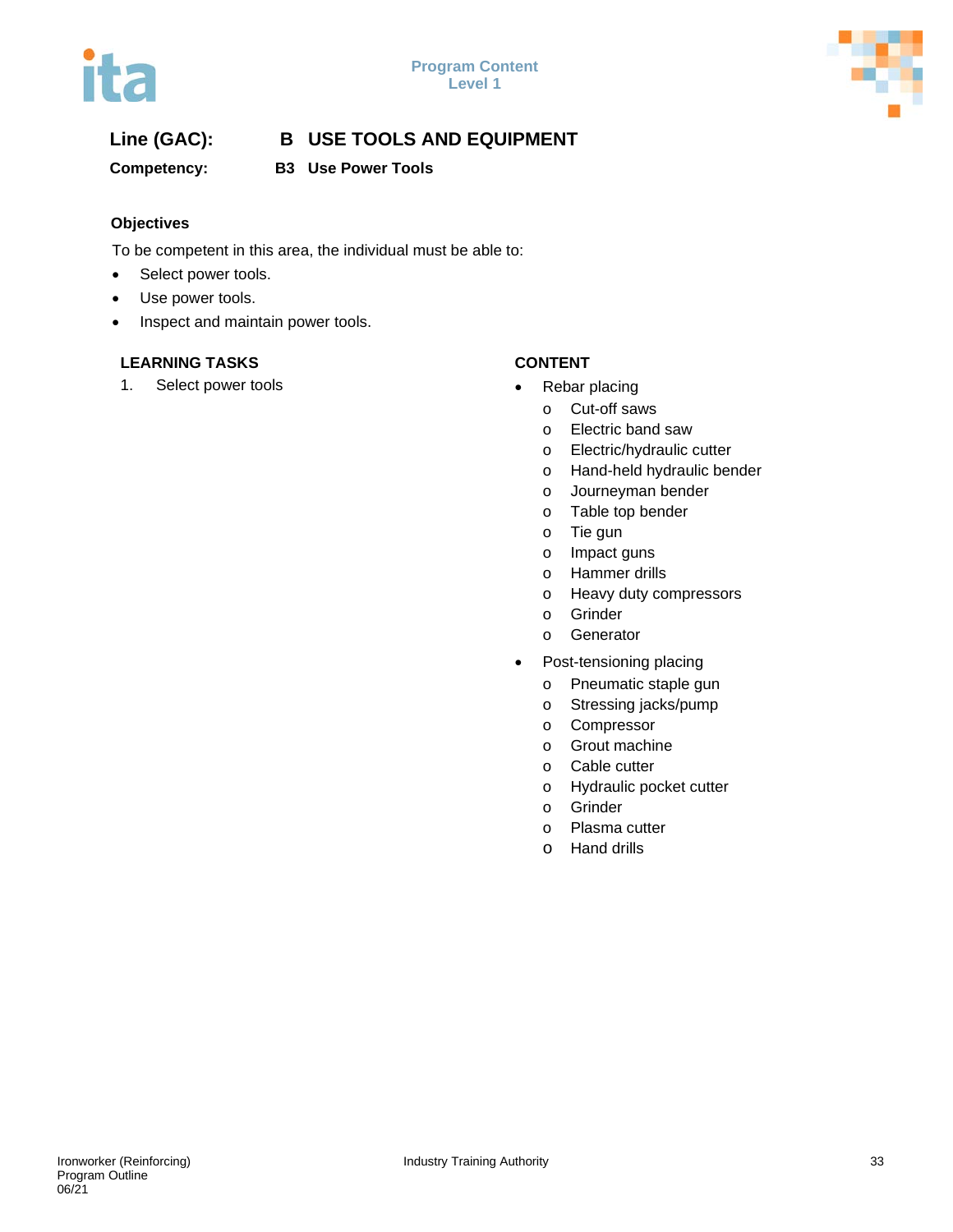



- 2. Use power tools **and the COV** of Types
	-
	- Parts
	- Purpose/uses
	- Procedures/order of operations
	- Safe use
	- Adjustment
	- Inspection
	- Maintenance
	- Storage
	- Assured grounding
- 3. Inspect and maintain power tools **•** As per job requirement and manufacturer specifications
-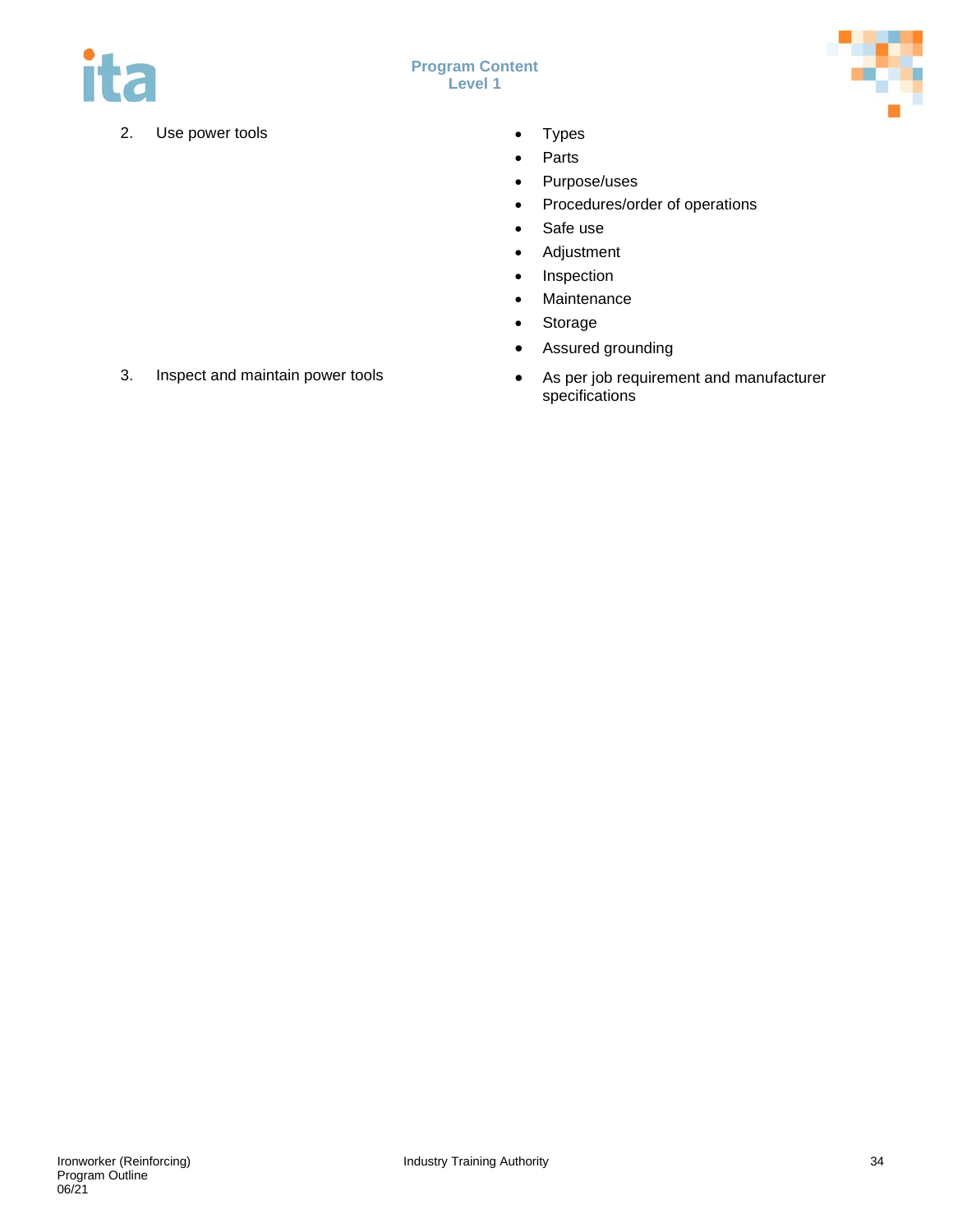

# **Line (GAC): B USE TOOLS AND EQUIPMENT**

# **Competency: B4 Use Welding and Cutting Tools**

# **Objectives**

To be competent in this area, the individual must be able to:

- Describe how to operate and maintain a cut off saw.
- Use a cut off saw to cut mesh.
- Cut using oxy-acetylene tools.

# **LEARNING TASKS CONTENT**

1. Describe how to operate and maintain a cut off saw

- Filling with mixed fuel
- Starting procedure
- Changing blades
	- o Difference between blades
	- o Proper blade with proper rpm rating
- Basic maintenance
- Storage and care of blades and saw
- Safety
	- o Fire hazard
	- o Cutting hazard
	- o Spark
	- o Kick-back
- Bar elevation
- Cutting at heights
- Blade angle
- Fuel storage and refueling location
- 
- **Limitations**
- Equipment
- Materials to be cut
- **Consumables**
- **Safety**
- Procedures/operations
- Set-up
- Adjustment
- Take down
- **Inspection**
- **Maintenance**
- **Storage**

# 2. Use a cut off saw to cut rebar, PT cable and mesh

3. Describe plasma cutting example of the Purpose/uses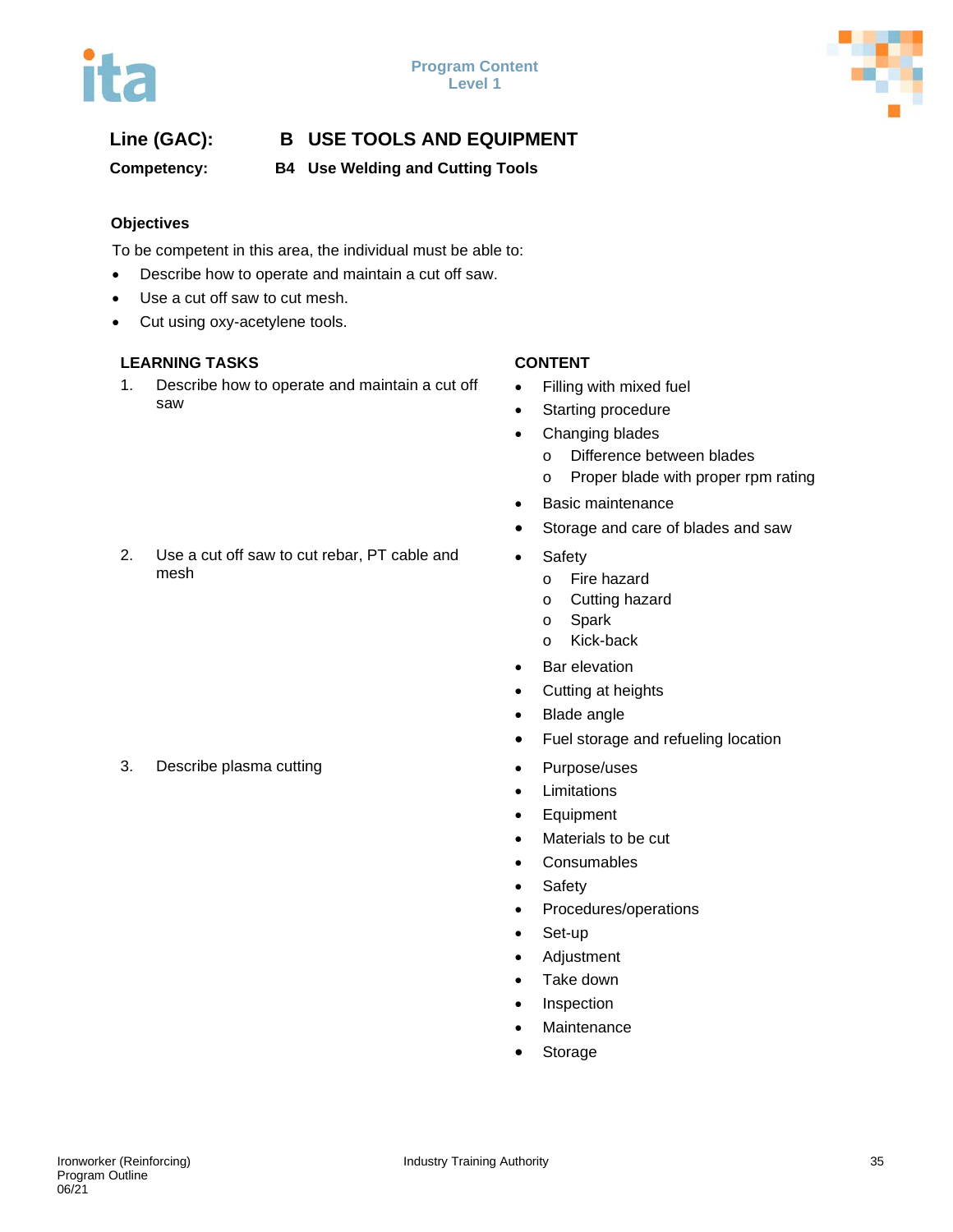



- 4. Describe oxy-acetylene cutting **•** Purposes/uses
	-
	- **Limitations**
	- **Equipment** 
		- o Torch head
		- o Rose bud
		- o Combination torch
		- o Standard hand torch
		- o Lance
		- o Striker
		- o Tip cleaner
	- Materials to be cut
	- **Consumables**
	- Safety
	- Procedures/operations
	- Set-up
	- Adjustment (working pressures and flame types)
	- Take down
	- **Inspection**
	- Maintenance
	- Storage/handling
- 5. Use cutting tools **by a controlled to the Controller Controller** on the Oxy-acetylene
	- Procedures for operating
		- o Full set-up and breakdown
		- o Maintenance and storage
		- o Cut bar
		- o Cut mesh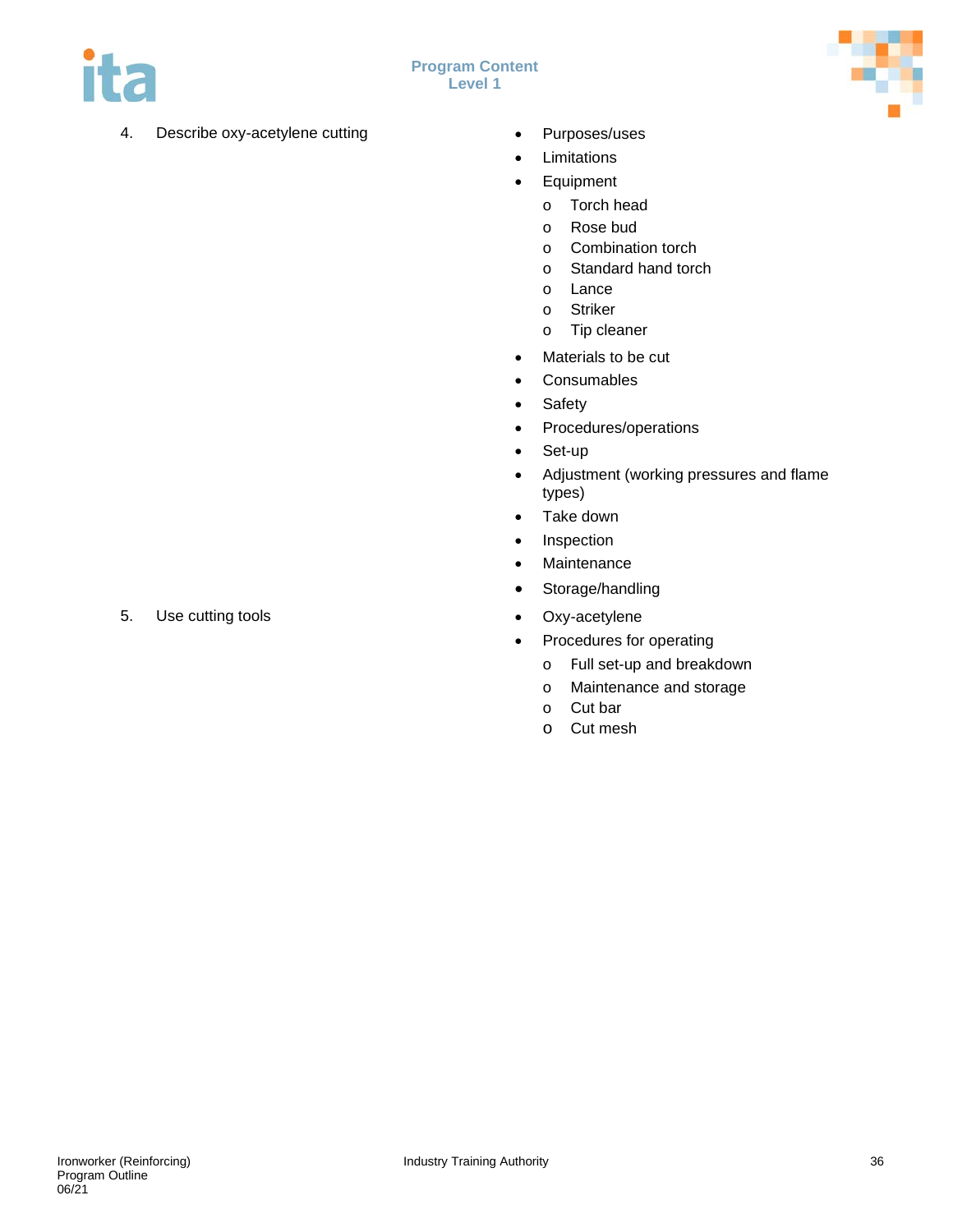



Performance The learner will set up a torch from start to finish, cut a bar to required length and break down the torch for storage.

Conditions The learner will be given:

- Tools
- Equipment
- Instructions

Criteria The learner will score 70% or better on a rating sheet that reflects the following criteria:

- Safety Procedures
	- o Protection of hose
	- o Fire extinguisher readiness
	- o Control zone (when at heights)
- Proper sequence
- Hose repair, clamp replacement
- Operational readiness
- Proper length
- Proper shutdown

### **Achievement Criteria #2**

Performance The learner will use a cut off saw to cut rebar.

- Conditions The learner will be given:
	- Tools
	- Equipment
	- Materials
	- Instructions

Criteria The learner will score 70% or better on a rating sheet that reflects the following criteria:

- Identification and use of mixed fuel
- Safety procedures when using the cut off saw
- PPE
- Awareness of surroundings
- Spark control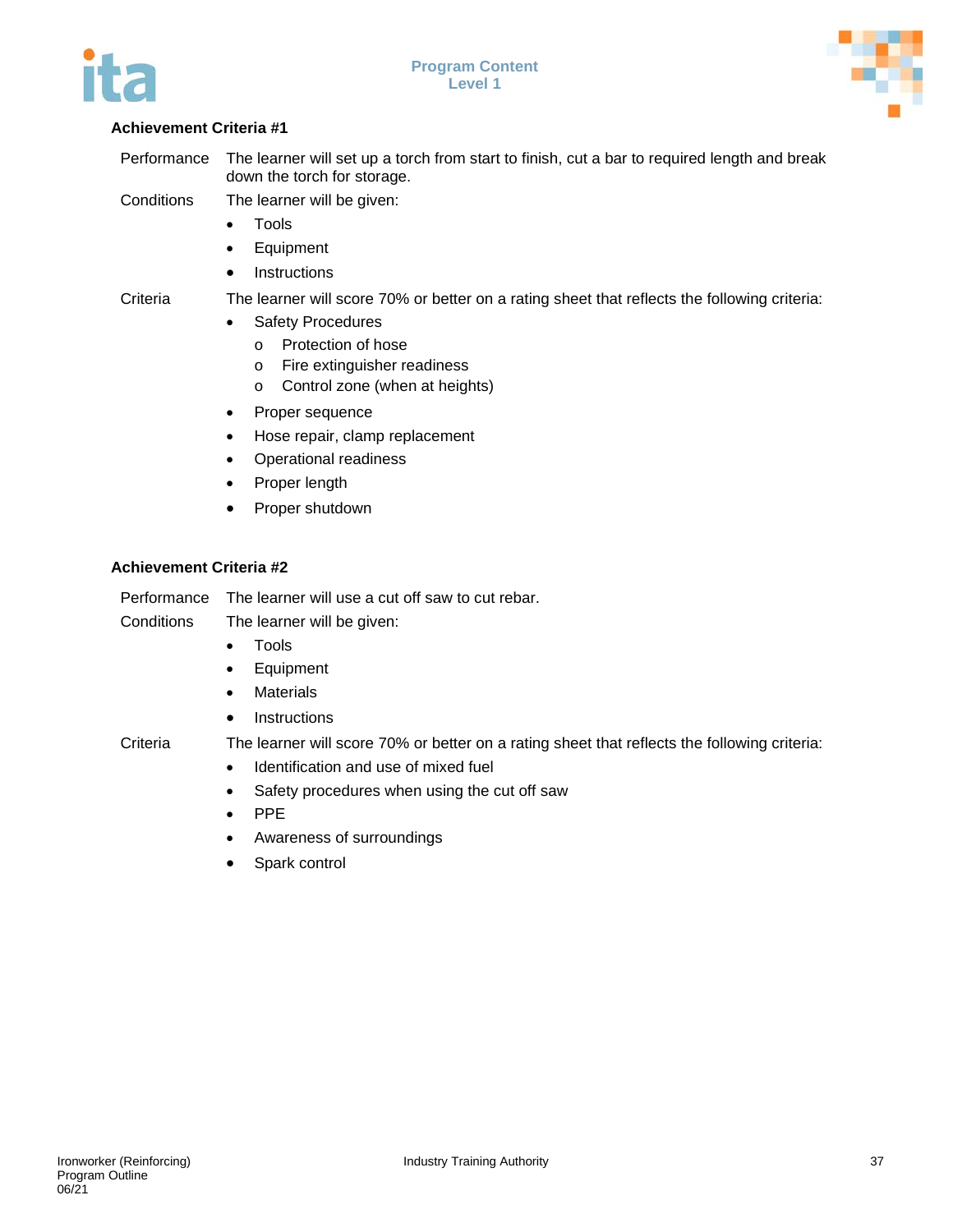

# **Line (GAC): B USE TOOLS AND EQUIPMENT**

**Competency: B5 Use Ladders and Platforms** 

# **Objectives**

To be competent in this area, the individual must be able to:

- Describe ladders and elevated platforms.
- Select and use ladders and platforms.
- Select and use access equipment.

# **LEARNING TASKS CONTENT**

1. Describe ladders and elevated platforms • Types

- - o Scaffolds
		- Mechanical, rolling, stationary, ladder jack
	- o Aerial work platforms
	- o Aluminum and wooden planks
	- o Extension ladders
	- o Swing stages
	- o Step ladders
	- o Angel wings
	- o Bridge brackets
	- o Man basket
- Uses
- **Safety** 
	- o Hazard recognition
- o OHS
- 2. Use ladders and elevated platforms Selection
	- Set up
	- Moving ladders
	- Limitations
	- **Securing**
	- **Inspection**
	- **Maintenance**
	- **Storage**
- 3. Use access equipment **•** Aerial lifts (certification required; employer responsibility)
	- o Boom and scissor
		- Gas powered and electrical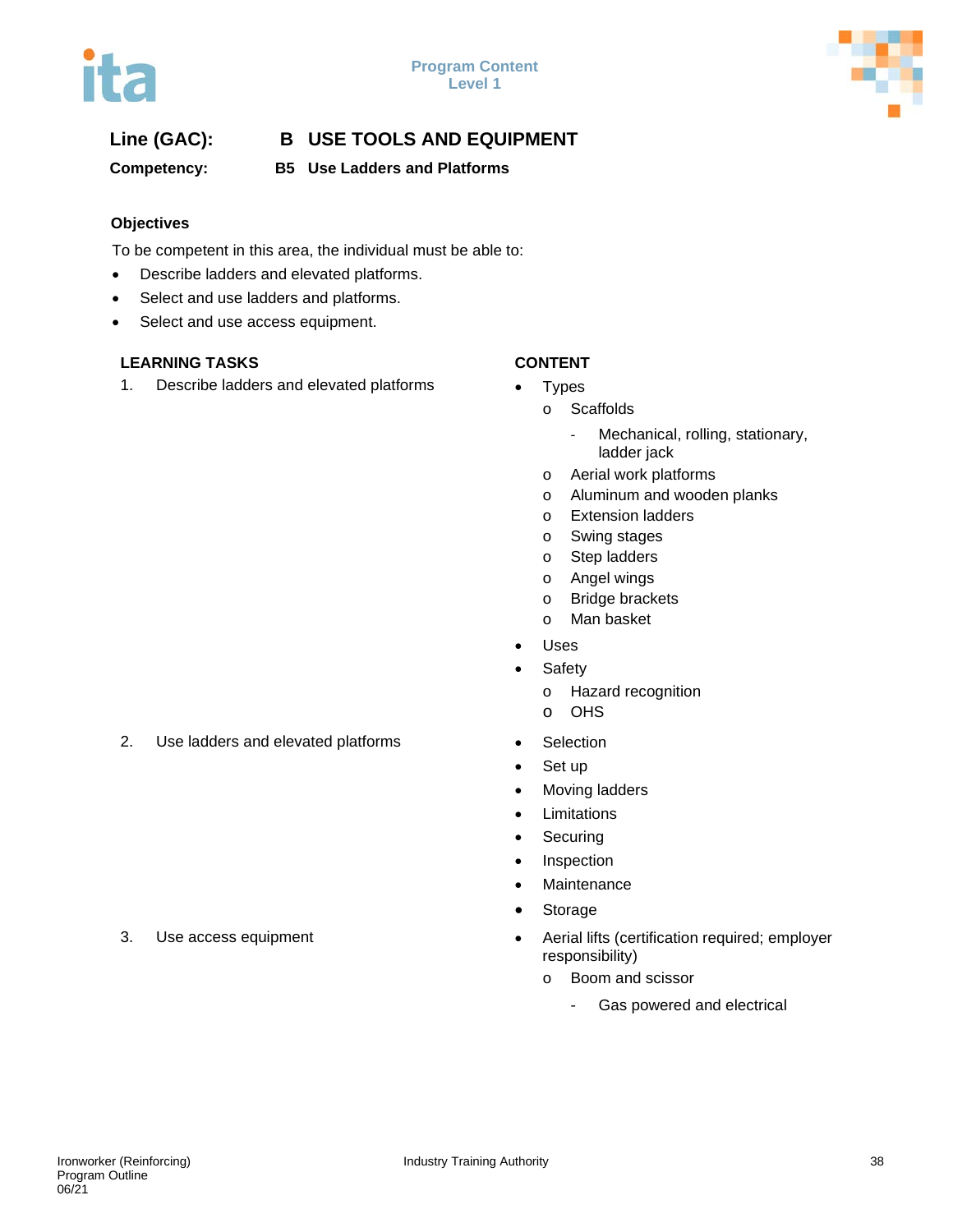



Performance The learner will demonstrate proper use of ladders and planks/platforms.

- Conditions The learner will be given:
	- Ladder and planks/platforms
	- Instructions
- Criteria The learner will score 70% or better on a rating sheet that reflects the following criteria:
	- Proper set up
		- o Angle ratio
		- o Tie off
	- General safety precautions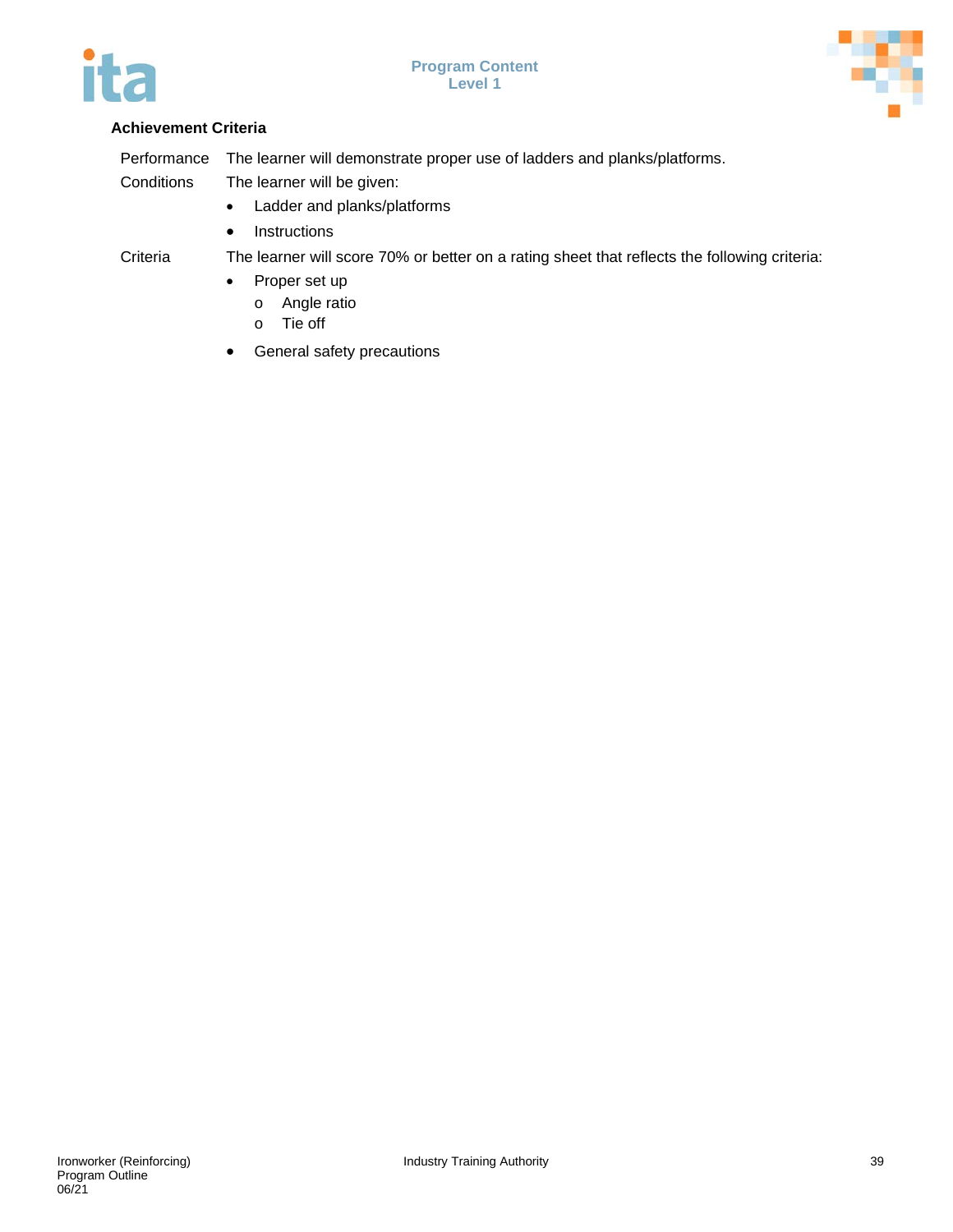

# **Line (GAC): B USE TOOLS AND EQUIPMENT**

**Competency: B6 Use Concrete Connecting and Anchoring Tools and Equipment**

# **Objectives**

To be competent in this area the individual must be able to:

- Describe connecting and anchoring tools/equipment and their uses in concrete.
- Use a hammer drill to drill vertically or horizontally into concrete.

# **LEARNING TASKS CONTENT**

- 1. Describe connecting and anchoring tools/equipment and their uses in concrete
- Types
	- o Structural connectors and fasteners
	- o Architectural connectors and fasteners
- Purpose and procedures for use
- Preparation for use
- Safety considerations
	- o PPE ear protection
	- o Eye protection
	- o Mouth and nose
	- o Mask (concrete dust)
- **Limitations**
- Inspection
- **Maintenance**
- **Storage**
- Selection for job requirements
- Equipment used with connectors and fasteners
- Application
- 
- Selection of anchor
- Selection of drill and bit
- Self-driller
- Pre-drilled
- o Epoxy
- o Wedge
- **Grout**

2. Describe concrete anchors **•** Area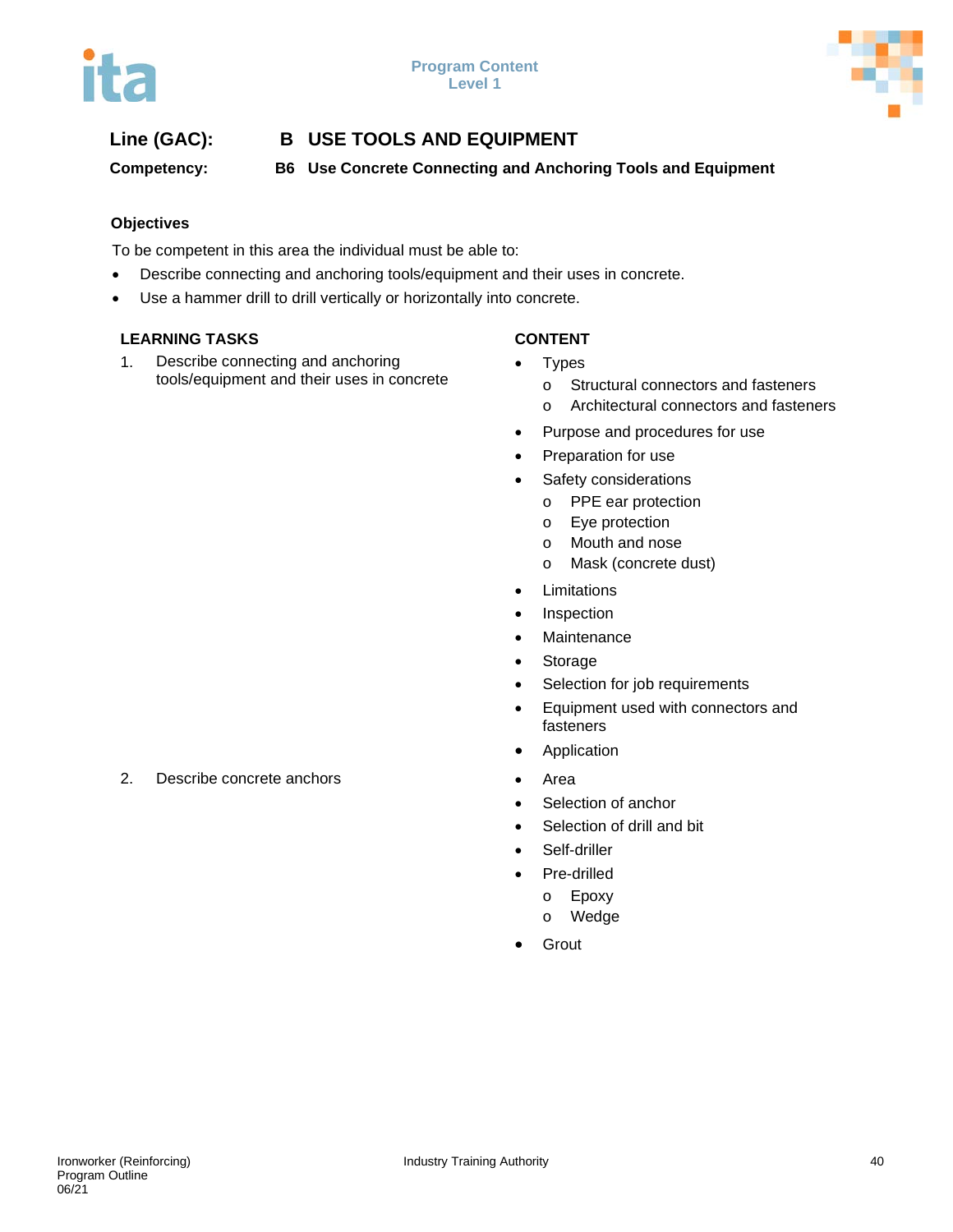



- 3. Describe procedures for drilling concrete Preparation
	-
	- Communication with other trades
		- o Specifically plumbing and electrical
	- Location of PT and ducts
	- **Layout**
	- Drilling in concrete and block walls
		- o Rebar contact
		- o Spalling
		- o Concrete edge distance
		- o Depth of hole
		- o Starting the hole
	- **Cleaning** 
		- o Wire brushing/pump
	- Drills
		- o Hammer
		- o Drill and carbide bit
		- o Core
- 4. Use a hammer drill to drill vertically or horizontally into concrete
- Safety
- Tool orientation
- Rebar contact

Performance The learner will drill a hole to a specific depth in concrete.

- Conditions The learner will be given:
	- Equipment
	- Material
	- Instructions
- 

Criteria The learner will score 70% or better on a rating sheet that reflects the following criteria:

- According to requirements
- Control of the drill/accuracy
- Safety consideration
- Cleaning and preparation
- Placing of epoxy in the hole
- Installation of dowel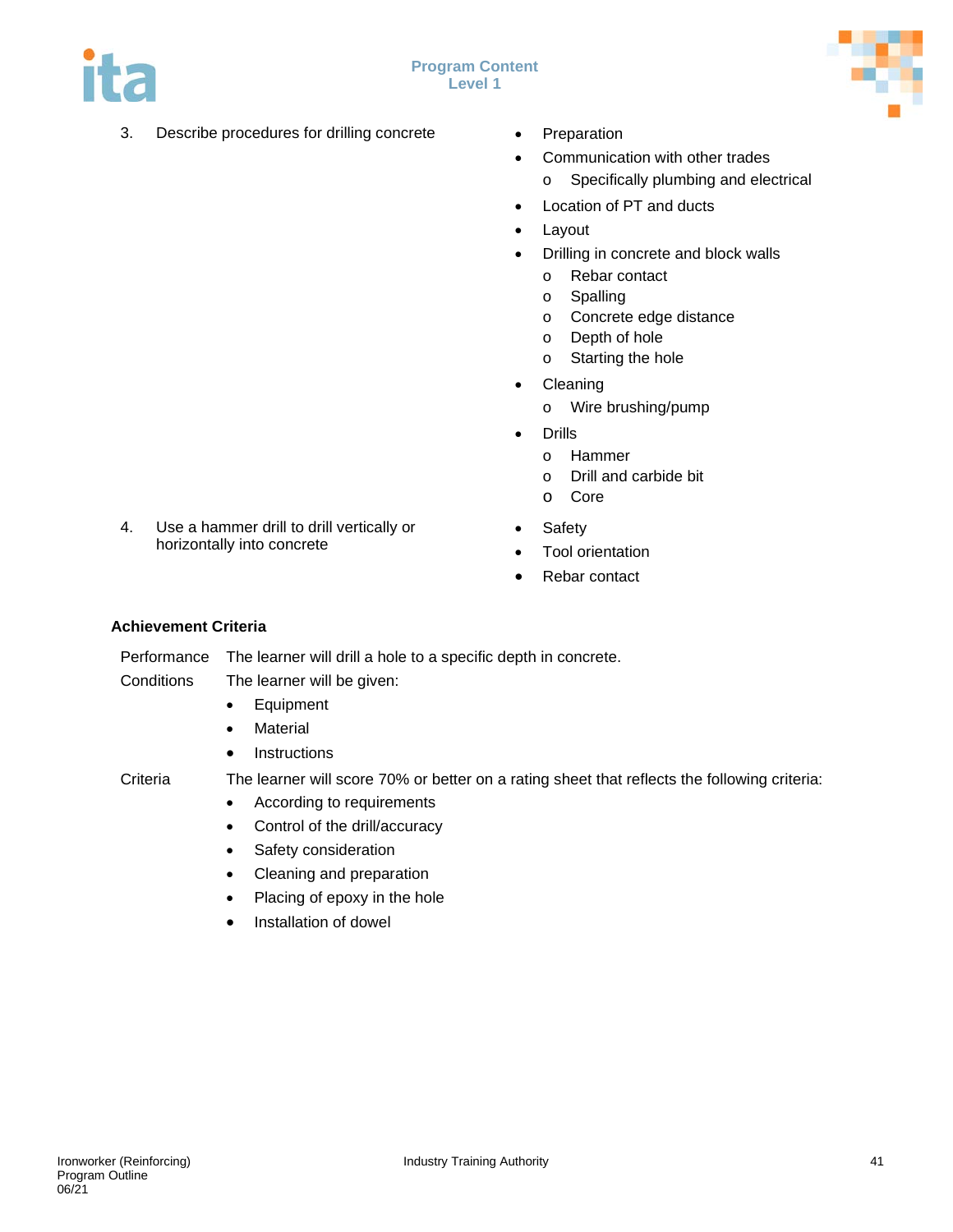

**Competency: C1 Use Mathematics**

# **Objectives**

To be competent in this area, the individual must be able to:

• Apply mathematical principles to solve problems.

# **LEARNING TASKS CONTENT**

- 1. Use fractions to solve problems **•** Add, subtract, multiply, divide
- 2. Use decimal fractions to solve problems Add, subtract, multiply, divide
- 3. Solve problems of ratio and proportion Ratio
- 4. Use metric and imperial measurements Convert between metric and imperial
- 5. Solve geometric problems **•** Area

- 
- Express in higher terms
- Simplify fractions
- 
- Convert between decimals and fractions
- Decimal notation
- - o Equivalent
- Proportion
- Unknown quantities
- Similar triangles
- - o Feet, inches/meters, millimeters
	- o Pounds, tons/kilograms, tonnes
- Use conversion tables
- 
- **Perimeter**
- Volume
- Angles
- Arc
- Radius and diameter
- Formulas for area of:
	- o Square and rectangles
	- o Triangles
	- o Parallelogram
	- o Trapezoid
	- o Circle
	- o Sector
	- o Segment
	- o Other relevant geometric shapes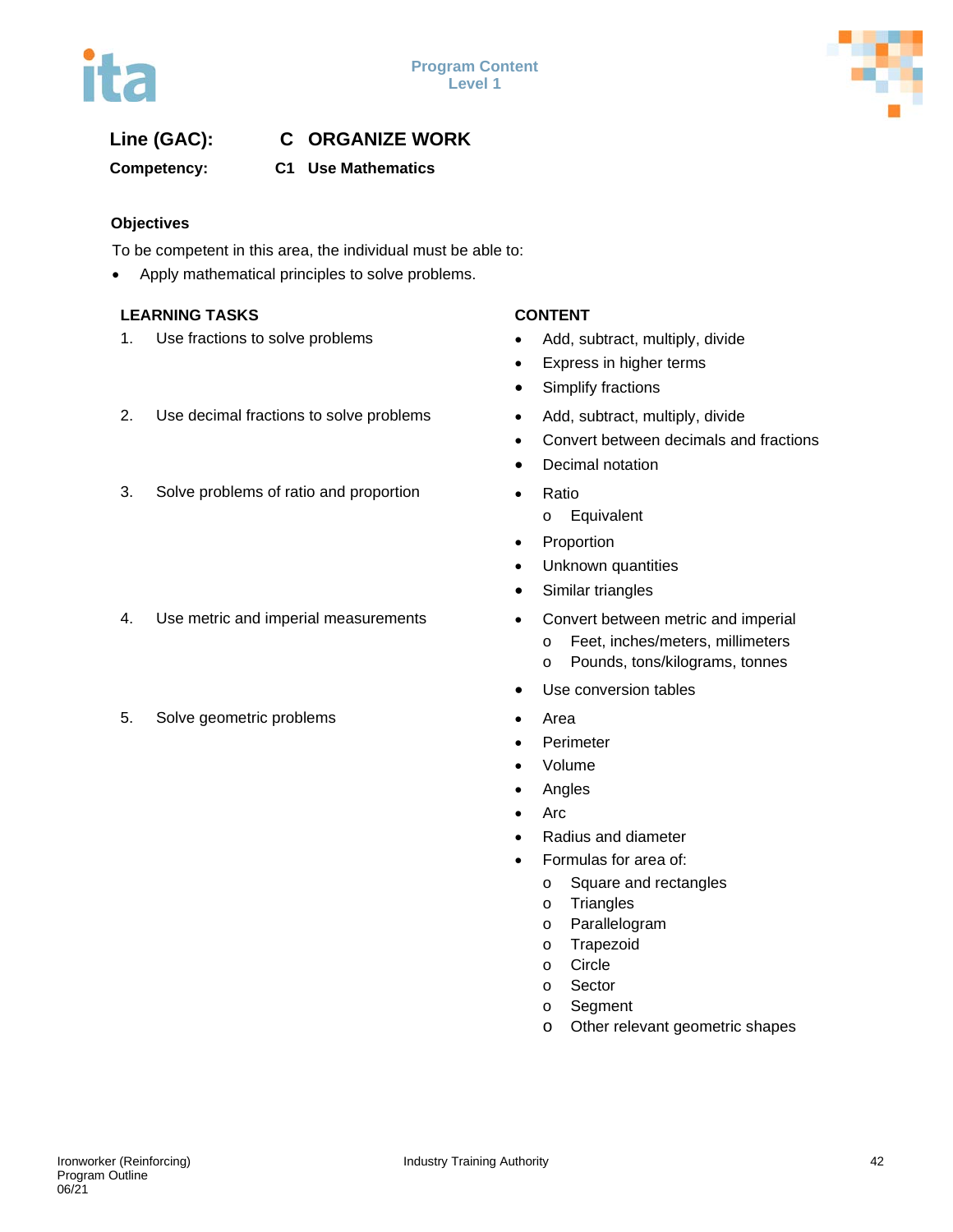





- Sine
- Cosine
- Tangent

33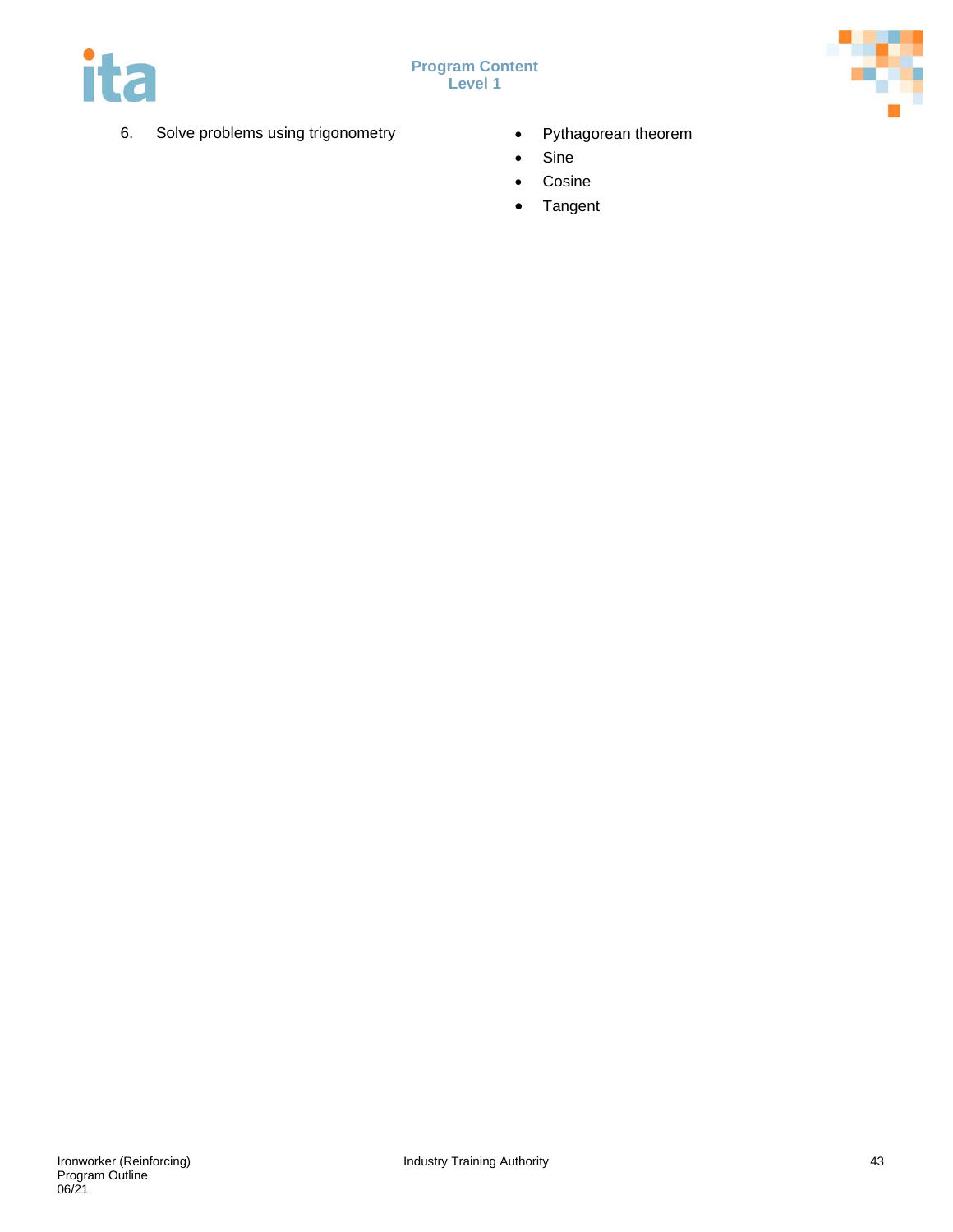

**Competency: C2 Interpret Drawings and Specifications**

# **Objectives**

To be competent in this area, the individual must be able to:

- Describe types of drawings used in Ironwork.
- Interpret drawings for reinforcing, bar placing and post-tension application.
- Identify views on a shop drawing.

# **LEARNING TASKS CONTENT**

1. Describe types of drawings used in Ironwork • Hierarchy of drawings

- 
- **Architectural**
- Structural
	- o Placing/detail sheet
	- o Fabrication
	- o Post-tensioning
- Civil
- **Mechanical**
- **Procedural**
- Basic format
	- o Legends
	- o Lines
	- o Symbols
	- o General notes
	- o Abbreviations
	- o Material list
	- o Scale
	- o Direction marks and placement marks
	- o Centres and work points
	- o Grid lines
	- o Details
	- o Title block
	- o Legend
- Stressing end anchorages
- **Anchorages**
- Support systems
- Tendon symbols
- Drape profile
- Anchor zone reinforcing
- Detail/cut sheets

2. Interpret drawings for reinforcing, bar placing and post-tension application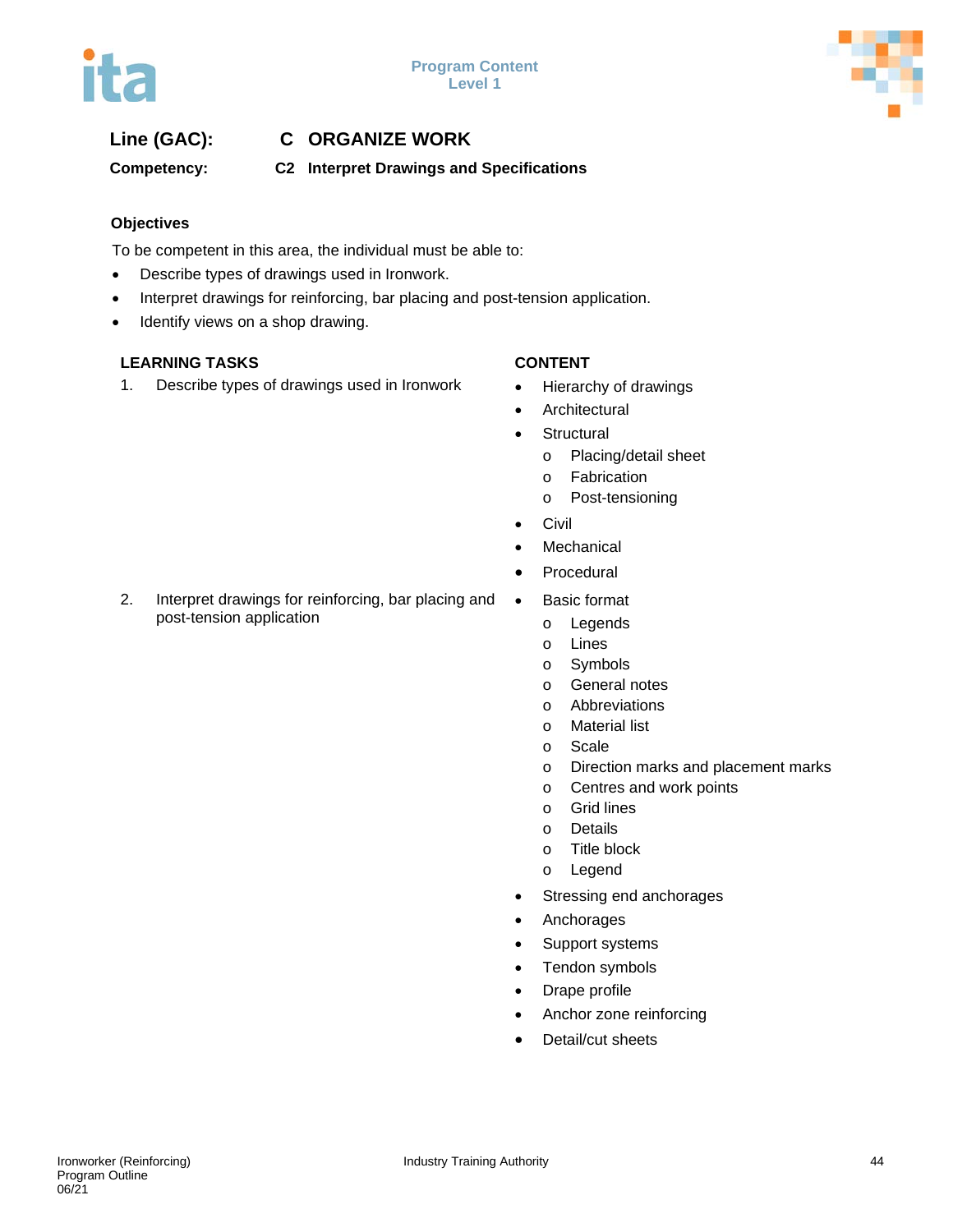



- 3. Identify views on drawings **and the Community of Community** Orthographic projections
	-
	- Pictoral
	- Isometric
	- Oblique
	- Plan
	- Elevation
	- Sections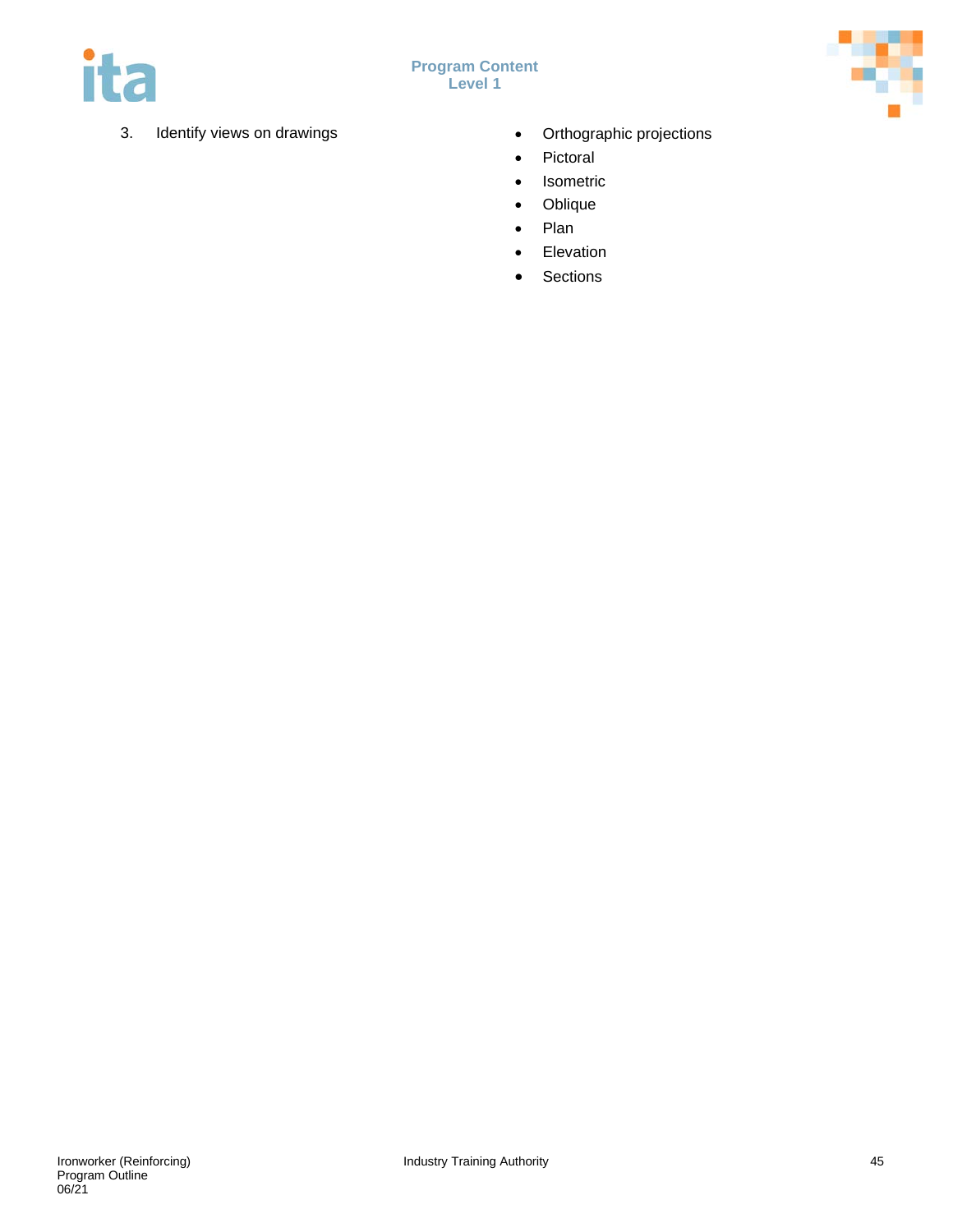

**Competency: C3 Communicate with Others**

# **Objectives**

To be competent in this area, the individual must be able to:

- Describe methods of communication.
- Communicate with others.

# **LEARNING TASKS CONTENT**

1. Describe methods of communication • Listening

- 
- Verbal
- **Written**
- Drawings
- Trade terminology
- Use of:
	- o Two-way radios
		- Etiquette
	- o Fax machines
	- o Computers
- Interpersonal skills
- Ethics/moral responsibility
- **Signage** 
	- o Men working above
	- o Tapes (yellow, red)
- 
- Industry people
- Apprentices (mentoring)
- 2. Communicate with others **•** Other trades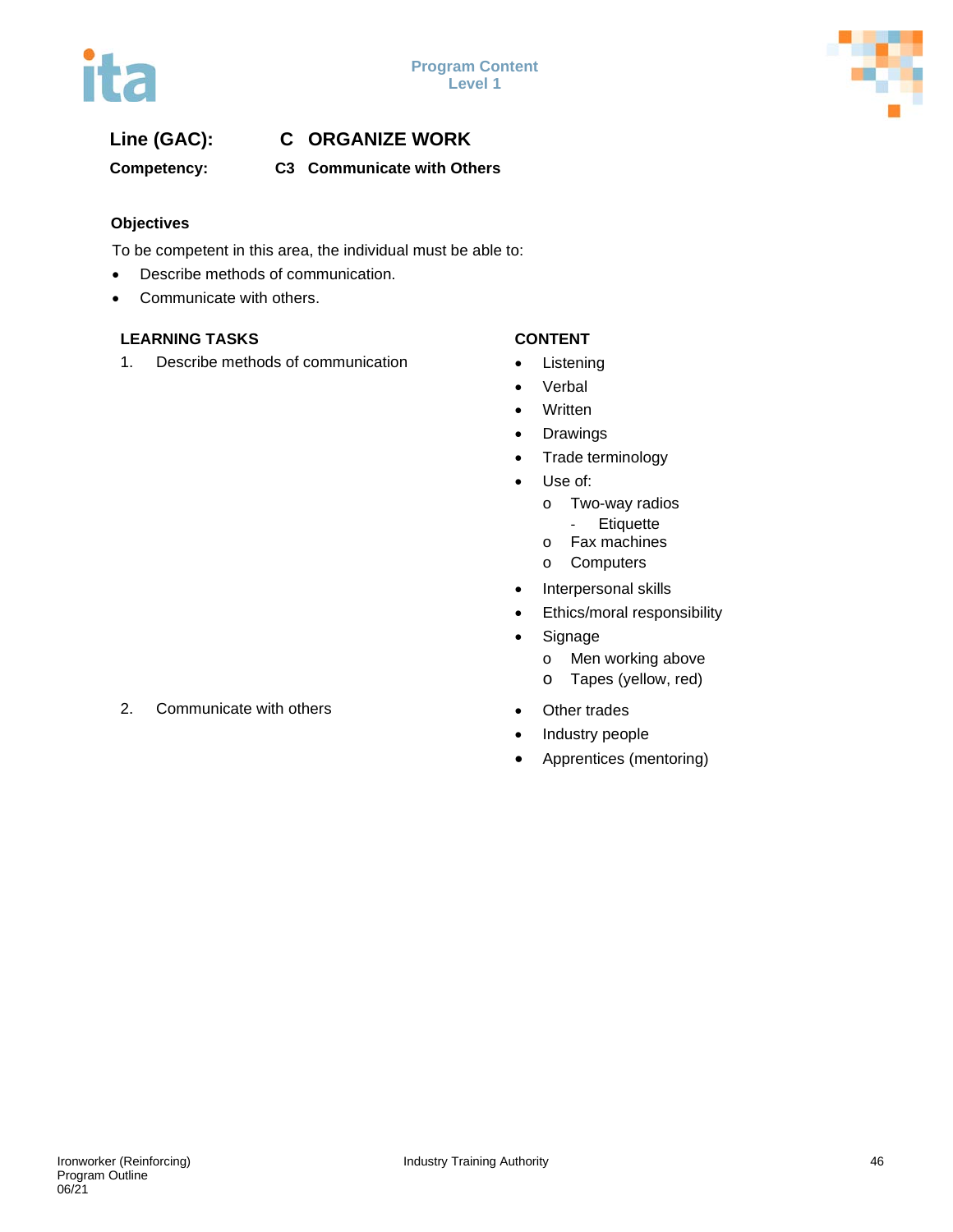

**Competency: C4 Handle Materials**

# **Objectives**

To be competent in this area, the individual must be able to:

- Describe considerations when handling, ordering and coordinating materials.
- Describe the proper procedures for handling materials.
- Handle materials according to job requirements.

# **LEARNING TASKS CONTENT**

1. Describe considerations and responsibilities when handling, ordering and coordinating materials

- Safety/OHS
- **Ergonomics**
- Storage
- Timing
- Transportation
	- o Method of transportation
- Off-loading
	- o Crane type
	- o Excavator machine
	- o Fork lift
	- o Zoom boom
- LEED (Leadership in Energy and Environmental Design)
- Labelling
	- o MSDS
- Moving
- Product protection
- Disposal
- Recycling
- Identification of materials
- 
- Procedures
- **Securing**
- Packaging/shipping
- **Pallets**
- **Barrels**
- Cages
- Containers
- 3. Handle materials according to job requirements According to job requirements
	- Safety procedures
	- Shipping and storage considerations

2. Describe procedures for handling materials • Safety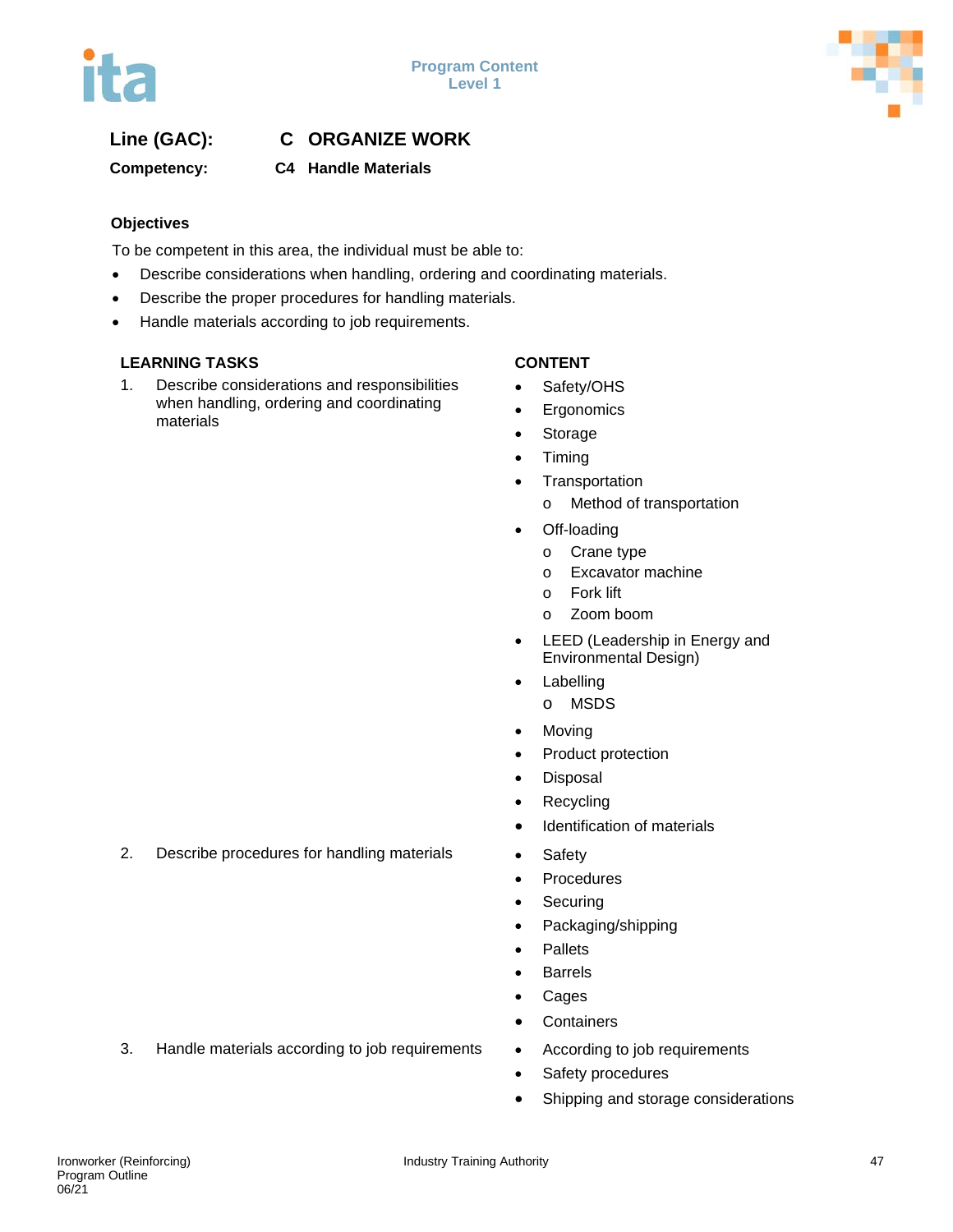

# **Line (GAC): D USE RIGGING, HOISTING AND LIFTING EQUIPMENT**

**Competency: D1 Use Ropes and Slings**

# **Objectives**

To be competent in this area, the individual must be able to:

- Describe slings and hitches.
- Describe fibre and wire rope.
- Tie knots, bends and hitches.
- Use slings, hitches and bends for rigging.
- Use rope for hand lines and load control.

# **LEARNING TASKS CONTENT**

1. Describe slings and hitches **•** Two-eye wire slings

- 
- **Vertical**
- **Baskets**
- Choker hitches
- **Bridle hitches**
- Endless slings
- Tension and safe working loads according to configuration
- Eye configuration and efficiency
- Inspection, storage, handling, maintenance, safety considerations
- Unequal leg length
- 2. Describe synthetic slings expansion of the synthetic slings of the synthetic slings of the synthesis, and the synthetic slings of the synthesis of the synthesis of the synthesis of the synthesis of the synthesis of the safety considerations
	-
	- Uses
	- Methods and types of splicing
	- Properties of fibre ropes
	- Selection for use
	- Inspection, storage, handling, maintenance, safety considerations
	- Identify working load limits
	-
	- **Characteristics**
	- Lays and cores
	- **Selection**
	- Methods and types of splicing
	- Inspection, storage, handling, maintenance, safety considerations
- 
- 3. Describe fibre rope (natural and synthetic) Construction and lays

# 4. Describe wire ropes **•** Properties and uses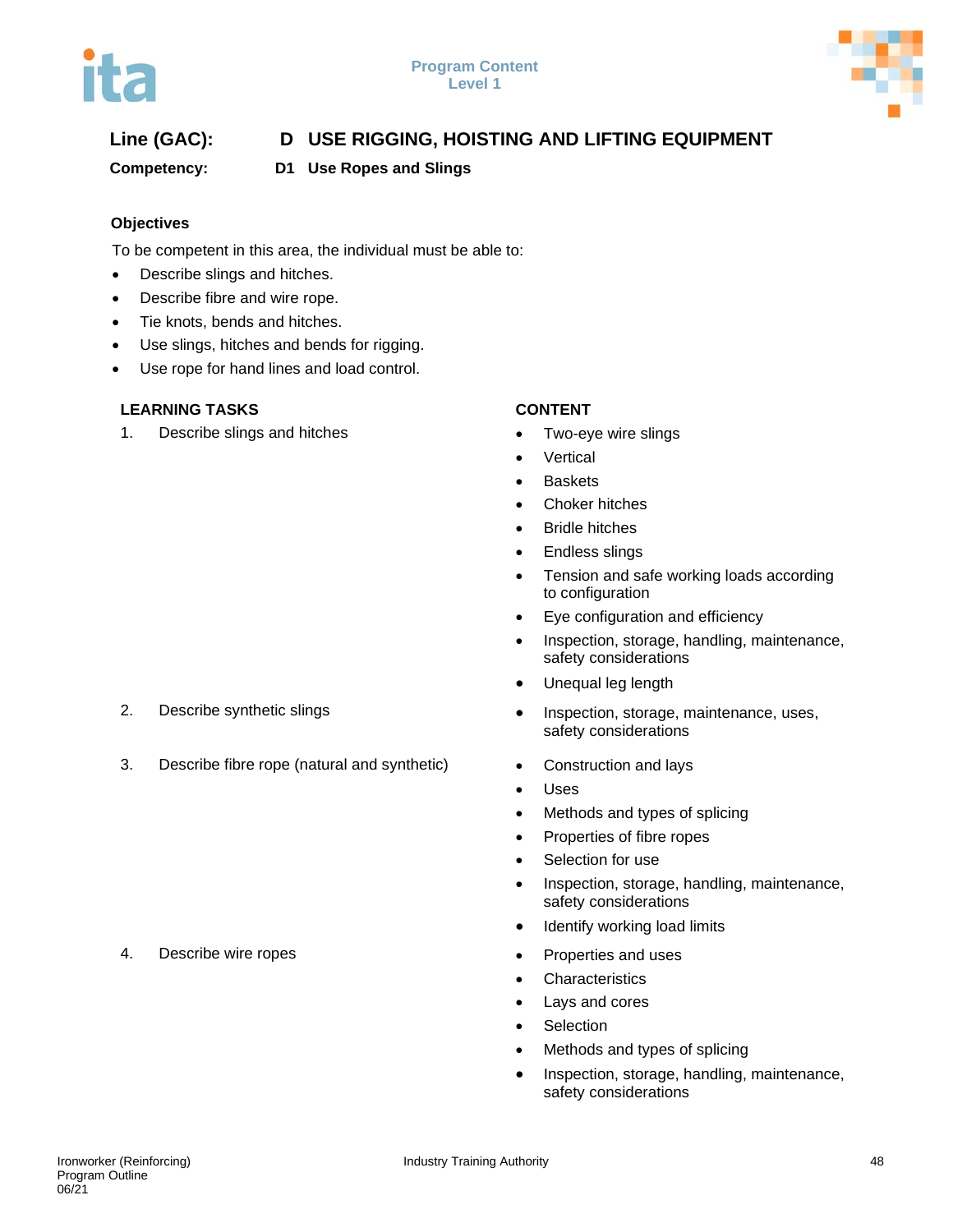



- 5. Describe and select ropes and slings based on strength, properties, wear resistance and known configuration
- Fatigue
- Abrasion
- Corrosion
- Bending
- Crushing
- Rotation
- **Weight**
- Specifications grade
- Elasticity

• Knots

- **Durability**
- Gross capacity
- rigging and hoisting
- 6. Describe purpose and application of knots use in
- o Bowline
	- Standard running
- o Clove hitch
- o Reef knot
- o Sheet bend
- o Figure eight
	- Single
	- Double
- **Barrel**
- Rolling hitch
- **Snubber**
- Harness hitch
- - o Bowline
		- Standard running
	- o Clove hitch
	- o Reef knot
	- o Sheet bend
	- o Figure eight
		- Single
		- **Double**
	- o Barrel
	- o Rolling hitch
	- o Snubber
	- o Harness hitch
- Rope types
- Calculate working load limits
- **Terms**
- General rules
- Knot, bend and hitch types
- **Inspection**

7 Tie knots, bends and hitches • Knots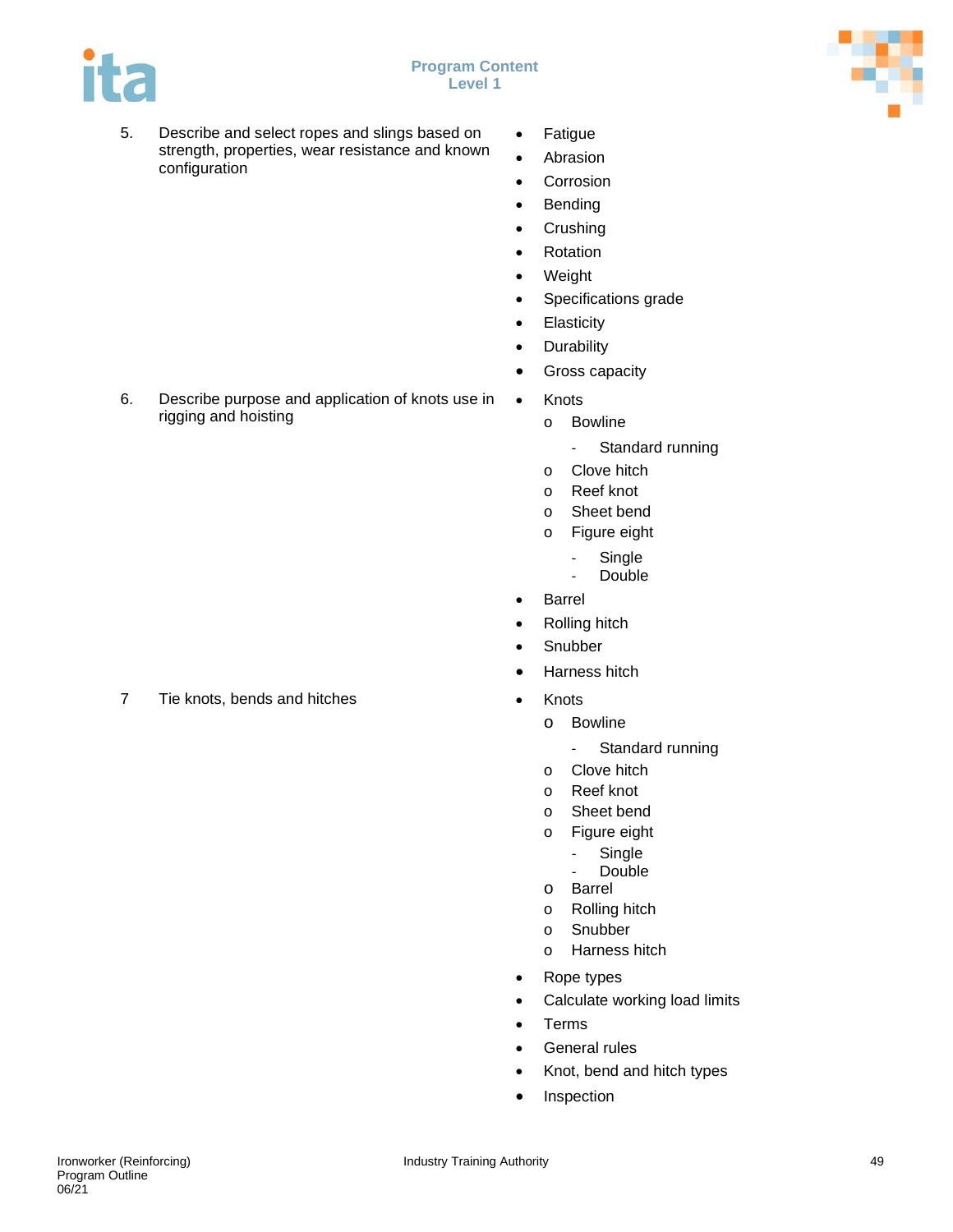



- 
- 9. Use rope for hand lines and load control According to job specifications
- 10. Use slings, hitches and bends for rigging Inspection, storage, handling and
- 8. Describe chain rigging extending the state of the second of the state of the state of the state of the state of the state of the state of the state of the state of the state of the state of the state of the state of the
	- Identify working load limits
	-
	- **Safety**
	- maintenance
	- Safety

Performance The learner will tie a set of knots in a working manner.

Conditions The learner will be given:

- Equipment
- Instructions

- Criteria The learner will score 70% or better on a rating sheet that reflects the following criteria:
	- Speed
	- Accuracy
	- Tail length finish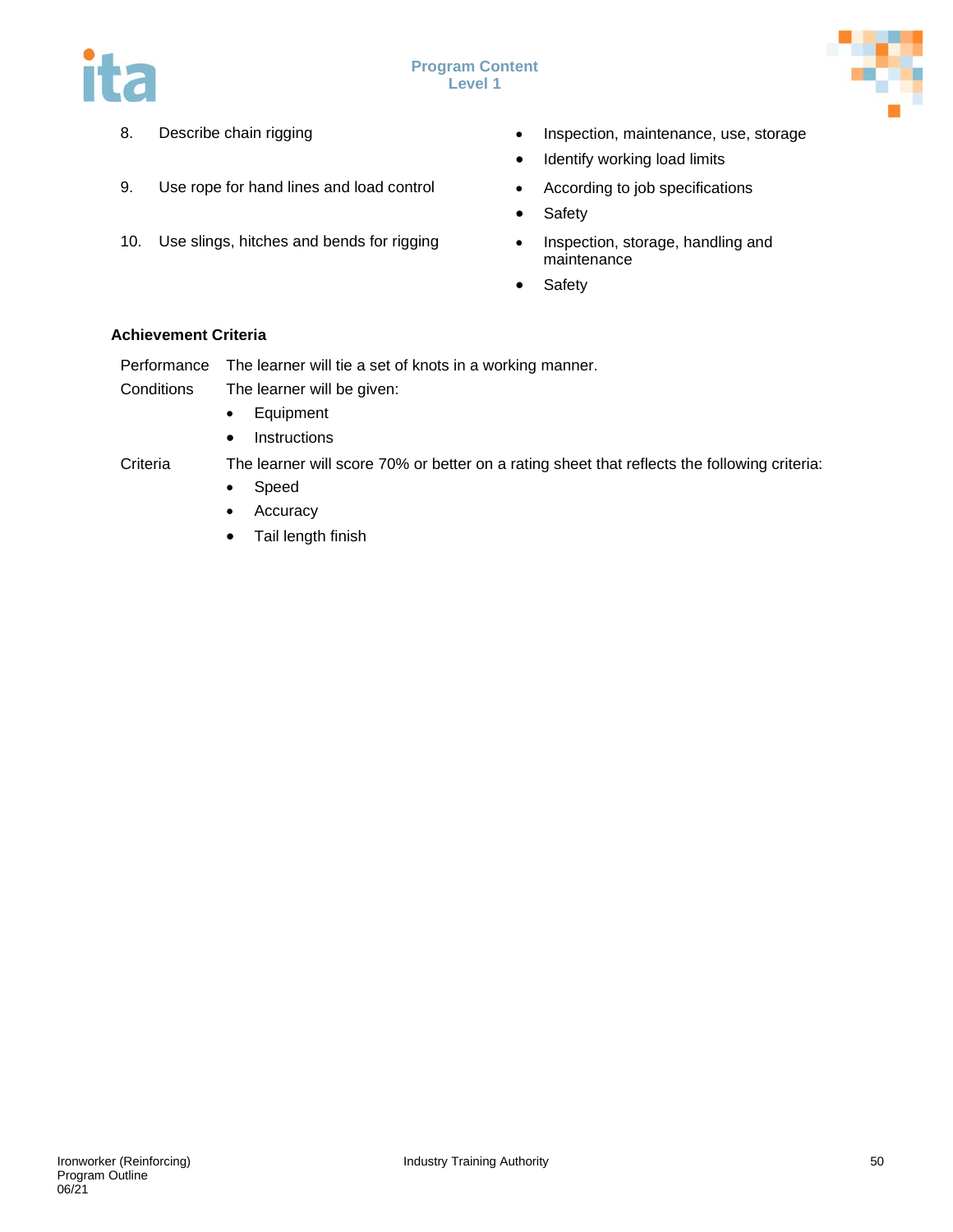

# **Line (GAC): D USE RIGGING, HOISTING AND LIFTING EQUIPMENT**

**Competency: D2 Use Rigging and Hoisting Equipment**

# **Objectives**

To be competent in this area, the individual must be able to:

- Describe hoisting and rigging equipment.
- Describe rigging hardware components appropriate for the task.
- Identify auxiliary hoisting equipment.
- Select and use hoisting and rigging equipment.
- Use hoisting and rigging equipment.

# **LEARNING TASKS CONTENT**

1. Describe hoisting and rigging equipment • Types

- - o Hoisting equipment
	- o Rigging equipment
- Uses
- Limitations and capacities
- Government regulations
- Safety
- Hooks
- Headache balls
- **Swivels**
- **Blocks**
- **Sheaves**
- **Shackles**
- Clips
- **Thimbles**
- Eyebolts
- **Load binders**
- Spreader bars
- Equalizer bars and plates
- **Turnbuckles**
- Drums
- **Chains**
- **Softeners**
- Sway braces
- Muffler clamps

2. Describe rigging hardware components appropriate for the task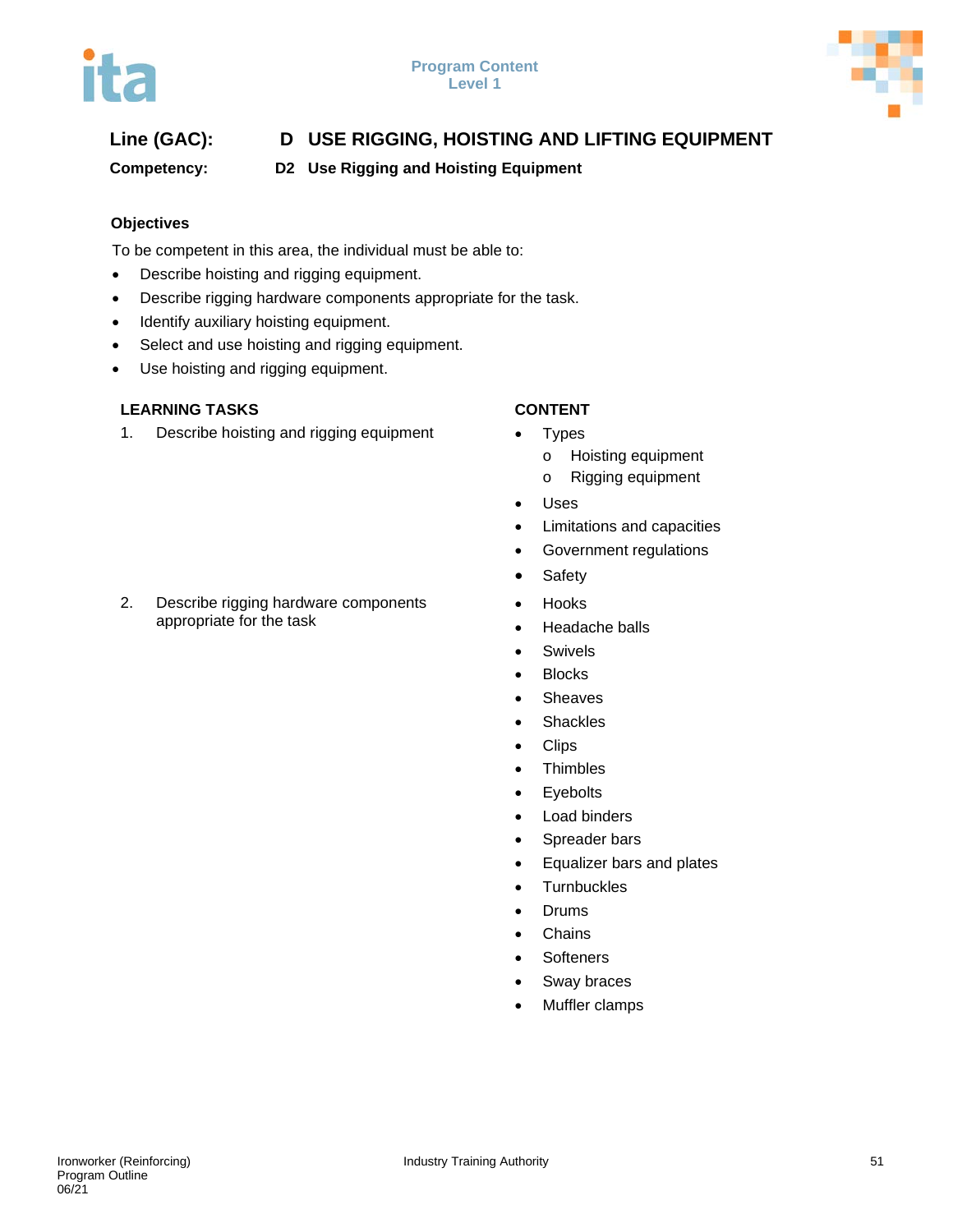# it s



- Spines/stiffener
	- o Alumibeam
	- $0.4 x 6$
	- o 35, 45, 55 mm bars
	- o 2 x 4 on walls
- Welded lifting equipment
- - o Fixed boom
	- o Stiff-leg derrick
	- o A-frame
	- o Material hoisting lifts
	- o Personnel hoisting lifts
	- o Fork lifts
- Types and applications of hoists and tuggers
- Tugger winches
- Hand winches
- Chain hoists and come-a-longs
- Cable pulleys/tirfor
- 
- Selection of equipment
- Selection of lifting location or point
- Pre-fabricated columns, beams and walls
- Anchorage and hold back
- Mechanical advantage
- **Safety**
- Operating procedures
- Communication and hand signals
- Securing of loads
- **Inspection**
- **Maintenance**
- **Storage**

3. Identify auxiliary hoisting equipment • Types of hoists and derricks

4. Use hoisting and rigging equipment • Calculation of weight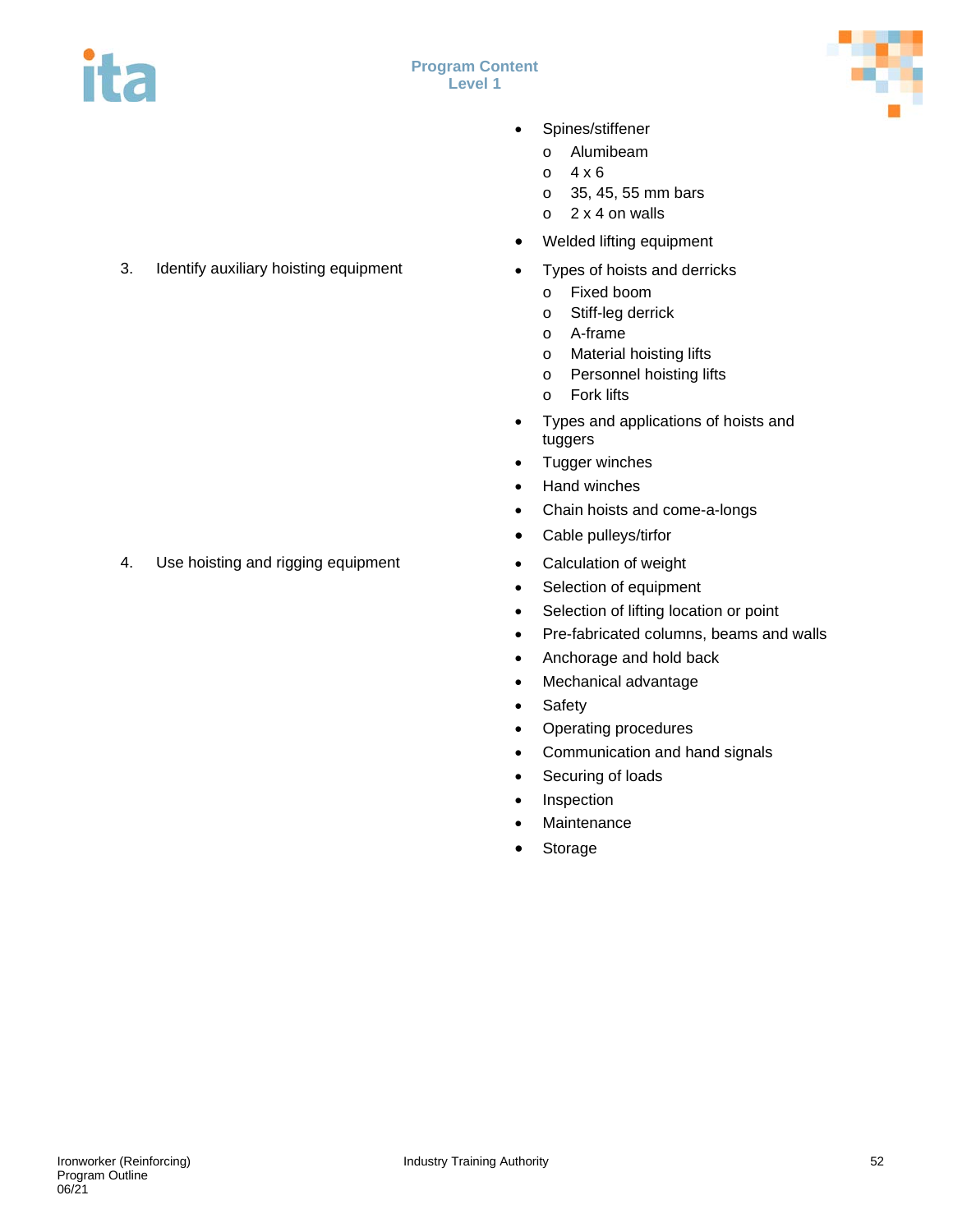



- Performance The learner will calculate mass, choose the appropriate size rigging and hardware, position the rigging on the load and ensure the crane is at an appropriate radius to pick and place the load.
- Conditions The learner will be given:
	- Equipment
	- Instructions
- 

Criteria The learner will score 70% or better on a rating sheet that reflects the following criteria:

- Accuracy in mass calculation
- Use of minimum size rigging
- Selection of appropriate hardware
- Control of load
- Appropriate crane positioning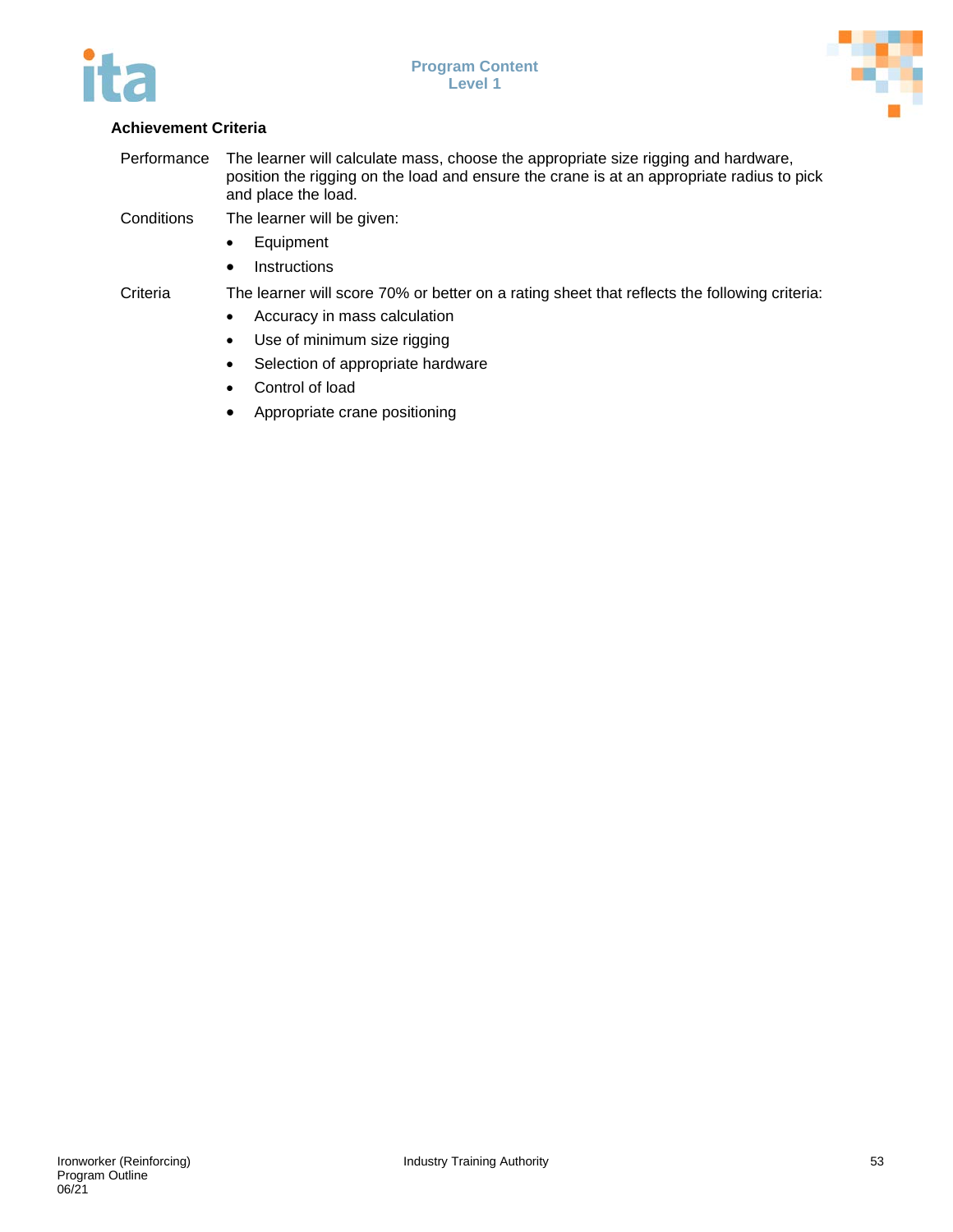

# **Line (GAC): D USE RIGGING, HOISTING AND LIFTING EQUIPMENT**

**Competency: D3 Use Mechanical Lifting Equipment**

# **Objectives**

To be competent in this area, the individual must be able to:

- Describe different types of jacks.
- Describe uses for jacks.
- Describe how to move a load using jacks and rollers.
- Use jacks.

# **LEARNING TASKS CONTENT**

1. Describe jacks **•** Types

- - o Plain screw
	- o Differential screw
	- o Hydraulic
	- o Pneumatic
	- o Screw gear and ratchet
	- o Ratchet-track
	- o Wedge and screw
	- o Screw and toggle
	- o Strand jack
	- o Mono-strand jack
- 2. Describe uses for jacks **•** Lifting
	- Knowledge of mass and distribution of weight (centre of gravity)
	- **Removals**
	- **Positioning** 
		- o Blocking and cribbing
	- Providing clearance
	- Compressing or spreading bars
	- **Safety** 
		- o Load limits
		- o Ergonomics
		- o Position of jack and personnel/crush
		- o Ground stability
		- o Travel distance/stroke
		- o Accuracy
		- o Required number
		- o Position
		- o Controls
		- o Gauges
	- Storage and handling
	- **Maintenance**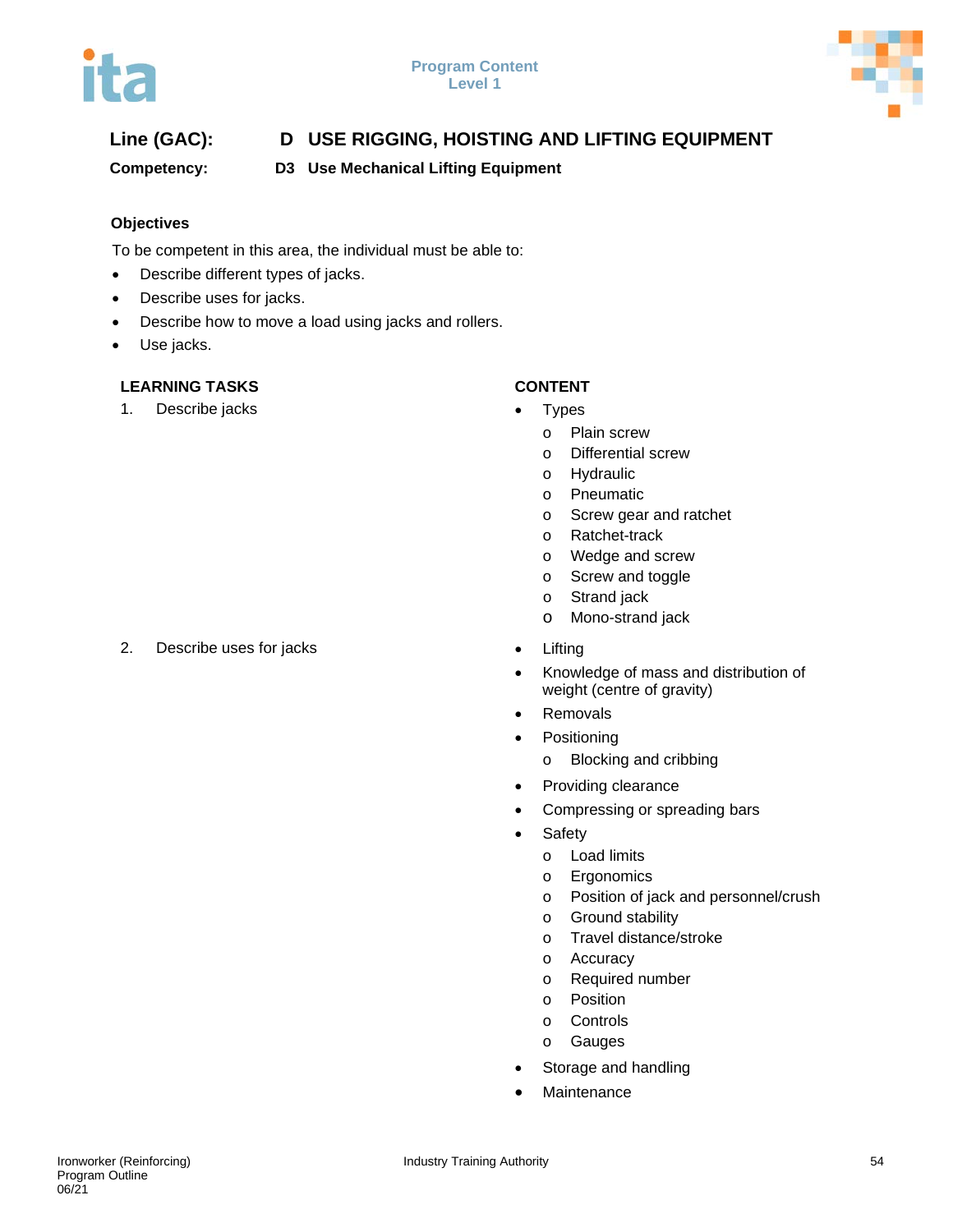



- 3. Describe how to move a load using jacks and rollers
- Procedures
- Location/positioning of jacks/rollers
- Holdback considerations
- Base conditions
	- o Decline/incline
- Size, type and number of jacks/rollers depending on load
- Weight considerations
- Rigging considerations
- Blocking
- Centre of gravity
- Safety
- **Communication**
- Maintenance
- Storage
- Handling
- 4. Use jacks  **According to job requirements** 
	- Selection and use of jacks for:
		- o Lifting
		- o Pulling
		- o Tensioning
		- o Stressing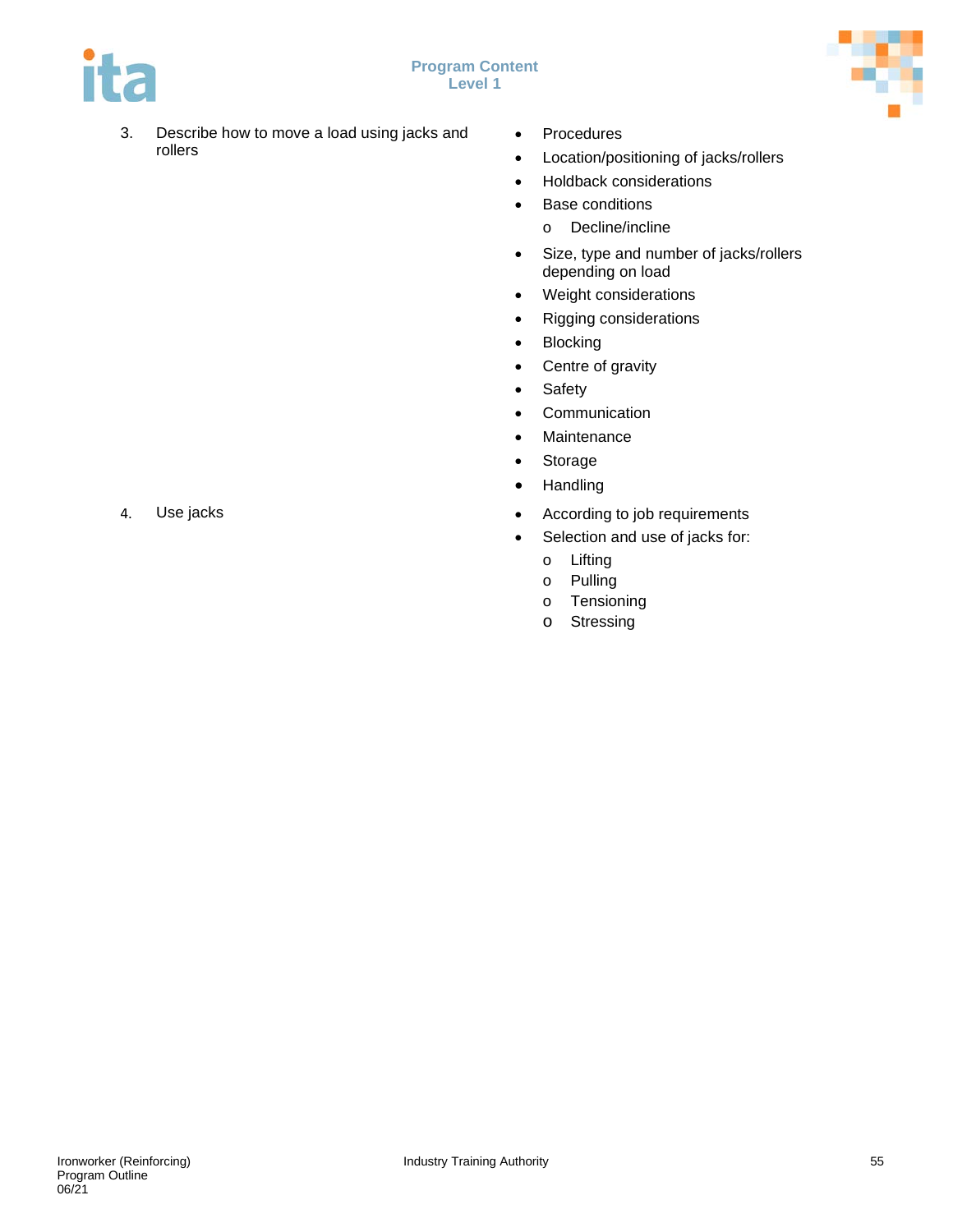

# **Line (GAC): E APPLY CRANE WORK PROCEDURES**

**Competency: E1 Apply Lifting Practices for Cranes**

# **Objectives**

To be competent in this area, the individual must be able to:

- Describe and identify different types of cranes.
- Identify the effects of differing crane radiuses.
- Use communication procedures for moving and hoisting.
- Describe safe crane setup and operation.
- Set-up a crane.

# **LEARNING TASKS CONTENT**

1. Describe different types of cranes • Types

- - o Boom truck
	- o Carry deck
	- o Crawler/conventional
	- o Tower crane (fixed and self-erecting)
	- o Mobile hydraulic boom
	- o Gantry
	- o Heavy lift cranes
	- o Rough terrain
	- o Overhead crane
- Effects of change in radius on capacity based on crane charts
	- Boom deflection
- Headroom
- Differing crane radiuses and differing crane types
- Hand signals
	- o Methods and precautions
	- o Tower, conventional, crawler, and hydraulic crane
		- One handed and two handed
- Non-visual communication
	- o Voice, radio, intercom, horn
- 2. Describe and identify the effects of differing crane radiuses
- 3. Use communication procedures for moving and hoisting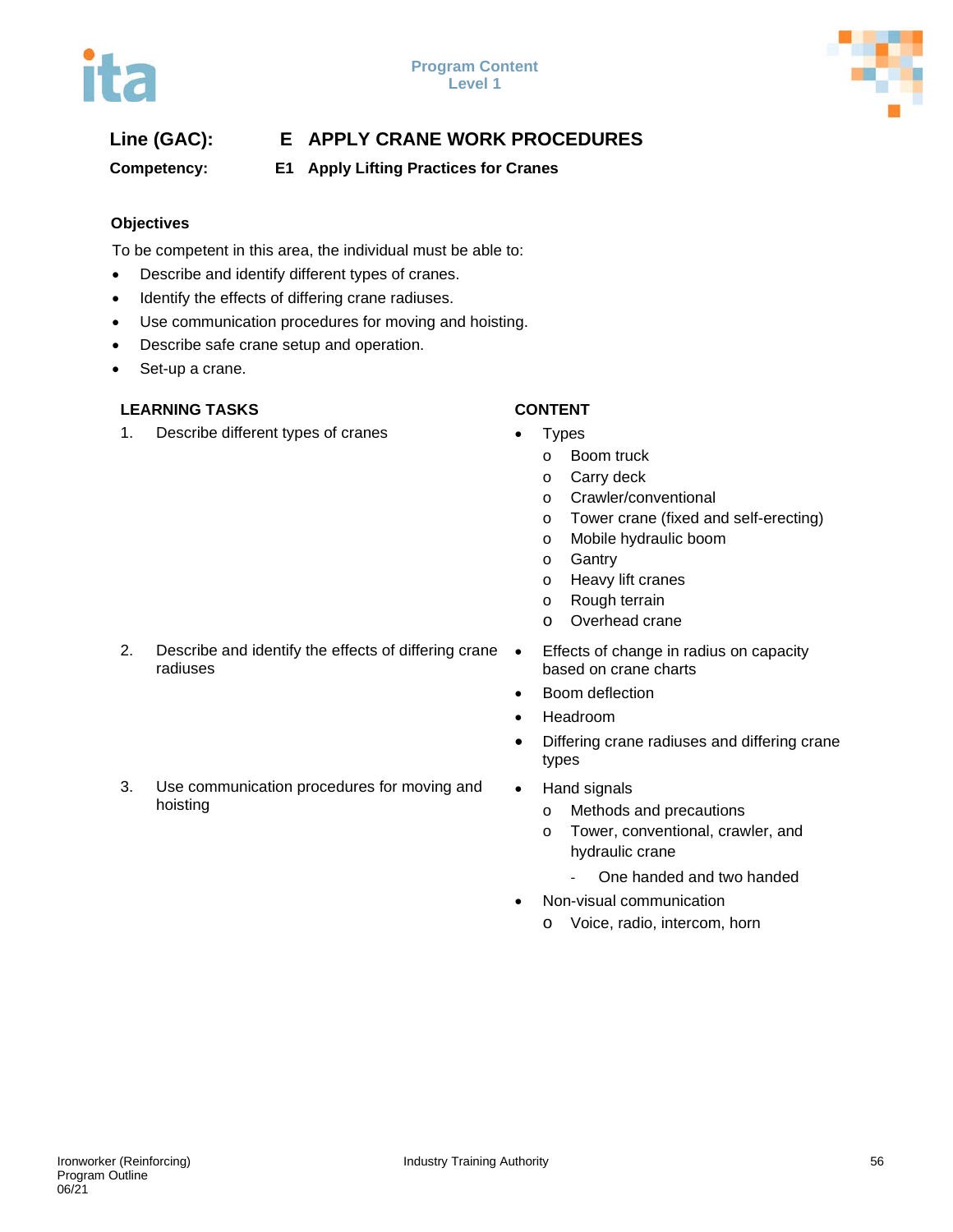



- 4. Describe safe crane set-up and operation Set-up
	- - o Level crane
		- o Ground conditions
		- o Fully extended outriggers
		- o Tires off the ground
	- Overloading
	- Power lines/overhead hazards
	- Swing hazards
	- Underground hazards
	- Weather hazards
	- **Other cranes** 
		- o Communication between operators
- 5. Set-up a crane **6. Set-up** a crane **1.1.** Set-up a crane **1.1.** Set-up a crane 1.1. Set-up and 1.1. Set-up a crane 1.1. Set-up a crane 1.1. Set-up a crane 1.1. Set-up a crane 1.1. Set-up a crane 1.1. Set-up a crane 1.1.

- Performance The learner will demonstrate control of a crane using visual and non-visual forms of communication.
- Conditions The learner will be given:
	- Materials
	- Equipment
	- Task instructions

- Criteria The learner will score 70% or better on a rating sheet that reflects the following criteria:
	- Adherence to a checklist of tasks and procedures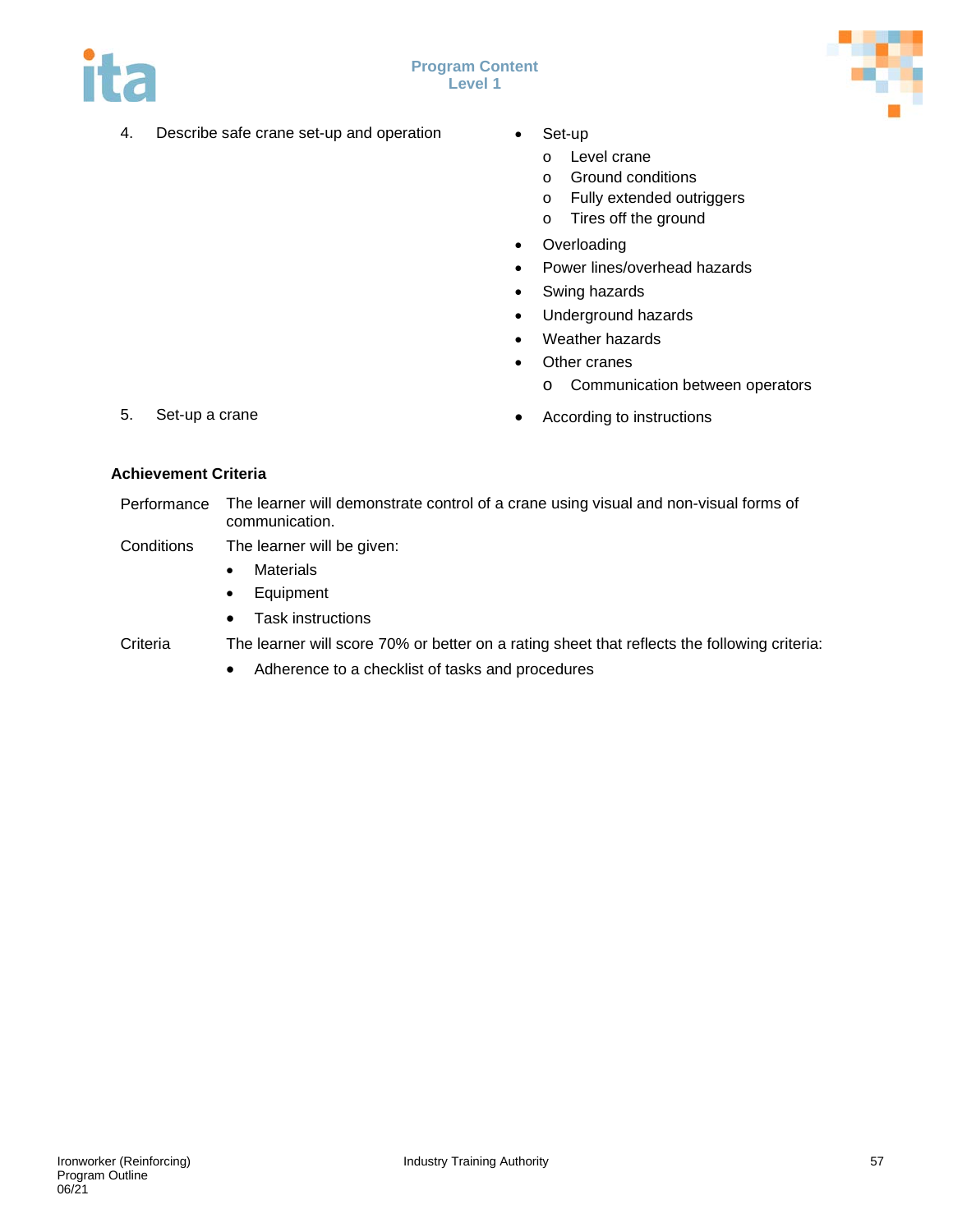

# **Line (GAC): F APPLY REINFORCING TECHNIQUES**

**Competency: F1 Apply the Principles of Reinforcing Concrete**

# **Objectives**

To be competent in this area, the individual must be able to:

- Describe the principles of concrete.
- Describe where the forces on concrete are manifested in structures.
- Describe the properties on reinforcing steel.
- Describe the principles of reinforced concrete.
- Describe and identify reinforced steel mill-rolled markings.

# **LEARNING TASKS CONTENT**

1. Describe the principles of concrete **•** Properties

- 
- Advantages and disadvantages of concrete structures
- Hardening, cure time, MPa value
- 2. Describe the forces on concrete General forces on concrete live and dead loads (dynamic loads and static load)
	- Specific forces on concrete
		- o Compression
		- o Tension
		- o Shear
			- Vertical shear
			- Horizontal shear
			- Punching shear
	- Beams
	- Columns
	- Footings
	- **Slabs**
	- **Walls** 
		- o Shear walls
		- o Retaining walls
	- **Cantilevers**
	- **Zones**
	- Abutment
	- Pile caps

3. Describe where the forces on concrete are

manifested in structures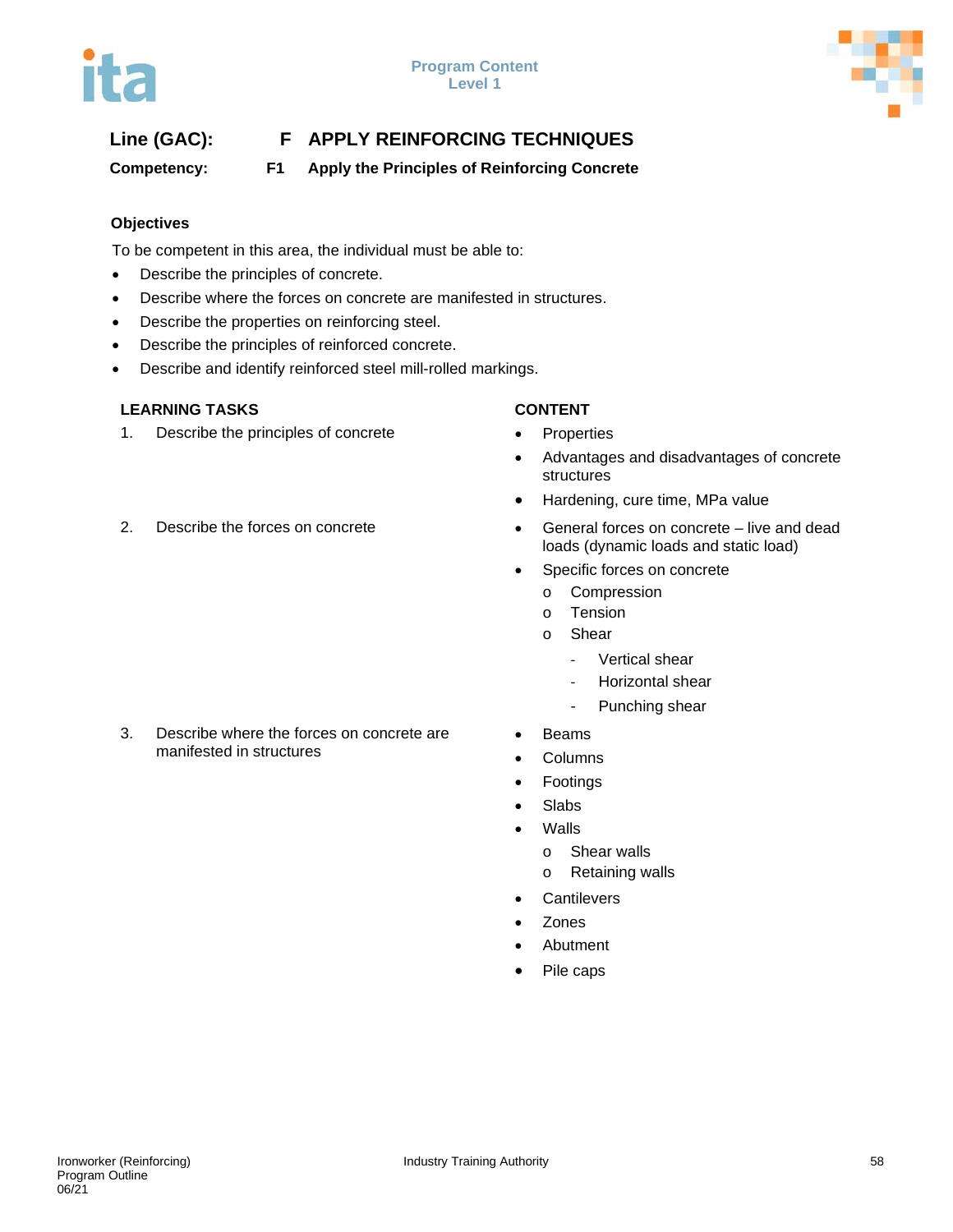



- 4. Describe the properties of reinforcing systems Grade strength and diameter (metric and
- imperial)
	- **Types** 
		- o Weldable
		- o Non-weldable
		- o High strength-threaded
		- o Stainless
		- o Carbon/glass fibre bar
		- o Welded wire mesh-designation
		- o Smooth bar
		- o Deformed bar
		- o Pre-stressing steel
	- **Coatings** 
		- o Galvanized
		- o Epoxy coated
	- Shape and placement of steel
	-
	- Location and shape of steel
	- Purpose of concrete coverage
	- Tolerances
	- Manufacturer's mark
	- Size
	- Grade-number or line system
	- **Weldable**

# 5. Describe the principles of reinforced concrete • Bonding of concrete to steel

6. Describe and identify reinforced steel mill-rolled

- markings
- **Achievement Criteria**
- Performance The learner will identify the location of stress loads and the location of required reinforcing on a diagram of a typical concrete structure.
- Conditions The learner will be given:
	- Diagram of concrete structures
- Criteria The learner will score 70% or better on a rating sheet that reflects the following criteria:
	- Correct location of stress loads and required reinforcing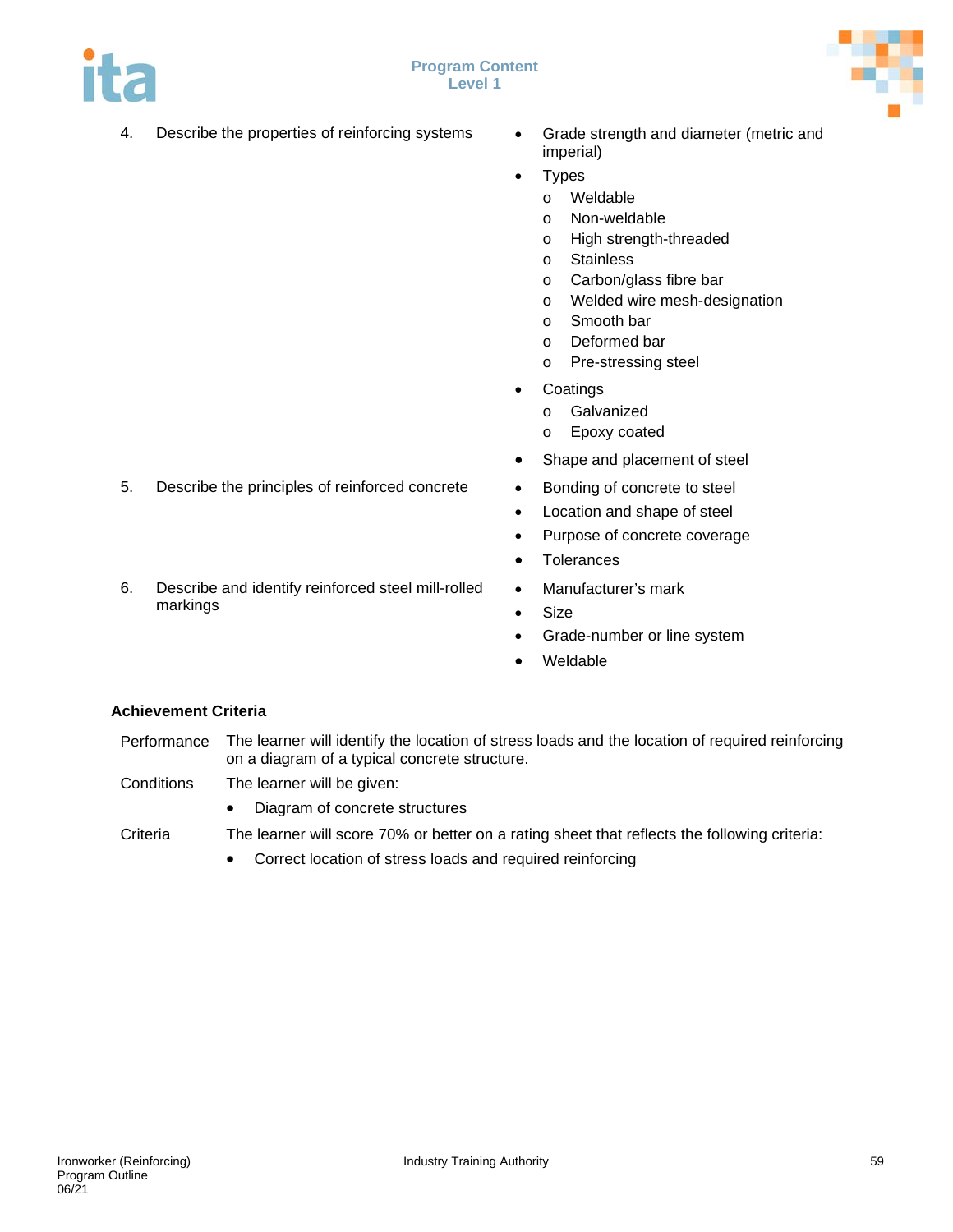

# **Line (GAC): F APPLY REINFORCING TECHNIQUES**

**Competency: F2 Install and Fabricate Reinforcing Material**

# **Objectives**

To be competent in this area, the individual must be able to:

• Install reinforcing material.

# **LEARNING TASKS CONTENT**

- 1. Identify proper reinforcing material Size, grade, length, shape and location for required tasks
	- Types of material
	- Supplier identification markings
		- o Tags
		- o Colour codes denoting length and location
	- Shipping list (bar list)
	- Detail sheets and placing drawings
	- - o PPE
	- Proper lifting and handling
	- Installation methods
		- o Built-in-place
		- o Pre-assembled
		- o Pre-fabricated
	- **Layout** 
		- o Measure and mark and cut
			- Pre-fabrication
			- Columns and beams
			- Slabs
			- Footings
			- Walls
			- Stud rails
			- Shear stud
		- o Frame up and placing order
			- Support and bracing
			- Types of support
			- Chairs, bolsters, etc.
			- Tying back/tying off
			- Guy wires
	- Install balance of steel

### 2. Place reinforcing material • Safety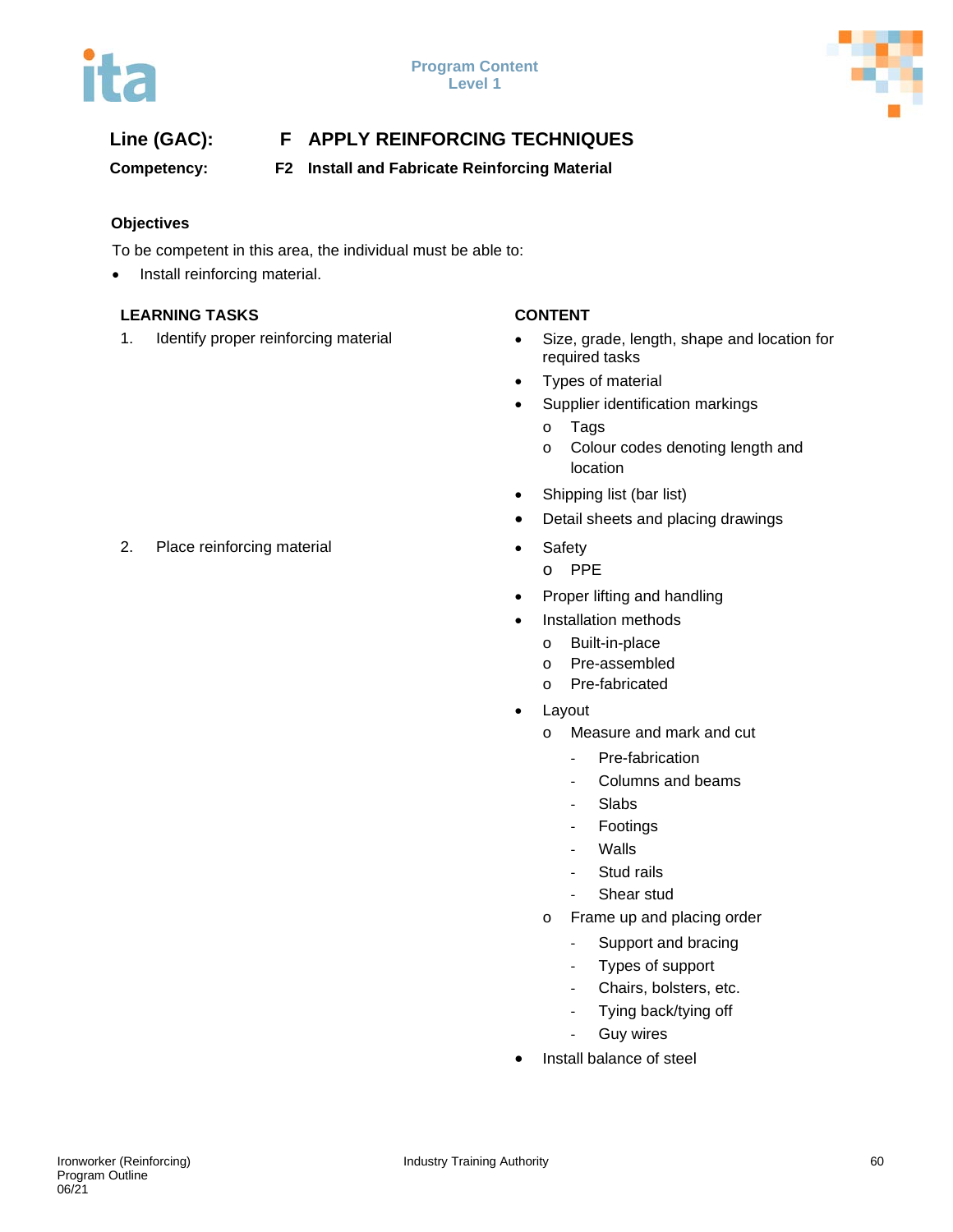



- 3. Tie reinforcing material **•** Types of wire
	- - o Gauges
		- o Coatings
		- o Stainless
	- Types of ties
		- o Figure 8
		- o Snap tie
		- o Saddle tie
		- o Nail tie
		- o Doubles
		- o Wraps
	- Purposes/selection of ties
	- Tying specifications and percentages
	- Tying sequence
	- Tools and equipment

Performance The learner will place steel according to instructions.

Conditions The learner will be given:

- Instructions
- Materials
- Tools

Criteria The learner will score 70% or better on a rating sheet that reflects the following criteria:

- Accuracy within parameters
- Required number of bars and shapes in proper location
- Proper interpretation of the information that is provided by the instructor
- Quality of installation
- Timelines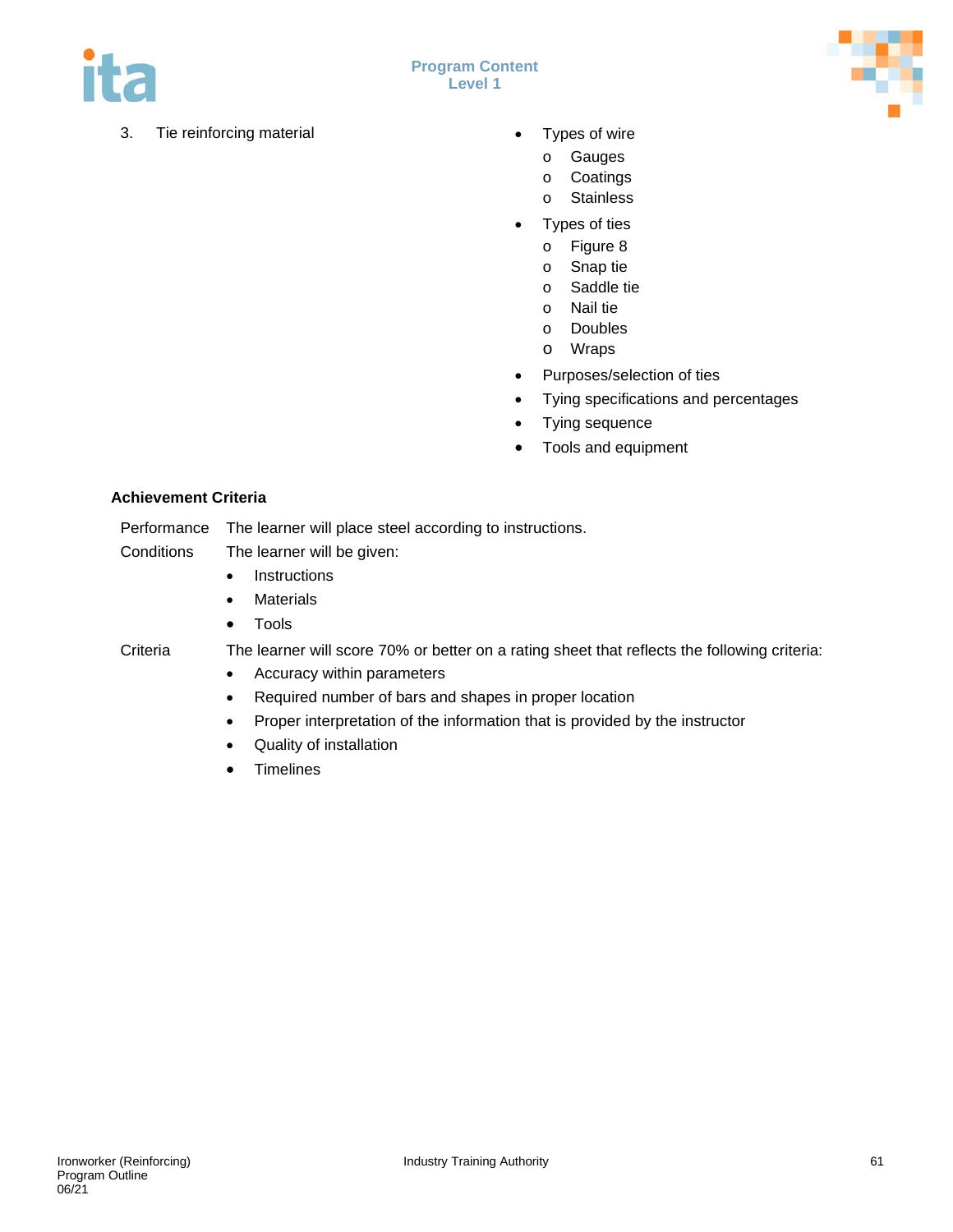

# **Line (GAC): G APPLY PRE-STRESSING/POST-TENSIONING TECHNIQUES**

**Competency: G1 Apply Principles of Pre-Stressed Systems**

# **Objectives**

To be competent in this area, the individual must be able to:

- Describe pre-stressed systems for manufacturing pre-cast members.
- Describe placement of strands and accessories.
- Apply the principles of pre-stressed systems to a given task.

# **LEARNING TASKS CONTENT**

1. Describe pre-stressed systems **•** Purpose and advantages

- 
- **Principles** 
	- o Effects of rebar and cable on structure
	- o Tolerances according to specifications
- **Applications** 
	- o Floor systems
	- o Girders
	- o Columns
- 2. Describe stressing bed, strands and accessories Stressing bed
	- - o Forms
			- Self-stressing
			- Fixed abutment
	- Strand
		- o Bare/uncoated
		- o High-strength
		- o Sizes
		- o Configuration/profile of the strand
		- o Embedment
	- Independent strands
	- **Accessories** 
		- o Bell anchor
		- o Wedges
		- o Hold down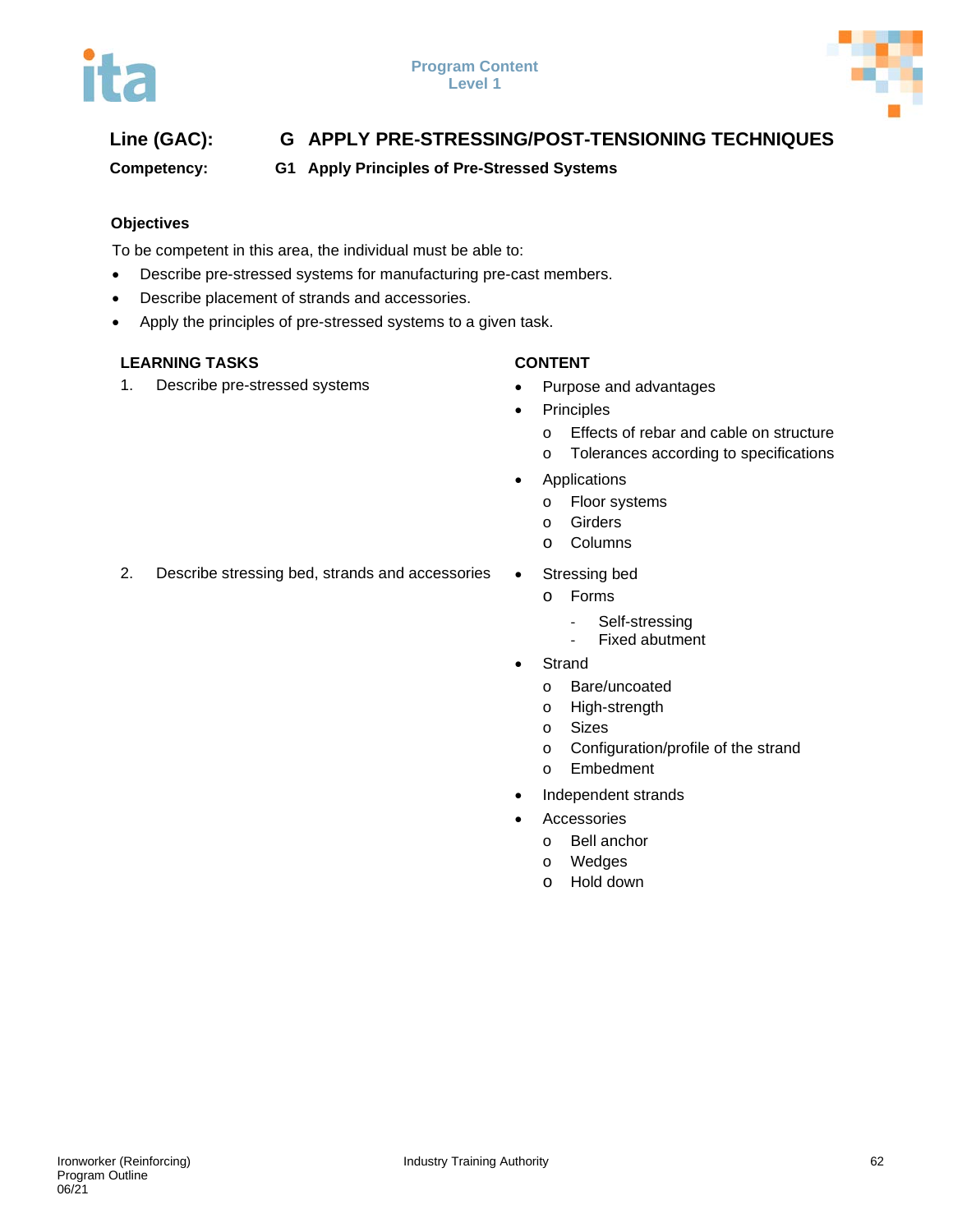



- 
- 3. Layout the profile **EXEC 10** CH is a set of pre-stressed/post-tensioning systems
	- o Bonded
	- o Un-bonded
	- o Cable
	- **Materials** 
		- o Strand
		- o Bar
		- o Anchors
	- Installation practices
	- Placement tolerances of ductwork and supports
	- Benchmarks and elevations
	- Imperial and metric measurements
	- Layout duct and tendon positions
	-
	- Procedures for placing tendons
		- o Installation practices
		- o Sequence
		- o Positioning and securing of tendons and accessories
	- Use of tendon support system
	- **Tolerances**
	- Operation of winching equipment
	- Repair/replacement of damaged ducts and tendons

4. Place tendons and accessories • Safety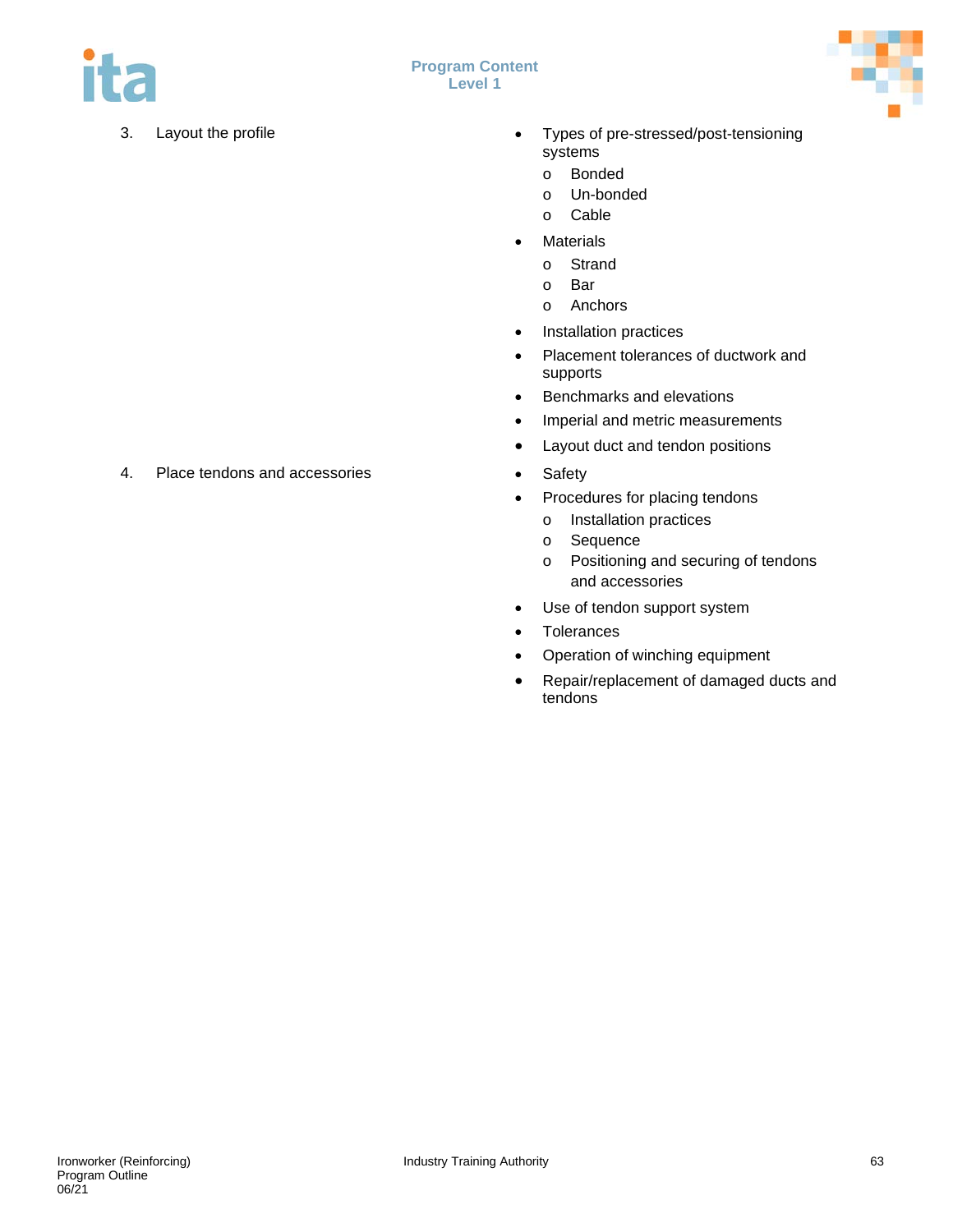



- 5. Install bursting steel and anchorages Types of bursting steel
	-
	- Anchorages
		- o Single strand
		- o Multi strand
		- o Bell
		- o Shim
		- o Lock nut
		- o Anchor zone reinforcing
		- o Anchor recess and pocket clearances
	- **Components** 
		- o Blocks
		- o Wedges
		- o Anchors
		- o Coils
	- Steel and anchorage installation procedures and placing tolerances
	- Procedures for placing, modifying and tying bursting steel
	- Rebar tying methods
	- Installation of anchorages
	- - o Barrel
		- o Cable
	- Types of tendons
	- Tendon and anchor connection procedures
	- Fastening techniques
	- Anchor installation
	- Securing wedges
- 7. Protect exposed tendons **•** Tendon protection materials
	- o Duct tape
	- o Heat shrink
	- o Grease/caulking
	- Protection techniques
		- o Selection of protection materials
	- Potential contaminants
	- Fault identification and correction
	- Installation of tendon protection

6. Connect tendons to anchors **•** Types of anchors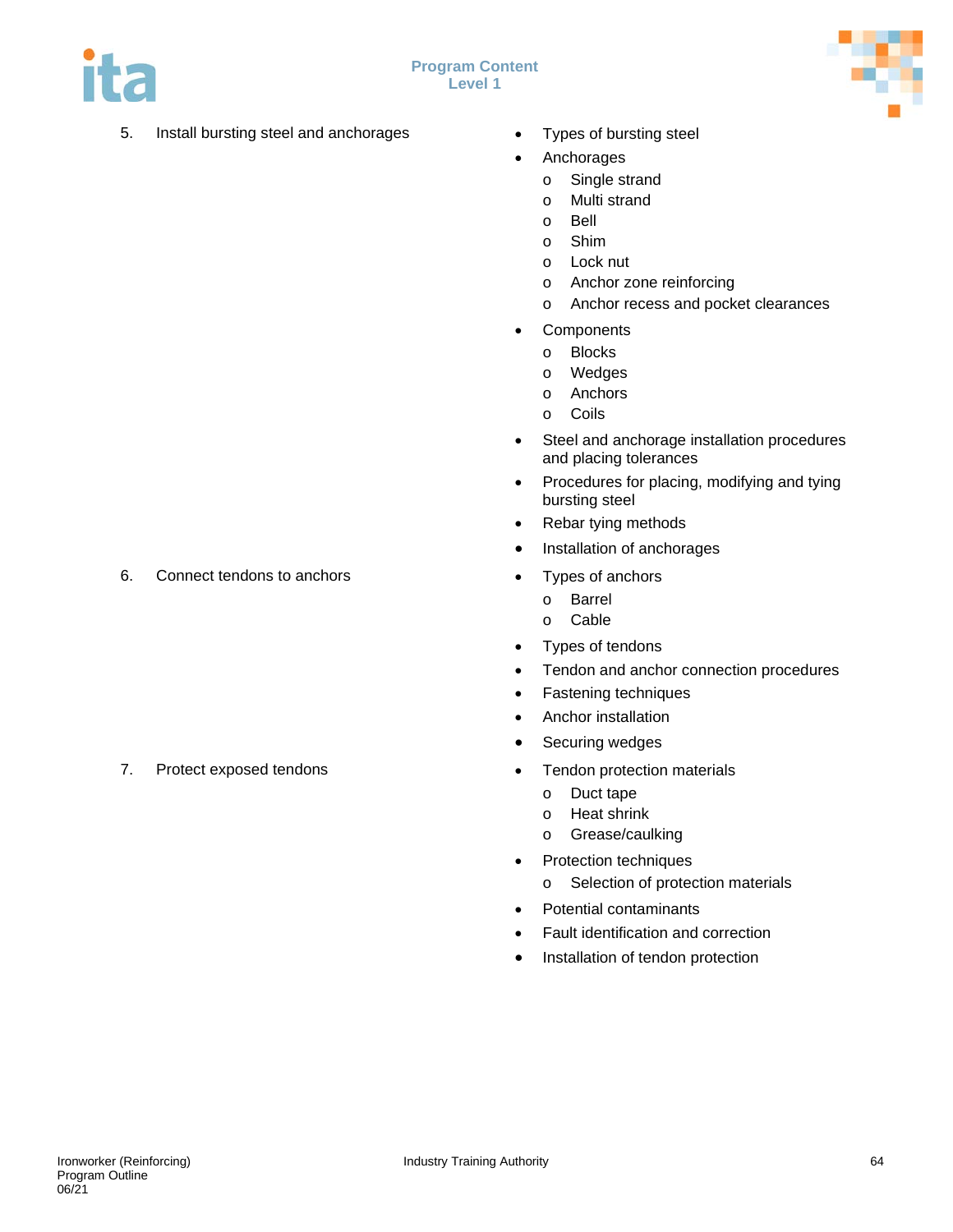



Performance The learner will run a cable through a pre-fabricated cage.

Conditions The learner will be given:

- Instructions
- Materials
- Tools

Criteria The learner will score 70% or better on a rating sheet that reflects the following criteria:

- Proper installation
- Elongation and gauge pressure to specification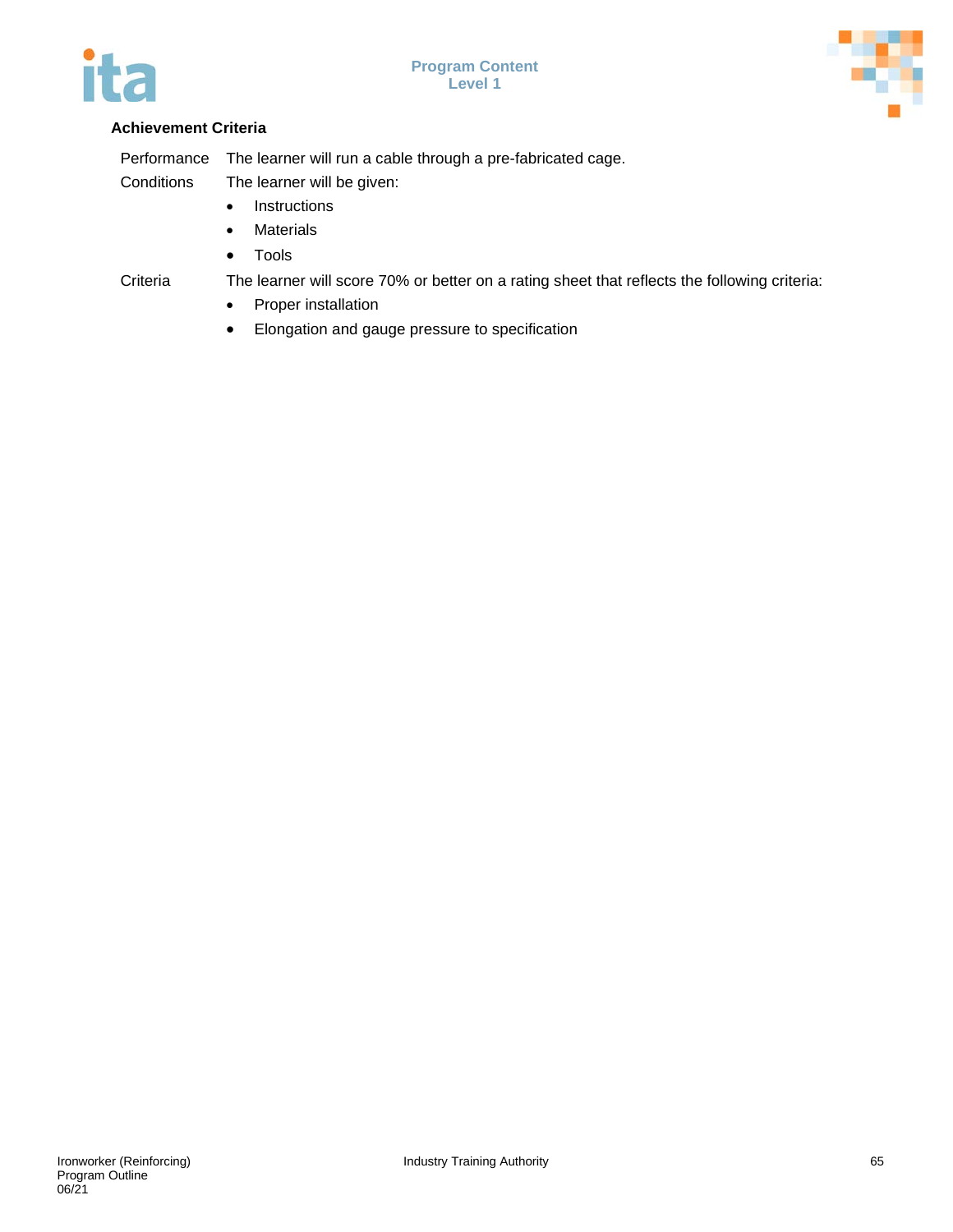

# **Line (GAC): G APPLY PRE-STRESSING/POST-TENSIONING TECHNIQUES**

# **Competency: G2 Place Un-Bonded Post-Tensioning Systems**

# **Objectives**

To be competent in this area, the individual must be able to:

- Describe un-bonded post-tensioning systems.
- Install an un-bonded tendon to specifications.

# **LEARNING TASKS CONTENT**

1. Describe un-bonded post-tensioning systems • Strand

- - o Coated
		- Grease and sheath
	- o High-strength
	- o Sizes
	- o Configuration/profile of the strand
	- o Anchorage systems
- **Accessories** 
	- o Anchors
	- o Wedges
	- o Pocket formers
	- o Nails, screws, staples
	- o Chairs/bolster
- Purpose and advantages
	- o Creation of longer span without support
	- o Reduction of required material
	- o Increased number of floors and space per floor
	- o Lighter structures
- **Principles** 
	- o Effects of rebar and cable on structure
	- o Tolerances according to specifications
	- o Movement
- **Applications**
- 
- Handling and rigging techniques
	- o Use of slings (basket formation)
	- o Storage
		- Off ground
		- Tarped
	- o Methods of identification
		- Colour codes or tags

2. Describe placing tendons **•** Safety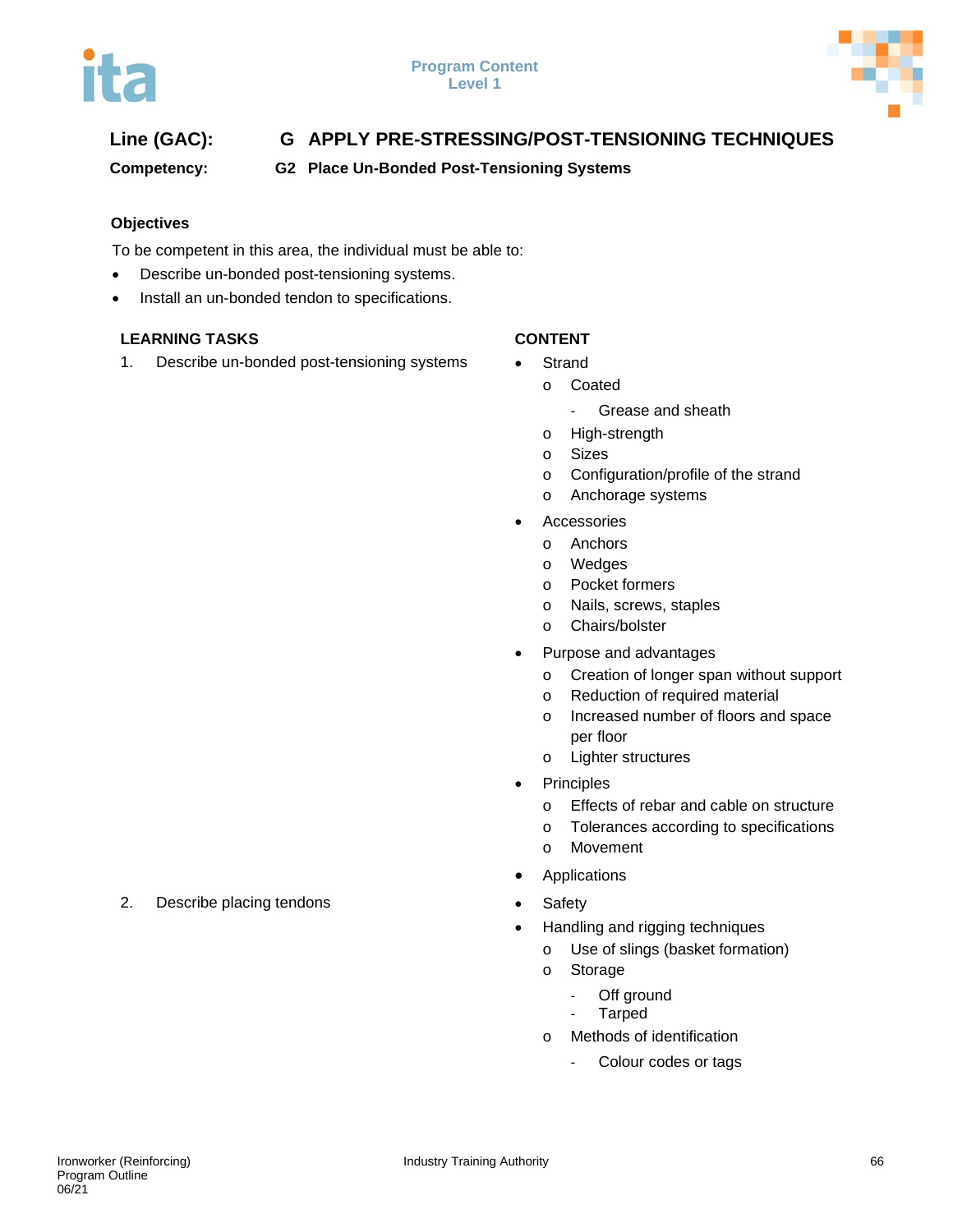



- Coordination
	- o Utility locations
	- o Shear stud/embedded plate locations
	- o Punching shear mat
- Sequence of work
	- o Layout-measure and mark
		- As per location and height
	- o Install anchor and pocket formers at live end
	- o Install bursting steel
	- o Roll out tendons
		- Hand
		- Turntable use
	- o Securing dead ends
	- o Chairing
		- Secure chair
		- Secure tendons to chair
		- Groups or singular
		- Types of ties
- Connect (stab) tendons to anchorage
- Check profile
- General awareness and reporting of any damage
- 
- Inspect for concrete deficiencies
	- o Ensure MPa (third party)
- Remove pocket formers
- Check anchor for squareness and location
- Cut and remove sheathing
- Inspect sheathing and tendon
- Install grippers and wedges
	- o Seating tool
- Clean the tendon/remove grease
- Paint a benchmark
- - o Tie off jack
	- o Identify and tape off live areas (along length of cable)
- Prepare/inspect/clean equipment
	- o Stressing jack/inspection of wedges
	- o Pump
	- o Gauges
		- Calibration
	- o Hoses

3. Describe preparation of tendons for stressing • Strip bulkhead

4. Describe stressing tendons • Safety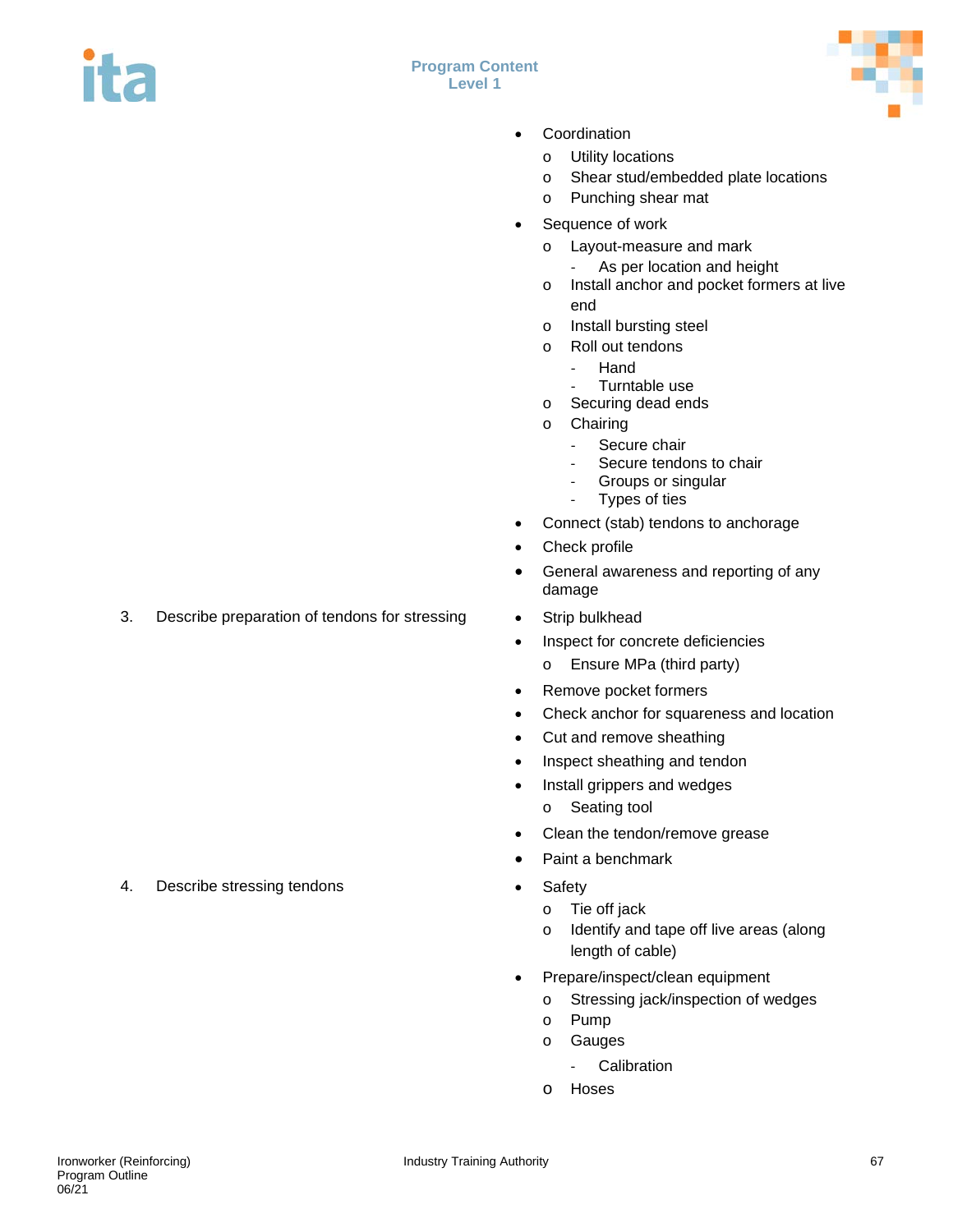





- Identification of sequence
- Ensure benchmark
- Install jack and stress to required pressure
- Check elongation
- Approval of results
- 5. Describe cutting and capping tendons Safety
	- Cutting methods
		- o Torch (awareness)
		- o Pocket shear
		- o Grinder
		- o Plasma cutter
	- Clean pocket
	- Cap

Performance The learner will layout and install an un-bonded tendon to specifications.

Conditions The learner will be given:

- Instructions
- Materials
- Tools

Criteria The learner will score 70% or better on a rating sheet that reflects the following criteria:

- Accuracy
- Dead end location
- Profile accuracy
- Straightness of tendon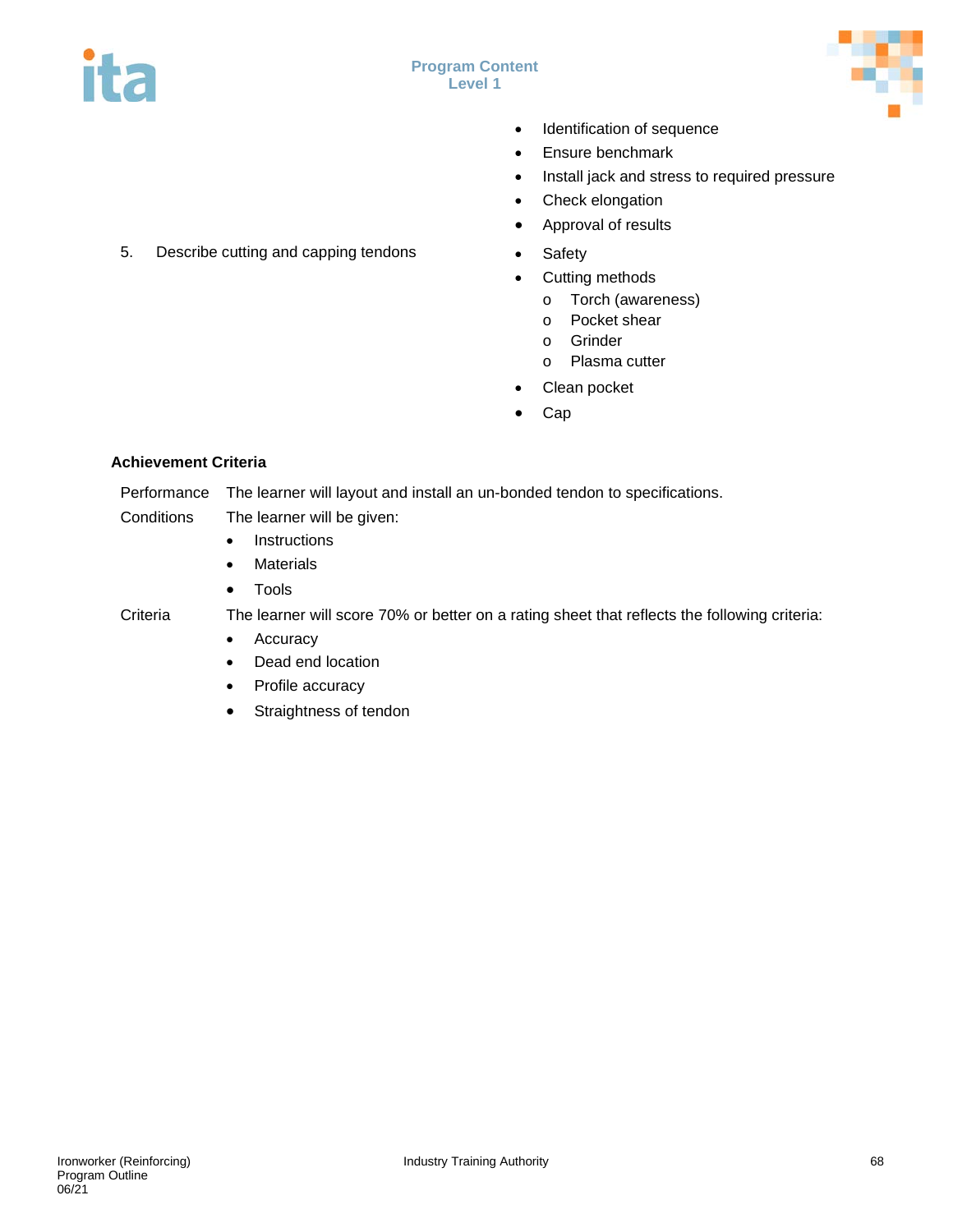

# **Line (GAC): G APPLY PRE-STRESSING/POST-TENSIONING TECHNIQUES**

**Competency: G3 Place Bonded Post-Tensioning Systems**

# **Objectives**

To be competent in this area, the individual must be able to:

• Describe bonded post-tensioning systems.

# **LEARNING TASKS CONTENT**

1. Describe bonded post-tensioning systems (strand . and bar)

- **Strand** 
	- o Uncoated
	- o High-strength
	- o Sizes
	- o Configuration/profile of the strand
	- o Anchorage systems
	- o Single or multi-strands
- **Accessories** 
	- o Anchors
		- Multi-strand anchor systems
		- Wedges
	- o Duct/pipe (steel or plastic)
	- o Pocket former
	- o Nails, screws, staples
	- o Chairs/bolster
	- o Trumpets
	- o Bearing plate/bell
- Purpose and advantages
	- o Creation of longer span without support
	- o Reduction of required material
	- o Increased number of floors and space per floor
	- o Lighter structures
	- o Protection
		- Insulated from heat, abrasion, vibration
- Principles
	- o Effects of rebar and cable on structure
	- o Tolerances according to specifications
	- o Movement
- **Applications**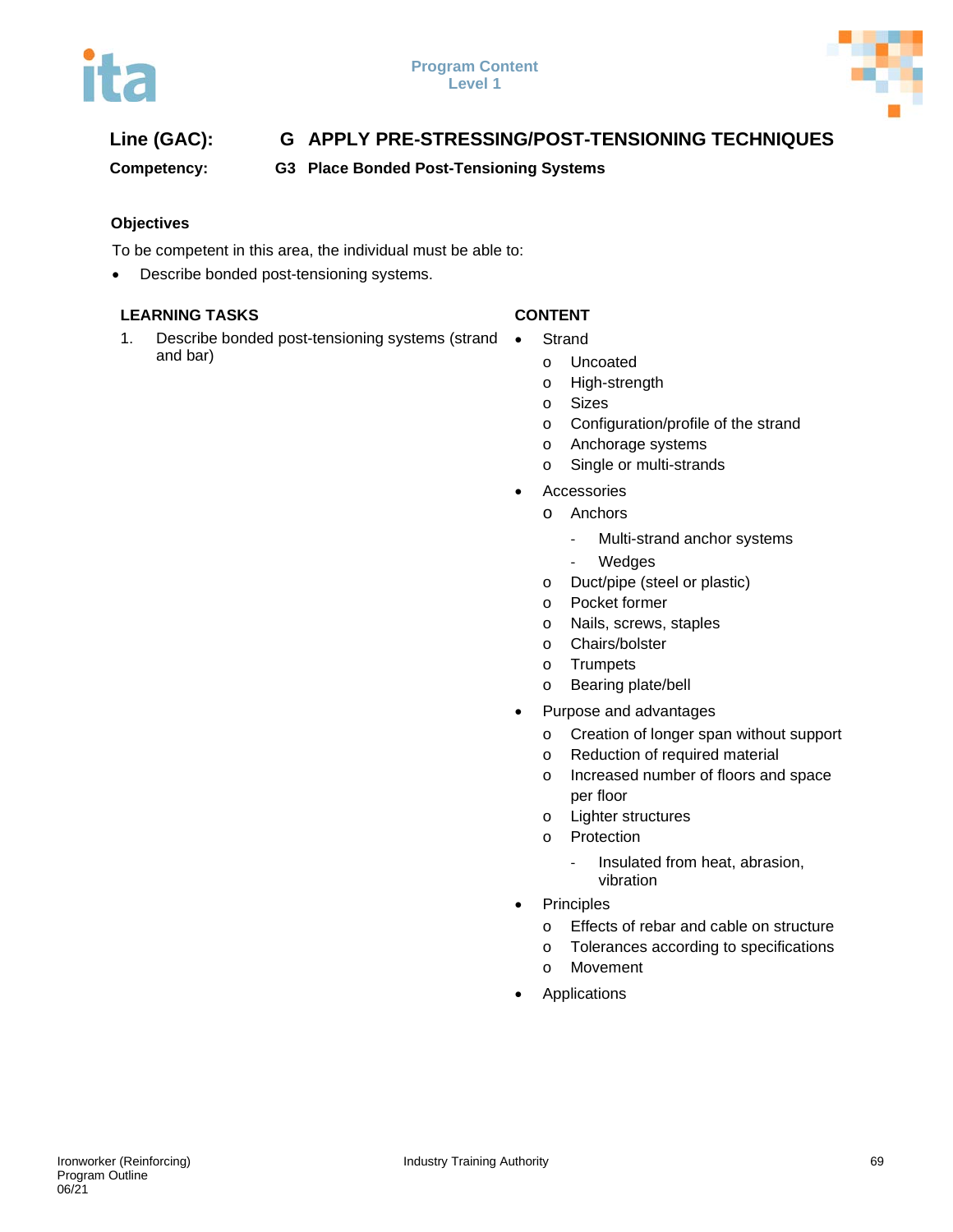

# **Program Content Level 1**



- Bar
	- o Uncoated/coated
		- Stainless steel
		- Galvanized
		- Epoxy coated
	- o High strength
	- o Sizes
	- o Anchorage systems
- **Accessories** 
	- o Anchors
	- o Duct/pipe (steel or plastic)
	- o Anchor/pocket former
	- o Cap
	- o Trumpets/air vent
	- o Bearing plate
	- o Plate
	- o Coupler
	- o Nut
- Purpose and advantage of bar
	- o Creation of longer span without support (temporary)
	- o Draw out excess slack
	- o Reduction of required material
	- o Increased number of floors and space per floor
	- o Lighter structures
	- o Protection
		- Insulated from heat, abrasion, vibration
	- o Erection of segmented bridges
	- o Durability
	- o Anchorage
		- Soil
	- o Rock
- 
- Handling and rigging techniques
	- o Use of slings (basket formation)
	- o Storage (dryness is critical)
		- Off ground
		- Tarped
	- o Methods of identification
		- Colour codes or tags

2. Describe placing tendons **•** Safety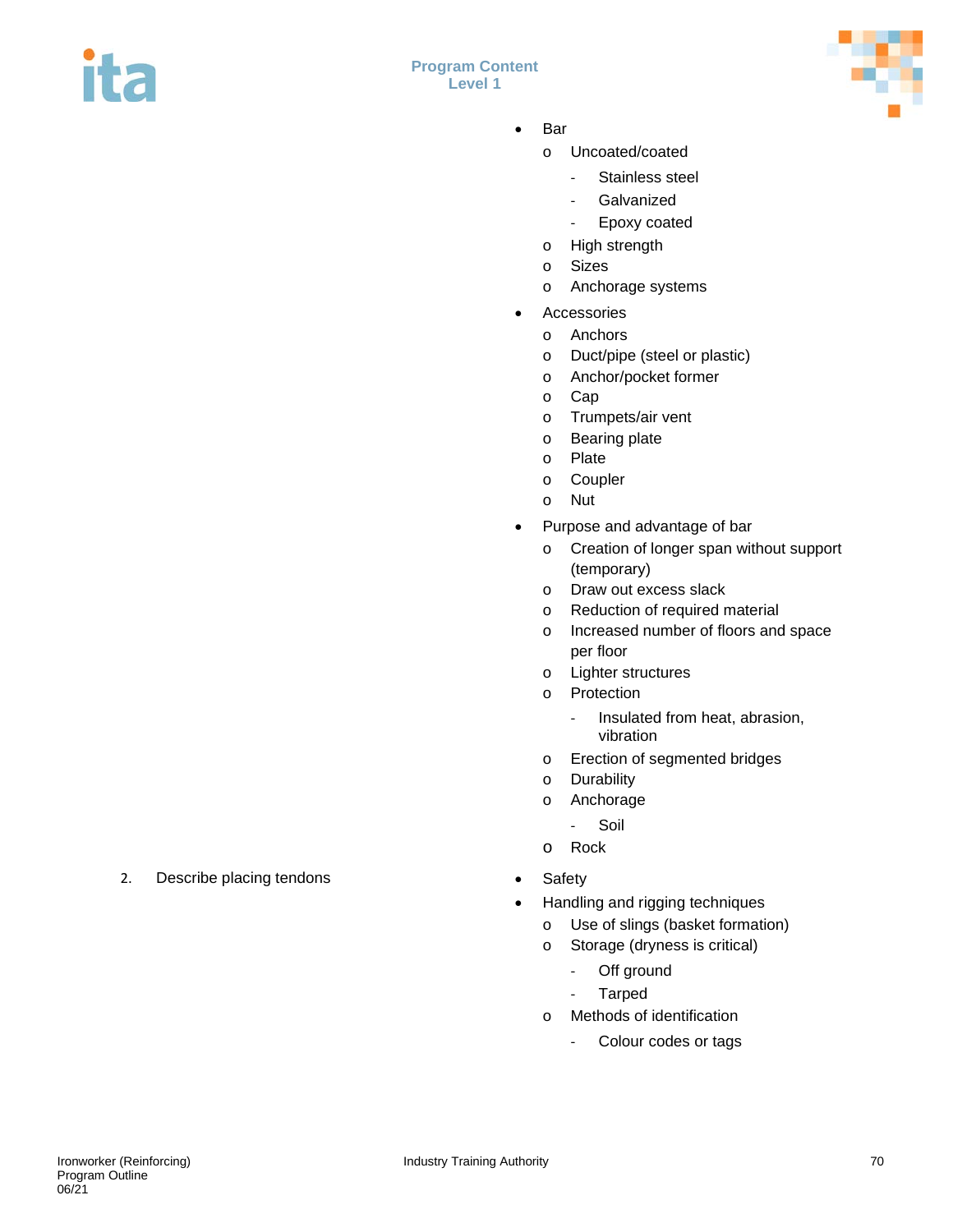



- Coordination
	- o Utility locations
	- o Shear stud/inbed locations
	- o Punching shear mat
- Sequence of work
	- o Layout-measure and mark
		- As per location and height
	- o Install anchor and pocket formers at live end
	- o Install and bursting steel/spiral
	- o Duct, support and chairing
		- Secure duct to supports
		- Duct splicing/sealing requirements
		- Rubber coupler with clamp
		- Install air vents at required location
	- o Feed tendons
		- Hand/manual
		- Winch/hydraulic pusher
		- Fish line/air
	- o Securing dead ends
- Check profile
- General awareness and reporting of any damage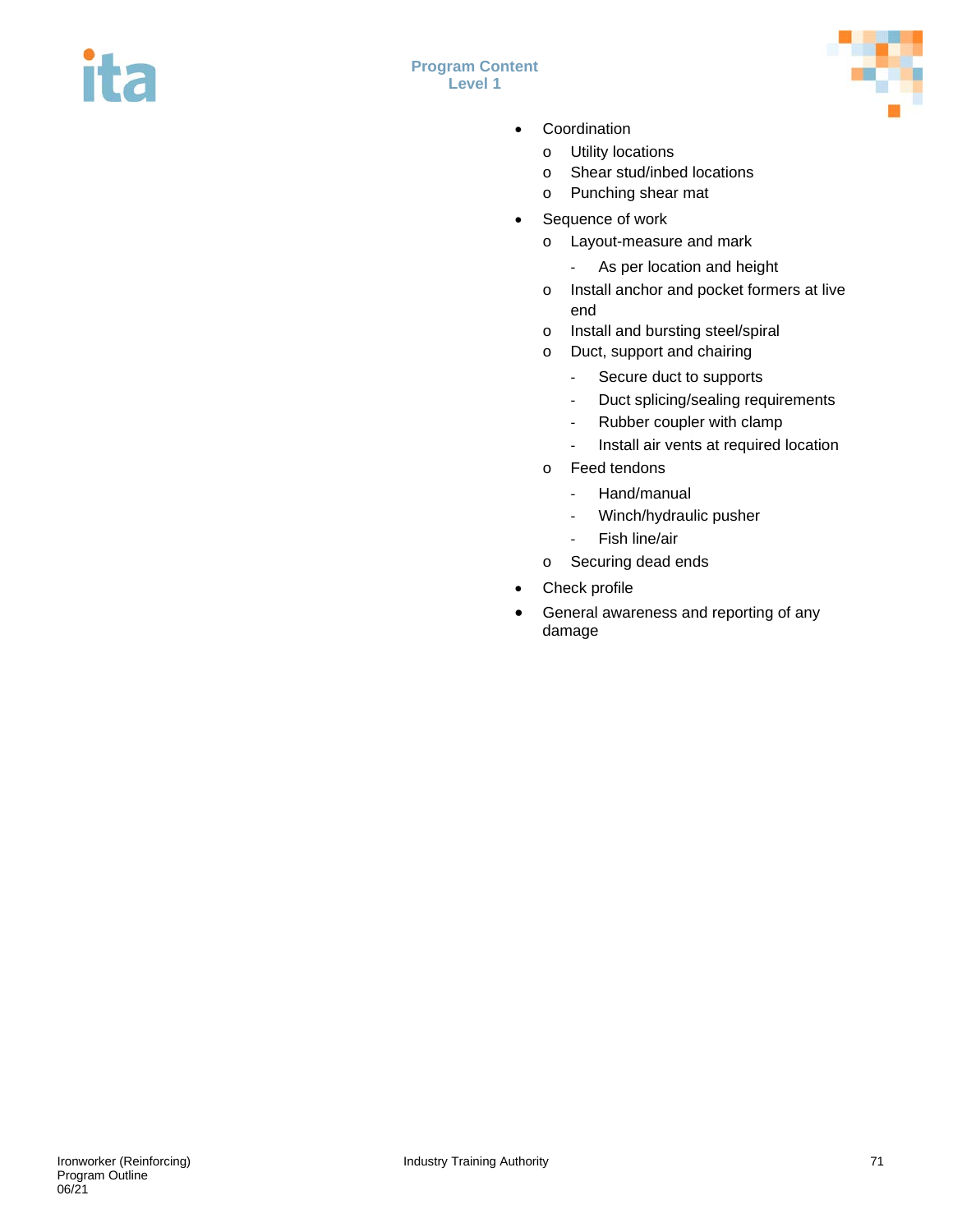



# **Level 2**

# **Ironworker (Reinforcing)**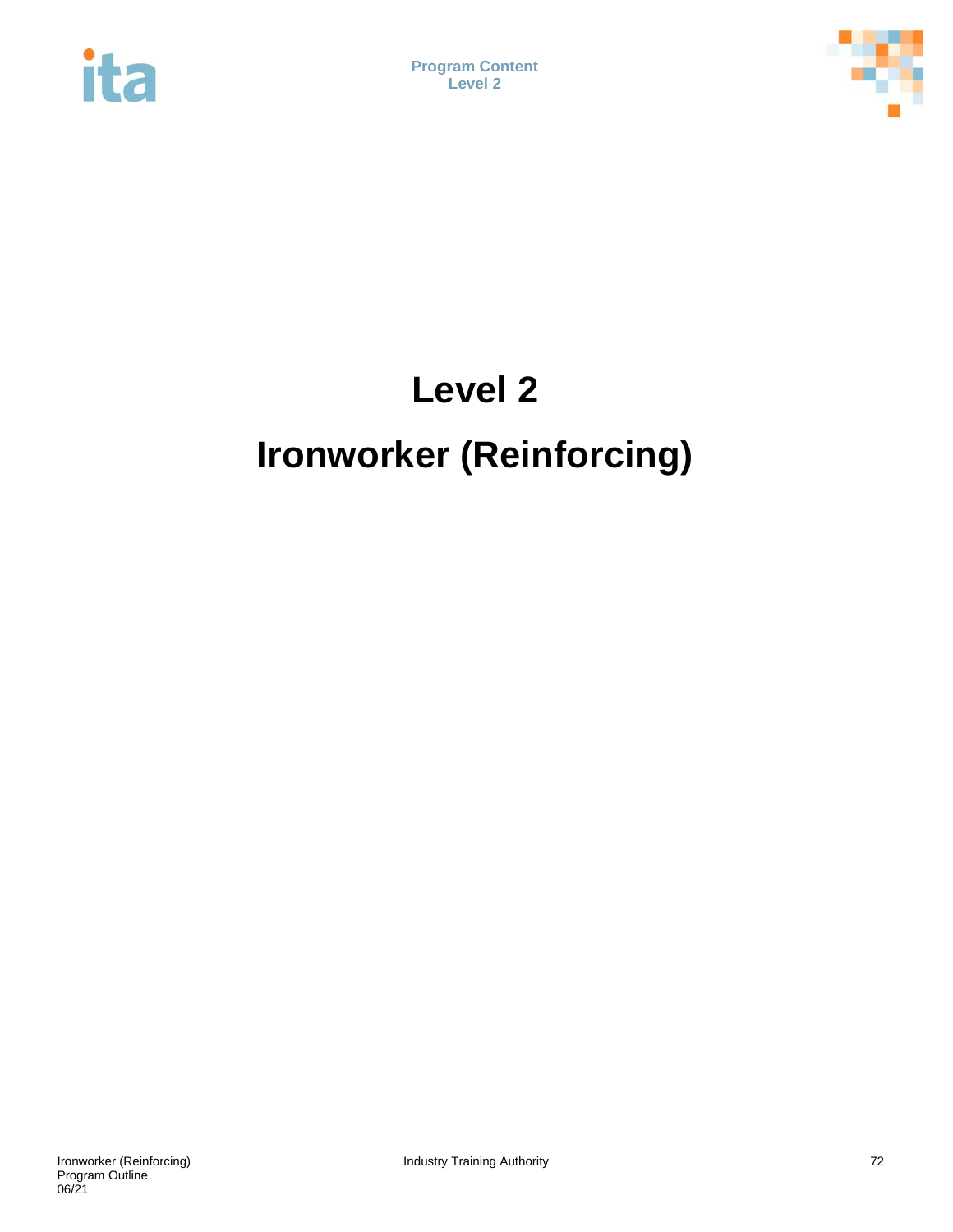

# **Line (GAC): B USE TOOLS AND EQUIPMENT**

**Competency: B2 Use Measurement and Layout Tools**

#### **Objectives**

To be competent in this area, the individual must be able to:

• Use levelling equipment.

#### **LEARNING TASKS CONTENT**

1. Use levelling equipment to verify the accuracy of layout provided

- Laser level
- Remaining within clearance tolerances
- Proper setup and placement of level

#### **Achievement Criteria**

Performance The learner will set-up a laser level.

- Conditions The learner will be given:
	- Laser level
	- Instructions

- Criteria The learner will score 70% or better on a rating sheet that reflects the following criteria:
	- Accuracy (within clearance tolerance)
	- Position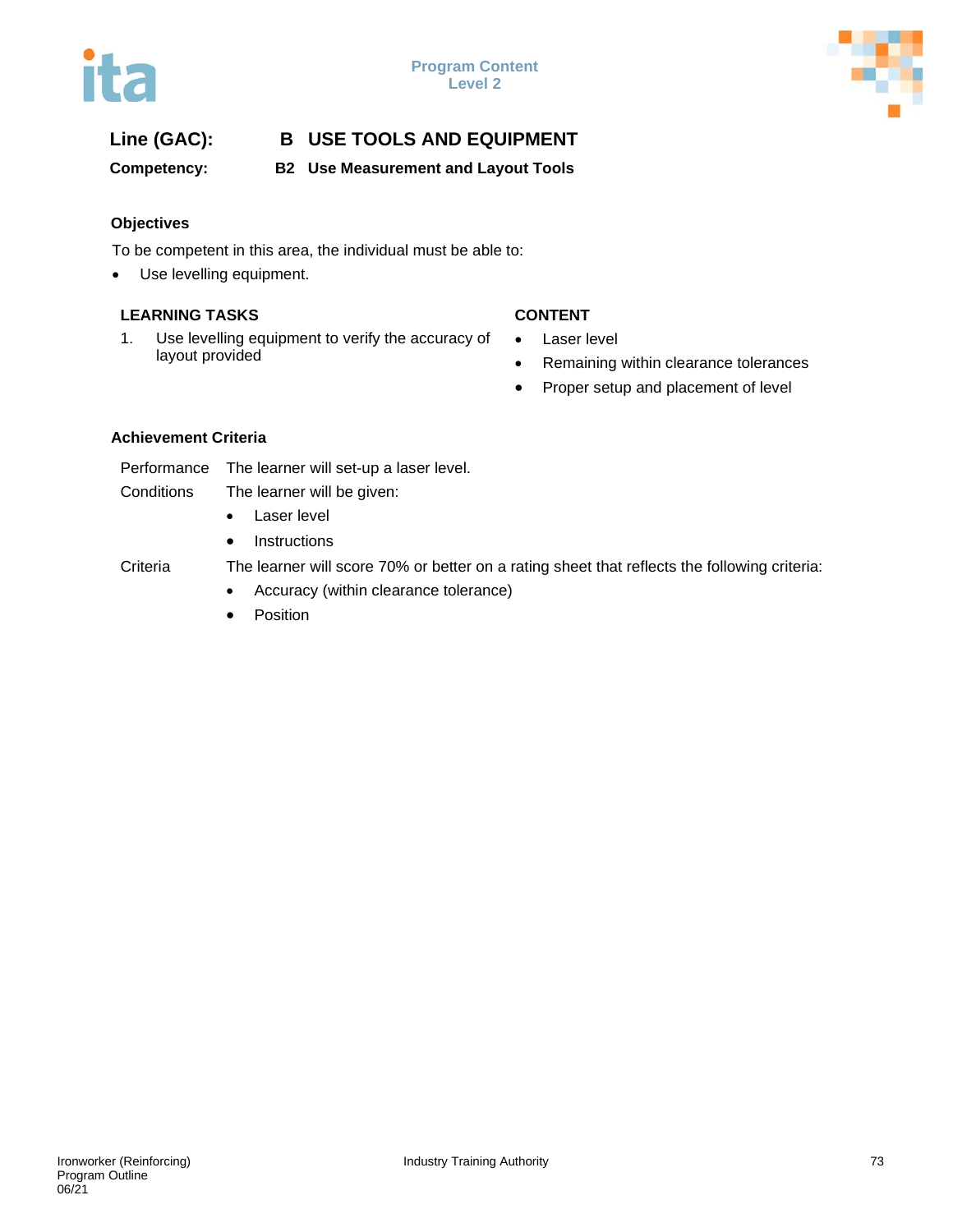

## **Line (GAC): B USE TOOLS AND EQUIPMENT**

**Competency: B4 Use Welding and Cutting Tools**

### **Objectives**

To be competent in this area, the individual must be able to:

- Use oxyacetylene equipment.
- Use welding equipment.
- Identify welding joints.
- Recognize welding defects.

### **LEARNING TASKS CONTENT**

- 
- 2. Use oxyacetylene equipment Safety

- 1. Review Level 1 **As per Level 1 As per Level 1 content** 
	-
	- Equipment
		- o Standard hand torch
	- **Materials**
	- Consumables
	- Procedure operations
	- Set-up
	- Adjustment
	- Maintenance
	- Inspection
	- Storage and handling
	-
	- **Standards** 
		- o CWB
		- o CSA
		- o ASTM
		- o AWS
	- Welding hazards
		- o Fumes/air quality
		- o Optical-ultraviolet light
		- o Electrical shock
		- o Overhead
		- o Burns
		- o Sparks/fire
		- o Environmental
	- Welding equipment
		- o PPE
		- o Types of welders

## 3. Use welding equipment **•** Welding symbols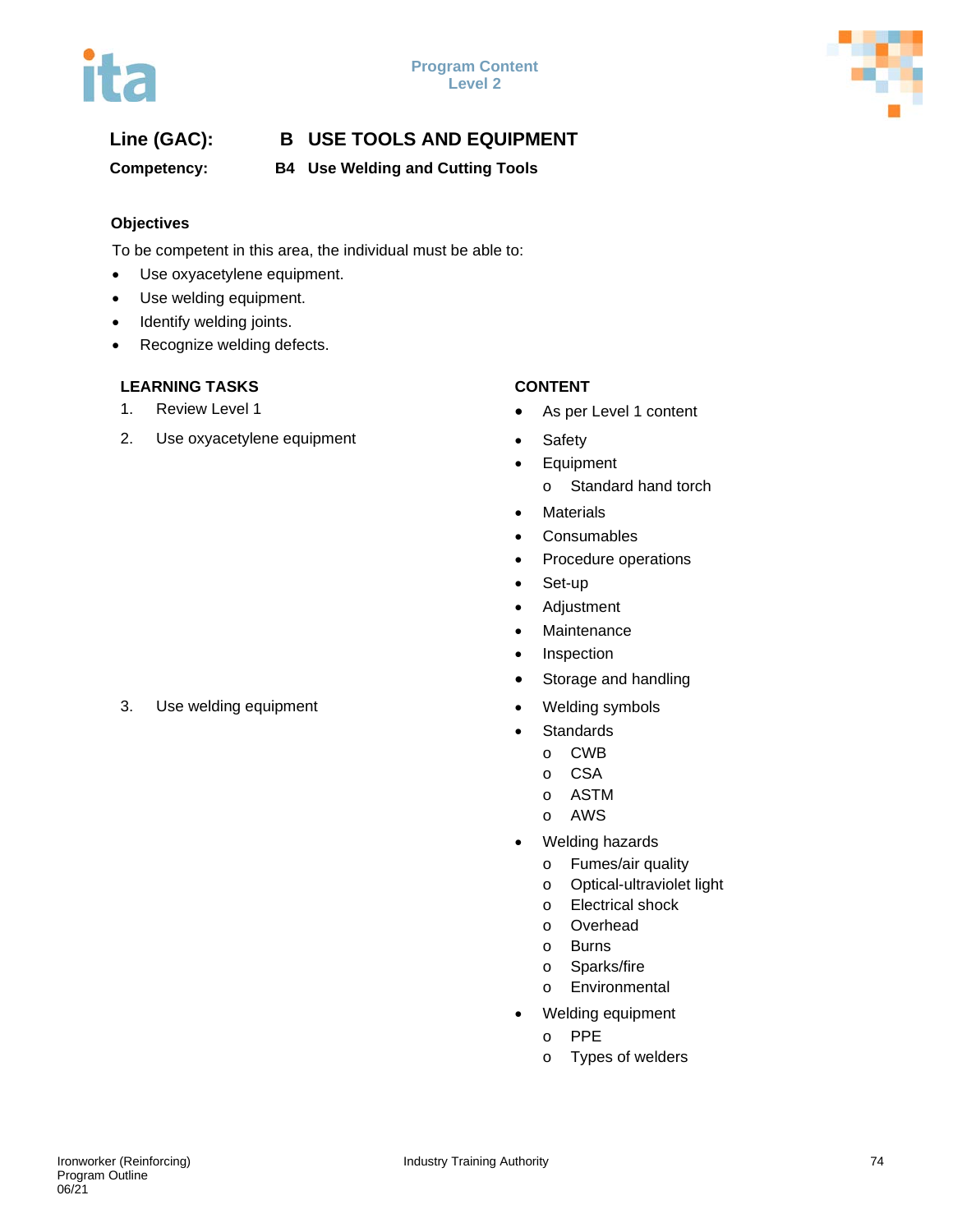



- Welding processes
	- o Stick weld (SMAW)
	- o Wire (FCAW)
	- o Basic electricity/AC-DC
	- o Resistance
	- o Polarity
	- o Duty cycle
	- o Heat effect
	- o Pre-heat/post-heat
- Set-up welding equipment
	- o Polarity
	- o Identify power source
	- o Connectors and clamps
	- o Identify controls
	- o Identify cable sizes
	- o Identify consumables and their functions
- 
- 
- Inclusion
- **Porosity**
- Lack of fusion
- 4. Identify welding joints **and the set of the set of the set of the set of the set of the set of the set of the set of the set of the set of the set of the set of the set of the set of the set of the set of the set of the**
- 5. Recognize welding defects **•** Cracking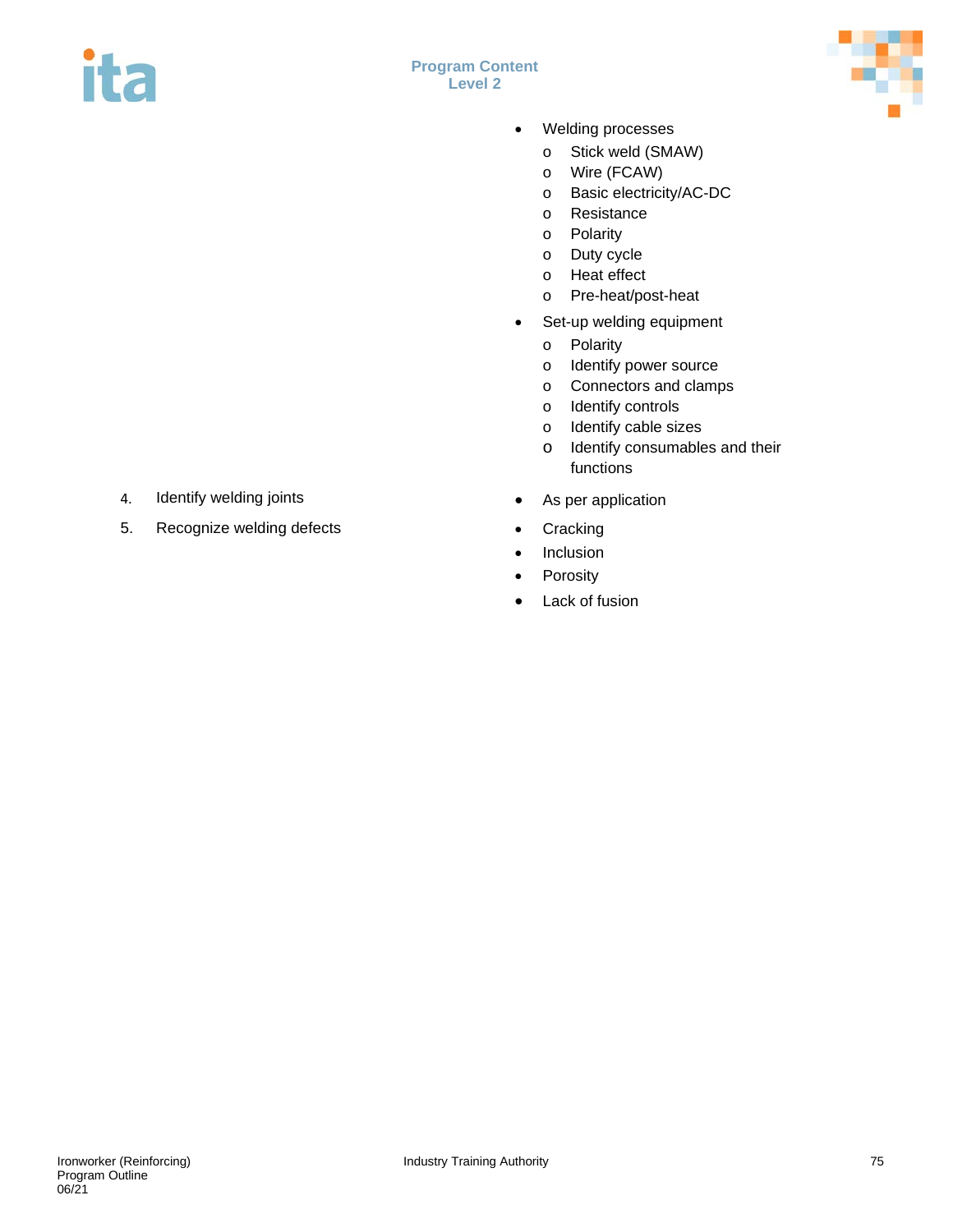



### **Achievement Criteria #1**

Performance The learner will demonstrate the proper use of a hose repair kit.

Conditions The learner will be given:

- Tools
- Equipment
- Instructions

Criteria The learner will score 70% or better on a rating sheet that reflects the following criteria:

- Fault identification
- Hose repair/replacement
- Proper fittings
- Lines cut even
- Check for leaks

#### **Achievement Criteria #2**

Performance The learner will set-up a portable welder and perform a lap weld on reinforcing steel.

| Conditions | The learner will be given: |  |  |
|------------|----------------------------|--|--|
|            |                            |  |  |

- Tools
- Equipment
- Instructions

- Criteria The learner will score 70% or better on a rating sheet that reflects the following criteria:
	- Proper set-up
	- Visual inspection of final weld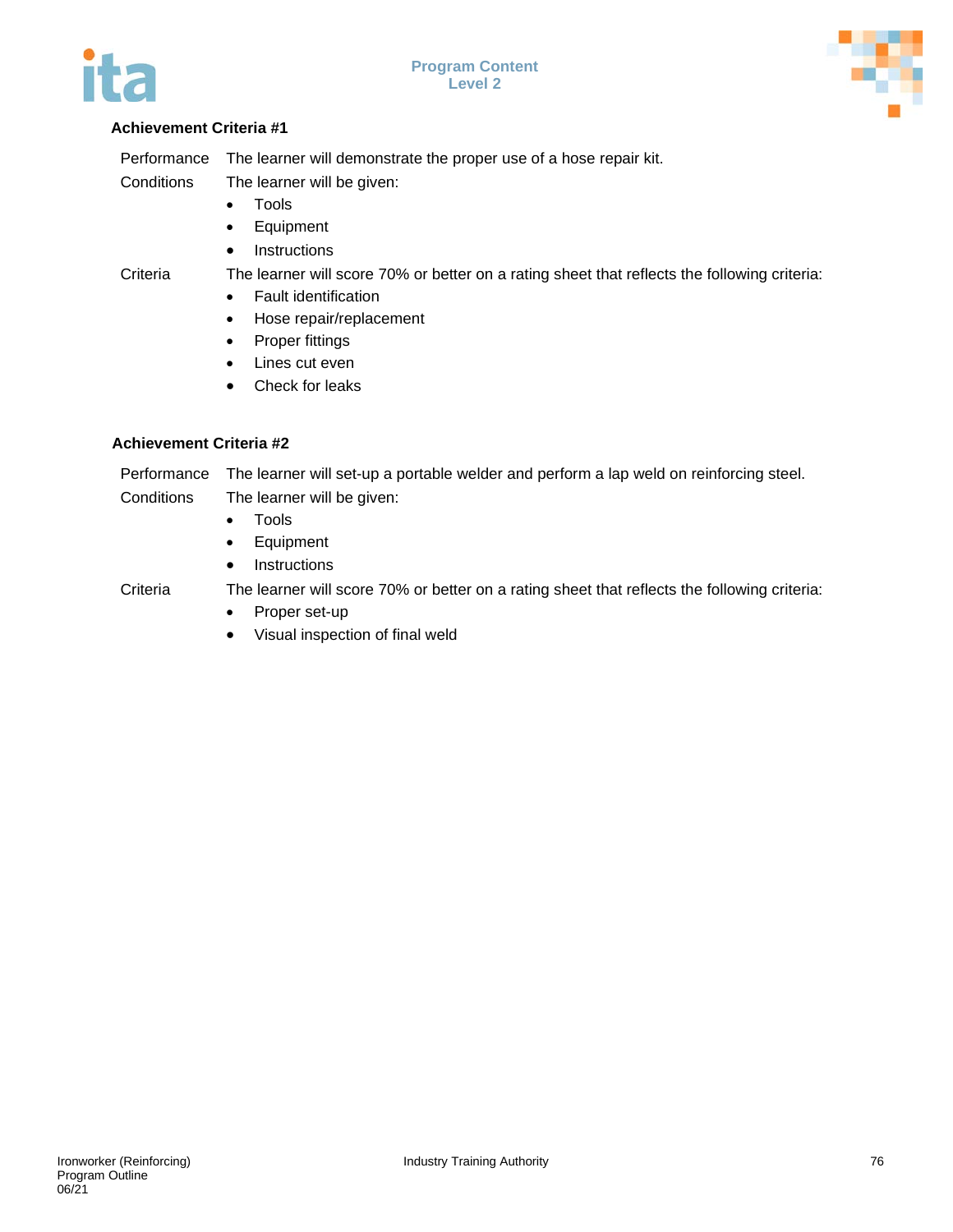

## **Line (GAC): C ORGANIZE WORK**

**Competency: C1 Use Mathematics**

### **Objectives**

To be competent in this area, the individual must be able to:

• Apply mathematical principles to solve problems related to the daily tasks of an ironworker.

## **LEARNING TASKS CONTENT**

- 
- 2. Solve problems of ration and proportion Working bevel
- 3. Apply mathematical principles to daily projects Calculations of:

- 1. Review Level 1 **As per Level 1 As per Level 1 content** 
	-
	- Metric and imperial
	- - o Height
			- Determination of sufficient headroom for lifting
		- o Volume and capacity
			- Volume and capacity of vessels that contain ironwork-related products and consumables
		- o Angles
			- With a given working bevel for a stair, determine the bisect cut angle for a common wall rail
		- o Arc
			- Determine chord lengths between two points in a given arc
		- o Mass
			- Determine the mass of various material
			- Determine angles with two given sides and determine a side with a given angle and a given side
	- Word and diagram problems
		- o Material weights
		- o Triangulation of cranes
		- o Below-the-hook rigging triangles
		- o Capacity

4. Solve multi-step problems using mathematical concepts as learned in Levels 1 and 2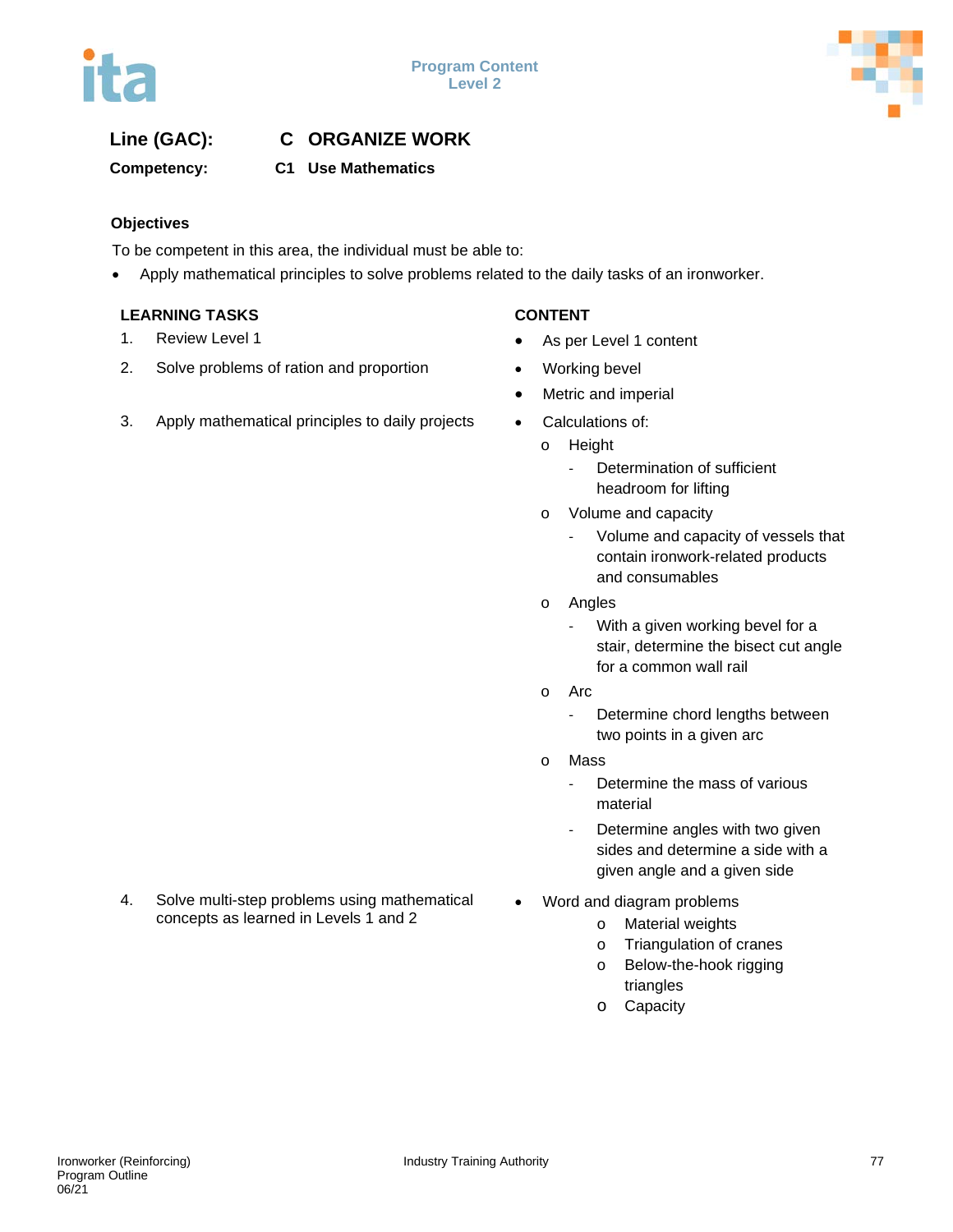## **Line (GAC): C ORGANIZE WORK**

**Competency: C2 Interpret Drawings and Specifications**

#### **Objectives**

To be competent in this area, the individual must be able to:

- Interpret shop drawings.
- Identify schedules from a structural engineering drawing.
- Identify reinforcing requirements based on reinforcing steel drawings.
- Identify the types of post-tensioning as shown on drawings.

4. Identify schedules from a structural engineering

- Identify the post-tensioning anchorage needs as shown on drawings.
- Identify the types of post-tensioning concrete construction from structural engineering and posttension drawings.
- Identify and compile the post-tensioning requirements from a structural drawing.

#### **LEARNING TASKS CONTENT**

drawing

2. Interpret shop drawings **•** Notes

- 1. Review Level 1 **Figure 1 Figure 1 Figure 1 CONTENT CONTENT 6 As per Level 1 content** 
	-
	- Abbreviations
	- **Sections**
	- As per project specifications
- 3. Identify welding symbols **because that the set of the set of the S** As per project specifications
	- Footings
	- Columns and zones
	- Beams and joists
	- Slabs
	- Cross headers and lintels
	- Note: Bar placing order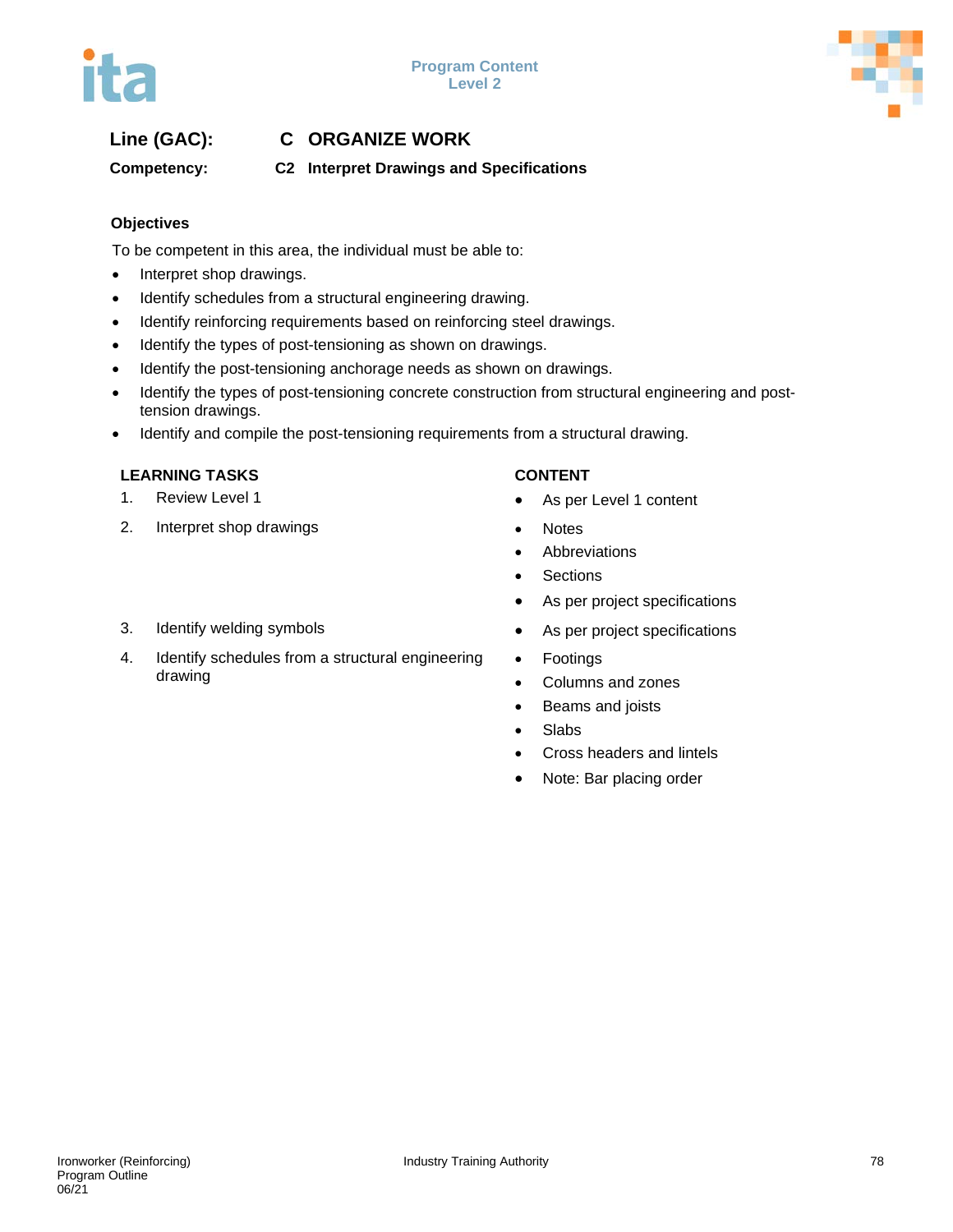- 5. Identify reinforcing requirements based on reinforcing steel drawings
- Foundations and footings
- Walls, columns and capitals
- One and two-way slabs
- Beams and slabs
- Beam and joists and waffle slabs
- Bridge decks, piers and abutments
- Tanks and silos
- Pre-case members
- Reinforcing steel placing
- Q-decking reinforcing
- SKS/RFI
- CDs/change of directives
- Engineered support
- Engineered crane
- Bonded
- Un-bonded
- Bar
- Pre-stressed concrete
- Pocket clearance
- Anchor recess
- Anchor zone reinforcing
- Types of anchorage
- Double live ends
- Slabs
- Beams
- Beams and joists
- Bridge girders
- Silos, tanks, and slab on grade
- Tendon cutting list from a post-tension placing drawing
- A stressing data sheet from the tendons from a post-tensioning drawing
- Calculate elongations and stressing lengths from post-tensioning drawings





- 6. Identify the types of post-tensioning as shown on drawings
- 7. Identify the post-tensioning anchorage needs as shown on drawings
- 8. Identify the types of post-tensioning concrete construction from structural engineering and post-tension drawings
- 9. Identify and compile the post-tensioning requirements from structural drawings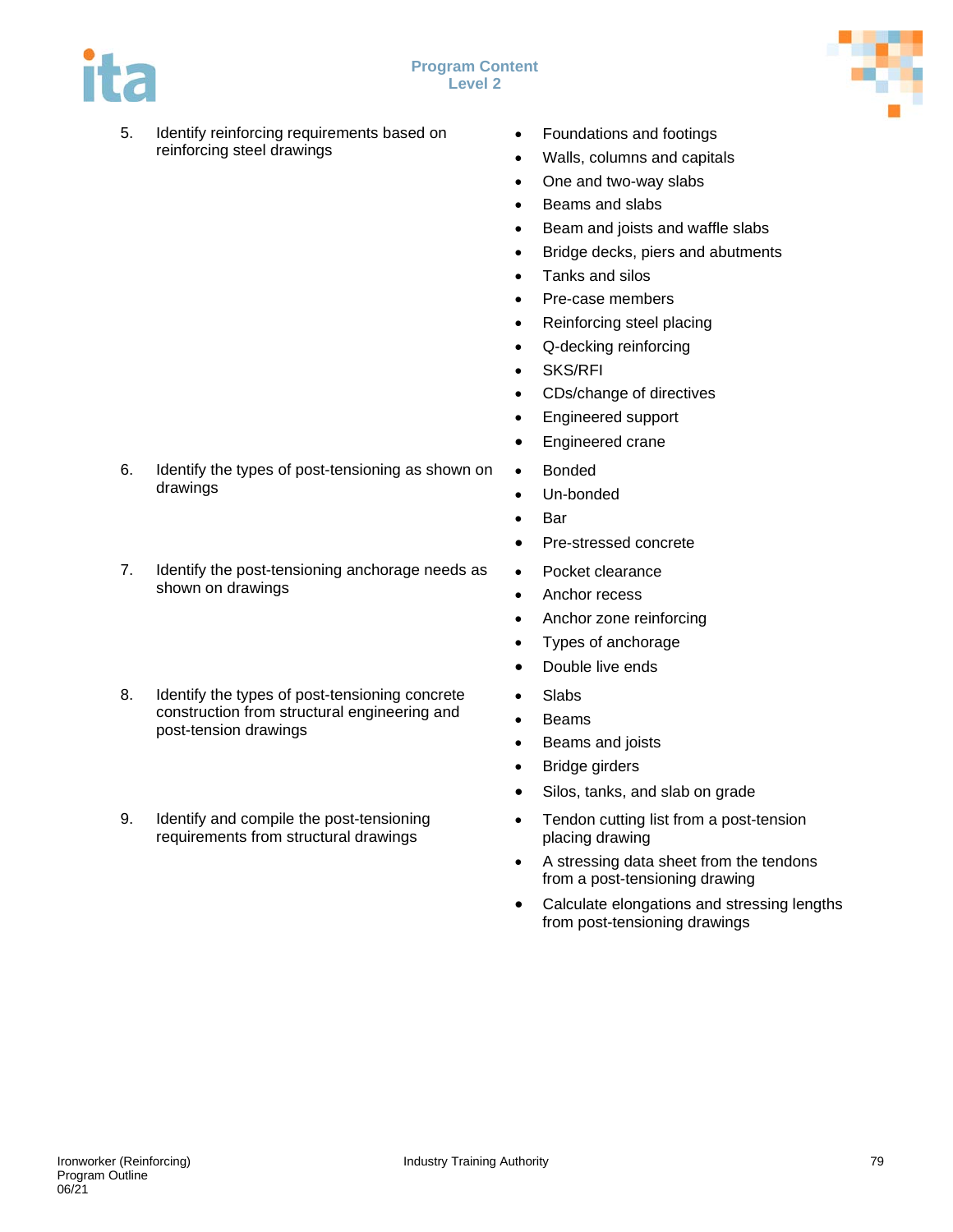

## **Line (GAC): D USE RIGGING, HOISTING AND LIFTING EQUIPMENT**

**Competency: D1 Use Ropes and Slings**

#### **Objectives**

To be competent in this area, the individual must be able to:

Use ropes, slings and hitches (fibre and wire) for rigging.

### **LEARNING TASKS CONTENT**

- 
- 2. Use fibre and wire ropes, slings and hitches according to configurations and appropriate formulas

- 1. Review Level 1 **As per Level 1 As per Level 1 content** 
	- Vertical/multiple leg
	- Baskets/D-to-D ratio
	- Choker hitches/angle of choke
	- Bridle hitches/multiple leg bridles
	- Wire rope slings-sliders
	- Endless slings (care/capacity determination/location of tag during use)
	- Synthetic web slings (considerations and dangers using flat web slings at angles, tag consideration)
	- Tension and safe working loads according to multiple configurations
	- Eye configuration and efficiency
	- Inspection and storage
	- Compare charts, given formula and safe working recall values
- 3. Use natural and synthetic fibre ropes Selection for use based on properties and conditions
	- Storage, handling, maintenance
	- Splices and knots

#### **Achievement Criteria #1**

Performance The learner will tie a prescribed set of knots in a working manner.

Conditions The learner will be given:

- Equipment
- **Instructions**

- 
- Criteria The learner will score 70% or better on a rating sheet that reflects the following criteria:
	- **Speed** 
		- Accuracy
			- o Tail length and finish
		- Demonstrate knot according to suggested scenario
		- Determine appropriate knot for the task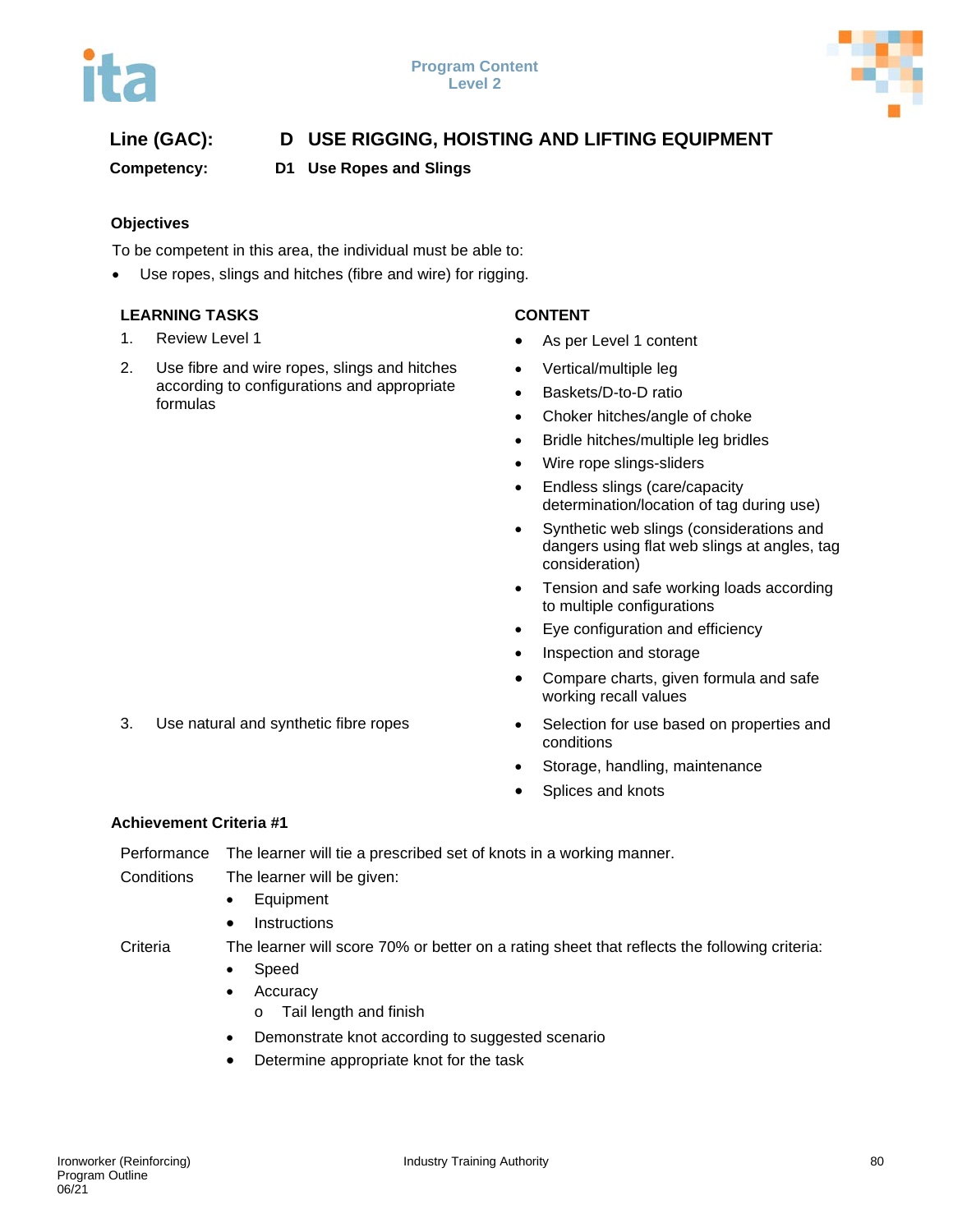



### **Achievement Criteria #2**

Performance The learner will perform wire rope inspection and create a written inspection report.

- Conditions The learner will be given:
	- Materials
	- Equipment
	- Instructions

Criteria The learner will score 70% or better on a rating sheet that reflects the following criteria:

• Accuracy of written inspection report against master report

#### **Achievement Criteria #3**

Performance The learner will apply minimum size choker(s) required for a given task.

Conditions The learner will be given:

- Materials
- Equipment
- Instructions

Criteria The learner will score 70% or better on a rating sheet that reflects the following criteria:

- Configuration
- Mass
- Physical condition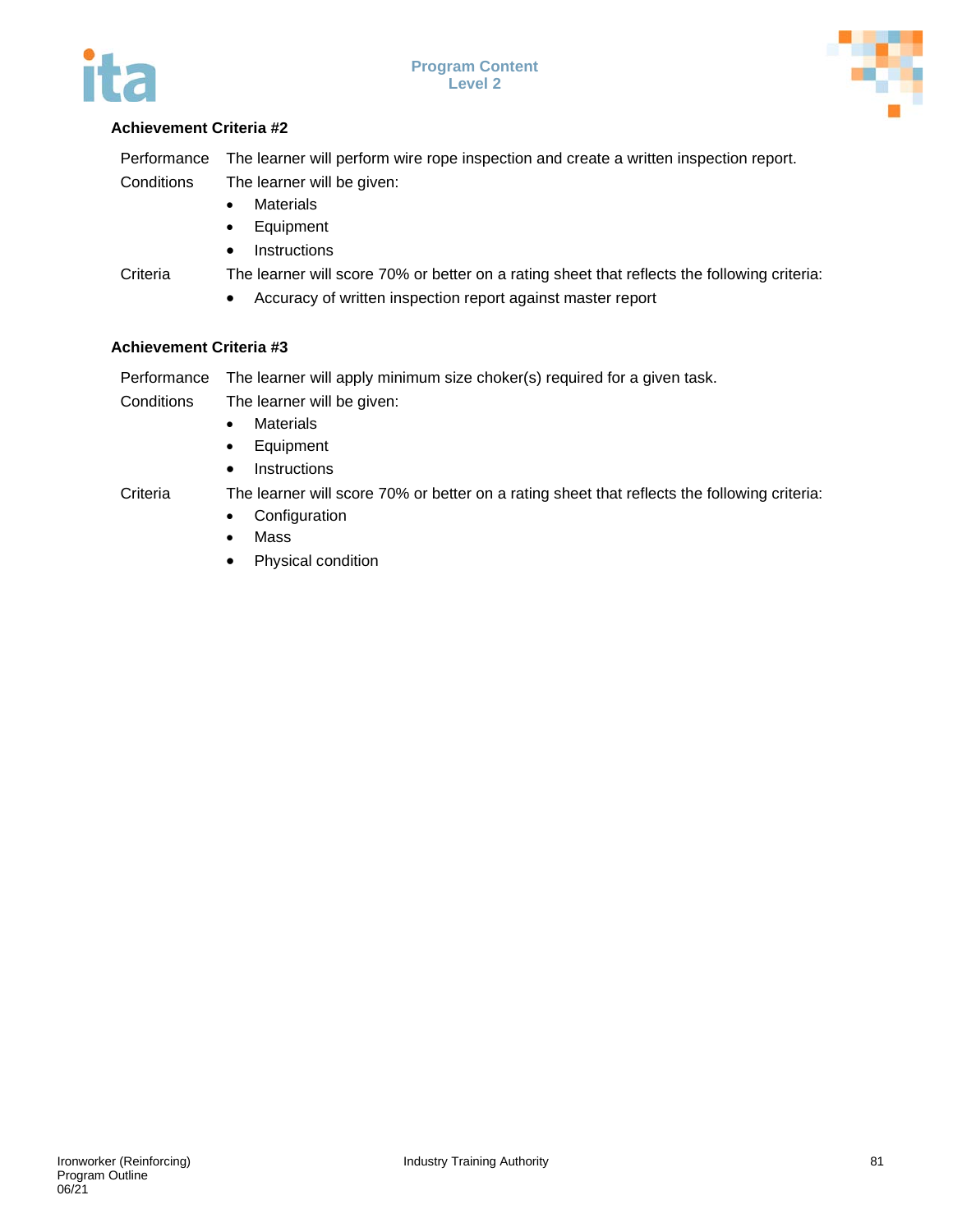

# **Line (GAC): D USE RIGGING, HOISTING AND LIFTING EQUIPMENT**

## **Competency: D2 Use Rigging and Hoisting Equipment**

### **Objectives**

To be competent in this area, the individual must be able to:

- Select and use hoisting and rigging equipment.
- Calculate a reeve system.
- Select equipment based on transfer of load.

### **LEARNING TASKS CONTENT**

- 
- 2. Describe rigging hardware **•** Drums

- 1. Review Level 1 **As per Level 1 As per Level 1 content** 
	- - o Drums/fleet angle
		- o Installation of rope on grooved and plain drums
		- o Transfer of line drum-to-drum
	- Blocks
		- o Snatch blocks
		- o Reeved blocks/multi-sheaved
			- Procedure for multi-sheaved reeveup-right angle or lacing
		- o Heavy blocks
		- o Traveling blocks/standing blocks
		- o Parts and sheave size and type (roller or bearing)
		- o Mechanical advantage
		- o Compound frictions
		- o Angle ratios
- 3. Select and use hoisting and rigging equipment Calculation of weight
	- Selection of equipment
		- o Transfer of load
	- Selection of lifting location or point
	- Anchorage and hold back
	- Mechanical advantage/reeve up
	- **Safety**
	- Operating procedures
	- Communication and hand signals
	- Securing of loads
	- **Inspection**
	- **Maintenance**
	- **Storage**
	-
	- According to power source
- 4. Calculate a reeve system **•** Mechanical advantage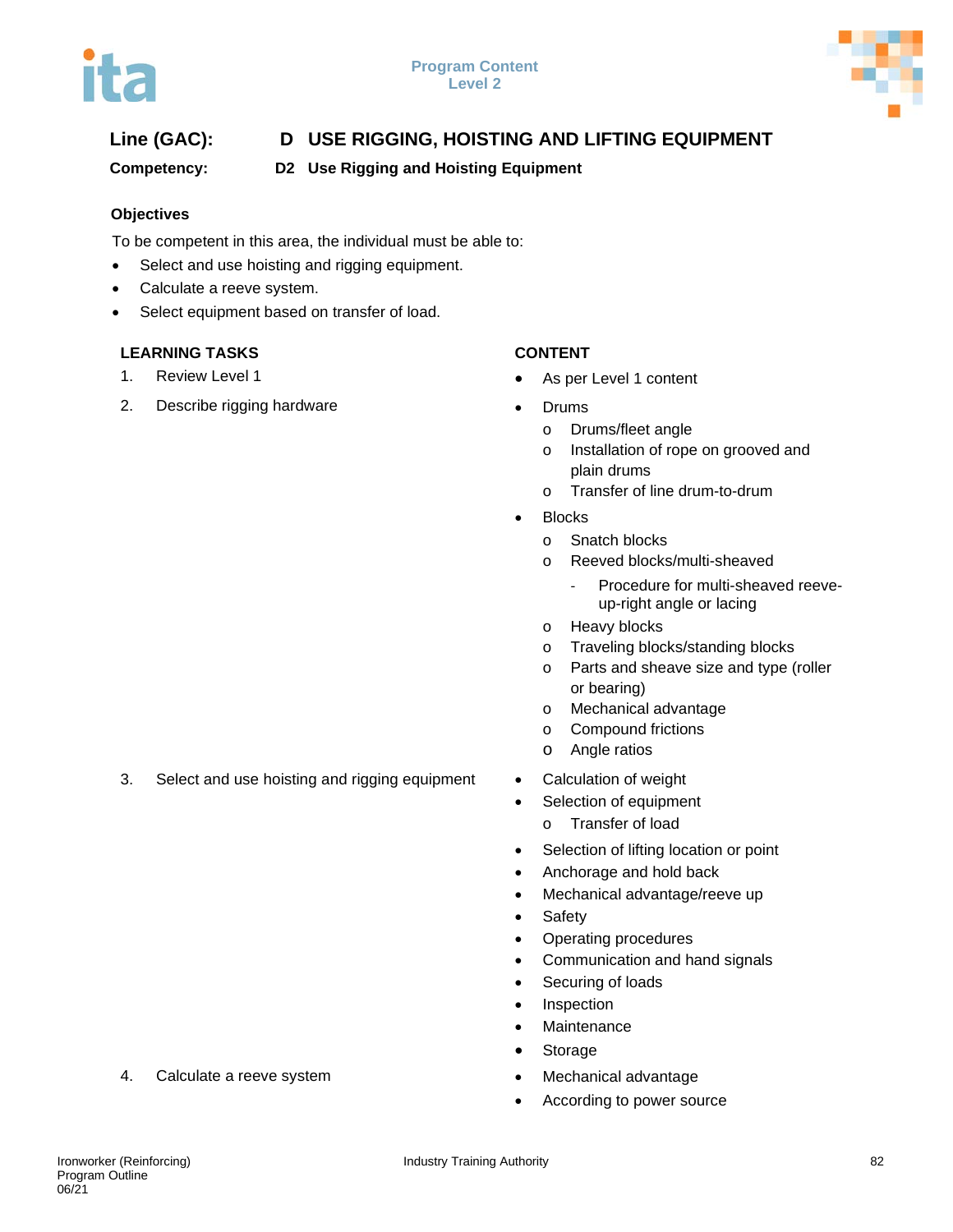# it -



- According to line size
- Determination of length of line o Above and below grade
- Anchorage and holdbacks
- **Safety**
- - o Distance of transfer
	- o Calculation of size/weight
	- o Communication
	- o Securing of loads
- Operating procedures
- **Inspection**
- **Maintenance**
- Storage
- Selection of lifting location or point
- Incline plane
- **Drifting**
- Anchorage and holdbacks
- **Safety**
- Calculation of capacity
- Calculation of weight
- Calculation of high line tensions
- Load holdback
- Securing of loads
- Incline plane
- Anchorage and holdbacks
- **Safety**

5. Select equipment based on transfer of load • Transfer of loads

6. Calculate and select highline equipment based

on the loads

06/21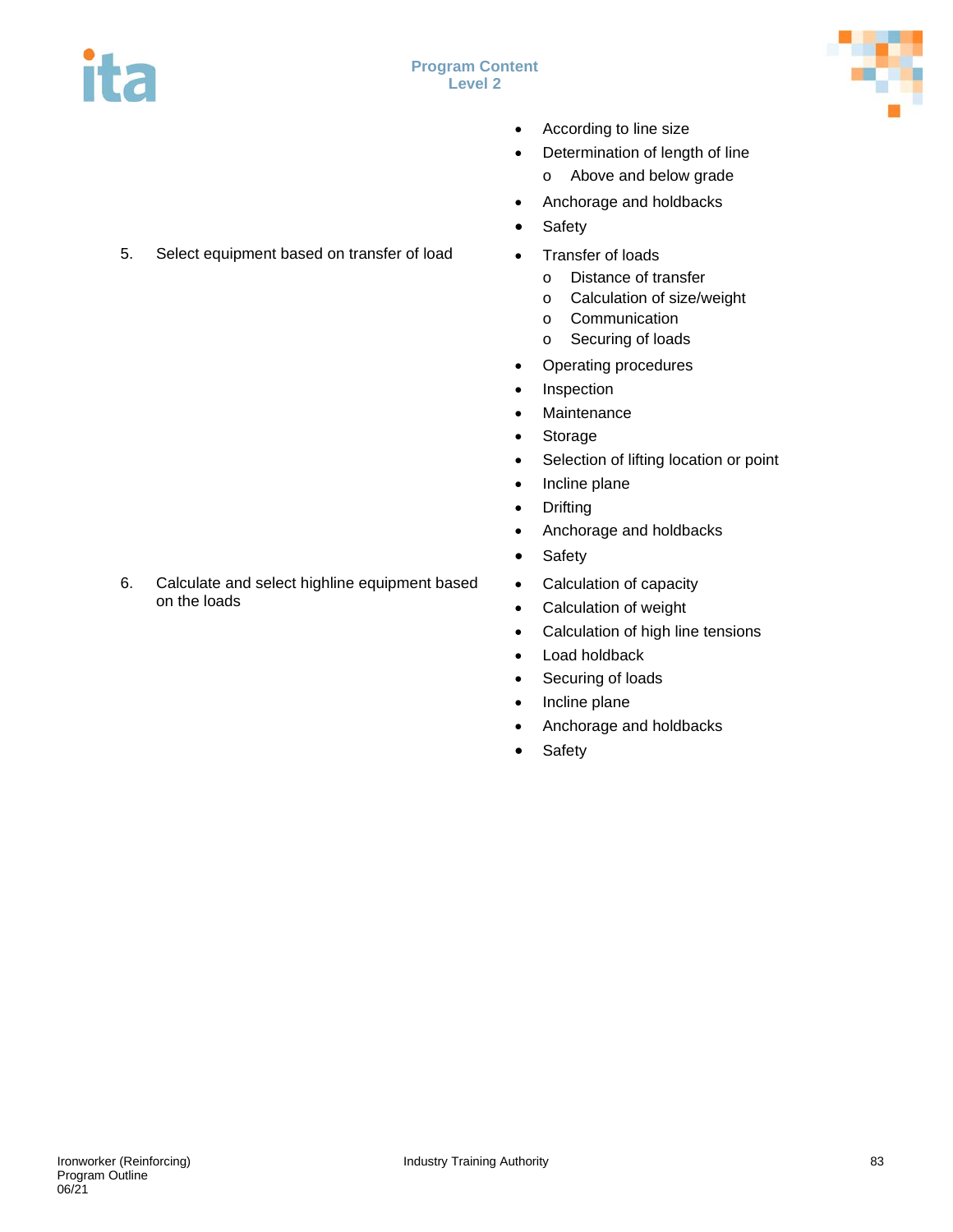



## **Achievement Criteria**

Performance The learner will design and install a multi-part wire rope reeve system with a clipped-eye becket for a given task.

Conditions The learner will be given:

- Instructions
- Task objective
- Variety of available equipment

Criteria The learner will score 70% or better on a rating sheet that reflects the following criteria:

- Block position
- Proper alignment of routing
- Starting and finishing point
- Installation of becket
- Appropriate plan
- Winch/power source placement
- Appropriate fleet angle
- Lead block location
- Routing of cable
- Appropriate mechanical advantage
- Selection of block design and capacity
- Accurate determination of holdbacks
- Load control
- Selection of slings and attachments
- Headroom
- Communication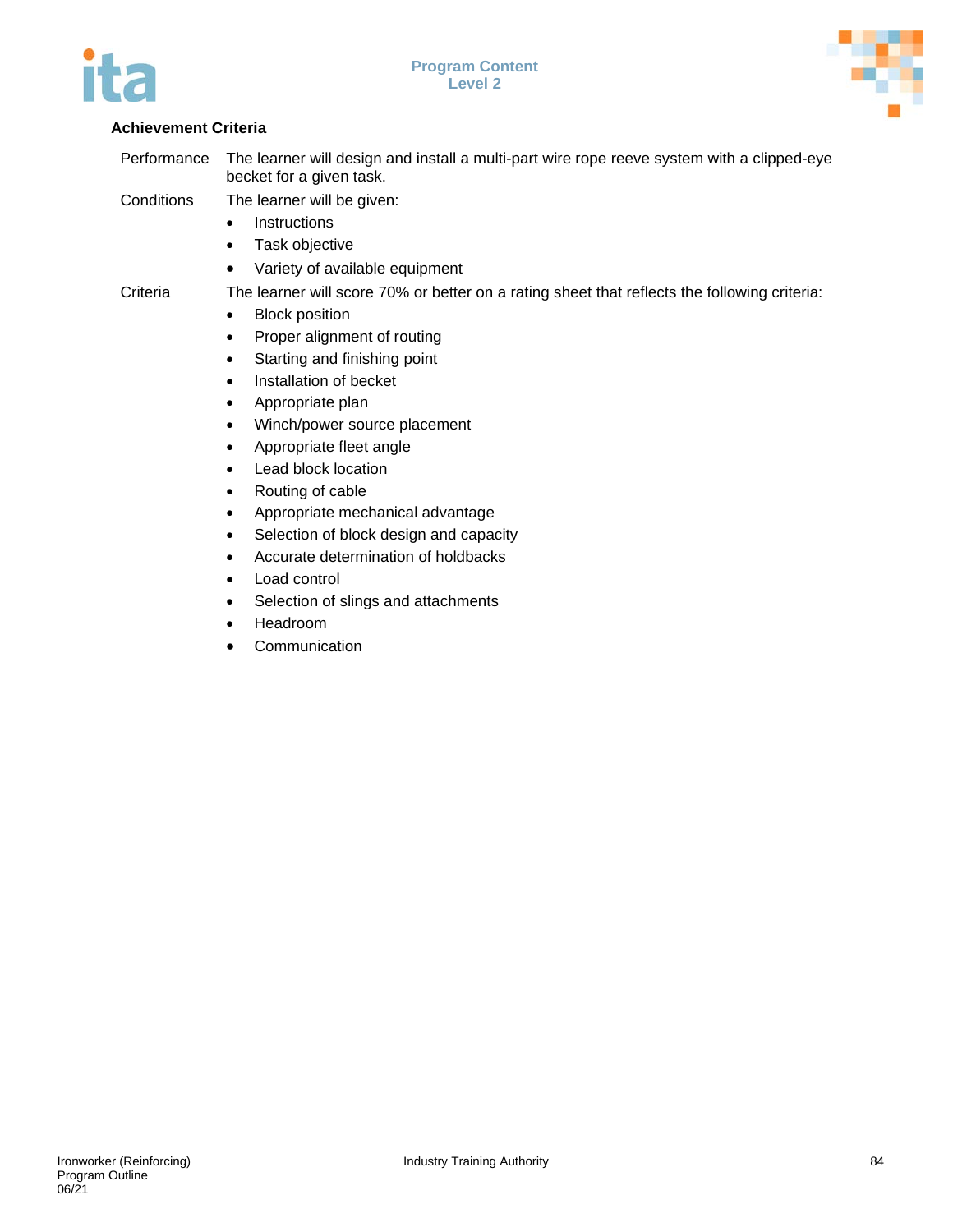

# **Line (GAC): D USE RIGGING, HOISTING AND LIFTING EQUIPMENT**

## **Competency: D4 Apply Procedures for Heavy Rigging and Marine Rigging**

#### **Objectives**

To be competent in this area, the individual must be able to:

- Identify marine hoisting equipment.
- Identify heavy lift rigging.
- Describe barge loading and unloading.
- Discuss procedures for heavy rigging and marine rigging.
- Identify safety practices for heavy rigging and marine rigging.
- Identify and analyse heavy lift rigging.
- Analyse a dual lift rigging plan.

## **LEARNING TASKS CONTENT**

1. Identify marine hoisting equipment • Floating derricks

- 
- Crane barges
- Spud barges
- Slew winches
- **Tide lifts**
- Tide book
- Crane charts based on barge configuration
- 
- J hooks
- Counter balanced lifts
- Rolling beams
	- o Track/tailing dollies
- Jacking and rolling heavy objects
- Spreader bars/equalizer bars
- **Shackles** o Blocks
- 
- 3. Describe barge loading and unloading **•** Dockside
	- Ramps
		- o Permanent
		- o Temporary
	- Shoreline oceans
	- **Rivers**
	- Load types
	- Load placement
	- Balance of load
		- o Ballasting

2. Identify heavy lift rigging example and winches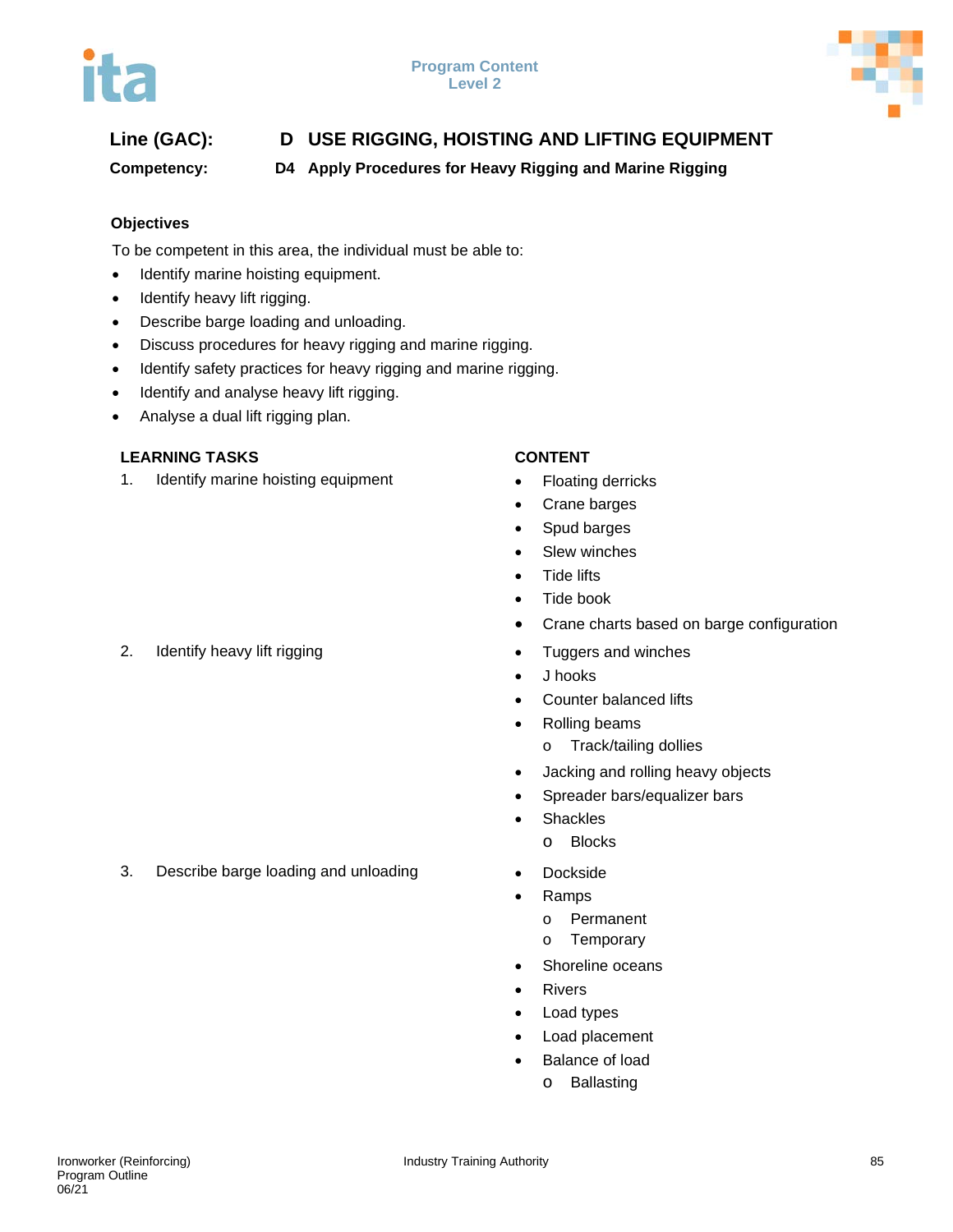

#### **Program Content Level 2**



- Safety
	- o Communication
- **Regulations** 
	- o Life jackets
	- Adherence to engineered plan
	- Awareness of surroundings o Cables, winch lines
	- Site-specific considerations
- 5. Discuss procedures for heavy rigging and marine According to job requirements rigging
- 6. Describe heavy lift rigging example  $\bullet$  Counter balanced lifts-dual lifts
	- o Centre of gravity
	- o Base conditions
	- o Cribbing, blocking and jacking plate
	- o Jacking frames
	- **Communication** 
		- o Operator and crew
	-
	- **Components**
	- **Configurations**
	- Capacities
	- **Tolerance**
	- **Specifications**
	- Order of communication
	-
	- Centre of gravity of object
	- Capacity of cranes
	- Position of cranes
	- Position of crane attachment to object
	- Rigging attachments
	- Balanced/level lowering
	- **Procedure**
	- **Safety**
	- **Communication**
	- Adherence to engineering plan

7. Analyse the heavy rigging plan **•** Safety/procedures

4. Identify safety practices for heavy rigging and

marine rigging

8. Analyse a dual lift rigging plan **•** Length and weight of object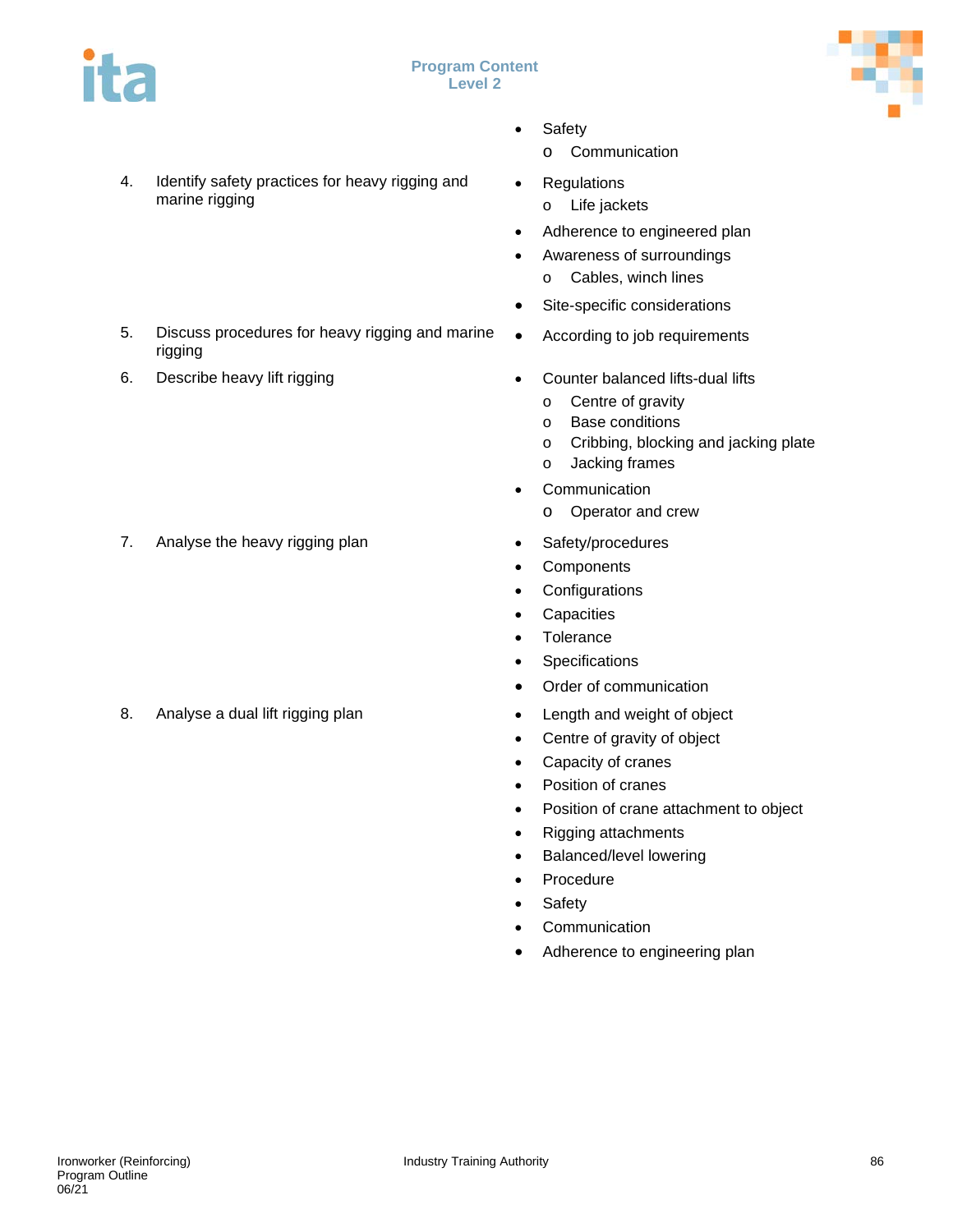



#### **Achievement Criteria**

|  |  | Performance The learner will analyse a dual lift rigging plan. |
|--|--|----------------------------------------------------------------|
|--|--|----------------------------------------------------------------|

- Conditions The learner will be given:
	- A complete dual lift rigging plan

Criteria The learner will score 70% or better on a rating sheet that reflects the following criteria:

- Size of equipment
- Location of equipment
- Unloading point
- Required rigging
- Required mats and cribbing
- Amount of counter weight
- Transfer of load
- Swing direction
- Required number of boom angle changes
- Placement location
- Headroom
- Order of communication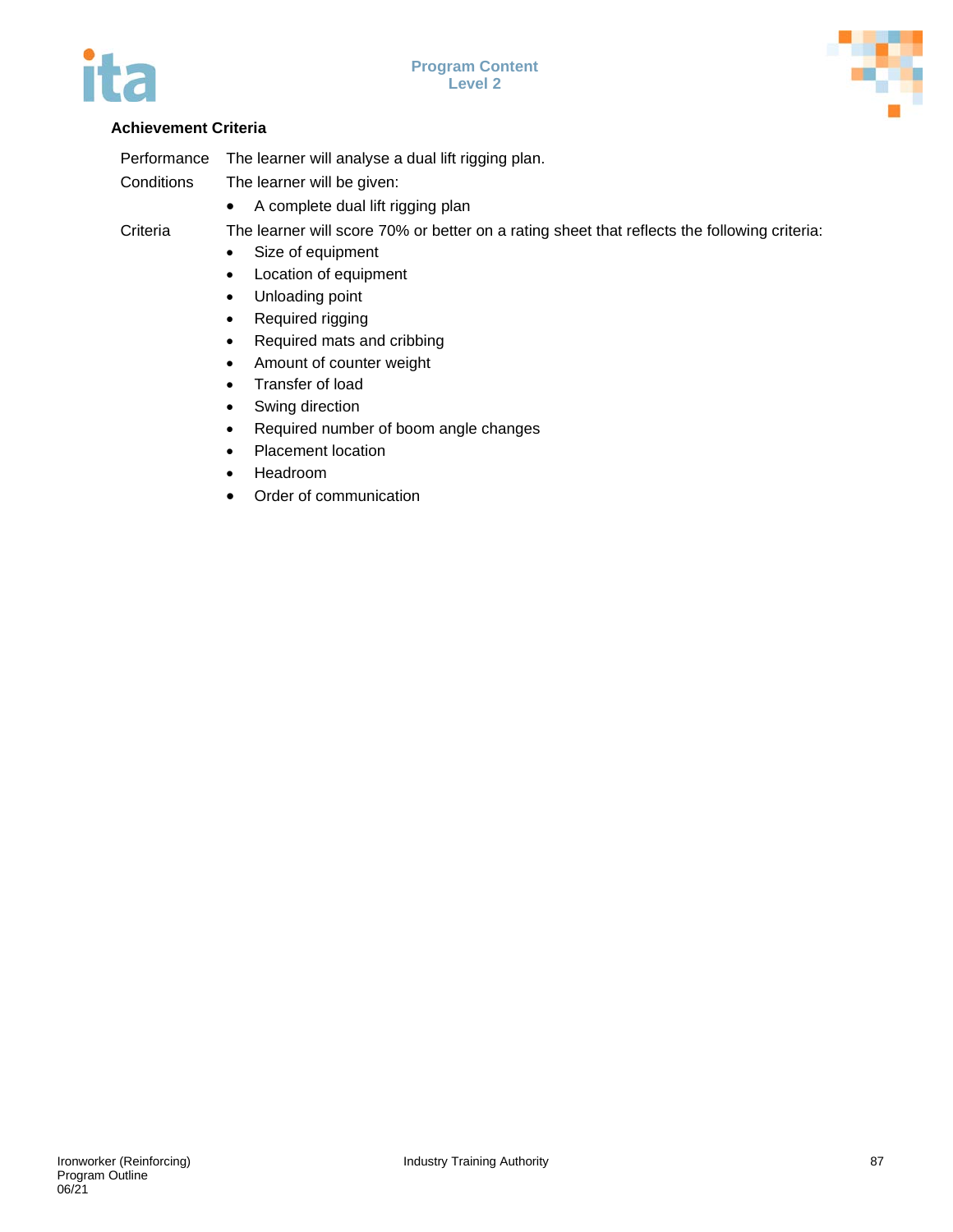

## **Line (GAC): E APPLY CRANE WORK PROCEDURES**

**Competency: E1 Apply Lifting Practices for Cranes**

#### **Objectives**

To be competent in this area, the individual must be able to:

- Determine crane position.
- Prepare base for crane set-up.

#### **LEARNING TASKS CONTENT**

- 
- 

- 1. Review site hazards **by a struck of the set of the Review site hazards •** As per Level 1 content
- 2. Determine crane position **•** Knowledge of crane capacity
	- Ability to calculate crane radius
	- Ability to read crane charts
	- Knowledge of maximum weight of lift
	- Knowledge of combined weight of rigging components
	- Calculate available headroom
	- Knowledge of crane quadrants
	- Knowledge of required set-up space and swing radius
- 3. Prepare base for crane set-up Knowledge of gross weight of crane
	- Knowledge of composition of base such as soil, concrete and steel
	- Ability to select pads such as mats, dunnage and cribbing
	- Ability to visually assess ground conditions
	- Ability to ensure ground is stable
	- Ability to install falsework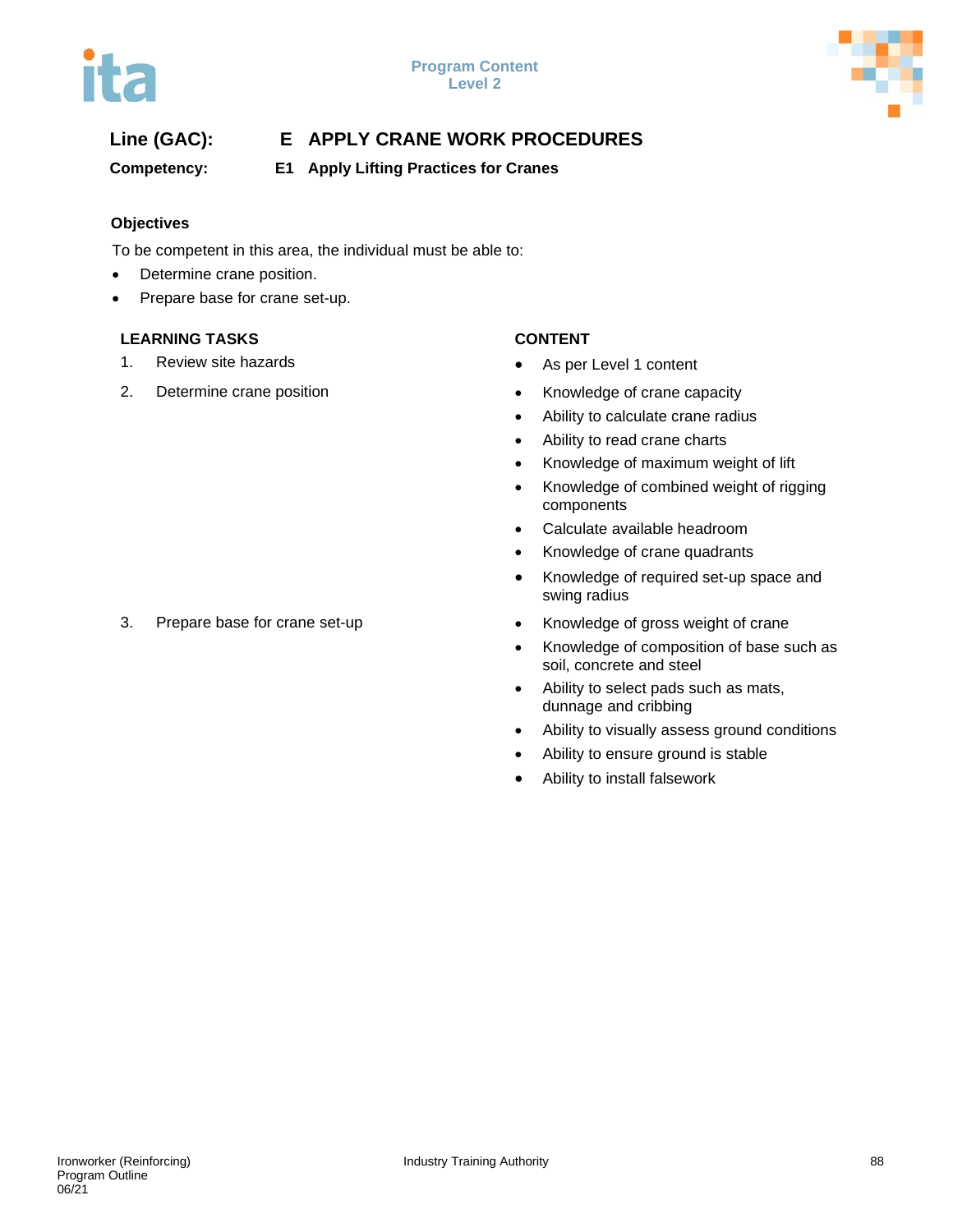

## **Line (GAC): E APPLY CRANE WORK PROCEDURES**

## **Competency: E2 Assemble and Disassemble Cranes**

#### **Objectives**

To be competent in this area, the individual must be able to:

- Identify hazards associated with assembling/disassembling cranes.
- Describe types of crane parts.
- Describe crane assembly/disassembly.
- Describe moving cranes on site.
- Set-up a crane and install jib.

#### **LEARNING TASKS CONTENT**

1. Identify site hazards **•** Types of hazards

- - o Power lines
	- o Underground services
	- o Obstructions to swing radius
		- Other cranes in the area
	- o Uneven ground
	- o Lock outriggers (if crane has them)
- 2. Describe types of crane parts Pads
	- **Outriggers**
	- Frame
	- **Turntable**
	- **Counterweight**
	- House/cab
	- Drums and gantries
	- Boom stops
	- Boom types and sections
	- Jibs-straight and luffing
	- Main line
	- Whip line
	- Levelling jacks
	- Load block/headache ball
	- Mast holdbacks and guylines
	- **Trolley**
	- Pennant lines
	- Pins
	- **Sheave**
	- Self-erecting mast frames
	- **Tracks**
	- Extendable axles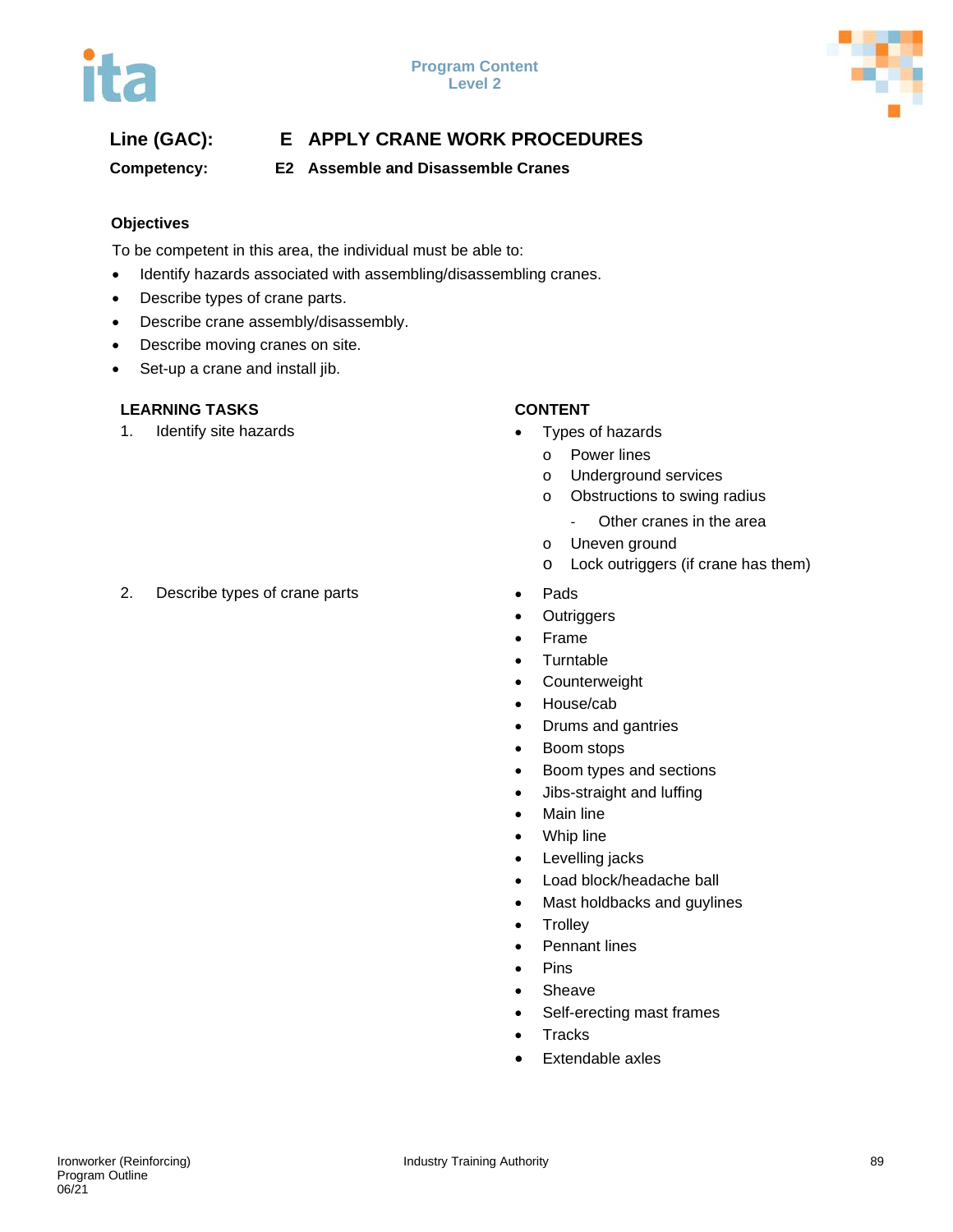



- 3. Describe crane assembly **Example 20** Sequence of assembly
	-
	- Signals
	- Required tools and equipment
	- Blocks and dunnage
	- Rigging procedures
	- Installation of components
		- o Jib installation
	- Reeve/lace blocks
	- Engineered lifts
	- Finalize the set-up
- 4. Set-up crane and install job **•** According to instructions
- 5. Describe moving cranes on site **•** Pre-planning crane location and route
	- Hazard recognition
	- **Procedures**
	- Base conditions
	- Communication
	-
	- Methods and sequence of disassembly
	- Required tools and equipment
	- Rigging procedures
	- Disconnect components
		- o Jib stowage
	- Communicate with crane operator
	- Rig components
	- Block boom sections
- 
- 
- 6. Describe crane disassembly Hazards recognition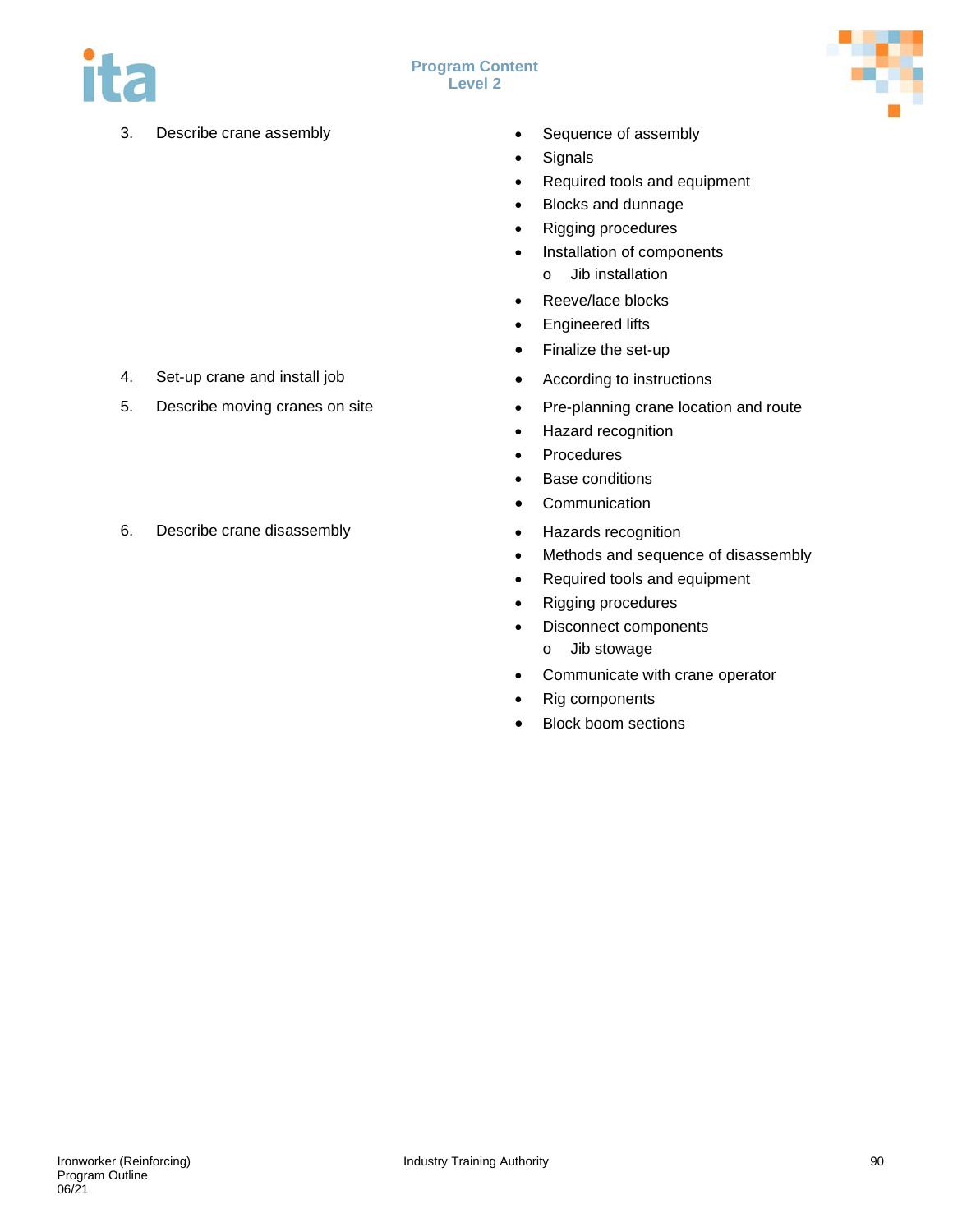

# **Line (GAC): F APPLY REINFORCING TECHNIQUES**

**Competency: F1 Apply Principles of Reinforcing Concrete**

#### **Objectives**

To be competent in this area, the individual must be able to:

- Describe reinforcing codes and standards.
- Select the appropriate material for a given task based on the principles and standards of reinforced concrete.

#### **LEARNING TASKS CONTENT**

- 
- 2. Describe reinforcing codes and standards Principles

- 1. Review Level 1 According to Level 1 content
	- - o Bending tolerances
			- Tail length
			- Pin diameters
			- Common bend degrees
		- o Standard shapes
	- Clearance minimum codes
		- o Bar supports
	- CSA standards
	- CRSI standards
	- **Splices** 
		- o Types
			- Mechanical
			- Lapped-side-by-side and staggered
			- Embedment and projection
			- **Welded**
			- Terminator Bar/Plate
		- o Classes
			- Tension
			- Compression
			- Tension and compression
	- According to job specification and industry standards
- 3. Select the appropriate material for a given task based on the principles and standards of reinforced concrete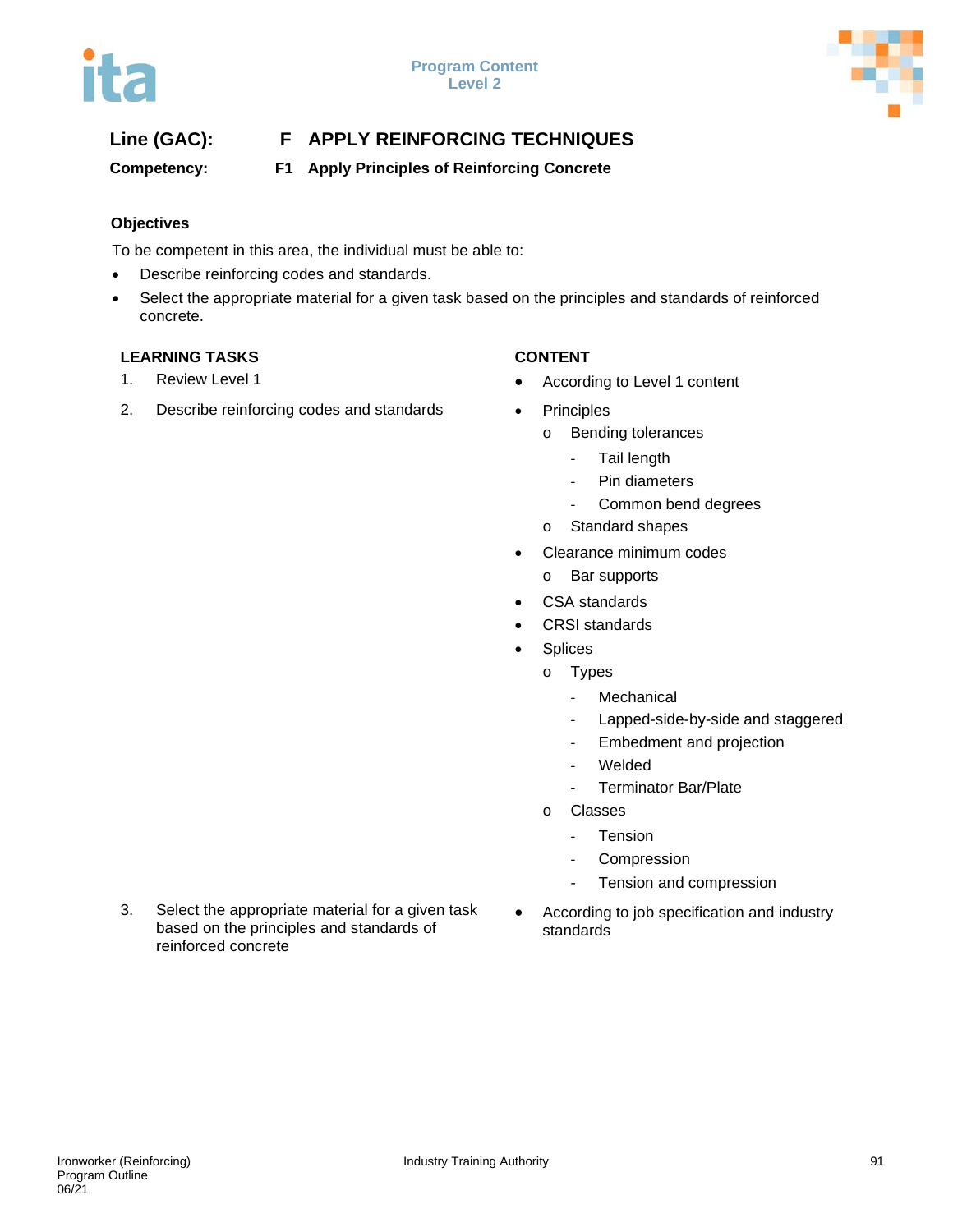



### **Achievement Criteria**

Performance The learner will select the proper size of steel and identify the pin diameter and side and tail length based on the required task.

- Conditions The learner will be given:
	- Legend
	- Materials
	- Bender
- 

Criteria The learner will score 70% or better on a rating sheet that reflects the following criteria:

- Proper dimensions
- Proper pin diameter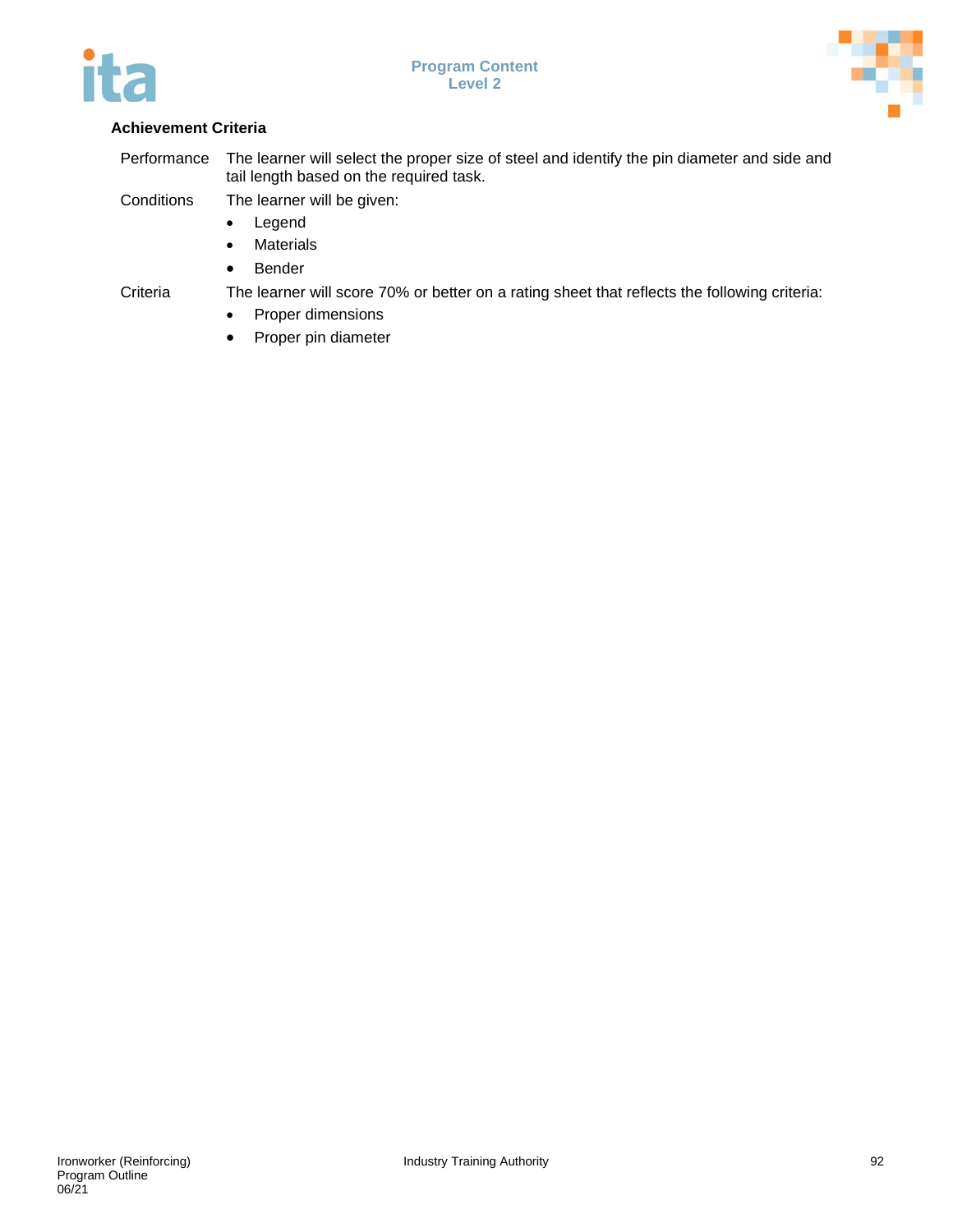

## **Line (GAC): F APPLY REINFORCING TECHNIQUES**

**Competency: F2 Install and Fabricate Reinforcing Material**

### **Objectives**

To be competent in this area, the individual must be able to:

• Detail and install reinforcing material using a blueprint or placing sheet.

### **LEARNING TASKS CONTENT**

- 
- 2. Fabricate and install rebar from a structural drawing or similar source

- 1. Review Level 1 **As per Level 1 As per Level 1 content** 
	- Location of work to be performed
	- List of materials
	- Placing order and support requirements
	- Measure, mark, cut, place, tie

#### **Achievement Criteria**

Performance The learner will detail and fabricate a column based on information on a drawing.

- Conditions The learner will be given:
	- Instructions
	- Materials
	- Equipment

Criteria The learner will score 70% or better on a rating sheet that reflects the following criteria:

- Proper cover
- Accuracy
- Projection
- Quality of tying
- Quality of stirrups
- Overall appearance
- Timelines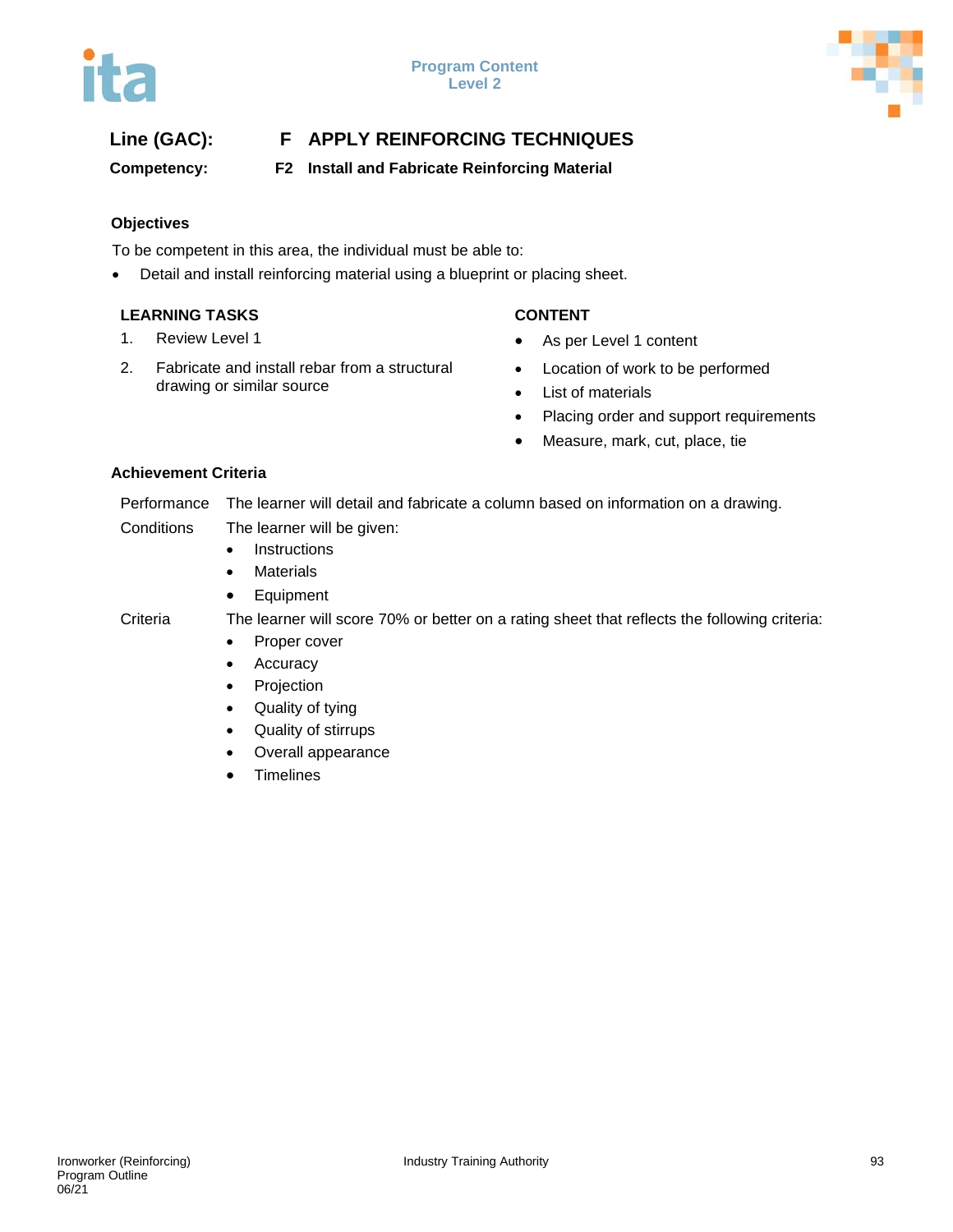

## **Line (GAC): G APPLY PRE-STRESSING/POST-TENSIONING TECHNIQUES**

**Competency: G2 Place Un-Bonded Post-Tensioning Systems**

#### **Objectives**

To be competent in this area, the individual must be able to:

- Interpret specification standards.
- Describe reasons for de-stressing.
- Analyse a drawing and determine specifications.

#### **LEARNING TASKS CONTENT**

- 
- 2. Interpret specification standards **•** Hierarchy

- 1. Review Level 1 As per Level 1 content
	- - o PTI
		- o Engineering (job specific)
		- o Supplier
	- Fanning out dead ends and live ends
	- Spacing standards
	- Bursting steel requirements
	- Double-live ends
	- Identify intermediate anchorages
	- Blowout in concrete
	- **Procedures** 
		- o Identify potential hazards
		- o Restrict work zone access
		- o Ensure engineered shoring is in place
		- o Follow engineering procedures
	- - o Jack
		- o Pump
		- o Gauges
		- o Hoses
		- o De-stressing chair
		- o Needle nose pliers
		- **Procedures**
		- o Chair
		- o Jack
		- o Awareness of ram length
		- o Stroking variation (pressure)

3. Describe reasons and procedures for destressing (for new construction)

4. Describe de-stressing requirements • Equipment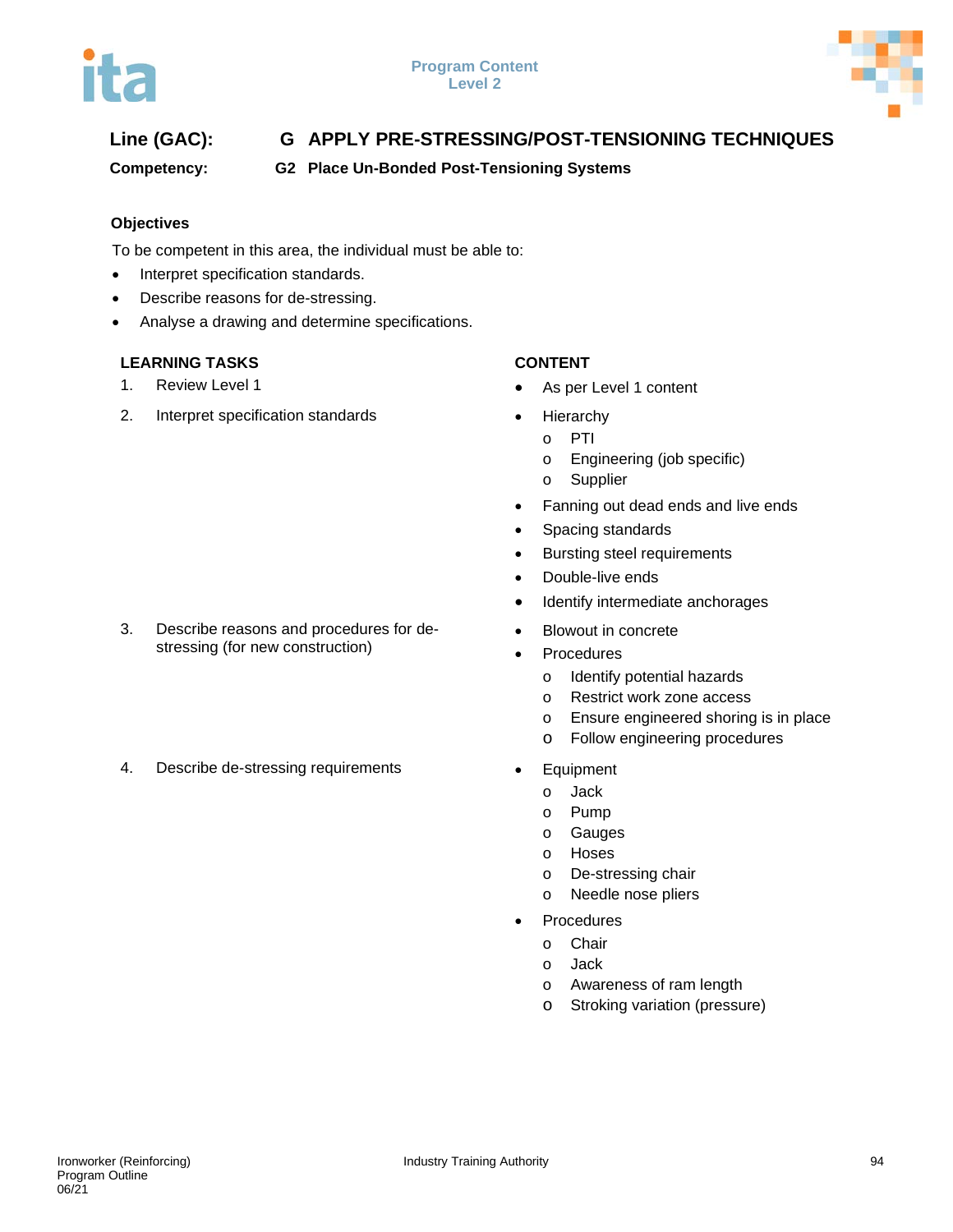



## **Achievement Criteria**

Performance The learner will analyse a drawing and determine specifications as required.

Conditions The learner will be given:

- Instruction
- Materials

- Criteria The learner will score 70% or better on a rating sheet that reflects the following criteria:
	- Find specification
	- Accuracy of finding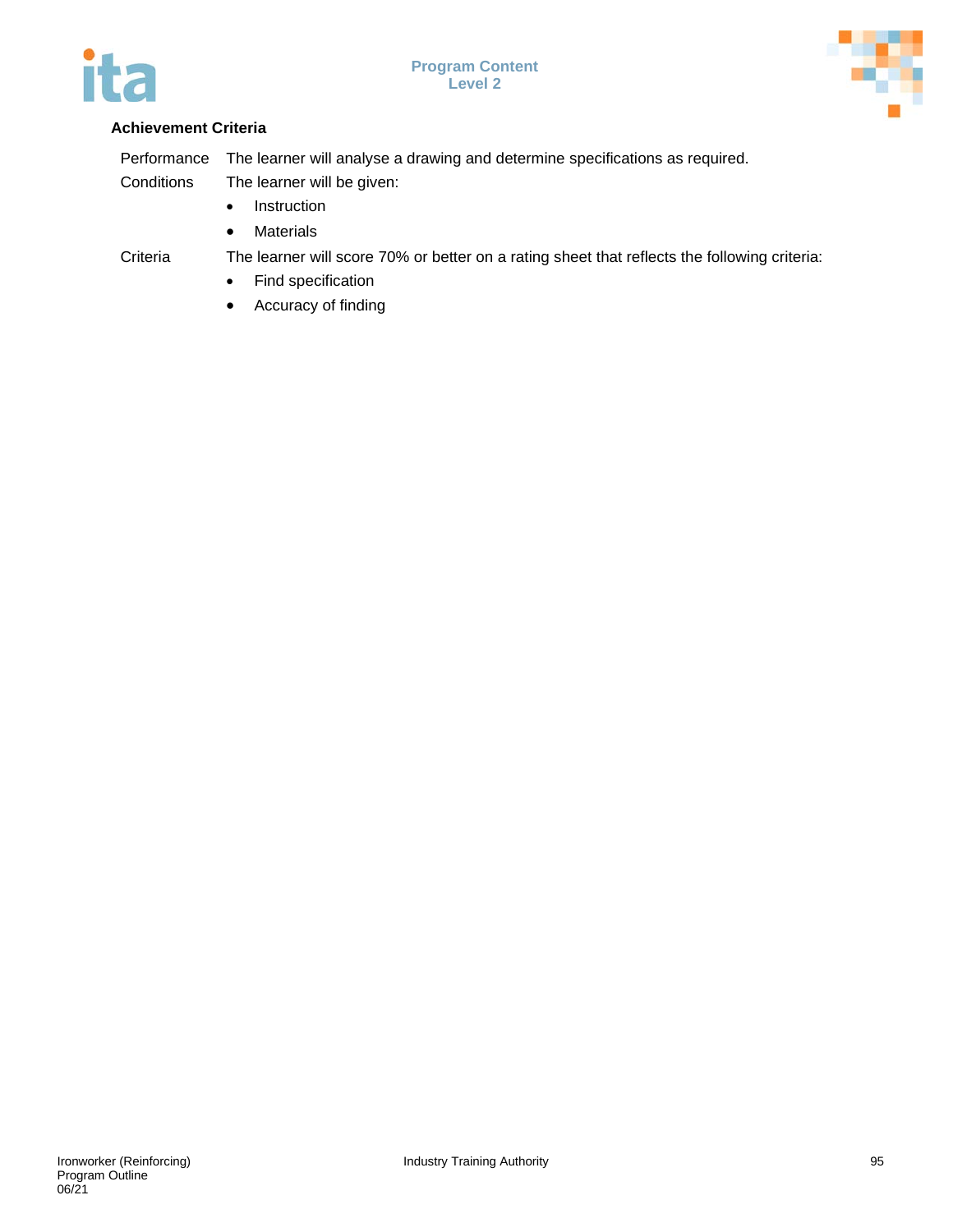

## **Line (GAC): G APPLY PRE-STRESSING/POST-TENSIONING TECHNIQUES**

**Competency: G3 Place Bonded Post-Tensioning Systems**

### **Objectives**

To be competent in this area, the individual must be able to:

- Describe preparation of tendons for stressing.
- Describe stressing tendons.
- Describe cutting and capping tendons.
- Describe grouting.
- Identify and select bonded post-tensioning components as required, and their purpose.

### **LEARNING TASKS CONTENT**

- 
- 2. Describe preparation of tendons for stressing Strip bulkhead

- 1. Review Level 1 **As per Level 1 As per Level 1 content** 
	-
	- Inspect for concrete deficiencies o Ensure MPa (third party)
	- Remove recessed pocket formers
	- Check anchor for squareness and location
	- Ensure air/grout vents have not been damaged
	- Inspect sheathing and tendon
	- Install wedge plate
	- Install grippers and wedges
		- o Seating tool
	- Protect excess tail
- 3. Describe stressing tendons **•** Safety
	- o Tie off jack
	- o Identify and tape off line areas (along length of cable)
	- Prepare/inspect/clean equipment
		- o Clean the tendon
		- o Stressing jack/inspection of wedges
		- o Pump
		- o Gauges
			- Calibration
		- o Hoses
	- Identification of sequence
	- Ensure benchmark
		- o Remove slack, then establish benchmark
	- Install jack and stress to required pressure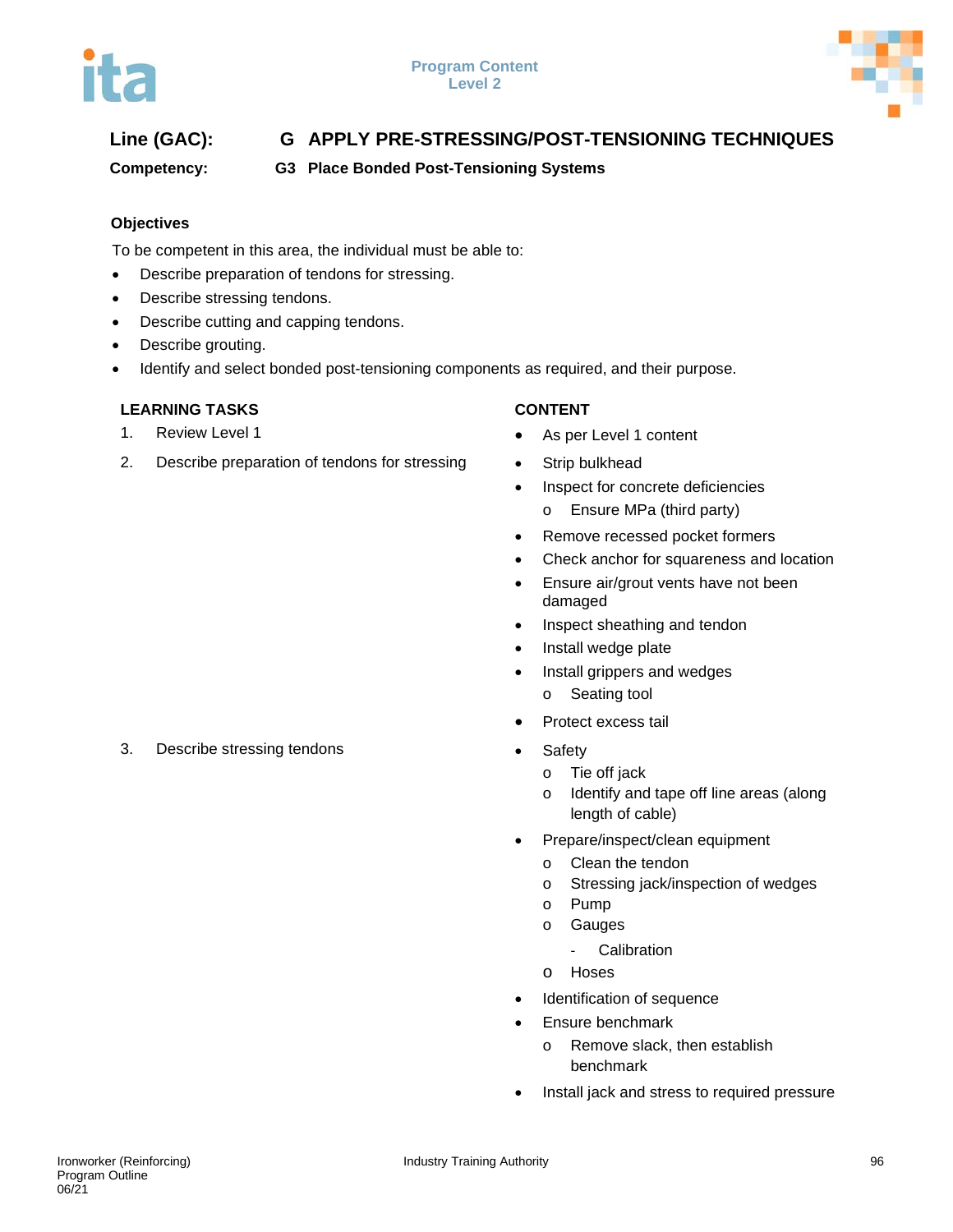



- and elongation
- Approval of results
- 4. Describe cutting and capping tendons Safety
	- Cutting methods
		- o Torch (awareness/approval)
		- o Pocket shear
		- o Abrasive disk
		- o Plasma cutter
	- Clean pocket
	- Cap
	-
	- Makeup/composition
		- o Mixed or pre-mixed
		- o Specification
	- **Testing** o Air
	- Pumping
- 6. Identify and select bonded post-tensioning components As per job requirements
	-

#### **Achievement Criteria**

- Performance The learner will identify and select bonded post-tensioning components as required, and describe their purpose.
- Conditions The learner will be given:
	- Instructions
	- Materials
- Criteria The learner will score 70% or better on a rating sheet that reflects the following criteria:
	- Correct terminology
	- Selection of correct component
	- Correct explanation of the purpose of the component

5. Describe grouting by the contract of the Purpose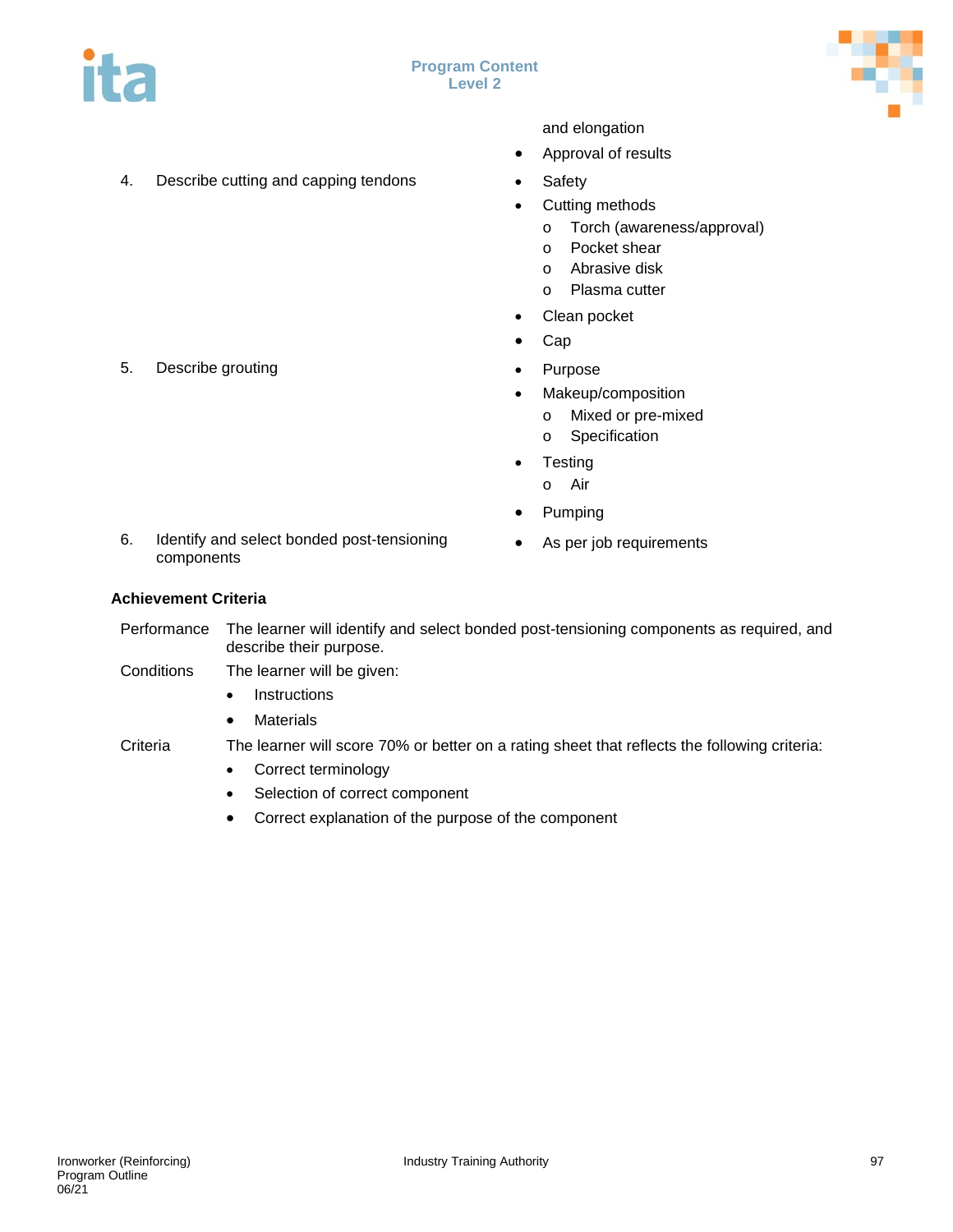



# **Section 4 TRAINING PROVIDER STANDARDS**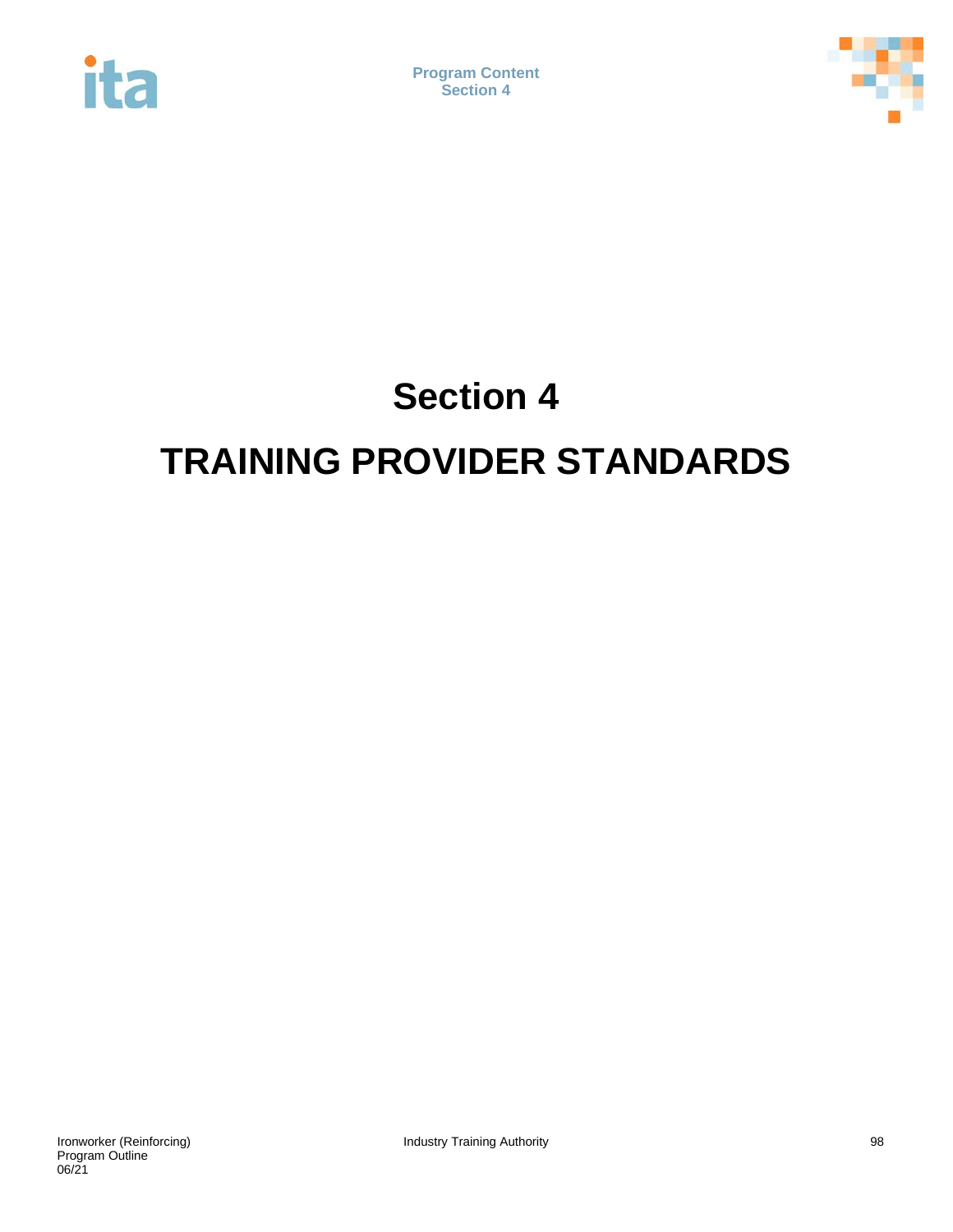

# **Facility Requirements**

#### **Classroom Area**

- Comfortable seating and tables suitable for learning
- Compliance with the local and national fire code and occupational safety requirements
- Overhead and multimedia projectors (digital or computerized) with a projection screen
- Whiteboard with marking pens and erasers
- Lighting controls to allow easy visibility of the projection screen while allowing students to take notes
- Windows must have shades or blinds to adjust sunlight
- Heating/Air conditioning for comfort all year round
- In-room temperature control to ensure comfortable room temperature
- Acoustics in the room must allow audibility of the instructor
- Computer/internet (one computer per instructor; one computer per two students)
- Trade-related reference material for student and instructor use

#### **Shop Area**

- 10,000 square feet including:
	- o Indoor area for workshop and storage
	- o Outdoor area with cover storage
	- o Outdoor area for crane and large equipment/material
	- o Ceiling height sufficient to allow safe movement of material
	- o Adequate lighting and lighting control
	- o Ventilation as per WorkSafeBC standards
	- o Refuse and recycling bins for used shop materials
- Access required for:
	- o Tool crib large enough to contain all necessary supplies
	- o Appropriate storage for gases and fuels/bottles
	- o First-aid facilities, as per WorkSafeBC requirements

#### **Lab Requirements**

• N/A

#### **Student Facilities**

- Adequate lunch room as per WorkSafeBC requirements
- Adequate washroom facilities as per WorkSafeBC requirements
- Personal Storage Lockers

#### **Instructor's Office Space**

- Desk and filing space
- **Computer**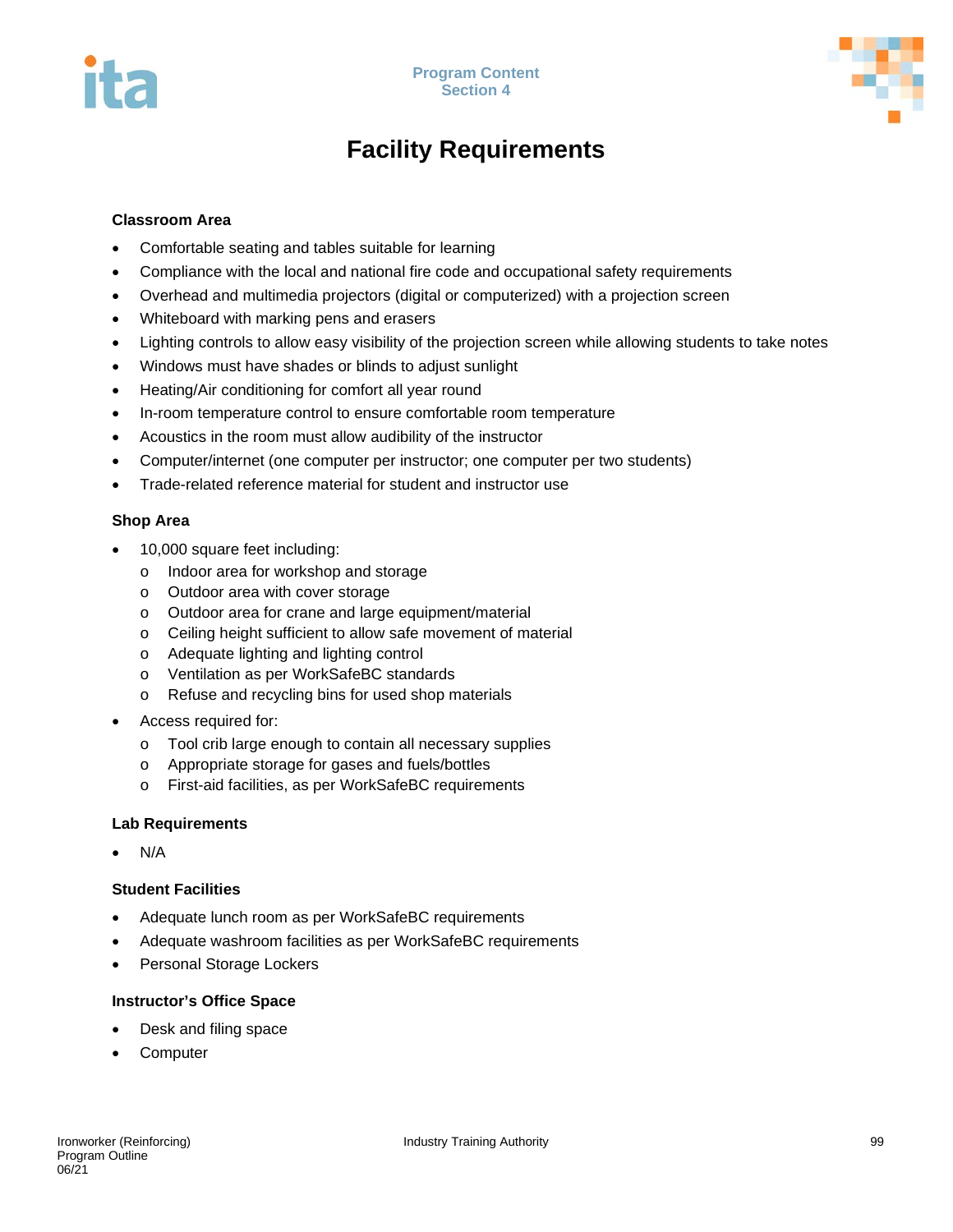# **Tools and Equipment**

#### **Shop Equipment**

#### *Required*

- Mobile and/or tower crane
- Journeyman/table top rebar bender
- Portable welder/generator
- Rigging equipment (wire rope slings, shackles, chain bridles, synthetic slings, equalizers and spreaders, snatch blocks, wedge anchors, tirfors, come-a-longs)
- Oxy/fuel cutting equipment (cylinders, hoses, regulators and torches)
- **Ladders**
- **Scaffold**
- **Compressor**
- First aid equipment
- **Eyewash**
- Fire blankets
- Pre-fab horses
- Slab horses
- Lazy Susan

#### *Recommended Consumable Materials*

- Standard rebar diameters (10,15, 20, 25M) in sufficient quantity to complete practical requirements of the outline
- Prestressing steel in sufficient quantity to complete practical requirements of the outline

#### **Shop (Facility) Tools**

#### *Standard Tools*

- Gas powered cut off saw
- Port-a-power and attachments
- Impact wrench
- Power drill (cord and cordless)
- Builders level/theodolite
- Grinder/zip cut

#### *Specialty Tools*

- Post-tensioning strand jack, gauges, pump, hoses
- De-tensioning equipment (nose piece, stool, etc.)
- Hand seating tools
- Chair stapler (air/slide)
- Hickey bars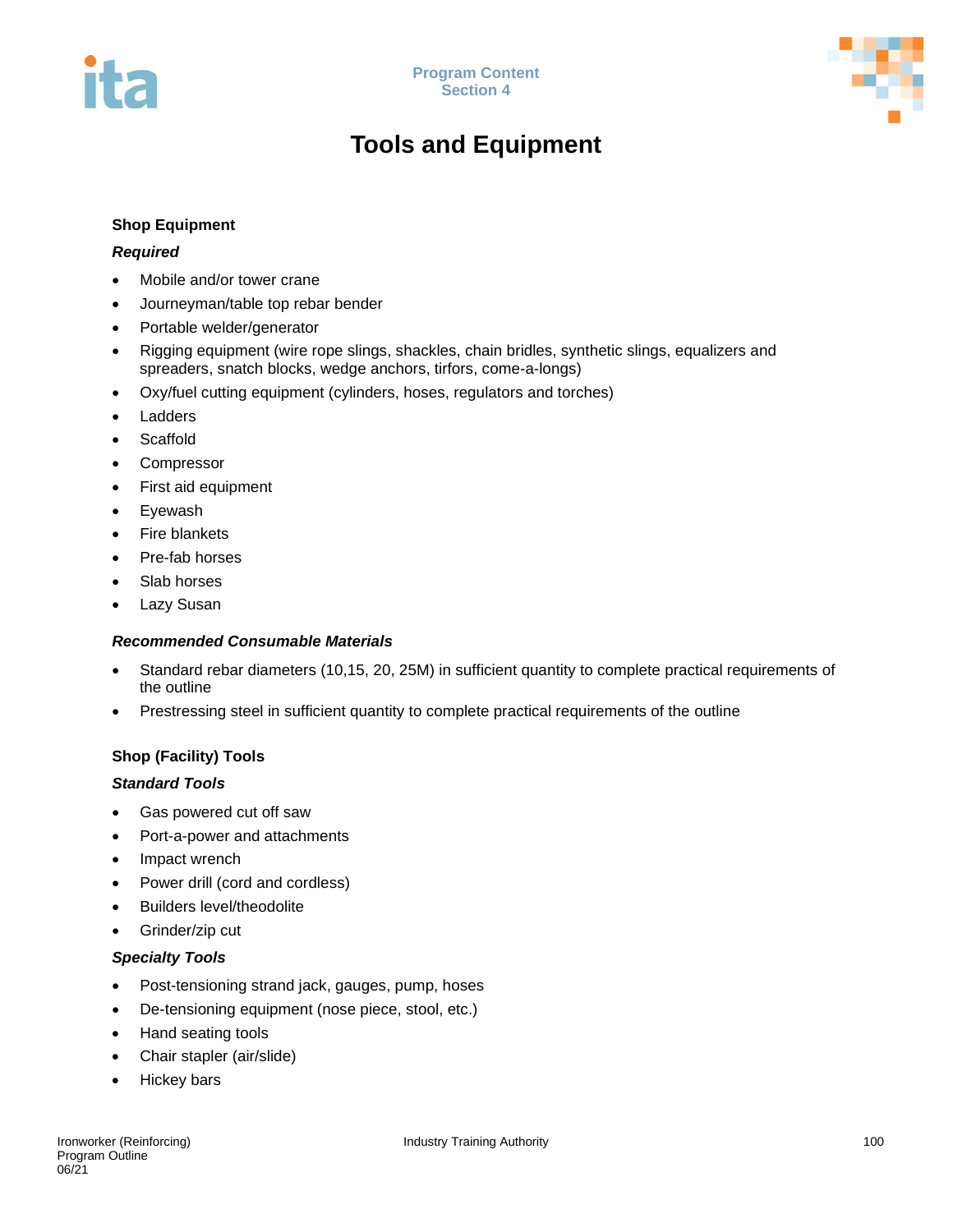

#### *Recommended*

- Plasma torch
- Pocket shear
- Portable hydraulic/electric bender
- Portable hydraulic/electric shear

#### **Student Equipment (supplied by school)**

#### *Required*

- Face shields
- Welding and burning shields/glasses
- Flame resistant burning/welding jackets
- Spirit levels (torpedo, two foot, etc.)
- Wrenches/screwdrivers
- Tip cleaner
- Chipping hammer
- Wire brush
- Dust masks
- Hearing protection
- Eye protection
- Retractable lanyards
- Lifelines (horizontal, static, vertical, etc.)
- Tin snips
- Personal fall protection/work positioning gear
- **Lanyards**
- Needle nose pliers
- **Chalk lines**

#### **Student Tools (supplied by student)**

#### *Required*

- Leather work gloves
- Puncture/flame resistant clothing (ie. Carharts, canvas, denim or other suitable material)
- Hi-visibility vest/shirt
- 25' combination metric and imperial tape measure
- Toolbelt (bolt bag, pliers and sidecutters with holster, tie wire reel, marking crayon)
- CSA approved hard toed boots
- CSA approved hardhat
- Pocket knife

#### *Recommended*

• Integrated fall protection/work positioning harness/toolbelt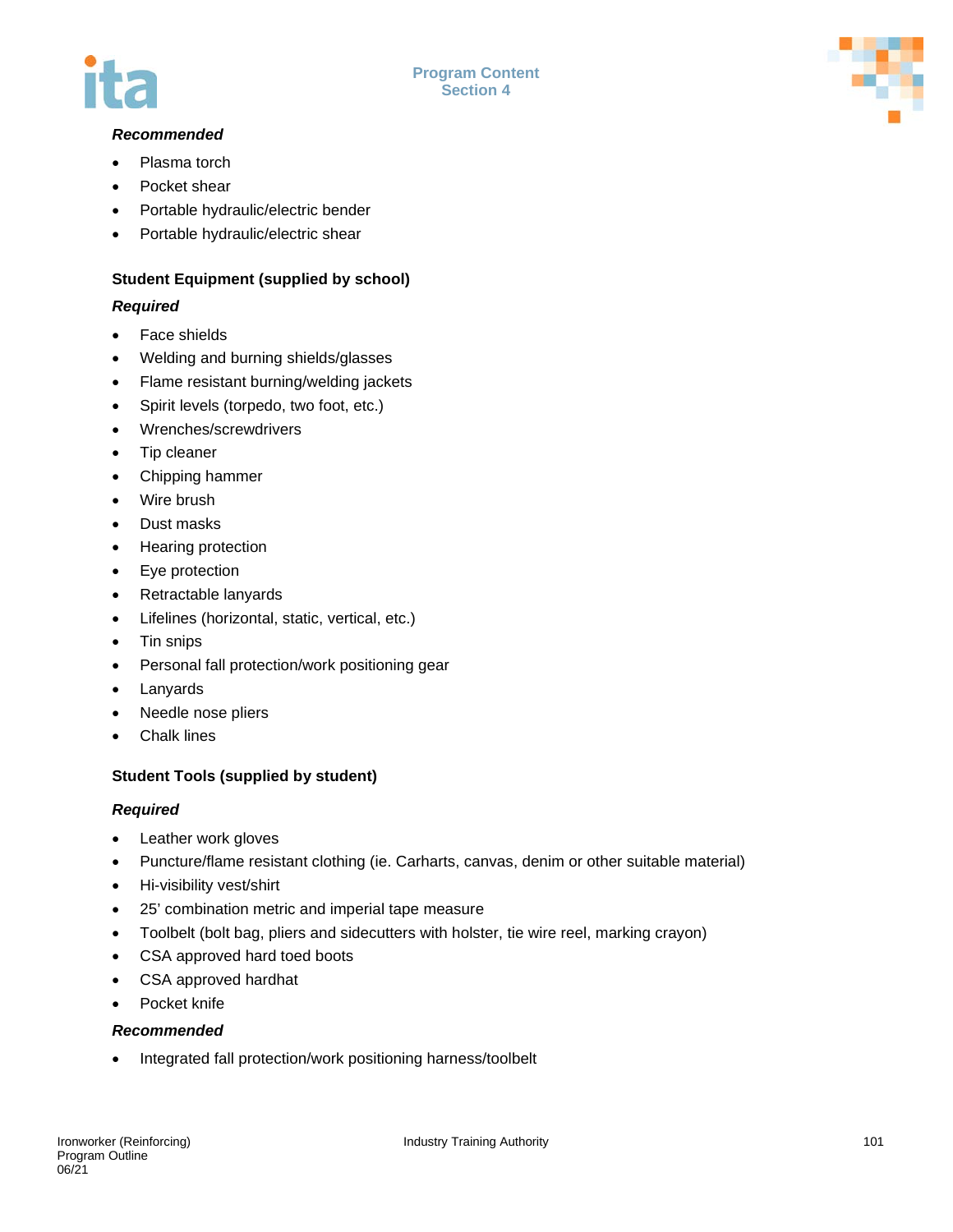# i i Fa

# **Reference Materials**

## **Required Reference Materials**

- Concrete reinforcing Level 1 (BCIT)
- IPT's crane and rigging handbook (IPT)

#### **Recommended Resources**

- Worksafebc.com
- Skillplan.ca

#### **Suggested Texts**

- RSIC manual of standard practice
- CSAO rigging manual
- CSAO crane manual
- Welder Level C P2 oxy gas fuel cutting

## **NOTE:**

This list of Reference Materials is for training providers. Apprentices should contact their preferred training provider for a list of recommended or required texts for this program.